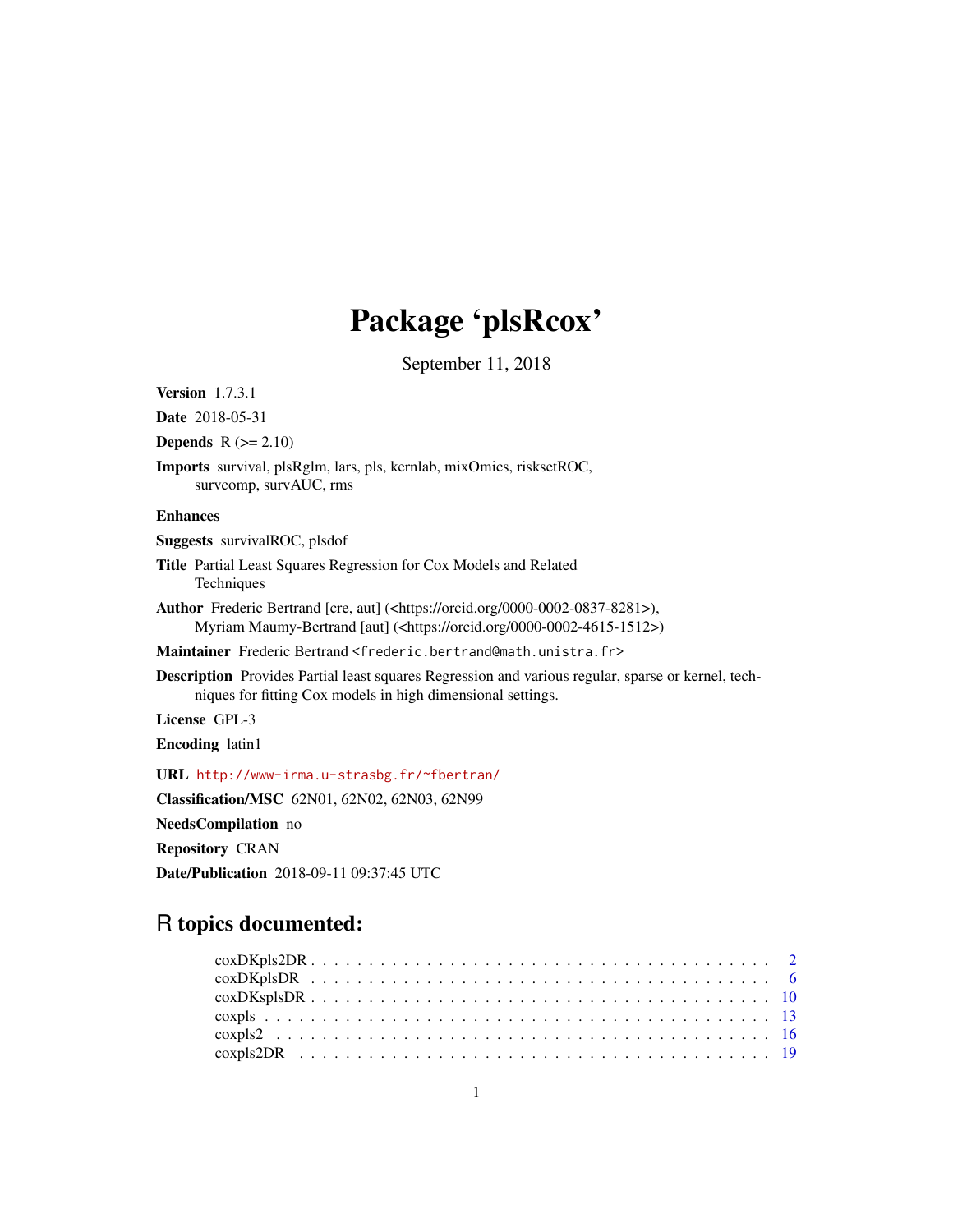<span id="page-1-0"></span>

|       | $print. plsRcoxmodel \ldots \ldots \ldots \ldots \ldots \ldots \ldots \ldots \ldots \ldots \ldots \ldots \ldots 83$ |    |
|-------|---------------------------------------------------------------------------------------------------------------------|----|
|       |                                                                                                                     |    |
|       |                                                                                                                     |    |
|       |                                                                                                                     |    |
| Index |                                                                                                                     | 89 |

coxDKpls2DR *Fitting a Direct Kernel PLS model on the (Deviance) Residuals*

#### Description

This function computes the Direct Kernel PLSR model with the Residuals of a Cox-Model fitted with an intercept as the only explanatory variable as the response and Xplan as explanatory variables. Default behaviour uses the Deviance residuals.

#### Usage

```
coxDKpls2DR(Xplan, ...)
## Default S3 method:
coxDKpls2DR(Xplan,time,time2,event,type,
origin,typeres="deviance", collapse, weighted, scaleX=TRUE,
scaleY=TRUE, ncomp=min(7,ncol(Xplan)), methodpls="kernelpls",
validation = "CV", plot=FALSE, allres=FALSE, kernel="rbfdot",
hyperkernel,verbose=TRUE,...)
## S3 method for class 'formula'
coxDKpls2DR(Xplan,time,time2,event,type,
origin,typeres="deviance", collapse, weighted, scaleX=TRUE,
scaleY=TRUE, ncomp=min(7,ncol(Xplan)), methodpls="kernelpls",
validation = "CV", plot=FALSE, allres=FALSE,dataXplan=NULL,
```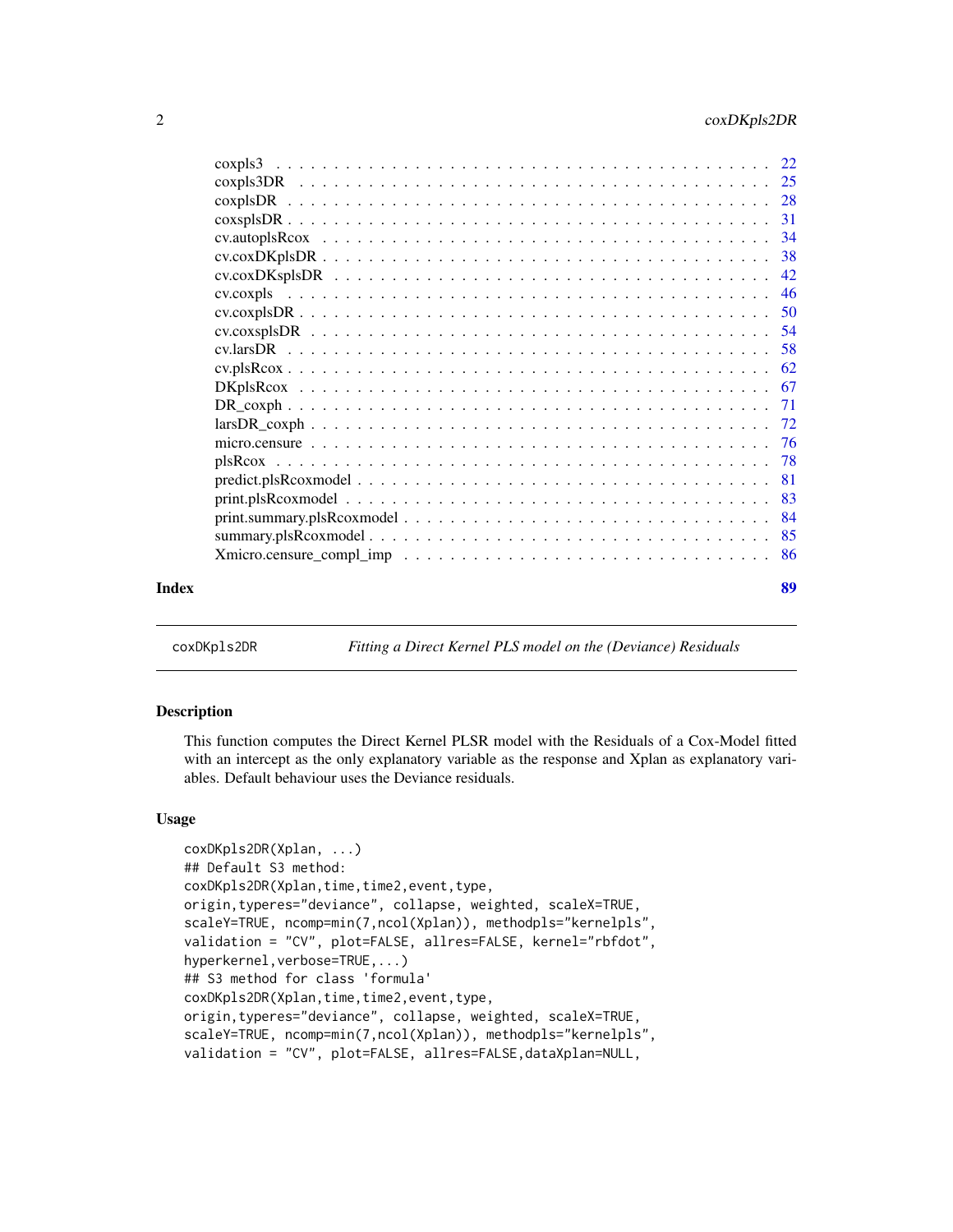# coxDKpls2DR 3

subset,weights,model\_frame=FALSE, kernel="rbfdot",hyperkernel, verbose=TRUE,...)

| Xplan      | a formula or a matrix with the eXplanatory variables (training) dataset                                                                                                                                                                                                                                                                                                   |  |
|------------|---------------------------------------------------------------------------------------------------------------------------------------------------------------------------------------------------------------------------------------------------------------------------------------------------------------------------------------------------------------------------|--|
| time       | for right censored data, this is the follow up time. For interval data, the first<br>argument is the starting time for the interval.                                                                                                                                                                                                                                      |  |
| time2      | The status indicator, normally 0=alive, 1=dead. Other choices are TRUE/FALSE<br>(TRUE = death) or $1/2$ (2=death). For interval censored data, the status indica-<br>tor is 0=right censored, 1=event at time, 2=left censored, 3=interval censored.<br>Although unusual, the event indicator can be omitted, in which case all subjects<br>are assumed to have an event. |  |
| event      | ending time of the interval for interval censored or counting process data only.<br>Intervals are assumed to be open on the left and closed on the right, (start, end].<br>For counting process data, event indicates whether an event occurred at the end<br>of the interval.                                                                                            |  |
| type       | character string specifying the type of censoring. Possible values are "right",<br>"left", "counting", "interval", or "interval2". The default is "right"<br>or "counting" depending on whether the time2 argument is absent or present,<br>respectively.                                                                                                                 |  |
| origin     | for counting process data, the hazard function origin. This option was intended<br>to be used in conjunction with a model containing time dependent strata in order<br>to align the subjects properly when they cross over from one strata to another,<br>but it has rarely proven useful.                                                                                |  |
| typeres    | character string indicating the type of residual desired. Possible values are<br>"martingale", "deviance", "score", "schoenfeld", "dfbeta", "dfbetas",<br>and "scaledsch". Only enough of the string to determine a unique match is<br>required.                                                                                                                          |  |
| collapse   | vector indicating which rows to collapse (sum) over. In time-dependent models<br>more than one row data can pertain to a single individual. If there were 4 individ-<br>uals represented by 3, 1, 2 and 4 rows of data respectively, then collapse= $c(1, 1, 1, 2, 3, 3, 4, 4, 4, 4)$<br>could be used to obtain per subject rather than per observation residuals.       |  |
| weighted   | if TRUE and the model was fit with case weights, then the weighted residuals are<br>returned.                                                                                                                                                                                                                                                                             |  |
| scaleX     | Should the Xplan columns be standardized?                                                                                                                                                                                                                                                                                                                                 |  |
| scaleY     | Should the time values be standardized?                                                                                                                                                                                                                                                                                                                                   |  |
| ncomp      | The number of components to include in the model. The number of components<br>to fit is specified with the argument ncomp. It this is not supplied, the maximal<br>number of components is used (taking account of any cross-validation).                                                                                                                                 |  |
| methodpls  | The multivariate regression method to be used. See mvrCv for details.                                                                                                                                                                                                                                                                                                     |  |
| validation | character. What kind of (internal) validation to use. If validation = $"CV",$<br>cross-validation is performed. The number and type of cross-validation seg-<br>ments are specified with the arguments segments and segment.type. See<br>$mvrCv$ for details. If validation = "LOO", leave-one-out cross-validation is                                                    |  |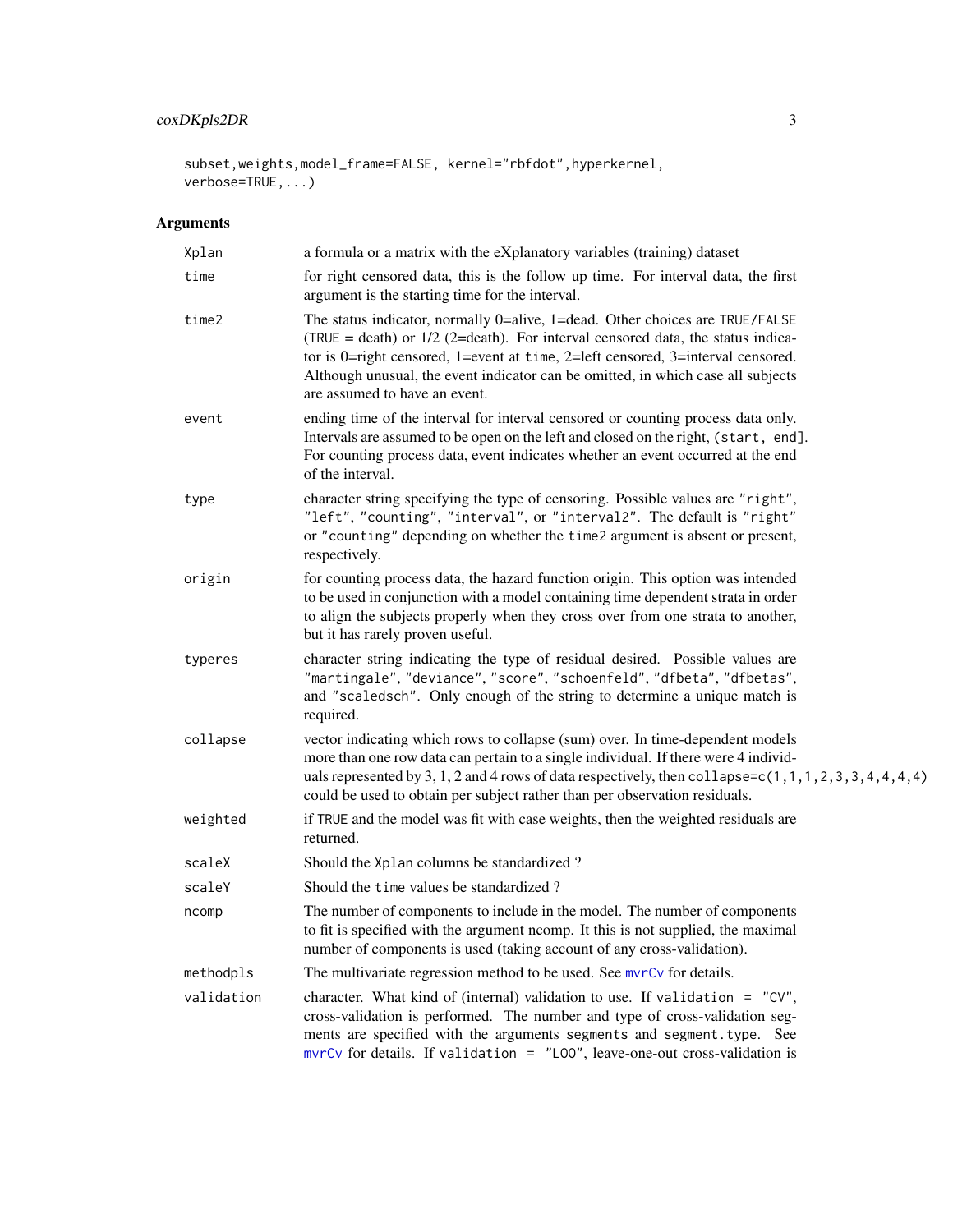|             | performed. It is an error to specify the segments when validation = $"L00"$ is<br>specified.                                                                                                                                                                                                                                                                          |
|-------------|-----------------------------------------------------------------------------------------------------------------------------------------------------------------------------------------------------------------------------------------------------------------------------------------------------------------------------------------------------------------------|
| plot        | Should the survival function be plotted ?)                                                                                                                                                                                                                                                                                                                            |
| allres      | FALSE to return only the Cox model and TRUE for additionnal results. See<br>details. Defaults to FALSE.                                                                                                                                                                                                                                                               |
| dataXplan   | an optional data frame, list or environment (or object coercible by as . data. frame<br>to a data frame) containing the variables in the model. If not found in dataXplan,<br>the variables are taken from environment (Xplan), typically the environment<br>from which coxDKp1s2DR is called.                                                                        |
| subset      | an optional vector specifying a subset of observations to be used in the fitting<br>process.                                                                                                                                                                                                                                                                          |
| weights     | an optional vector of 'prior weights' to be used in the fitting process. Should be<br>NULL or a numeric vector.                                                                                                                                                                                                                                                       |
| model_frame | If TRUE, the model frame is returned.                                                                                                                                                                                                                                                                                                                                 |
| kernel      | the kernel function used in training and predicting. This parameter can be set to<br>any function, of class kernel, which computes the inner product in feature space<br>between two vector arguments (see kernels). The kernlab package provides the<br>most popular kernel functions which can be used by setting the kernel parameter<br>to the following strings: |
|             | rbfdot Radial Basis kernel "Gaussian"                                                                                                                                                                                                                                                                                                                                 |
|             | polydot Polynomial kernel                                                                                                                                                                                                                                                                                                                                             |
|             | vanilladot Linear kernel                                                                                                                                                                                                                                                                                                                                              |
|             | tanhdot Hyperbolic tangent kernel                                                                                                                                                                                                                                                                                                                                     |
|             | laplacedot Laplacian kernel                                                                                                                                                                                                                                                                                                                                           |
|             | besseldot Bessel kernel                                                                                                                                                                                                                                                                                                                                               |
|             | anovadot ANOVA RBF kernel                                                                                                                                                                                                                                                                                                                                             |
|             | splinedot Spline kernel                                                                                                                                                                                                                                                                                                                                               |
| hyperkernel | the list of hyper-parameters (kernel parameters). This is a list which contains the<br>parameters to be used with the kernel function. For valid parameters for existing<br>kernels are:                                                                                                                                                                              |
|             | • sigma, inverse kernel width for the Radial Basis kernel function "rbfdot"<br>and the Laplacian kernel "laplacedot".                                                                                                                                                                                                                                                 |
|             | • degree, scale, offset for the Polynomial kernel "polydot".                                                                                                                                                                                                                                                                                                          |
|             | • scale, offset for the Hyperbolic tangent kernel function "tanhdot".                                                                                                                                                                                                                                                                                                 |
|             | • sigma, order, degree for the Bessel kernel "besseldot".<br>• sigma, degree for the ANOVA kernel "anovadot".                                                                                                                                                                                                                                                         |
|             |                                                                                                                                                                                                                                                                                                                                                                       |
|             | In the case of a Radial Basis kernel function (Gaussian) or Laplacian kernel,<br>if hyperkernel is missing, the heuristics in sigest are used to calculate a good<br>sigma value from the data.                                                                                                                                                                       |
| verbose     | Should some details be displayed?                                                                                                                                                                                                                                                                                                                                     |
| $\cdots$    | Arguments to be passed on to survival:: coxph.                                                                                                                                                                                                                                                                                                                        |
|             |                                                                                                                                                                                                                                                                                                                                                                       |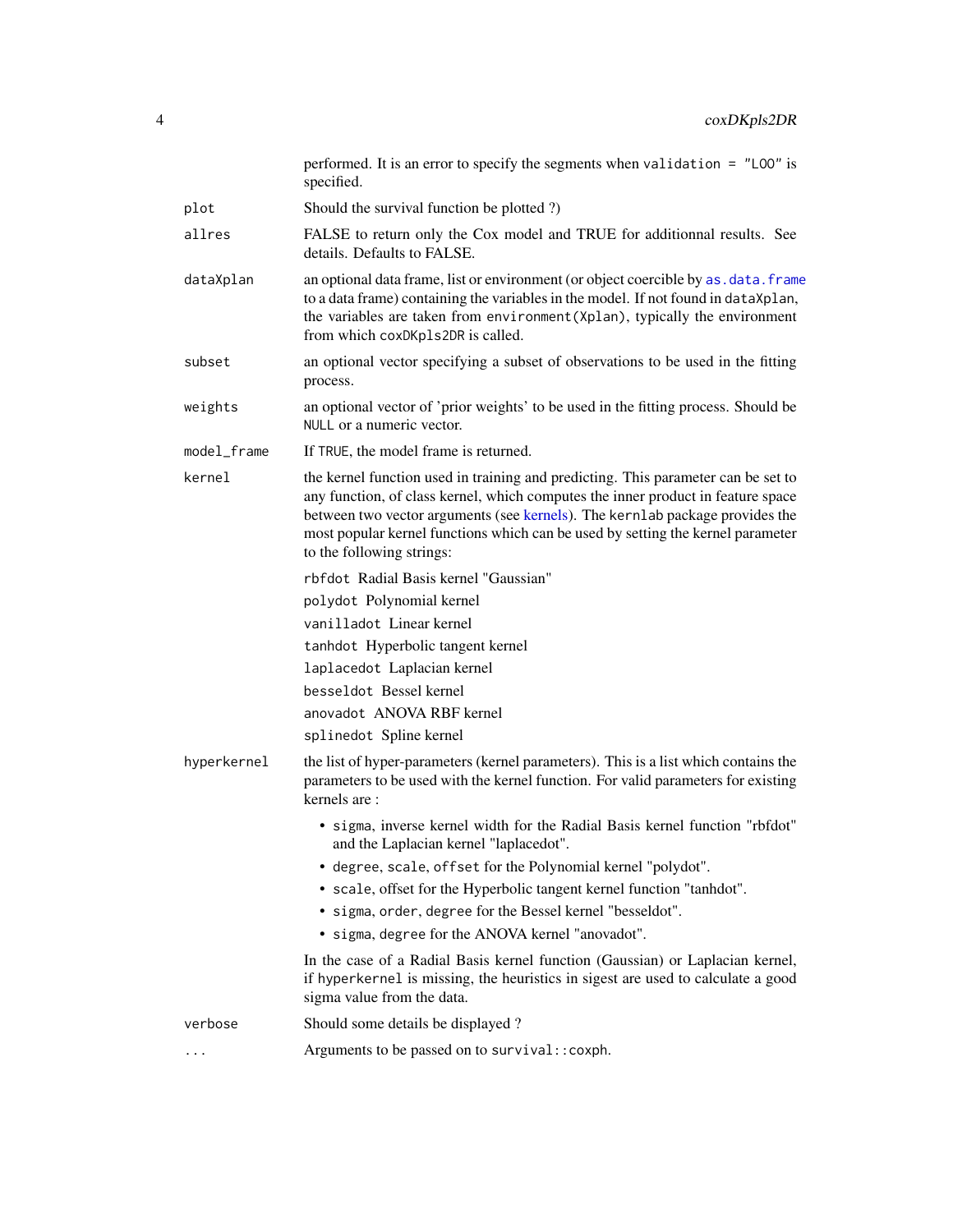#### coxDKpls2DR 5

#### Details

If allres=FALSE returns only the final Cox-model. If allres=TRUE returns a list with the PLS components, the final Cox-model and the PLSR model. allres=TRUE is useful for evluating model prediction accuracy on a test sample.

#### Value

If allres=FALSE :

cox\_DKpls2DR Final Cox-model. If allres=TRUE : tt\_DKpls2DR PLSR components. cox\_DKpls2DR Final Cox-model. DKpls2DR\_mod The PLSR model.

#### Author(s)

Frederic Bertrand <frederic.bertrand@math.unistra.fr> <http://www-irma.u-strasbg.fr/~fbertran/>

#### References

Frederic Bertrand, Philippe Bastien, Nicolas Meyer and Myriam Maumy-Bertrand. plsRcox, Cox-Models in a high dimensional setting in R. UseR 2014. Los Angeles. USA.

#### See Also

#### [coxph](#page-0-0), [plsr](#page-0-0)

#### Examples

data(micro.censure) data(Xmicro.censure\_compl\_imp)

```
X_train_micro <- apply((as.matrix(Xmicro.censure_compl_imp)),FUN="as.numeric",MARGIN=2)[1:80,]
X_train_micro_df <- data.frame(X_train_micro)
Y_train_micro <- micro.censure$survyear[1:80]
C_train_micro <- micro.censure$DC[1:80]
```

```
(cox_DKpls2DR_fit=coxDKpls2DR(X_train_micro,Y_train_micro,C_train_micro,ncomp=6,validation="CV"))
```

```
#Fixing sigma to compare with pls2DR on Gram matrix; should be identical
(cox_DKpls2DR_fit=coxDKpls2DR(X_train_micro,Y_train_micro,C_train_micro,ncomp=6,
validation="CV",hyperkernel=list(sigma=0.01292786)))
```

```
X_train_micro_kern <- kernlab::kernelMatrix(kernlab::rbfdot(sigma=0.01292786),scale(X_train_micro))
(cox_DKpls2DR_fit2=coxpls2DR(~X_train_micro_kern,Y_train_micro,C_train_micro,ncomp=6,
validation="CV",scaleX=FALSE))
```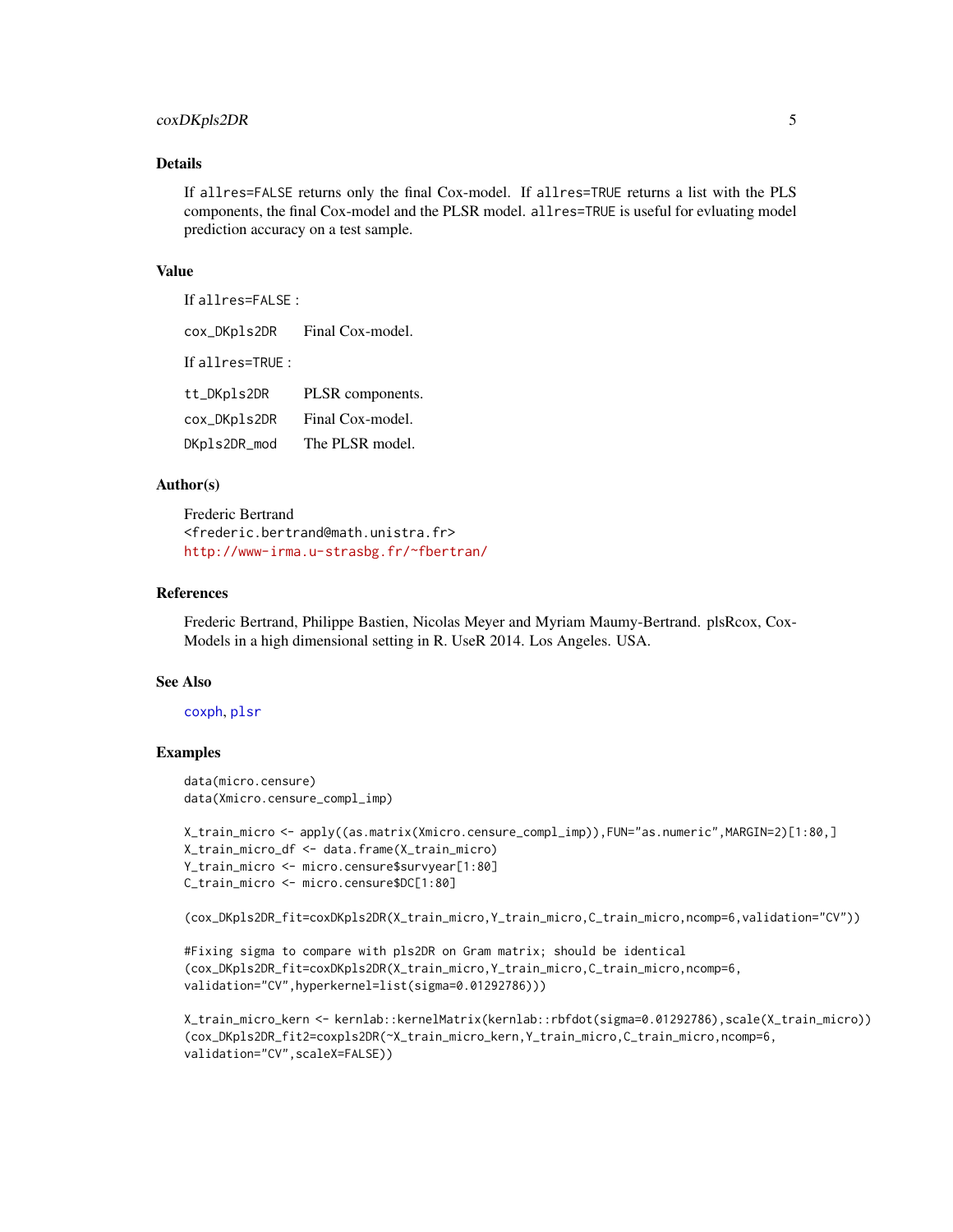```
(cox_DKpls2DR_fit=coxDKpls2DR(X_train_micro,Y_train_micro,C_train_micro,ncomp=6,
validation="CV",kernel="laplacedot",hyperkernel=list(sigma=0.01292786)))
```
X\_train\_micro\_kern <- kernlab::kernelMatrix(kernlab::laplacedot(sigma=0.01292786), scale(X\_train\_micro)) (cox\_DKpls2DR\_fit2=coxpls2DR(~X\_train\_micro\_kern,Y\_train\_micro,C\_train\_micro,ncomp=6, validation="CV",scaleX=FALSE))

(cox\_DKpls2DR\_fit=coxDKpls2DR(~X\_train\_micro,Y\_train\_micro,C\_train\_micro,ncomp=6,validation="CV")) (cox\_DKpls2DR\_fit=coxDKpls2DR(~.,Y\_train\_micro,C\_train\_micro,ncomp=6,validation="CV", dataXplan=X\_train\_micro\_df))

```
(cox_DKpls2DR_fit=coxDKpls2DR(X_train_micro,Y_train_micro,C_train_micro,ncomp=6,
validation="CV",allres=TRUE))
(cox_DKpls2DR_fit=coxDKpls2DR(~X_train_micro,Y_train_micro,C_train_micro,ncomp=6,
validation="CV",allres=TRUE))
(cox_DKpls2DR_fit=coxDKpls2DR(~.,Y_train_micro,C_train_micro,ncomp=6,validation="CV",
allres=TRUE,dataXplan=X_train_micro_df))
```
rm(X\_train\_micro,Y\_train\_micro,C\_train\_micro,cox\_DKpls2DR\_fit)

coxDKplsDR *Fitting a Direct Kernel PLS model on the (Deviance) Residuals*

#### **Description**

This function computes the Cox Model based on PLSR components computed model with

- as the response: the Residuals of a Cox-Model fitted with no covariate
- as explanatory variables: a Kernel transform of Xplan.

It uses the package kernlab to compute the Kernel transforms of Xplan, then the package mixOmics to perform PLSR fit.

#### Usage

```
coxDKplsDR(Xplan, ...)
## Default S3 method:
coxDKplsDR(Xplan,time,time2,event,type,origin,
typeres="deviance", collapse, weighted, scaleX=TRUE, scaleY=TRUE,
ncomp=min(7,ncol(Xplan)), modepls="regression", plot=FALSE,
allres=FALSE, kernel="rbfdot",hyperkernel,verbose=TRUE,...)
## S3 method for class 'formula'
coxDKplsDR(Xplan,time,time2,event,type,origin,
typeres="deviance", collapse, weighted, scaleX=TRUE, scaleY=TRUE,
ncomp=min(7,ncol(Xplan)), modepls="regression", plot=FALSE,
allres=FALSE,dataXplan=NULL,subset,weights,model_frame=FALSE,
kernel="rbfdot",hyperkernel,verbose=TRUE,...)
```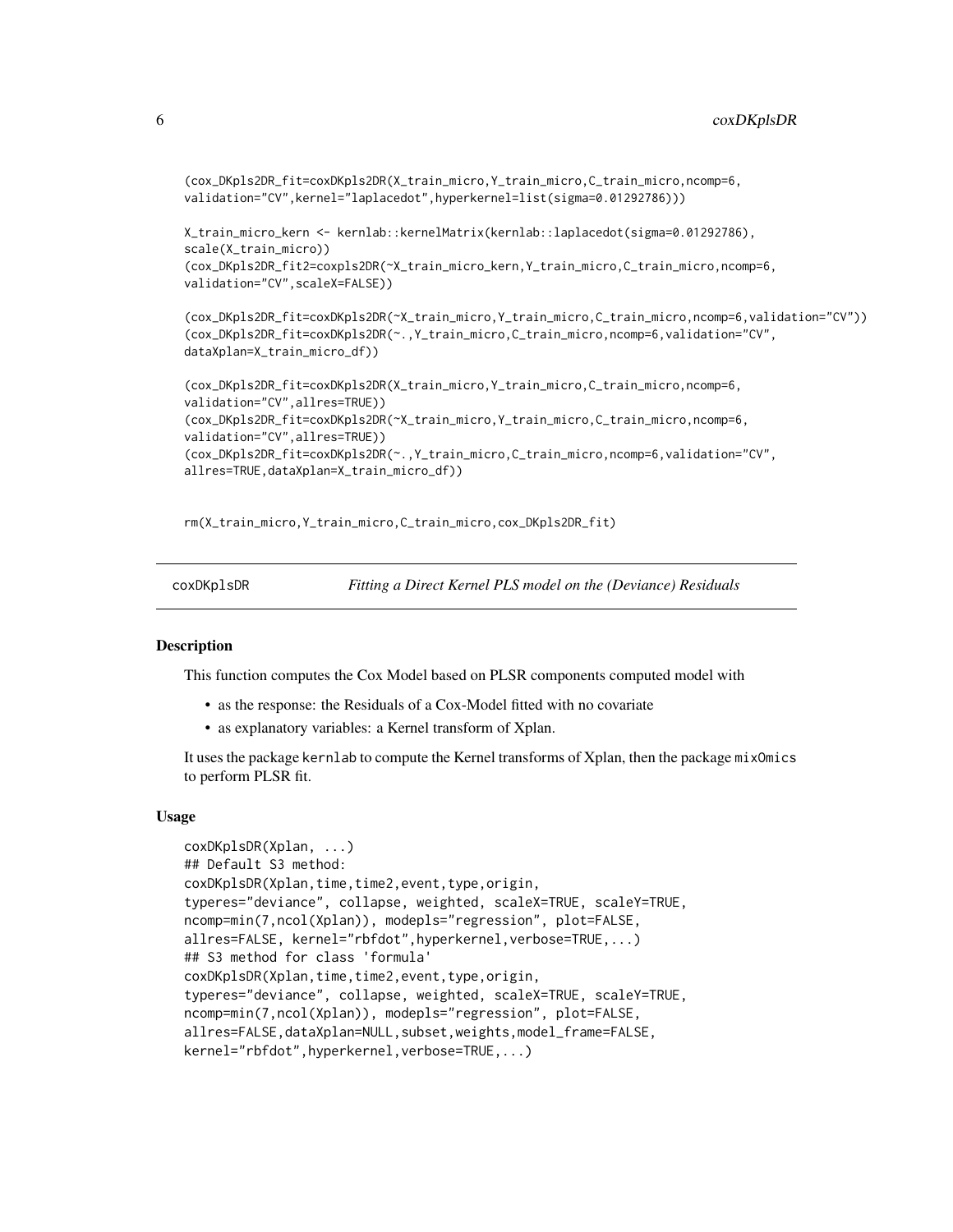# coxDKplsDR 7

| Xplan     | a formula or a matrix with the eXplanatory variables (training) dataset                                                                                                                                                                                                                                                                                                   |
|-----------|---------------------------------------------------------------------------------------------------------------------------------------------------------------------------------------------------------------------------------------------------------------------------------------------------------------------------------------------------------------------------|
| time      | for right censored data, this is the follow up time. For interval data, the first<br>argument is the starting time for the interval.                                                                                                                                                                                                                                      |
| time2     | The status indicator, normally 0=alive, 1=dead. Other choices are TRUE/FALSE<br>(TRUE = death) or $1/2$ (2=death). For interval censored data, the status indica-<br>tor is 0=right censored, 1=event at time, 2=left censored, 3=interval censored.<br>Although unusual, the event indicator can be omitted, in which case all subjects<br>are assumed to have an event. |
| event     | ending time of the interval for interval censored or counting process data only.<br>Intervals are assumed to be open on the left and closed on the right, (start, end].<br>For counting process data, event indicates whether an event occurred at the end<br>of the interval.                                                                                            |
| type      | character string specifying the type of censoring. Possible values are "right",<br>"left", "counting", "interval", or "interval2". The default is "right"<br>or "counting" depending on whether the time2 argument is absent or present,<br>respectively.                                                                                                                 |
| origin    | for counting process data, the hazard function origin. This option was intended<br>to be used in conjunction with a model containing time dependent strata in order<br>to align the subjects properly when they cross over from one strata to another,<br>but it has rarely proven useful.                                                                                |
| typeres   | character string indicating the type of residual desired. Possible values are<br>"martingale", "deviance", "score", "schoenfeld", "dfbeta", "dfbetas",<br>and "scaledsch". Only enough of the string to determine a unique match is<br>required.                                                                                                                          |
| collapse  | vector indicating which rows to collapse (sum) over. In time-dependent models<br>more than one row data can pertain to a single individual. If there were 4 individ-<br>uals represented by 3, 1, 2 and 4 rows of data respectively, then collapse= $c(1, 1, 1, 2, 3, 3, 4, 4, 4, 4)$<br>could be used to obtain per subject rather than per observation residuals.       |
| weighted  | if TRUE and the model was fit with case weights, then the weighted residuals are<br>returned.                                                                                                                                                                                                                                                                             |
| scaleX    | Should the Xplan columns be standardized?                                                                                                                                                                                                                                                                                                                                 |
| scaleY    | Should the time values be standardized?                                                                                                                                                                                                                                                                                                                                   |
| ncomp     | The number of components to include in the model. The number of components<br>to fit is specified with the argument ncomp. It this is not supplied, the maximal<br>number of components is used.                                                                                                                                                                          |
| modepls   | character string. What type of algorithm to use, (partially) matching one of<br>"regression", "canonical", "invariant" or "classic". See pls for details                                                                                                                                                                                                                  |
| plot      | Should the survival function be plotted ?)                                                                                                                                                                                                                                                                                                                                |
| allres    | FALSE to return only the Cox model and TRUE for additionnal results. See<br>details. Defaults to FALSE.                                                                                                                                                                                                                                                                   |
| dataXplan | an optional data frame, list or environment (or object coercible by as . data. frame<br>to a data frame) containing the variables in the model. If not found in dataXplan,<br>the variables are taken from environment (Xplan), typically the environment<br>from which coxDKp1sDR is called.                                                                             |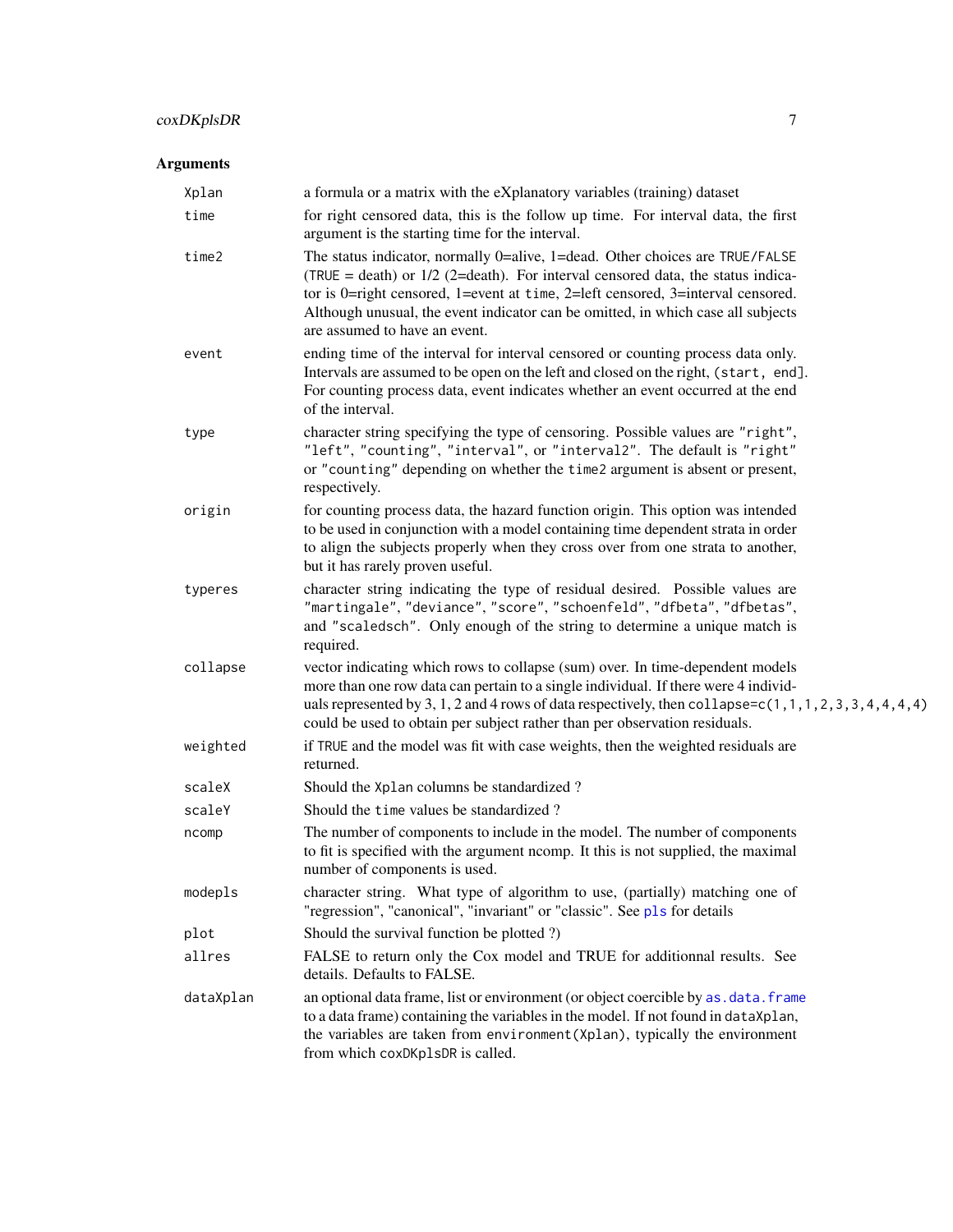| subset      | an optional vector specifying a subset of observations to be used in the fitting<br>process.                                                                                                                                                                                                                                                                          |
|-------------|-----------------------------------------------------------------------------------------------------------------------------------------------------------------------------------------------------------------------------------------------------------------------------------------------------------------------------------------------------------------------|
| weights     | an optional vector of 'prior weights' to be used in the fitting process. Should be<br>NULL or a numeric vector.                                                                                                                                                                                                                                                       |
| model_frame | If TRUE, the model frame is returned.                                                                                                                                                                                                                                                                                                                                 |
| kernel      | the kernel function used in training and predicting. This parameter can be set to<br>any function, of class kernel, which computes the inner product in feature space<br>between two vector arguments (see kernels). The kernlab package provides the<br>most popular kernel functions which can be used by setting the kernel parameter<br>to the following strings: |
|             | rbfdot Radial Basis kernel "Gaussian"                                                                                                                                                                                                                                                                                                                                 |
|             | polydot Polynomial kernel                                                                                                                                                                                                                                                                                                                                             |
|             | vanilladot Linear kernel                                                                                                                                                                                                                                                                                                                                              |
|             | tanhdot Hyperbolic tangent kernel                                                                                                                                                                                                                                                                                                                                     |
|             | laplacedot Laplacian kernel                                                                                                                                                                                                                                                                                                                                           |
|             | besseldot Bessel kernel                                                                                                                                                                                                                                                                                                                                               |
|             | anovadot ANOVA RBF kernel                                                                                                                                                                                                                                                                                                                                             |
|             | splinedot Spline kernel                                                                                                                                                                                                                                                                                                                                               |
| hyperkernel | the list of hyper-parameters (kernel parameters). This is a list which contains the<br>parameters to be used with the kernel function. For valid parameters for existing<br>kernels are:                                                                                                                                                                              |
|             | • sigma, inverse kernel width for the Radial Basis kernel function "rbfdot"<br>and the Laplacian kernel "laplacedot".                                                                                                                                                                                                                                                 |
|             | • degree, scale, offset for the Polynomial kernel "polydot".                                                                                                                                                                                                                                                                                                          |
|             | • scale, offset for the Hyperbolic tangent kernel function "tanhdot".<br>• sigma, order, degree for the Bessel kernel "besseldot".                                                                                                                                                                                                                                    |
|             | • sigma, degree for the ANOVA kernel "anovadot".                                                                                                                                                                                                                                                                                                                      |
|             | In the case of a Radial Basis kernel function (Gaussian) or Laplacian kernel,<br>if hyperkernel is missing, the heuristics in sigest are used to calculate a good<br>sigma value from the data.                                                                                                                                                                       |
| verbose     | Should some details be displayed?                                                                                                                                                                                                                                                                                                                                     |
| $\cdot$     | Arguments to be passed on to survival:: coxph.                                                                                                                                                                                                                                                                                                                        |
|             |                                                                                                                                                                                                                                                                                                                                                                       |

# Details

If allres=FALSE returns only the final Cox-model. If allres=TRUE returns a list with the PLS components, the final Cox-model and the PLSR model. allres=TRUE is useful for evluating model prediction accuracy on a test sample.

#### Value

If allres=FALSE :

cox\_DKp1sDR Final Cox-model.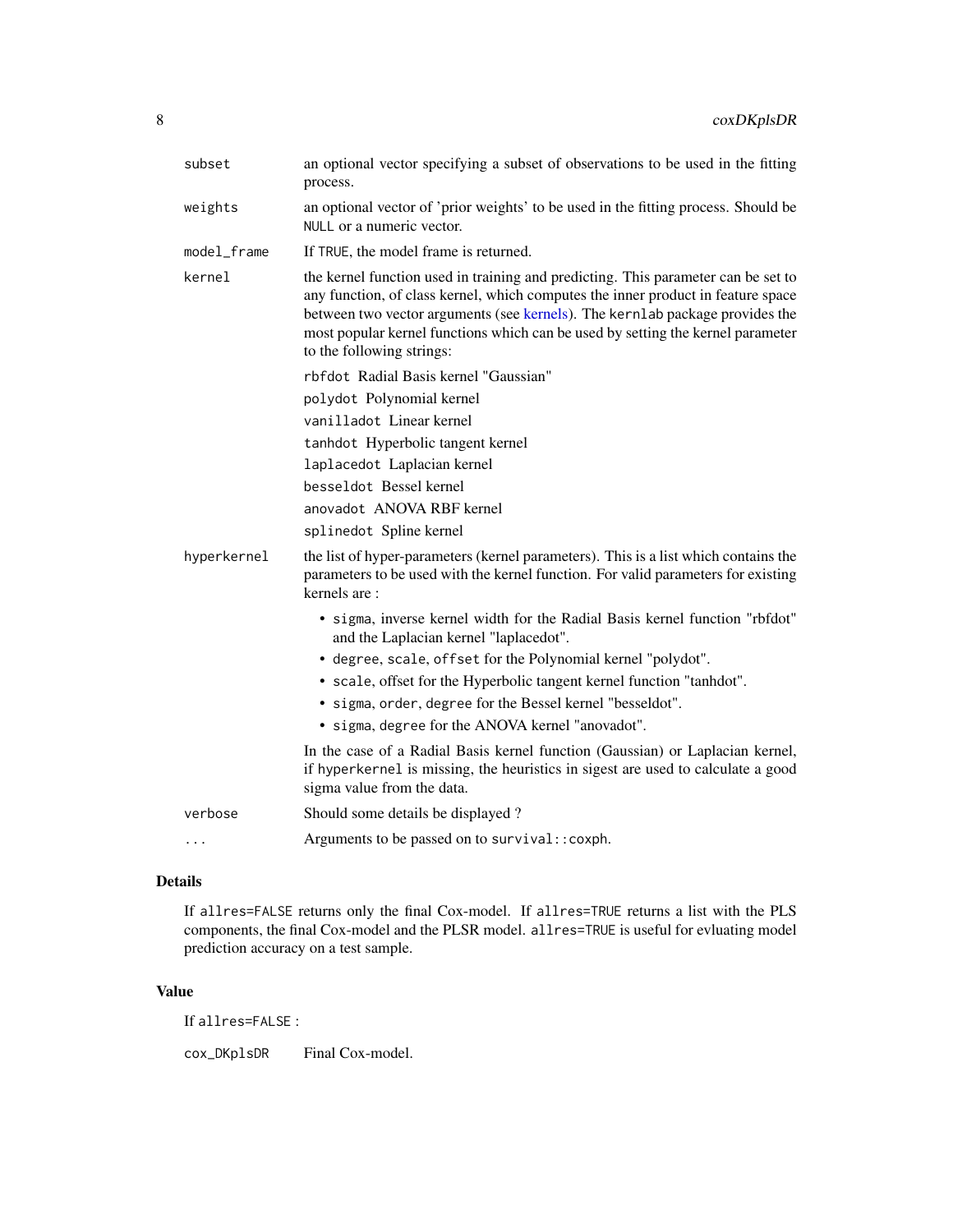#### coxDKplsDR 9

If allres=TRUE :

| tt_DKplsDR  | PLSR components. |
|-------------|------------------|
| cox_DKplsDR | Final Cox-model. |
| DKplsDR_mod | The PLSR model.  |

#### Author(s)

Fr?d?ric Bertrand <frederic.bertrand@math.unistra.fr> <http://www-irma.u-strasbg.fr/~fbertran/>

#### References

plsRcox : mod?les de Cox en pr?sence d'un grand nombre de variables explicatives, Fr?d?ric Bertrand, Myriam Maumy-Bertrand, Marie-Pierre Gaub, Nicolas Meyer, Chimiom?trie 2010, Paris, 2010.

#### See Also

[coxph](#page-0-0), [plsr](#page-0-0)

#### Examples

data(micro.censure) data(Xmicro.censure\_compl\_imp)

```
X_train_micro <- apply((as.matrix(Xmicro.censure_compl_imp)),FUN="as.numeric",MARGIN=2)[1:80,]
X_train_micro_df <- data.frame(X_train_micro)
Y_train_micro <- micro.censure$survyear[1:80]
C_train_micro <- micro.censure$DC[1:80]
```
(cox\_DKplsDR\_fit=coxDKplsDR(X\_train\_micro,Y\_train\_micro,C\_train\_micro,ncomp=6))

```
#Fixing sigma to compare with plsDR on Gram matrix; should be identical
(cox_DKplsDR_fit=coxDKplsDR(X_train_micro,Y_train_micro,C_train_micro,ncomp=6,
hyperkernel=list(sigma=0.01292786)))
```
X\_train\_micro\_kern <- kernlab::kernelMatrix(kernlab::rbfdot(sigma=0.01292786), scale(X\_train\_micro)) (cox\_DKplsDR\_fit2=coxplsDR(~X\_train\_micro\_kern,Y\_train\_micro,C\_train\_micro,ncomp=6,scaleX=FALSE))

```
(cox_DKplsDR_fit=coxDKplsDR(X_train_micro,Y_train_micro,C_train_micro,ncomp=6,
kernel="laplacedot",hyperkernel=list(sigma=0.01292786)))
```

```
X_train_micro_kern <- kernlab::kernelMatrix(kernlab::laplacedot(sigma=0.01292786),
scale(X_train_micro))
(cox_DKplsDR_fit2=coxplsDR(~X_train_micro_kern,Y_train_micro,C_train_micro,ncomp=6,scaleX=FALSE))
```

```
(cox_DKplsDR_fit=coxDKplsDR(~X_train_micro,Y_train_micro,C_train_micro,ncomp=6))
(cox_DKplsDR_fit=coxDKplsDR(~.,Y_train_micro,C_train_micro,ncomp=6,dataXplan=X_train_micro_df))
```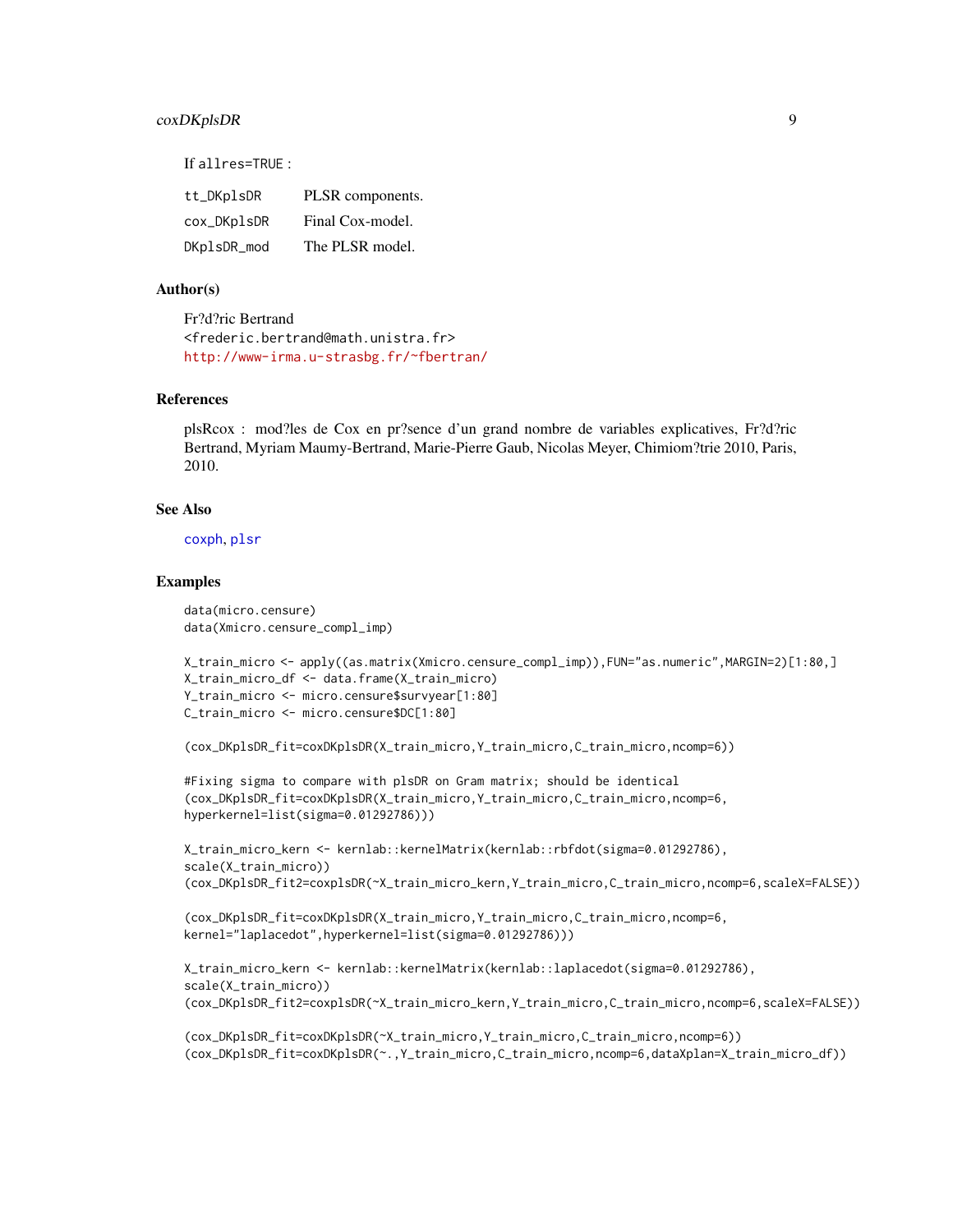```
(cox_DKplsDR_fit=coxDKplsDR(X_train_micro,Y_train_micro,C_train_micro,ncomp=6,allres=TRUE))
(cox_DKplsDR_fit=coxDKplsDR(~X_train_micro,Y_train_micro,C_train_micro,ncomp=6,allres=TRUE))
(cox_DKplsDR_fit=coxDKplsDR(~.,Y_train_micro,C_train_micro,ncomp=6,allres=TRUE,
dataXplan=X_train_micro_df))
```
rm(X\_train\_micro,Y\_train\_micro,C\_train\_micro,cox\_DKplsDR\_fit)

coxDKsplsDR *Fitting a Direct Kernel sPLSR model on the (Deviance) Residuals*

#### **Description**

This function computes the Cox Model based on sPLSR components computed model with

- as the response: the Residuals of a Cox-Model fitted with no covariate
- as explanatory variables: a Kernel transform of Xplan.

It uses the package kernlab to compute the Kernel transforms of Xplan, the package spls to perform the first step in SPLSR then mixOmics to perform PLSR step fit.

#### Usage

```
coxDKsplsDR(Xplan, ...)
## Default S3 method:
coxDKsplsDR(Xplan,time,time2,event,type,
origin,typeres="deviance", collapse, weighted, scaleX=TRUE,
scaleY=TRUE, ncomp=min(7,ncol(Xplan)), modepls="regression",
plot=FALSE, allres=FALSE, eta, trace=FALSE, kernel="rbfdot",
hyperkernel,verbose=TRUE,...)
## S3 method for class 'formula'
coxDKsplsDR(Xplan,time,time2,event,type,
origin,typeres="deviance", collapse, weighted, scaleX=TRUE,
scaleY=TRUE, ncomp=min(7,ncol(Xplan)), modepls="regression",
plot=FALSE, allres=FALSE,dataXplan=NULL,subset,weights,
model_frame=FALSE, eta, trace=FALSE, kernel="rbfdot",
hyperkernel,verbose=TRUE,...)
```

| Xplan | a formula or a matrix with the eXplanatory variables (training) dataset                                                                                                                                                                                                                                                                                                   |
|-------|---------------------------------------------------------------------------------------------------------------------------------------------------------------------------------------------------------------------------------------------------------------------------------------------------------------------------------------------------------------------------|
| time  | for right censored data, this is the follow up time. For interval data, the first<br>argument is the starting time for the interval.                                                                                                                                                                                                                                      |
| time2 | The status indicator, normally 0=alive, 1=dead. Other choices are TRUE/FALSE<br>(TRUE = death) or $1/2$ (2=death). For interval censored data, the status indica-<br>tor is 0=right censored, 1=event at time, 2=left censored, 3=interval censored.<br>Although unusual, the event indicator can be omitted, in which case all subjects<br>are assumed to have an event. |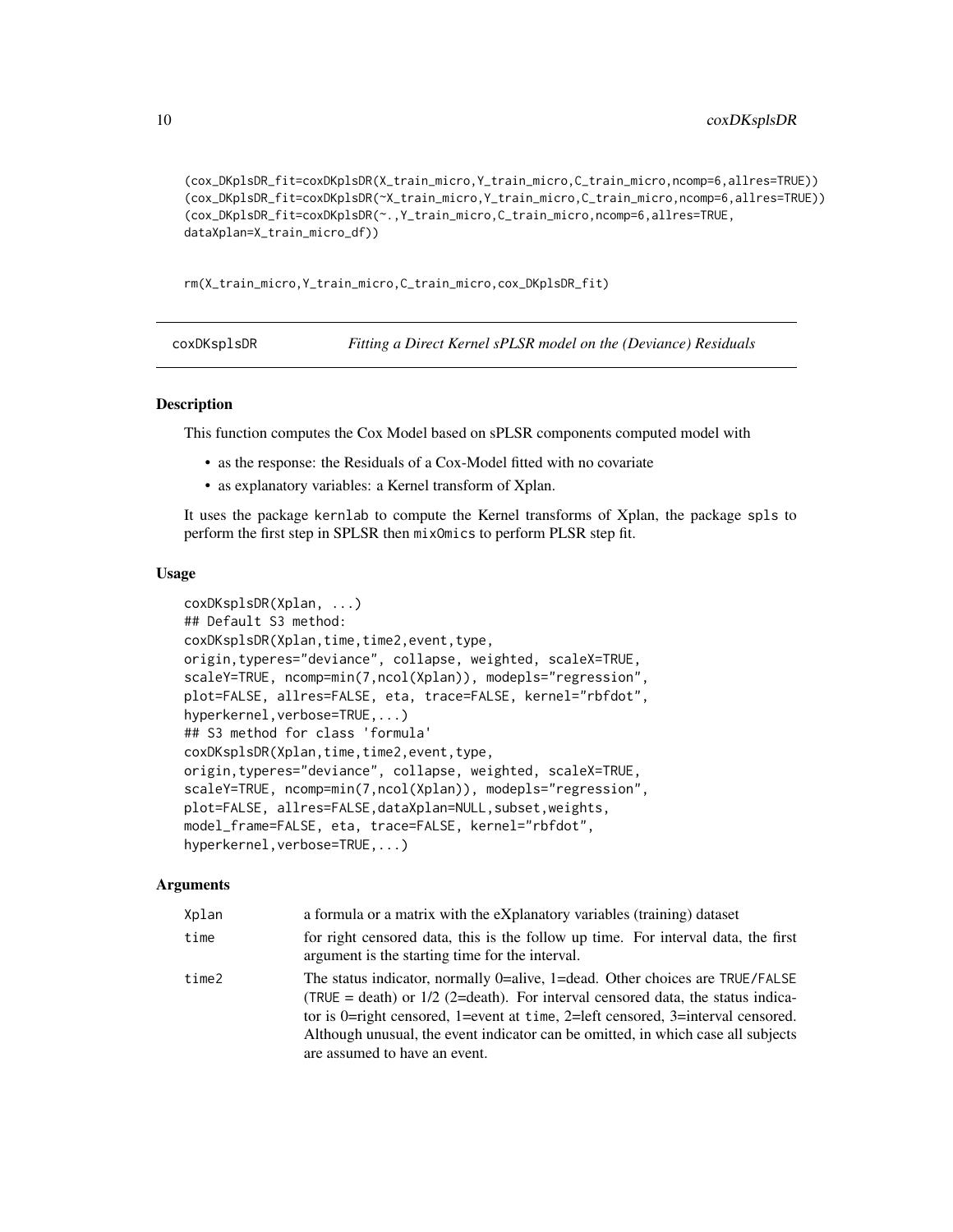| event       | ending time of the interval for interval censored or counting process data only.<br>Intervals are assumed to be open on the left and closed on the right, (start, end].<br>For counting process data, event indicates whether an event occurred at the end<br>of the interval.                                                                                      |
|-------------|---------------------------------------------------------------------------------------------------------------------------------------------------------------------------------------------------------------------------------------------------------------------------------------------------------------------------------------------------------------------|
| type        | character string specifying the type of censoring. Possible values are "right",<br>"left", "counting", "interval", or "interval2". The default is "right"<br>or "counting" depending on whether the time2 argument is absent or present,<br>respectively.                                                                                                           |
| origin      | for counting process data, the hazard function origin. This option was intended<br>to be used in conjunction with a model containing time dependent strata in order<br>to align the subjects properly when they cross over from one strata to another,<br>but it has rarely proven useful.                                                                          |
| typeres     | character string indicating the type of residual desired. Possible values are<br>"martingale", "deviance", "score", "schoenfeld", "dfbeta", "dfbetas",<br>and "scaledsch". Only enough of the string to determine a unique match is<br>required.                                                                                                                    |
| collapse    | vector indicating which rows to collapse (sum) over. In time-dependent models<br>more than one row data can pertain to a single individual. If there were 4 individ-<br>uals represented by 3, 1, 2 and 4 rows of data respectively, then collapse= $c(1, 1, 1, 2, 3, 3, 4, 4, 4, 4)$<br>could be used to obtain per subject rather than per observation residuals. |
| weighted    | if TRUE and the model was fit with case weights, then the weighted residuals are<br>returned.                                                                                                                                                                                                                                                                       |
| scaleX      | Should the Xplan columns be standardized?                                                                                                                                                                                                                                                                                                                           |
| scaleY      | Should the time values be standardized?                                                                                                                                                                                                                                                                                                                             |
| ncomp       | The number of components to include in the model. The number of components<br>to fit is specified with the argument ncomp. It this is not supplied, the maximal<br>number of components is used.                                                                                                                                                                    |
| modepls     | character string. What type of algorithm to use, (partially) matching one of<br>"regression", "canonical", "invariant" or "classic". See pls for details                                                                                                                                                                                                            |
| plot        | Should the survival function be plotted ?)                                                                                                                                                                                                                                                                                                                          |
| allres      | FALSE to return only the Cox model and TRUE for additionnal results. See<br>details. Defaults to FALSE.                                                                                                                                                                                                                                                             |
| dataXplan   | an optional data frame, list or environment (or object coercible by as. data. frame<br>to a data frame) containing the variables in the model. If not found in data Xplan,<br>the variables are taken from environment (Xplan), typically the environment<br>from which coxDKsp1sDR is called.                                                                      |
| subset      | an optional vector specifying a subset of observations to be used in the fitting<br>process.                                                                                                                                                                                                                                                                        |
| weights     | an optional vector of 'prior weights' to be used in the fitting process. Should be<br>NULL or a numeric vector.                                                                                                                                                                                                                                                     |
| model_frame | If TRUE, the model frame is returned.                                                                                                                                                                                                                                                                                                                               |
| eta         | Thresholding parameter. eta should be between 0 and 1.                                                                                                                                                                                                                                                                                                              |
| trace       | Print out the progress of variable selection?                                                                                                                                                                                                                                                                                                                       |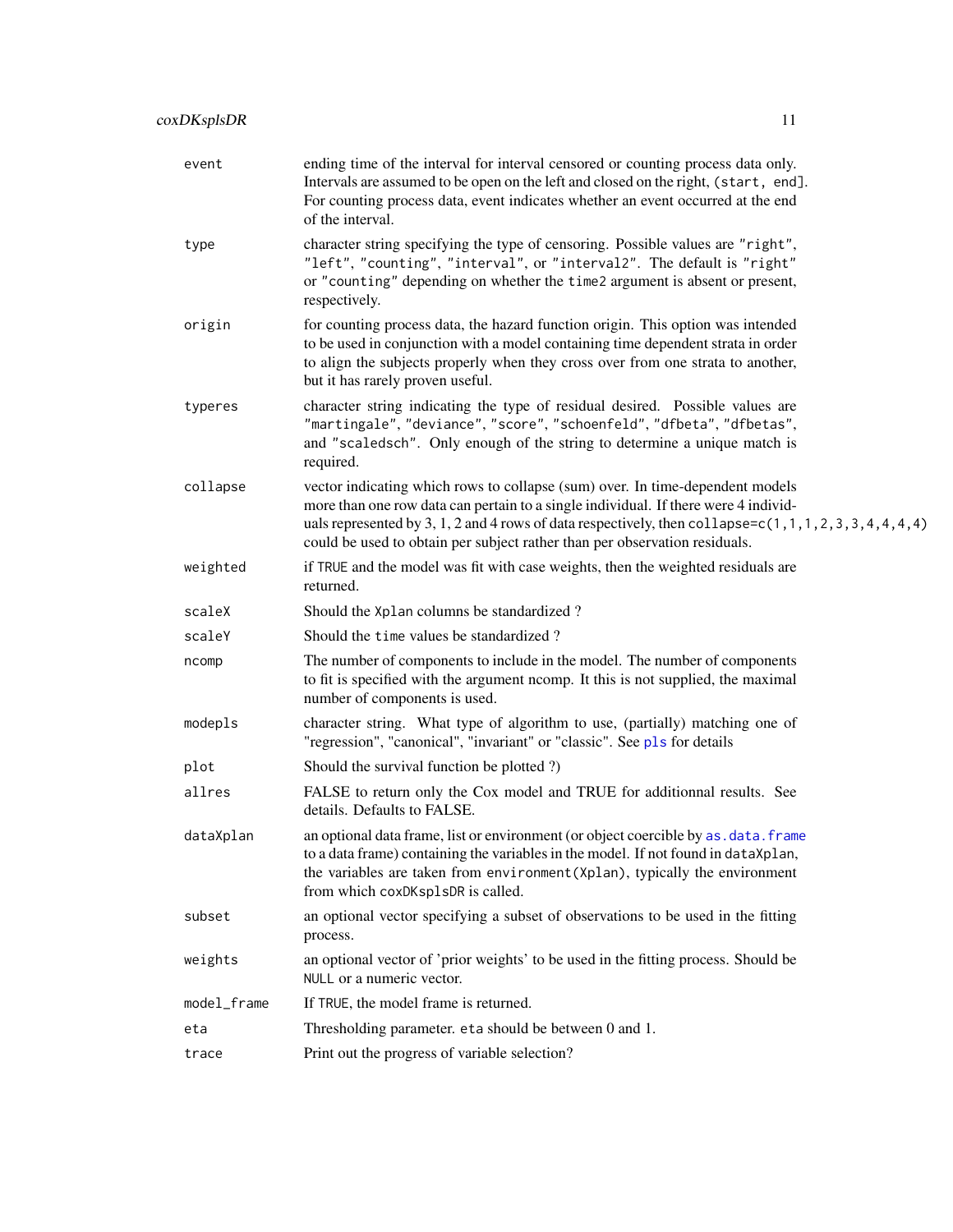| the kernel function used in training and predicting. This parameter can be set to<br>any function, of class kernel, which computes the inner product in feature space<br>between two vector arguments (see kernels). The kernlab package provides the<br>most popular kernel functions which can be used by setting the kernel parameter |
|------------------------------------------------------------------------------------------------------------------------------------------------------------------------------------------------------------------------------------------------------------------------------------------------------------------------------------------|
|                                                                                                                                                                                                                                                                                                                                          |
|                                                                                                                                                                                                                                                                                                                                          |
|                                                                                                                                                                                                                                                                                                                                          |
|                                                                                                                                                                                                                                                                                                                                          |
|                                                                                                                                                                                                                                                                                                                                          |
|                                                                                                                                                                                                                                                                                                                                          |
|                                                                                                                                                                                                                                                                                                                                          |
|                                                                                                                                                                                                                                                                                                                                          |
| the list of hyper-parameters (kernel parameters). This is a list which contains the<br>parameters to be used with the kernel function. For valid parameters for existing                                                                                                                                                                 |
| • sigma, inverse kernel width for the Radial Basis kernel function "rbfdot"                                                                                                                                                                                                                                                              |
|                                                                                                                                                                                                                                                                                                                                          |
|                                                                                                                                                                                                                                                                                                                                          |
|                                                                                                                                                                                                                                                                                                                                          |
|                                                                                                                                                                                                                                                                                                                                          |
| In the case of a Radial Basis kernel function (Gaussian) or Laplacian kernel,<br>if hyperkernel is missing, the heuristics in sigest are used to calculate a good                                                                                                                                                                        |
|                                                                                                                                                                                                                                                                                                                                          |
|                                                                                                                                                                                                                                                                                                                                          |
|                                                                                                                                                                                                                                                                                                                                          |

# Details

If allres=FALSE returns only the final Cox-model. If allres=TRUE returns a list with the sPLS components, the final Cox-model and the sPLSR model. allres=TRUE is useful for evluating model prediction accuracy on a test sample.

#### Value

| If allres= $FALSE:$ |                   |
|---------------------|-------------------|
| cox_DKsplsDR        | Final Cox-model.  |
| If allres= $TRUE:$  |                   |
| tt_DKsplsDR         | sPLSR components. |
| cox_DKsplsDR        | Final Cox-model.  |
| DKsplsDR_mod        | The sPLSR model.  |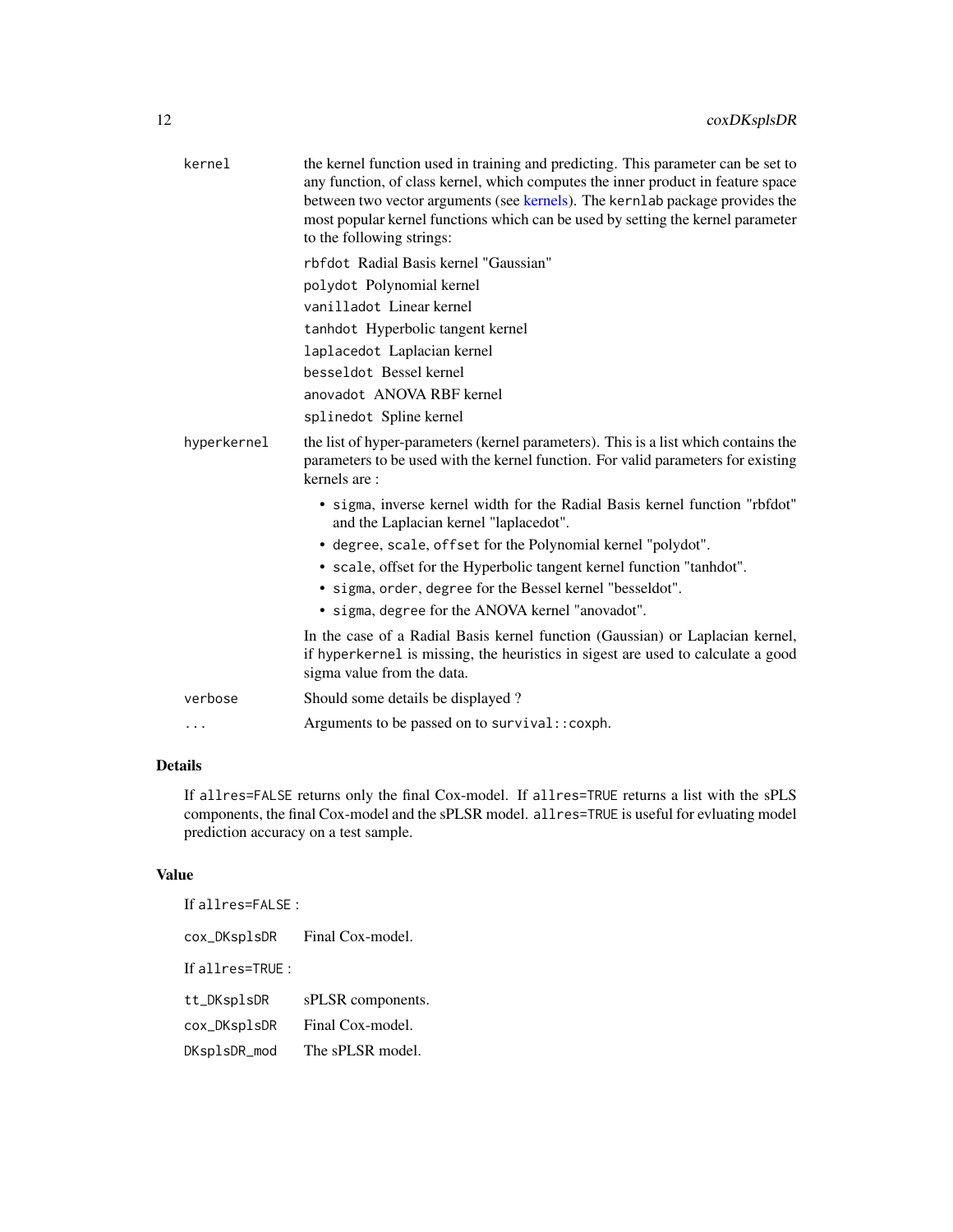#### <span id="page-12-0"></span>coxpls to the complex of the contract of the contract of the contract of the contract of the contract of the contract of the contract of the contract of the contract of the contract of the contract of the contract of the c

#### Author(s)

```
Fr?d?ric Bertrand
<frederic.bertrand@math.unistra.fr>
http://www-irma.u-strasbg.fr/~fbertran/
```
#### References

plsRcox : mod?les de Cox en pr?sence d'un grand nombre de variables explicatives, Fr?d?ric Bertrand, Myriam Maumy-Bertrand, Marie-Pierre Gaub, Nicolas Meyer, Chimiom?trie 2010, Paris, 2010.

#### See Also

[coxph](#page-0-0), [plsr](#page-0-0)

#### Examples

data(micro.censure) data(Xmicro.censure\_compl\_imp)

```
X_train_micro <- apply((as.matrix(Xmicro.censure_compl_imp)),FUN="as.numeric",MARGIN=2)[1:80,]
X_train_micro_df <- data.frame(X_train_micro)
Y_train_micro <- micro.censure$survyear[1:80]
C_train_micro <- micro.censure$DC[1:80]
```

```
(cox_DKsplsDR_fit=coxDKsplsDR(X_train_micro,Y_train_micro,C_train_micro,ncomp=6,
validation="CV",eta=.5))
(cox_DKsplsDR_fit=coxDKsplsDR(~X_train_micro,Y_train_micro,C_train_micro,ncomp=6,
validation="CV",eta=.5))
(cox_DKsplsDR_fit=coxDKsplsDR(~.,Y_train_micro,C_train_micro,ncomp=6,
validation="CV",dataXplan=data.frame(X_train_micro),eta=.5))
```

```
(cox_DKsplsDR_fit=coxDKsplsDR(X_train_micro,Y_train_micro,C_train_micro,ncomp=6,
validation="CV",allres=TRUE,eta=.5))
(cox_DKsplsDR_fit=coxDKsplsDR(~X_train_micro,Y_train_micro,C_train_micro,ncomp=6,
validation="CV",allres=TRUE,eta=.5))
(cox_DKsplsDR_fit=coxDKsplsDR(~.,Y_train_micro,C_train_micro,ncomp=6,
validation="CV",allres=TRUE,dataXplan=data.frame(X_train_micro),eta=.5))
```

```
rm(X_train_micro,Y_train_micro,C_train_micro,cox_DKsplsDR_fit)
```
coxpls *Fitting a Cox-Model on PLSR components*

#### Description

This function computes the Cox Model based on PLSR components computed model with

• as the response: the Survival time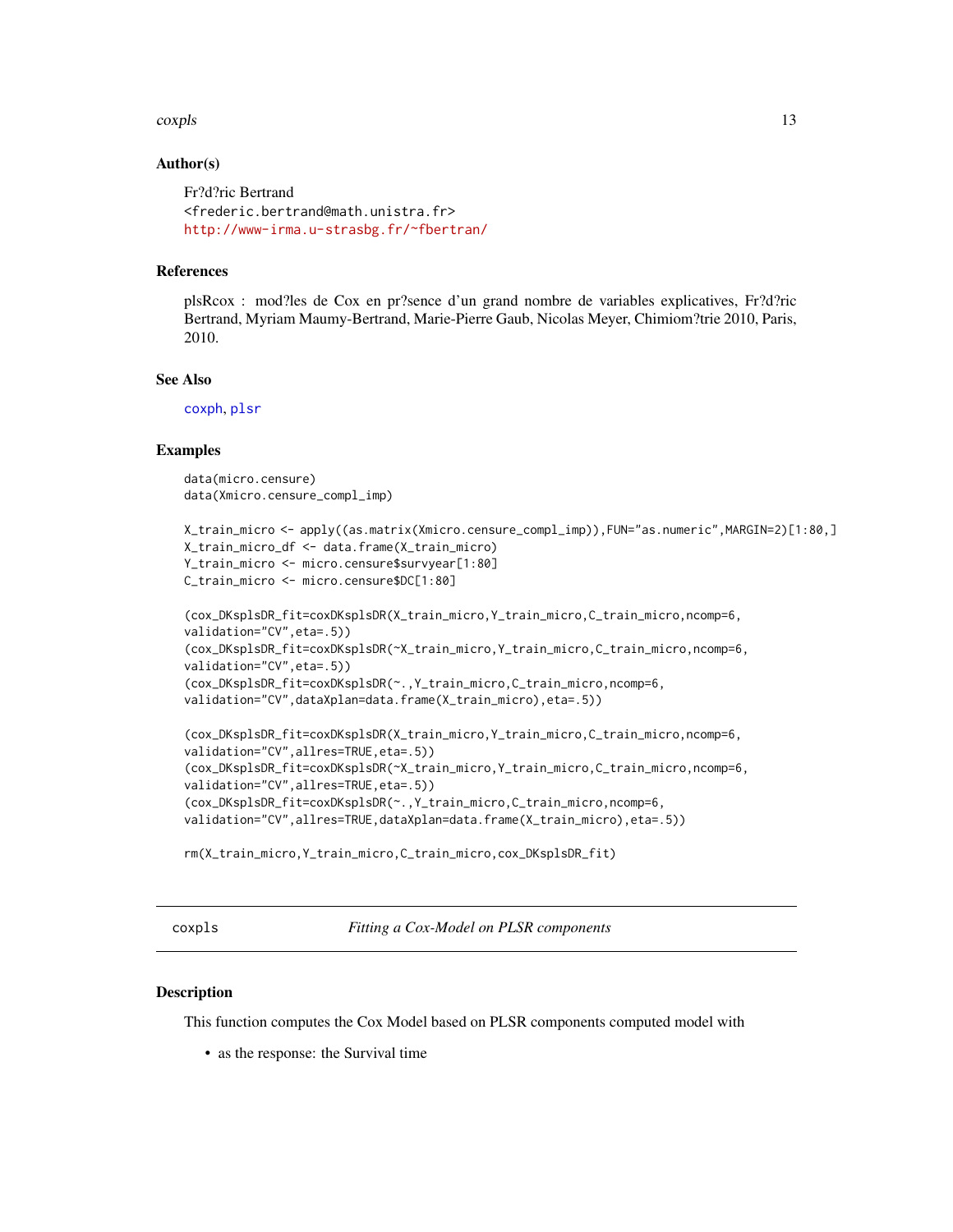14 coxpls

• as explanatory variables: Xplan.

It uses the package mixOmics to perform PLSR fit.

#### Usage

```
coxpls(Xplan, ...)
## Default S3 method:
coxpls(Xplan,time,time2,event,type,origin,
typeres="deviance", collapse, weighted, scaleX=TRUE,
scaleY=TRUE, ncomp=min(7,ncol(Xplan)), modepls="regression",
plot=FALSE, allres=FALSE,...)
## S3 method for class 'formula'
coxpls(Xplan,time,time2,event,type,origin,
typeres="deviance", collapse, weighted, scaleX=TRUE,
scaleY=TRUE, ncomp=min(7,ncol(Xplan)), modepls="regression",
plot=FALSE, allres=FALSE,dataXplan=NULL, subset, weights,
model_frame=FALSE,...)
```

| Xplan   | a formula or a matrix with the eXplanatory variables (training) dataset                                                                                                                                                                                                                                                                                                   |
|---------|---------------------------------------------------------------------------------------------------------------------------------------------------------------------------------------------------------------------------------------------------------------------------------------------------------------------------------------------------------------------------|
| time    | for right censored data, this is the follow up time. For interval data, the first<br>argument is the starting time for the interval.                                                                                                                                                                                                                                      |
| time2   | The status indicator, normally 0=alive, 1=dead. Other choices are TRUE/FALSE<br>(TRUE = death) or $1/2$ (2=death). For interval censored data, the status indica-<br>tor is 0=right censored, 1=event at time, 2=left censored, 3=interval censored.<br>Although unusual, the event indicator can be omitted, in which case all subjects<br>are assumed to have an event. |
| event   | ending time of the interval for interval censored or counting process data only.<br>Intervals are assumed to be open on the left and closed on the right, (start, end].<br>For counting process data, event indicates whether an event occurred at the end<br>of the interval.                                                                                            |
| type    | character string specifying the type of censoring. Possible values are "right",<br>"left", "counting", "interval", or "interval2". The default is "right"<br>or "counting" depending on whether the time2 argument is absent or present,<br>respectively.                                                                                                                 |
| origin  | for counting process data, the hazard function origin. This option was intended<br>to be used in conjunction with a model containing time dependent strata in order<br>to align the subjects properly when they cross over from one strata to another,<br>but it has rarely proven useful.                                                                                |
| typeres | character string indicating the type of residual desired. Possible values are<br>"martingale", "deviance", "score", "schoenfeld", "dfbeta", "dfbetas",<br>and "scaledsch". Only enough of the string to determine a unique match is<br>required.                                                                                                                          |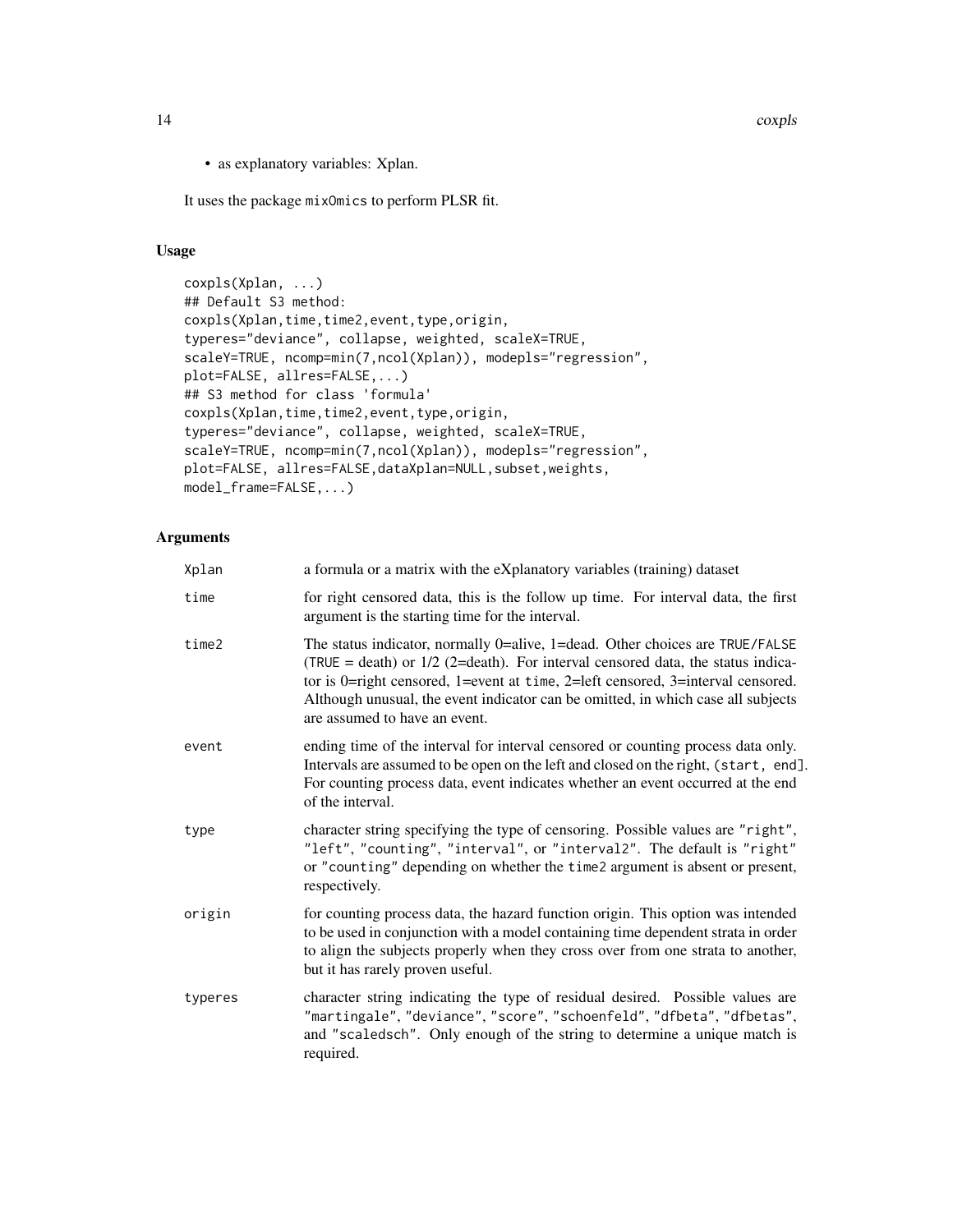#### coxpls to the complex of the contract of the contract of the contract of the contract of the contract of the contract of the contract of the contract of the contract of the contract of the contract of the contract of the c

| collapse    | vector indicating which rows to collapse (sum) over. In time-dependent models<br>more than one row data can pertain to a single individual. If there were 4 individ-<br>uals represented by 3, 1, 2 and 4 rows of data respectively, then collapse=c(1, 1, 1, 2, 3, 3, 4, 4, 4, 4)<br>could be used to obtain per subject rather than per observation residuals. |
|-------------|------------------------------------------------------------------------------------------------------------------------------------------------------------------------------------------------------------------------------------------------------------------------------------------------------------------------------------------------------------------|
| weighted    | if TRUE and the model was fit with case weights, then the weighted residuals are<br>returned.                                                                                                                                                                                                                                                                    |
| scaleX      | Should the Xplan columns be standardized?                                                                                                                                                                                                                                                                                                                        |
| scaleY      | Should the time values be standardized?                                                                                                                                                                                                                                                                                                                          |
| ncomp       | The number of components to include in the model. It this is not supplied,<br>min(7, maximal number) components is used.                                                                                                                                                                                                                                         |
| modepls     | character string. What type of algorithm to use, (partially) matching one of<br>"regression", "canonical", "invariant" or "classic". See pls for details                                                                                                                                                                                                         |
| plot        | Should the survival function be plotted ?)                                                                                                                                                                                                                                                                                                                       |
| allres      | FALSE to return only the Cox model and TRUE for additionnal results. See<br>details. Defaults to FALSE.                                                                                                                                                                                                                                                          |
| dataXplan   | an optional data frame, list or environment (or object coercible by as . data. frame<br>to a data frame) containing the variables in the model. If not found in dataXplan,<br>the variables are taken from environment (Xplan), typically the environment<br>from which coxpls is called.                                                                        |
| subset      | an optional vector specifying a subset of observations to be used in the fitting<br>process.                                                                                                                                                                                                                                                                     |
| weights     | an optional vector of 'prior weights' to be used in the fitting process. Should be<br>NULL or a numeric vector.                                                                                                                                                                                                                                                  |
| model_frame | If TRUE, the model frame is returned.                                                                                                                                                                                                                                                                                                                            |
| $\cdots$    | Arguments to be passed on to survival:: coxph.                                                                                                                                                                                                                                                                                                                   |

# Details

If allres=FALSE returns only the final Cox-model. If allres=TRUE returns a list with the PLS components, the final Cox-model and the PLSR model. allres=TRUE is useful for evluating model prediction accuracy on a test sample.

# Value

| If allres=FALSE : |
|-------------------|
|-------------------|

cox\_pls Final Cox-model.

If allres=TRUE :

| tt_pls | PLSR components. |
|--------|------------------|
|        |                  |

cox\_pls Final Cox-model.

pls\_mod The PLSR model.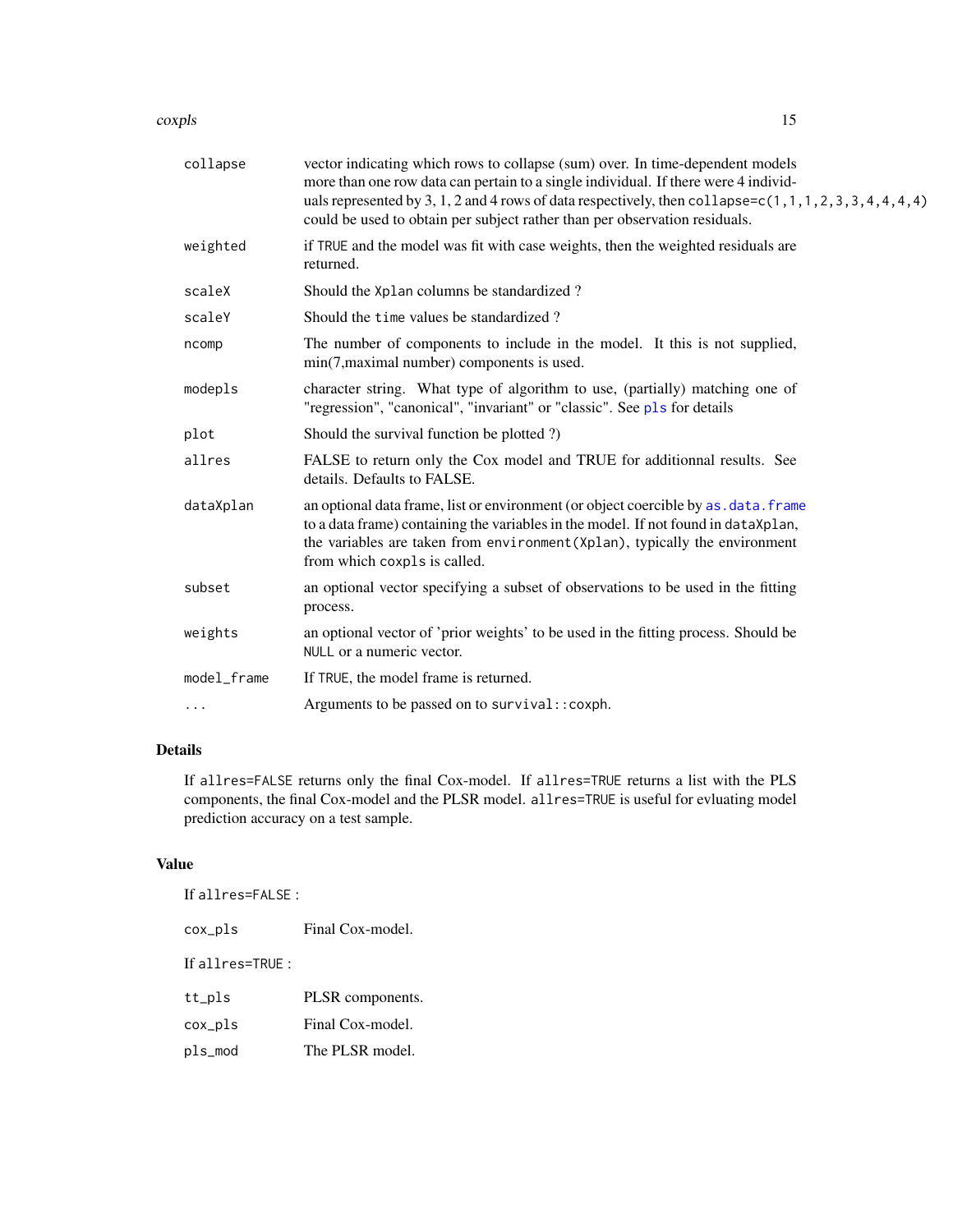#### Author(s)

```
Frederic Bertrand
<frederic.bertrand@math.unistra.fr>
http://www-irma.u-strasbg.fr/~fbertran/
```
#### References

Frederic Bertrand, Philippe Bastien, Nicolas Meyer and Myriam Maumy-Bertrand. plsRcox, Cox-Models in a high dimensional setting in R. UseR 2014. Los Angeles. USA.

#### See Also

[coxph](#page-0-0), [plsr](#page-0-0)

#### Examples

data(micro.censure) data(Xmicro.censure\_compl\_imp)

```
X_train_micro <- apply((as.matrix(Xmicro.censure_compl_imp)),FUN="as.numeric",MARGIN=2)[1:80,]
X_train_micro_df <- data.frame(X_train_micro)
Y_train_micro <- micro.censure$survyear[1:80]
C_train_micro <- micro.censure$DC[1:80]
```

```
(cox_pls_fit=coxpls(X_train_micro,Y_train_micro,C_train_micro,ncomp=6))
(cox_pls_fit=coxpls(~X_train_micro,Y_train_micro,C_train_micro,ncomp=6))
(cox_pls_fit=coxpls(~.,Y_train_micro,C_train_micro,ncomp=6,dataXplan=X_train_micro_df))
```
rm(X\_train\_micro,Y\_train\_micro,C\_train\_micro,cox\_pls\_fit)

coxpls2 *Fitting a Cox-Model on PLSR components*

#### Description

This function computes the the Cox-Model with PLSR components as the explanatory variables. It uses the package pls.

#### Usage

```
coxpls2(Xplan, ...)
## Default S3 method:
coxpls2(Xplan,time,time2,event,type,origin,
typeres="deviance", collapse, weighted, scaleX=TRUE,
scaleY=TRUE, ncomp=min(7,ncol(Xplan)), methodpls="kernelpls",
validation = "CV", plot=FALSE, allres=FALSE,...)
## S3 method for class 'formula'
coxpls2(Xplan,time,time2,event,type,origin,
```
<span id="page-15-0"></span>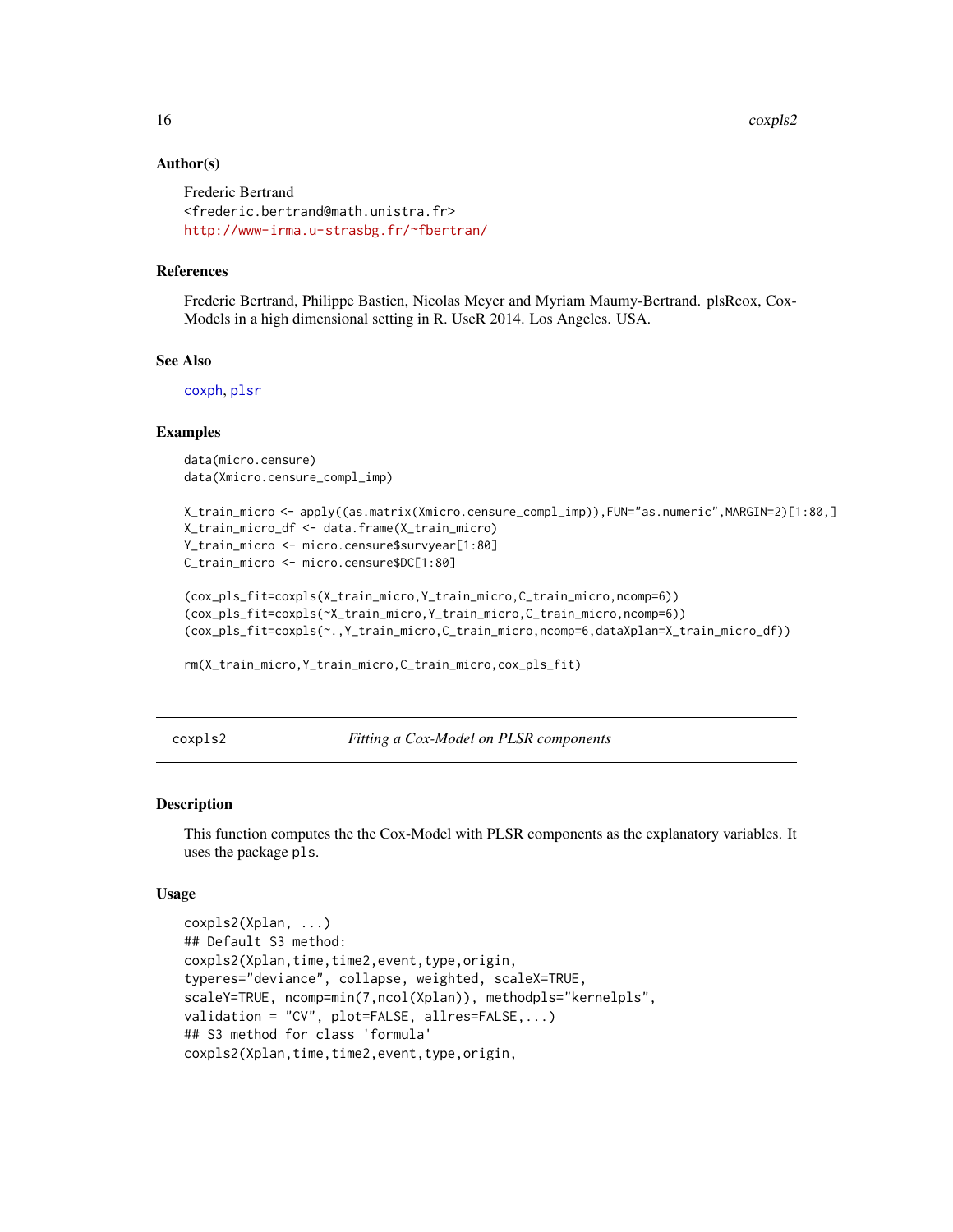#### coxpls2 17

```
typeres="deviance", collapse, weighted, scaleX=TRUE,
scaleY=TRUE, ncomp=min(7,ncol(Xplan)), methodpls="kernelpls",
validation = "CV", plot=FALSE, allres=FALSE, dataXplan=NULL,
subset,weights,model_frame=FALSE,...)
```

| Xplan     | a formula or a matrix with the eXplanatory variables (training) dataset                                                                                                                                                                                                                                                                                                   |
|-----------|---------------------------------------------------------------------------------------------------------------------------------------------------------------------------------------------------------------------------------------------------------------------------------------------------------------------------------------------------------------------------|
| time      | for right censored data, this is the follow up time. For interval data, the first<br>argument is the starting time for the interval.                                                                                                                                                                                                                                      |
| time2     | The status indicator, normally 0=alive, 1=dead. Other choices are TRUE/FALSE<br>(TRUE = death) or $1/2$ (2=death). For interval censored data, the status indica-<br>tor is 0=right censored, 1=event at time, 2=left censored, 3=interval censored.<br>Although unusual, the event indicator can be omitted, in which case all subjects<br>are assumed to have an event. |
| event     | ending time of the interval for interval censored or counting process data only.<br>Intervals are assumed to be open on the left and closed on the right, (start, end].<br>For counting process data, event indicates whether an event occurred at the end<br>of the interval.                                                                                            |
| type      | character string specifying the type of censoring. Possible values are "right",<br>"left", "counting", "interval", or "interval2". The default is "right"<br>or "counting" depending on whether the time2 argument is absent or present,<br>respectively.                                                                                                                 |
| origin    | for counting process data, the hazard function origin. This option was intended<br>to be used in conjunction with a model containing time dependent strata in order<br>to align the subjects properly when they cross over from one strata to another,<br>but it has rarely proven useful.                                                                                |
| typeres   | character string indicating the type of residual desired. Possible values are<br>"martingale", "deviance", "score", "schoenfeld", "dfbeta", "dfbetas",<br>and "scaledsch". Only enough of the string to determine a unique match is<br>required.                                                                                                                          |
| collapse  | vector indicating which rows to collapse (sum) over. In time-dependent models<br>more than one row data can pertain to a single individual. If there were 4 individ-<br>uals represented by 3, 1, 2 and 4 rows of data respectively, then collapse=c(1, 1, 1, 2, 3, 3, 4, 4, 4, 4)<br>could be used to obtain per subject rather than per observation residuals.          |
| weighted  | if TRUE and the model was fit with case weights, then the weighted residuals are<br>returned.                                                                                                                                                                                                                                                                             |
| scaleX    | Should the Xplan columns be standardized?                                                                                                                                                                                                                                                                                                                                 |
| scaleY    | Should the time values be standardized?                                                                                                                                                                                                                                                                                                                                   |
| ncomp     | The number of components to include in the model. The number of components<br>to fit is specified with the argument ncomp. It this is not supplied, the maximal<br>number of components is used (taking account of any cross-validation).                                                                                                                                 |
| methodpls | The multivariate regression method to be used. See mvrCv for details.                                                                                                                                                                                                                                                                                                     |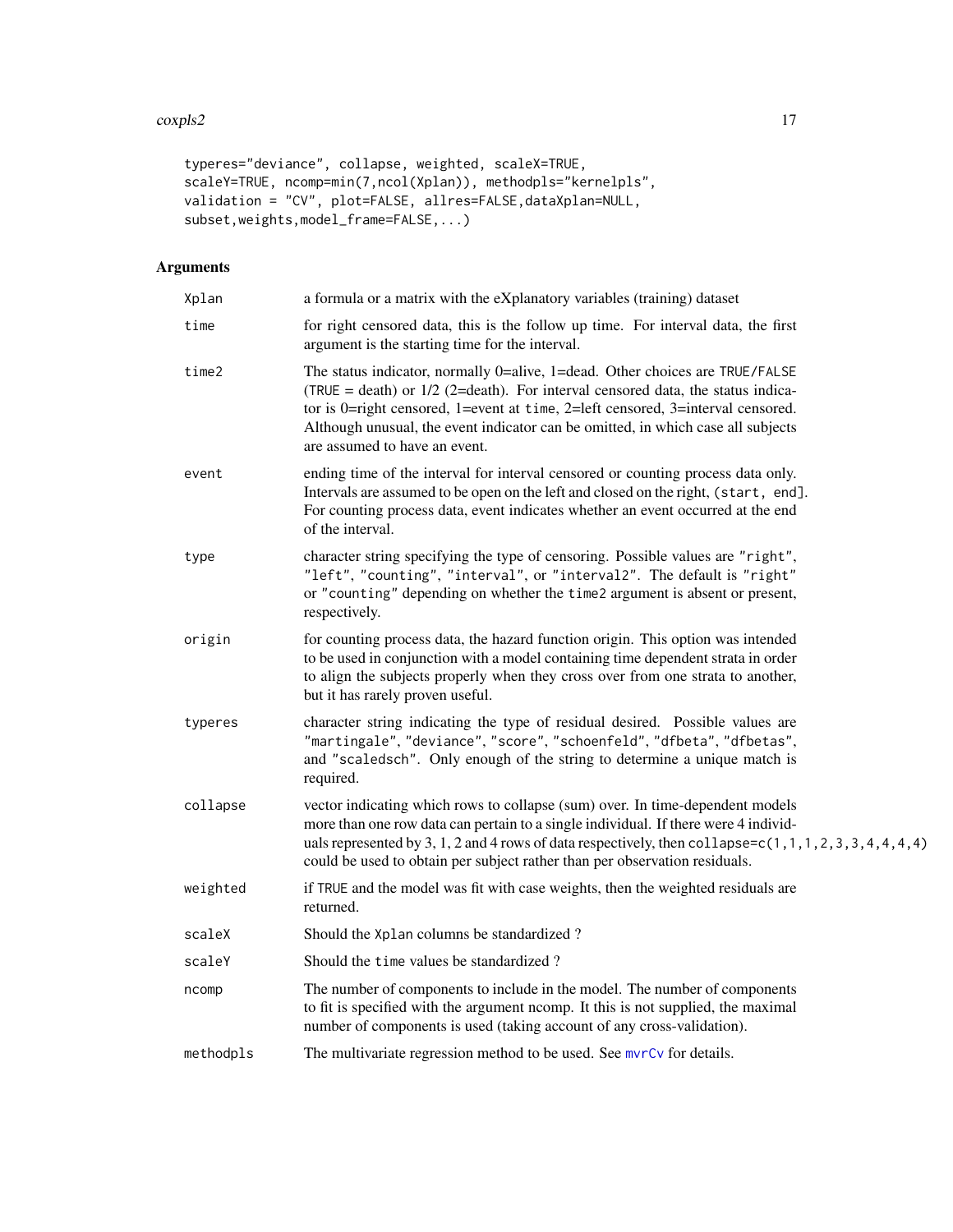| validation  | character. What kind of (internal) validation to use. If validation = $"CV",$<br>cross-validation is performed. The number and type of cross-validation seg-<br>ments are specified with the arguments segments and segment. type. See<br>$mvrCv$ for details. If validation = "LOO", leave-one-out cross-validation is<br>performed. It is an error to specify the segments when validation $=$ "LOO" is<br>specified. |
|-------------|-------------------------------------------------------------------------------------------------------------------------------------------------------------------------------------------------------------------------------------------------------------------------------------------------------------------------------------------------------------------------------------------------------------------------|
| plot        | Should the survival function be plotted?)                                                                                                                                                                                                                                                                                                                                                                               |
| allres      | FALSE to return only the Cox model and TRUE for additionnal results. See<br>details. Defaults to FALSE.                                                                                                                                                                                                                                                                                                                 |
| dataXplan   | an optional data frame, list or environment (or object coercible by as, data, frame<br>to a data frame) containing the variables in the model. If not found in dataXplan,<br>the variables are taken from environment (Xplan), typically the environment<br>from which coxpls2 is called.                                                                                                                               |
| subset      | an optional vector specifying a subset of observations to be used in the fitting<br>process.                                                                                                                                                                                                                                                                                                                            |
| weights     | an optional vector of 'prior weights' to be used in the fitting process. Should be<br>NULL or a numeric vector.                                                                                                                                                                                                                                                                                                         |
| model_frame | If TRUE, the model frame is returned.                                                                                                                                                                                                                                                                                                                                                                                   |
| .           | Arguments to be passed on to survival:: coxph.                                                                                                                                                                                                                                                                                                                                                                          |
|             |                                                                                                                                                                                                                                                                                                                                                                                                                         |

#### Details

If allres=FALSE returns only the final Cox-model. If allres=TRUE returns a list with the PLS components, the final Cox-model and the PLSR model. allres=TRUE is useful for evluating model prediction accuracy on a test sample.

#### Value

If allres=FALSE :

cox\_pls Final Cox-model. If allres=TRUE : tt\_pls PLSR components. cox\_pls Final Cox-model. pls\_mod The PLSR model.

#### Author(s)

Frederic Bertrand <frederic.bertrand@math.unistra.fr> <http://www-irma.u-strasbg.fr/~fbertran/>

# References

Frederic Bertrand, Philippe Bastien, Nicolas Meyer and Myriam Maumy-Bertrand. plsRcox, Cox-Models in a high dimensional setting in R. UseR 2014. Los Angeles. USA.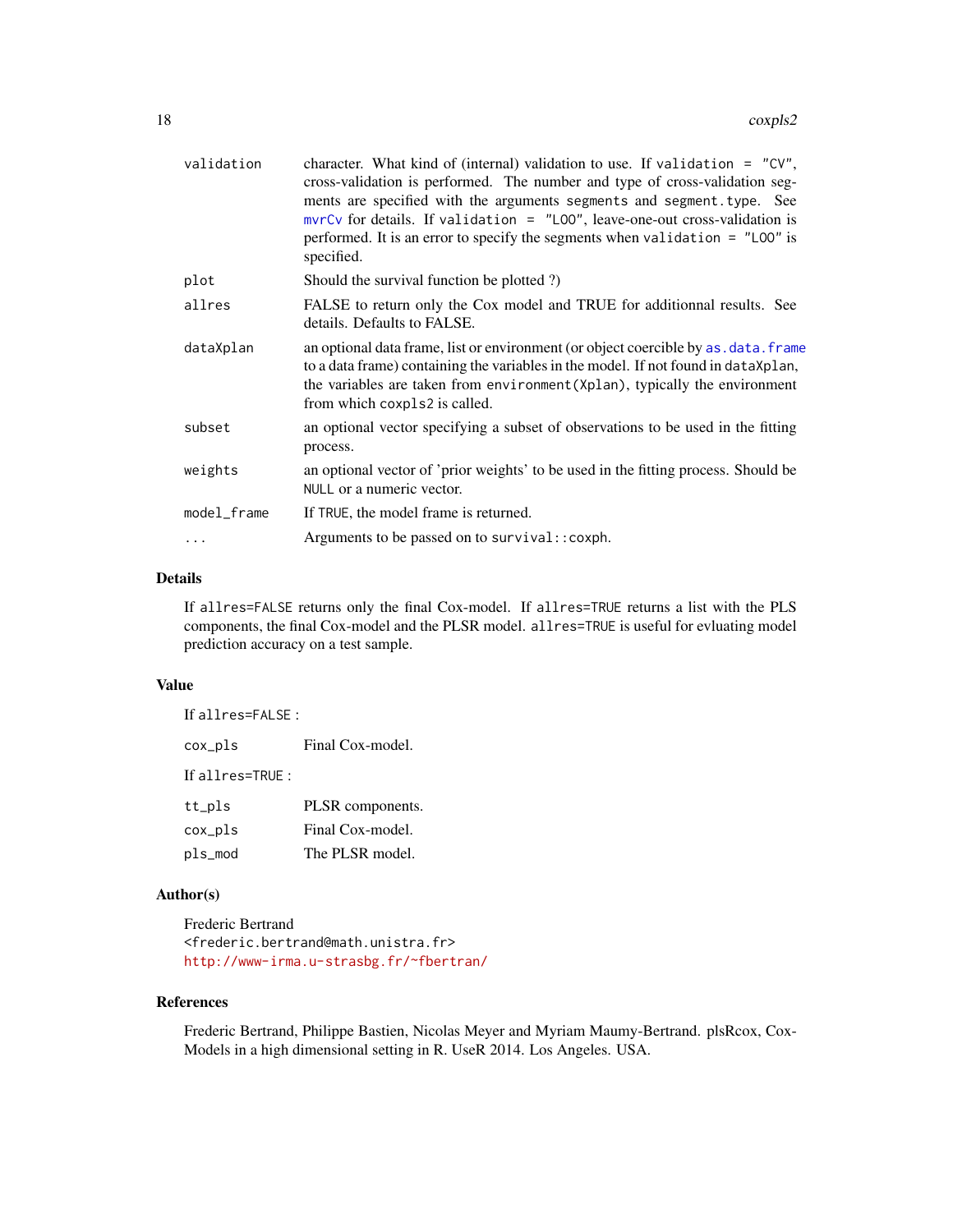#### <span id="page-18-0"></span>coxpls2DR 19

#### See Also

[coxph](#page-0-0), [plsr](#page-0-0)

#### Examples

```
data(micro.censure)
data(Xmicro.censure_compl_imp)
```

```
X_train_micro <- apply((as.matrix(Xmicro.censure_compl_imp)),FUN="as.numeric",MARGIN=2)[1:80,]
X_train_micro_df <- data.frame(X_train_micro)
Y_train_micro <- micro.censure$survyear[1:80]
C_train_micro <- micro.censure$DC[1:80]
```

```
(cox_pls_fit=coxpls2(X_train_micro,Y_train_micro,C_train_micro,ncomp=6,validation="CV"))
(cox_pls_fit=coxpls2(~X_train_micro,Y_train_micro,C_train_micro,ncomp=6,validation="CV"))
(cox_pls_fit=coxpls2(~.,Y_train_micro,C_train_micro,ncomp=6,validation="CV",
dataXplan=X_train_micro_df))
```

```
rm(X_train_micro,Y_train_micro,C_train_micro,cox_pls_fit)
```
coxpls2DR *Fitting a PLSR model on the (Deviance) Residuals*

#### **Description**

This function computes the PLSR model with the Residuals of a Cox-Model fitted with an intercept as the only explanatory variable as the response and Xplan as explanatory variables. Default behaviour uses the Deviance residuals. It uses the package pls.

#### Usage

```
coxpls2DR(Xplan, ...)
## Default S3 method:
coxpls2DR(Xplan, time, time2, event, type,
origin, typeres = "deviance", collapse, weighted,
scaleX = TRUE, scaleY = TRUE, ncomp = min(7, ncol(Xplan))methodpls="kernelpls", validation = "CV", plot = FALSE,
allres = FALSE, ...)## S3 method for class 'formula'
coxpls2DR(Xplan,time,time2,event,type,
origin,typeres="deviance", collapse, weighted,
scaleX=TRUE, scaleY=TRUE, ncomp=min(7,ncol(Xplan)),
methodpls="kernelpls", validation = "CV", plot=FALSE,
allres=FALSE, dataXplan=NULL, subset, weights,
model_frame=FALSE,...)
```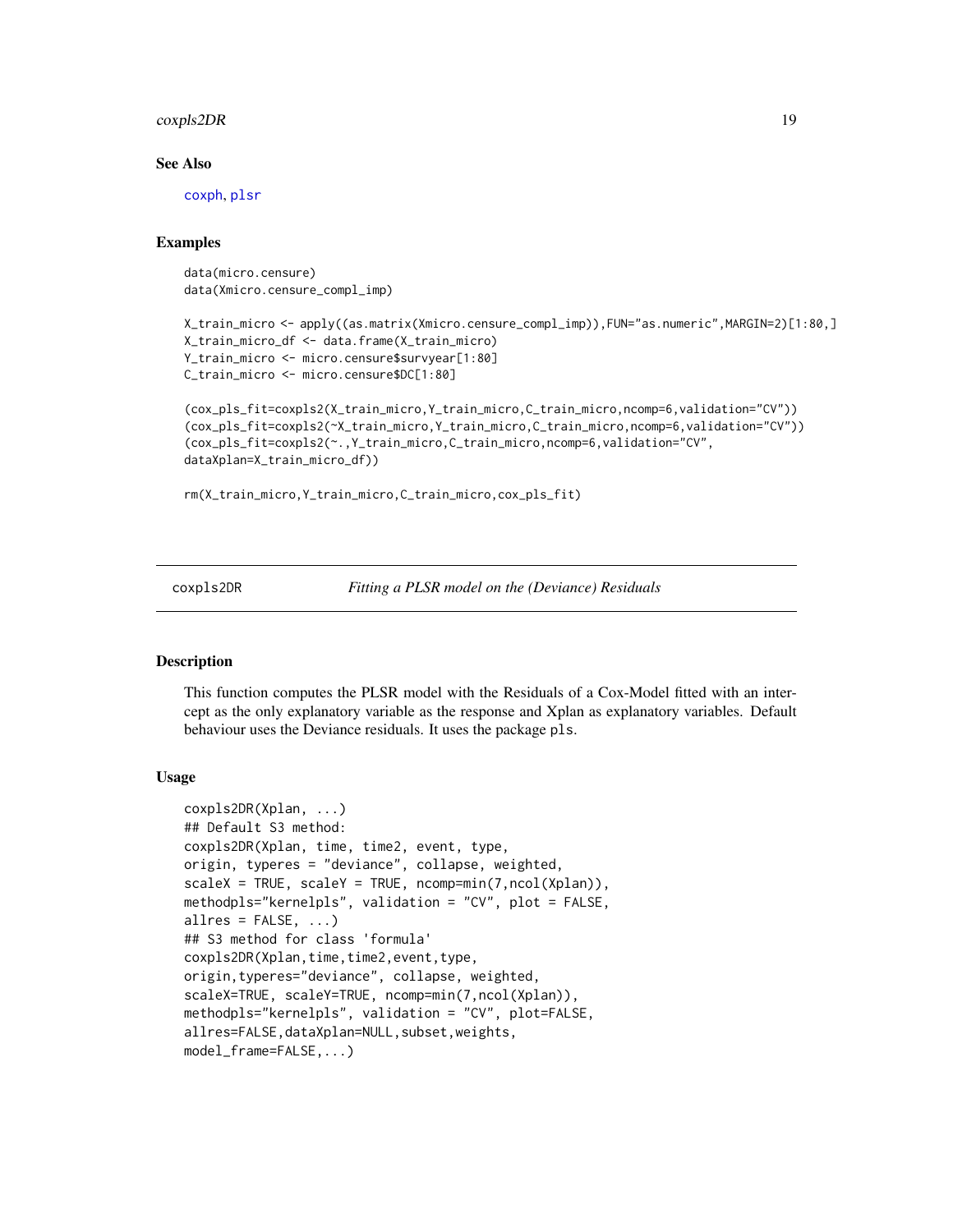| Xplan      | a formula or a matrix with the eXplanatory variables (training) dataset                                                                                                                                                                                                                                                                                                                                              |
|------------|----------------------------------------------------------------------------------------------------------------------------------------------------------------------------------------------------------------------------------------------------------------------------------------------------------------------------------------------------------------------------------------------------------------------|
| time       | for right censored data, this is the follow up time. For interval data, the first<br>argument is the starting time for the interval.                                                                                                                                                                                                                                                                                 |
| time2      | The status indicator, normally 0=alive, 1=dead. Other choices are TRUE/FALSE<br>(TRUE = death) or $1/2$ (2=death). For interval censored data, the status indica-<br>tor is 0=right censored, 1=event at time, 2=left censored, 3=interval censored.<br>Although unusual, the event indicator can be omitted, in which case all subjects<br>are assumed to have an event.                                            |
| event      | ending time of the interval for interval censored or counting process data only.<br>Intervals are assumed to be open on the left and closed on the right, (start, end].<br>For counting process data, event indicates whether an event occurred at the end<br>of the interval.                                                                                                                                       |
| type       | character string specifying the type of censoring. Possible values are "right",<br>"left", "counting", "interval", or "interval2". The default is "right"<br>or "counting" depending on whether the time2 argument is absent or present,<br>respectively.                                                                                                                                                            |
| origin     | for counting process data, the hazard function origin. This option was intended<br>to be used in conjunction with a model containing time dependent strata in order<br>to align the subjects properly when they cross over from one strata to another,<br>but it has rarely proven useful.                                                                                                                           |
| typeres    | character string indicating the type of residual desired. Possible values are<br>"martingale", "deviance", "score", "schoenfeld", "dfbeta", "dfbetas",<br>and "scaledsch". Only enough of the string to determine a unique match is<br>required.                                                                                                                                                                     |
| collapse   | vector indicating which rows to collapse (sum) over. In time-dependent models<br>more than one row data can pertain to a single individual. If there were 4 individ-<br>uals represented by 3, 1, 2 and 4 rows of data respectively, then collapse=c(1, 1, 1, 2, 3, 3, 4, 4, 4, 4)<br>could be used to obtain per subject rather than per observation residuals.                                                     |
| weighted   | if TRUE and the model was fit with case weights, then the weighted residuals are<br>returned.                                                                                                                                                                                                                                                                                                                        |
| scaleX     | Should the Xplan columns be standardized?                                                                                                                                                                                                                                                                                                                                                                            |
| scaleY     | Should the time values be standardized?                                                                                                                                                                                                                                                                                                                                                                              |
| ncomp      | The number of components to include in the model. The number of components<br>to fit is specified with the argument ncomp. It this is not supplied, the maximal<br>number of components is used (taking account of any cross-validation).                                                                                                                                                                            |
| methodpls  | The multivariate regression method to be used. See mvrCv for details.                                                                                                                                                                                                                                                                                                                                                |
| validation | character. What kind of (internal) validation to use. If validation = $"CV",$<br>cross-validation is performed. The number and type of cross-validation seg-<br>ments are specified with the arguments segments and segment.type. See<br>$mvrCv$ for details. If validation = "LOO", leave-one-out cross-validation is<br>performed. It is an error to specify the segments when validation = "LOO" is<br>specified. |
| plot       | Should the survival function be plotted ?)                                                                                                                                                                                                                                                                                                                                                                           |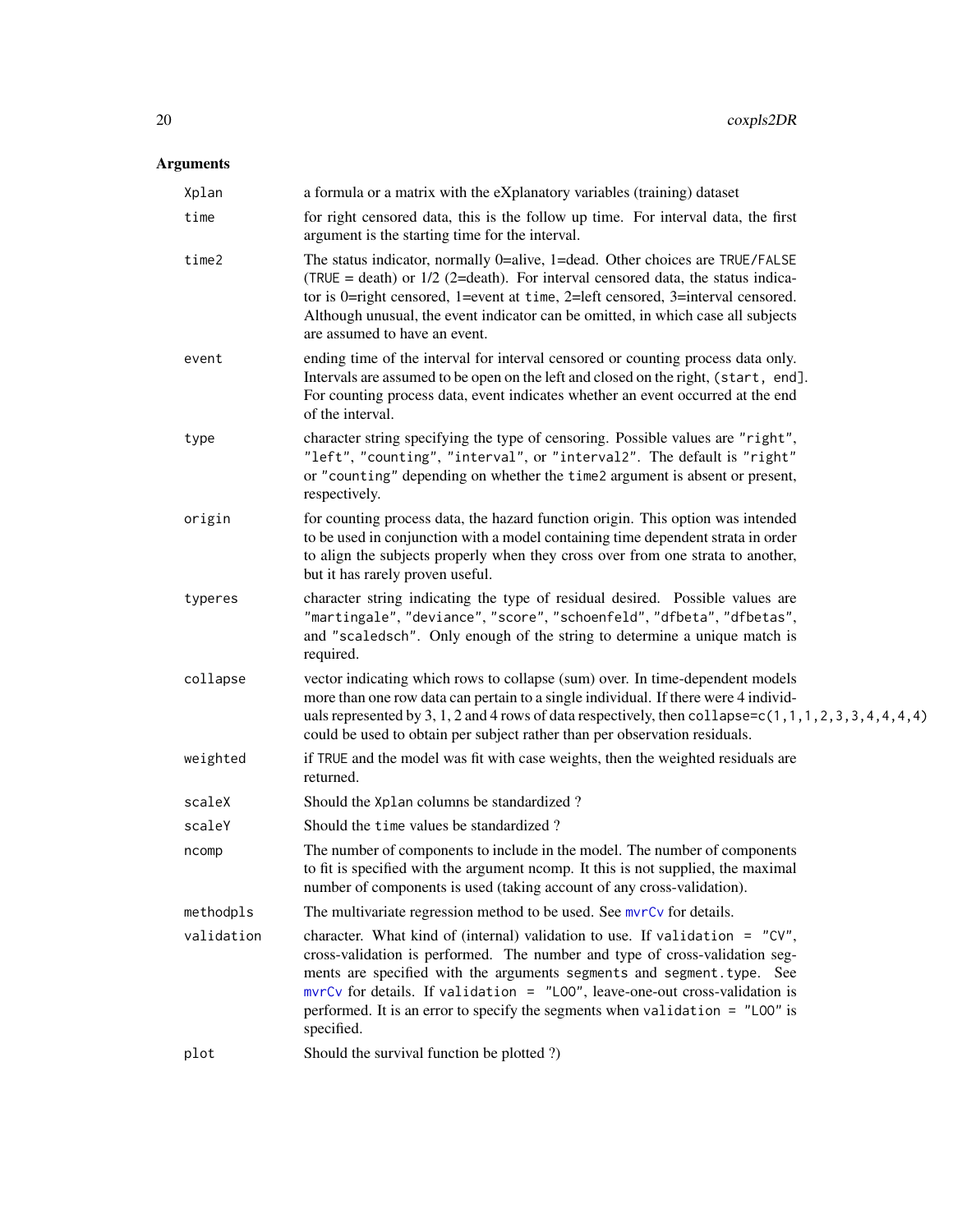## coxpls2DR 21

| allres      | FALSE to return only the Cox model and TRUE for additionnal results. See<br>details. Defaults to FALSE.                                                                                                                                                                                     |
|-------------|---------------------------------------------------------------------------------------------------------------------------------------------------------------------------------------------------------------------------------------------------------------------------------------------|
| dataXplan   | an optional data frame, list or environment (or object coercible by as, data, frame<br>to a data frame) containing the variables in the model. If not found in dataXplan,<br>the variables are taken from environment (Xplan), typically the environment<br>from which coxpls2DR is called. |
| subset      | an optional vector specifying a subset of observations to be used in the fitting<br>process.                                                                                                                                                                                                |
| weights     | an optional vector of 'prior weights' to be used in the fitting process. Should be<br>NULL or a numeric vector.                                                                                                                                                                             |
| model_frame | If TRUE, the model frame is returned.                                                                                                                                                                                                                                                       |
| .           | Arguments to be passed on to survival:: coxph.                                                                                                                                                                                                                                              |
|             |                                                                                                                                                                                                                                                                                             |

#### Details

If allres=FALSE returns only the final Cox-model. If allres=TRUE returns a list with the PLS components, the final Cox-model and the PLSR model. allres=TRUE is useful for evluating model prediction accuracy on a test sample.

# Value

If allres=FALSE : cox\_pls2DR Final Cox-model.

If allres=TRUE :

| tt_pls2DR  | PLSR components. |
|------------|------------------|
| cox_pls2DR | Final Cox-model. |
| pls2DR_mod | The PLSR model.  |

# Author(s)

Fr?d?ric Bertrand <frederic.bertrand@math.unistra.fr> <http://www-irma.u-strasbg.fr/~fbertran/>

# References

plsRcox : mod?les de Cox en pr?sence d'un grand nombre de variables explicatives, Fr?d?ric Bertrand, Myriam Maumy-Bertrand, Marie-Pierre Gaub, Nicolas Meyer, Chimiom?trie 2010, Paris, 2010.

# See Also

[coxph](#page-0-0), [plsr](#page-0-0)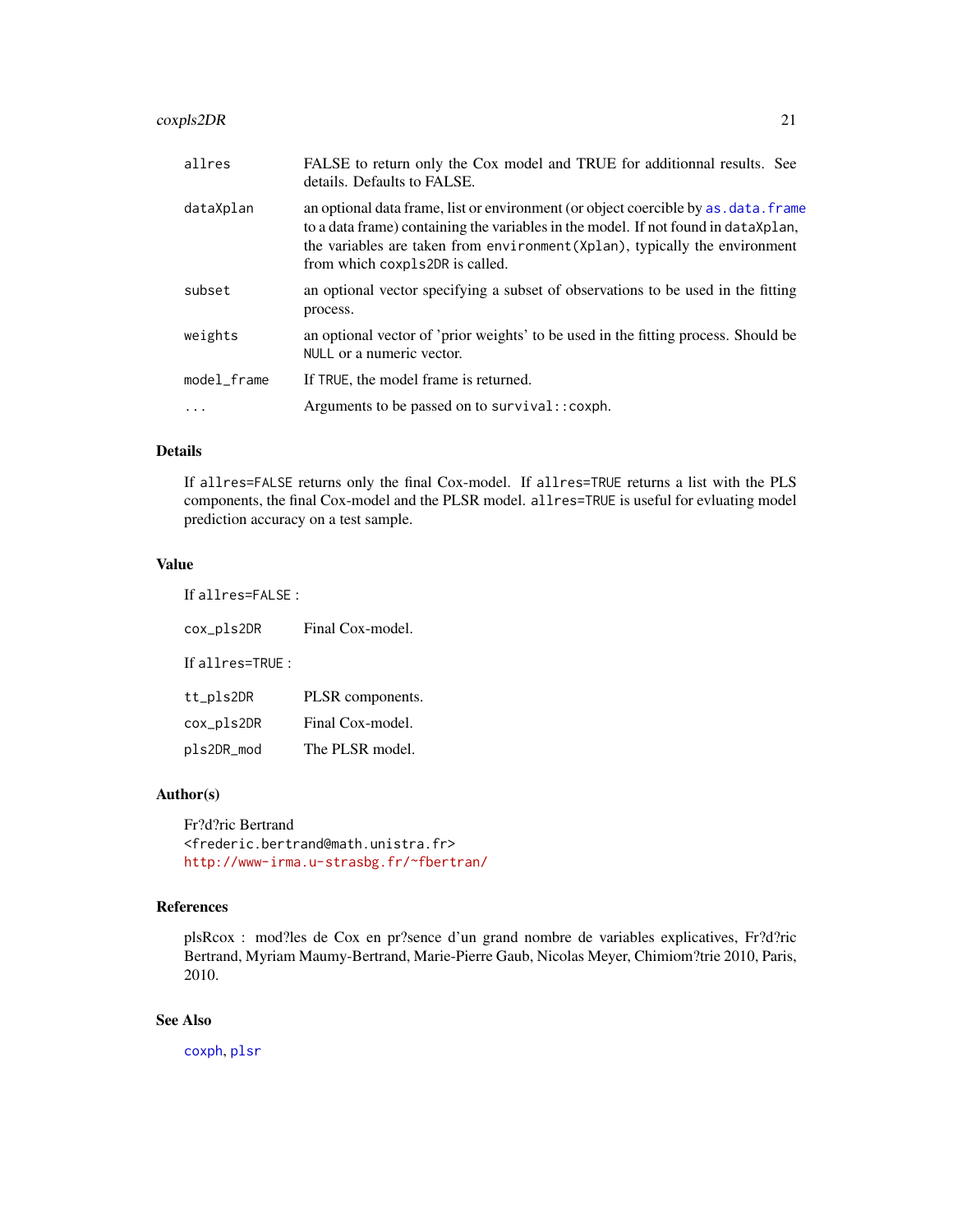#### Examples

```
data(micro.censure)
data(Xmicro.censure_compl_imp)
```

```
X_train_micro <- apply((as.matrix(Xmicro.censure_compl_imp)),FUN="as.numeric",MARGIN=2)[1:80,]
X_train_micro_df <- data.frame(X_train_micro)
Y_train_micro <- micro.censure$survyear[1:80]
C_train_micro <- micro.censure$DC[1:80]
```
(cox\_pls2DR\_fit=coxpls2DR(X\_train\_micro,Y\_train\_micro,C\_train\_micro,ncomp=6,validation="none")) (cox\_pls2DR\_fit2=coxpls2DR(~X\_train\_micro,Y\_train\_micro,C\_train\_micro,ncomp=6,validation="none")) (cox\_pls2DR\_fit3=coxpls2DR(~.,Y\_train\_micro,C\_train\_micro,ncomp=6,validation="none", dataXplan=X\_train\_micro\_df))

rm(X\_train\_micro,Y\_train\_micro,C\_train\_micro,cox\_pls2DR\_fit,cox\_pls2DR\_fit2,cox\_pls2DR\_fit3)

coxpls3 *Fitting a Cox-Model on PLSR components*

#### Description

This function computes the the Cox-Model with PLSR components as the explanatory variables. It uses the package plsRglm.

#### Usage

```
coxpls3(Xplan, ...)
## Default S3 method:
coxpls3(Xplan,time,time2,event,type,
origin,typeres="deviance", collapse, weighted, scaleX=TRUE,
scaleY=TRUE, nt=min(7,ncol(Xplan)), typeVC="none",
plot=FALSE, allres=FALSE,sparse=FALSE,sparseStop=TRUE,...)
## S3 method for class 'formula'
coxpls3(Xplan,time,time2,event,type,
origin,typeres="deviance", collapse, weighted, scaleX=TRUE,
scaleY=TRUE, nt=min(7,ncol(Xplan)), typeVC="none",
plot=FALSE, allres=FALSE,dataXplan=NULL,subset,weights,
model_frame=FALSE,sparse=FALSE,sparseStop=TRUE,...)
```

| Xplan | a formula or a matrix with the eXplanatory variables (training) dataset                                                                                                                                                                                  |
|-------|----------------------------------------------------------------------------------------------------------------------------------------------------------------------------------------------------------------------------------------------------------|
| time  | for right censored data, this is the follow up time. For interval data, the first<br>argument is the starting time for the interval.                                                                                                                     |
| time2 | The status indicator, normally 0 = alive, 1 = dead. Other choices are TRUE/FALSE<br>(TRUE = death) or $1/2$ (2=death). For interval censored data, the status indica-<br>tor is 0=right censored, 1=event at time, 2=left censored, 3=interval censored. |

<span id="page-21-0"></span>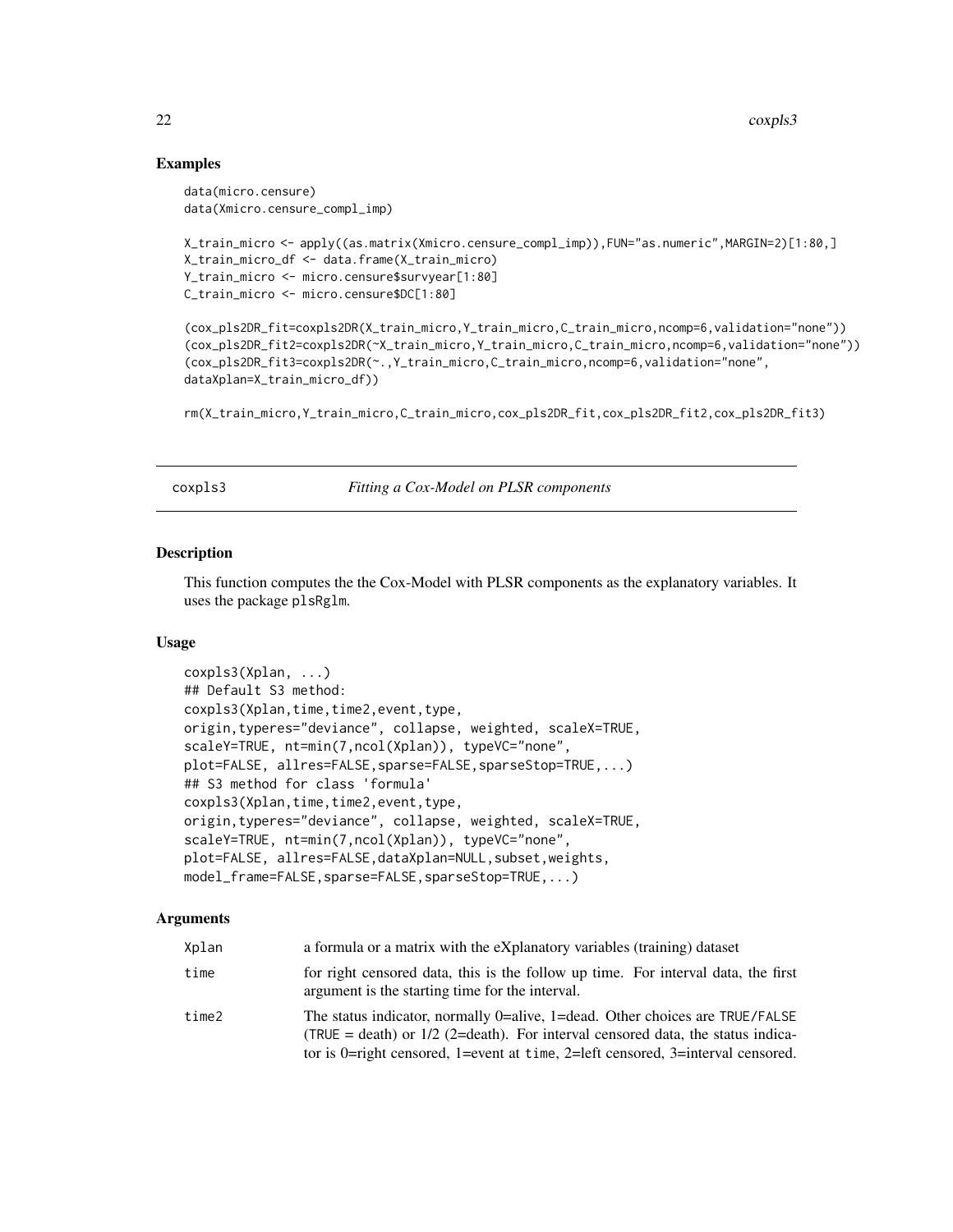|           | Although unusual, the event indicator can be omitted, in which case all subjects<br>are assumed to have an event.                                                                                                                                                                                                                                                   |
|-----------|---------------------------------------------------------------------------------------------------------------------------------------------------------------------------------------------------------------------------------------------------------------------------------------------------------------------------------------------------------------------|
| event     | ending time of the interval for interval censored or counting process data only.<br>Intervals are assumed to be open on the left and closed on the right, (start, end].<br>For counting process data, event indicates whether an event occurred at the end<br>of the interval.                                                                                      |
| type      | character string specifying the type of censoring. Possible values are "right",<br>"left", "counting", "interval", or "interval2". The default is "right"<br>or "counting" depending on whether the time2 argument is absent or present,<br>respectively.                                                                                                           |
| origin    | for counting process data, the hazard function origin. This option was intended<br>to be used in conjunction with a model containing time dependent strata in order<br>to align the subjects properly when they cross over from one strata to another,<br>but it has rarely proven useful.                                                                          |
| typeres   | character string indicating the type of residual desired. Possible values are<br>"martingale", "deviance", "score", "schoenfeld", "dfbeta", "dfbetas",<br>and "scaledsch". Only enough of the string to determine a unique match is<br>required.                                                                                                                    |
| collapse  | vector indicating which rows to collapse (sum) over. In time-dependent models<br>more than one row data can pertain to a single individual. If there were 4 individ-<br>uals represented by 3, 1, 2 and 4 rows of data respectively, then collapse= $c(1, 1, 1, 2, 3, 3, 4, 4, 4, 4)$<br>could be used to obtain per subject rather than per observation residuals. |
| weighted  | if TRUE and the model was fit with case weights, then the weighted residuals are<br>returned.                                                                                                                                                                                                                                                                       |
| scaleX    | Should the Xplan columns be standardized?                                                                                                                                                                                                                                                                                                                           |
| scaleY    | Should the time values be standardized?                                                                                                                                                                                                                                                                                                                             |
| nt        | Number of PLSR components to fit.                                                                                                                                                                                                                                                                                                                                   |
| typeVC    | type of leave one out crossed validation. Several procedures are available and<br>may be forced.                                                                                                                                                                                                                                                                    |
|           | none no crossed validation                                                                                                                                                                                                                                                                                                                                          |
|           | standard as in SIMCA for datasets without missing values and with all values<br>predicted as those with missing values for datasets with any missing values                                                                                                                                                                                                         |
|           | missingdata all values predicted as those with missing values for datasets with<br>any missing values                                                                                                                                                                                                                                                               |
|           | adaptative predict a response value for an x with any missing value as those<br>with missing values and for an x without any missing value as those without<br>missing values.                                                                                                                                                                                      |
| plot      | Should the survival function be plotted ?)                                                                                                                                                                                                                                                                                                                          |
| allres    | FALSE to return only the Cox model and TRUE for additionnal results. See<br>details. Defaults to FALSE.                                                                                                                                                                                                                                                             |
| dataXplan | an optional data frame, list or environment (or object coercible by as . data. frame<br>to a data frame) containing the variables in the model. If not found in dataXplan,<br>the variables are taken from environment (Xplan), typically the environment<br>from which coxpls3 is called.                                                                          |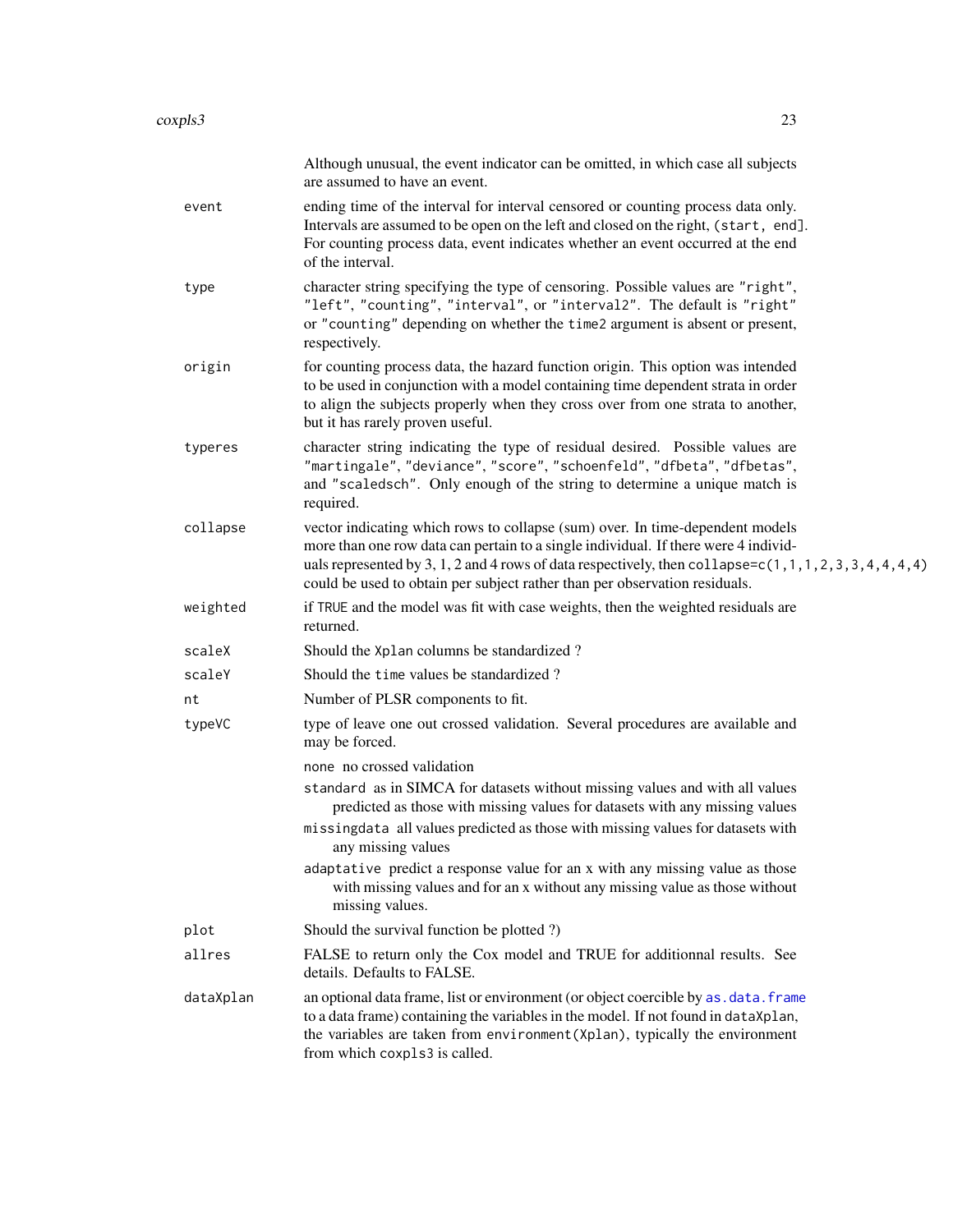| subset      | an optional vector specifying a subset of observations to be used in the fitting<br>process.                                    |
|-------------|---------------------------------------------------------------------------------------------------------------------------------|
| weights     | an optional vector of 'prior weights' to be used in the fitting process. Should be<br>NULL or a numeric vector.                 |
| model frame | If TRUE, the model frame is returned.                                                                                           |
| sparse      | should the coefficients of non-significant predictors ( <alpha.pvals.expli) be<br="">set to <math>0</math></alpha.pvals.expli)> |
| sparseStop  | should component extraction stop when no significant predictors ( <alpha.pvals.expli)<br>are found</alpha.pvals.expli)<br>      |
| $\ddotsc$   | Arguments to be passed on to survival::coxph and to plsRglm::PLS_lm.                                                            |
|             |                                                                                                                                 |

#### Details

If allres=FALSE returns only the final Cox-model. If allres=TRUE returns a list with the PLS components, the final Cox-model and the PLSR model. allres=TRUE is useful for evluating model prediction accuracy on a test sample.

# Value

If allres=FALSE :

cox\_pls3 Final Cox-model.

If allres=TRUE :

| tt_pls3  | PLSR components. |
|----------|------------------|
| cox_pls3 | Final Cox-model. |
| pls3_mod | The PLSR model.  |

## Author(s)

Frederic Bertrand <frederic.bertrand@math.unistra.fr> <http://www-irma.u-strasbg.fr/~fbertran/>

# References

Frederic Bertrand, Philippe Bastien, Nicolas Meyer and Myriam Maumy-Bertrand. plsRcox, Cox-Models in a high dimensional setting in R. UseR 2014. Los Angeles. USA.

# See Also

[coxph](#page-0-0), [PLS\\_lm](#page-0-0)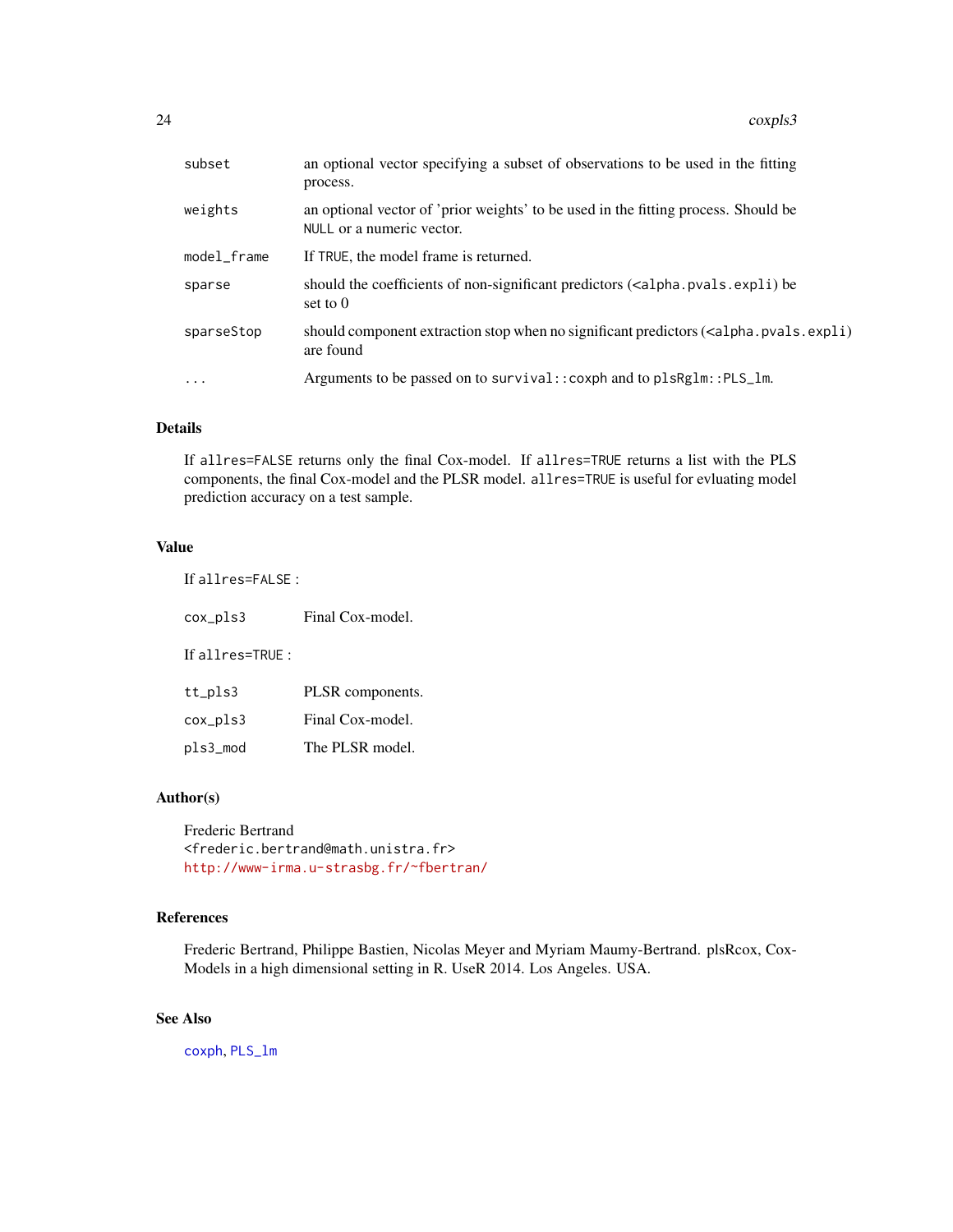#### <span id="page-24-0"></span>coxpls3DR 25

#### Examples

```
data(micro.censure)
data(Xmicro.censure_compl_imp)
X_train_micro <- apply((as.matrix(Xmicro.censure_compl_imp)),FUN="as.numeric",MARGIN=2)[1:80,]
X_train_micro_df <- data.frame(X_train_micro)
Y_train_micro <- micro.censure$survyear[1:80]
C_train_micro <- micro.censure$DC[1:80]
(cox_pls3_fit <- coxpls3(X_train_micro,Y_train_micro,C_train_micro,nt=7,typeVC="none"))
(cox_pls3_fit2 <- coxpls3(~X_train_micro,Y_train_micro,C_train_micro,nt=7,typeVC="none"))
(cox_pls3_fit3 <- coxpls3(~.,Y_train_micro,C_train_micro,nt=7,typeVC="none",data=X_train_micro_df))
(cox_pls3_fit4 <- coxpls3(~.,Y_train_micro,C_train_micro,nt=7,typeVC="none",
data=X_train_micro_df,sparse=TRUE))
(cox_pls3_fit5 <- coxpls3(~.,Y_train_micro,C_train_micro,nt=7,typeVC="none",
data=X_train_micro_df,sparse=FALSE,sparseStop=TRUE))
rm(X_train_micro,Y_train_micro,C_train_micro,cox_pls3_fit,cox_pls3_fit2,
cox_pls3_fit3,cox_pls3_fit4,cox_pls3_fit5)
```
coxpls3DR *Fitting a PLSR model on the (Deviance) Residuals*

#### Description

This function computes the PLSR model with the Residuals of a Cox-Model fitted with an intercept as the only explanatory variable as the response and Xplan as explanatory variables. Default behaviour uses the Deviance residuals. It uses the package plsRglm.

#### Usage

```
coxpls3DR(Xplan, ...)
## Default S3 method:
coxpls3DR(Xplan, time, time2, event, type,
origin, typeres = "deviance", collapse, weighted, scaleX = TRUE,
scaleY = TRUE, nt=min(7,ncol(Xplan)), typeVC="none",
plot = FALSE, allres = FALSE,sparse=FALSE,sparseStop=TRUE, ...)
## S3 method for class 'formula'
coxpls3DR(Xplan, time, time2, event, type,
origin, typeres = "deviance", collapse, weighted, scaleX = TRUE,
scaleY = TRUE, nt=min(7,ncol(Xplan)), typeVC="none",
plot = FALSE, allres = FALSE, dataXplan = NULL, subset,
weights,model_frame=FALSE,sparse=FALSE,sparseStop=TRUE, ...)
```
#### Arguments

Xplan a formula or a matrix with the eXplanatory variables (training) dataset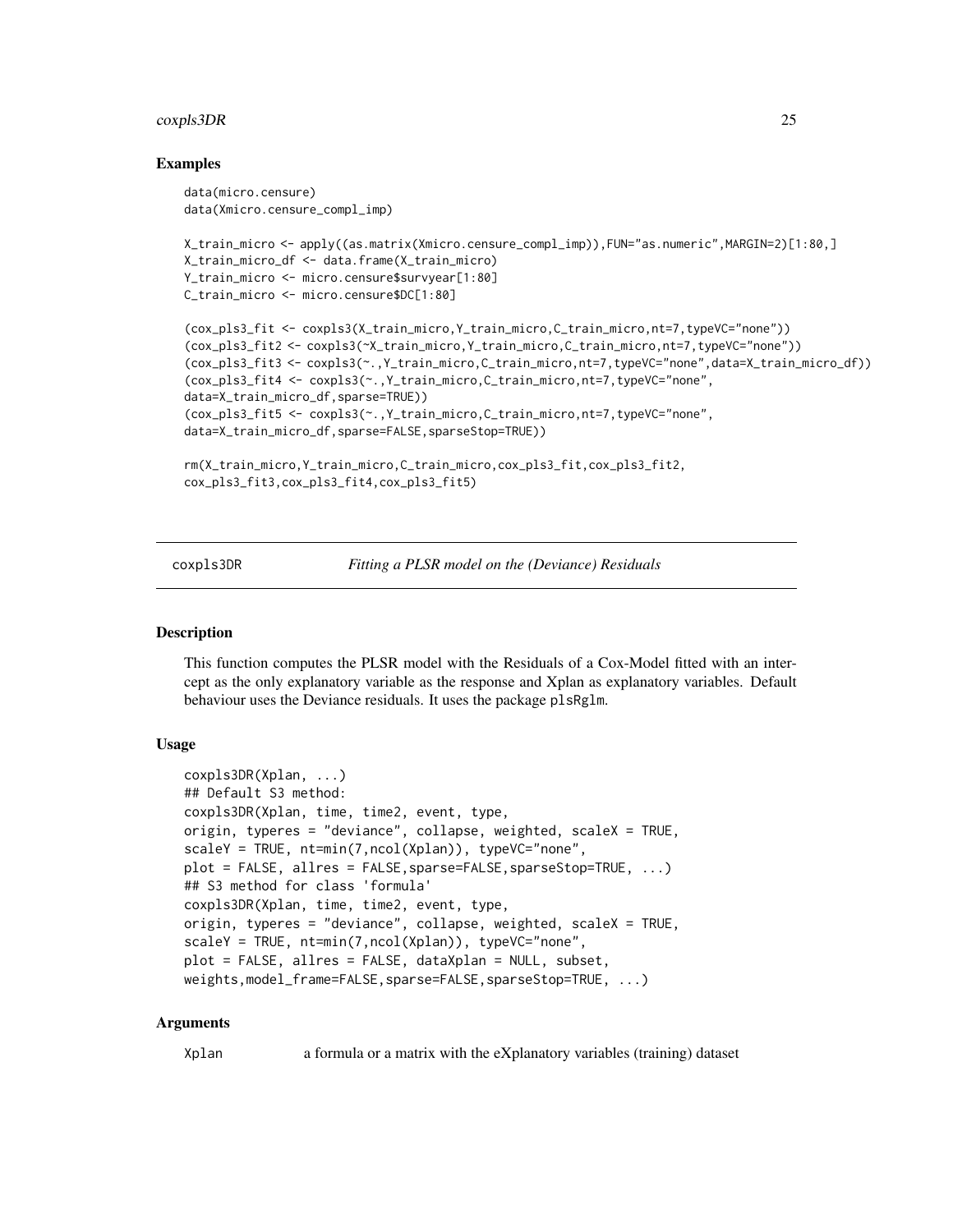| time     | for right censored data, this is the follow up time. For interval data, the first<br>argument is the starting time for the interval.                                                                                                                                                                                                                                      |
|----------|---------------------------------------------------------------------------------------------------------------------------------------------------------------------------------------------------------------------------------------------------------------------------------------------------------------------------------------------------------------------------|
| time2    | The status indicator, normally 0=alive, 1=dead. Other choices are TRUE/FALSE<br>(TRUE = death) or $1/2$ (2=death). For interval censored data, the status indica-<br>tor is 0=right censored, 1=event at time, 2=left censored, 3=interval censored.<br>Although unusual, the event indicator can be omitted, in which case all subjects<br>are assumed to have an event. |
| event    | ending time of the interval for interval censored or counting process data only.<br>Intervals are assumed to be open on the left and closed on the right, (start, end].<br>For counting process data, event indicates whether an event occurred at the end<br>of the interval.                                                                                            |
| type     | character string specifying the type of censoring. Possible values are "right",<br>"left", "counting", "interval", or "interval2". The default is "right"<br>or "counting" depending on whether the time2 argument is absent or present,<br>respectively.                                                                                                                 |
| origin   | for counting process data, the hazard function origin. This option was intended<br>to be used in conjunction with a model containing time dependent strata in order<br>to align the subjects properly when they cross over from one strata to another,<br>but it has rarely proven useful.                                                                                |
| typeres  | character string indicating the type of residual desired. Possible values are<br>"martingale", "deviance", "score", "schoenfeld", "dfbeta", "dfbetas",<br>and "scaledsch". Only enough of the string to determine a unique match is<br>required.                                                                                                                          |
| collapse | vector indicating which rows to collapse (sum) over. In time-dependent models<br>more than one row data can pertain to a single individual. If there were 4 individ-<br>uals represented by 3, 1, 2 and 4 rows of data respectively, then collapse=c(1,1,1,2,3,3,4,4,4,4)<br>could be used to obtain per subject rather than per observation residuals.                   |
| weighted | if TRUE and the model was fit with case weights, then the weighted residuals are<br>returned.                                                                                                                                                                                                                                                                             |
| scaleX   | Should the Xplan columns be standardized?                                                                                                                                                                                                                                                                                                                                 |
| scaleY   | Should the time values be standardized?                                                                                                                                                                                                                                                                                                                                   |
| nt       | Number of PLSR components to fit.                                                                                                                                                                                                                                                                                                                                         |
| typeVC   | type of leave one out crossed validation. Several procedures are available and<br>may be forced.                                                                                                                                                                                                                                                                          |
|          | none no crossed validation<br>standard as in SIMCA for datasets without missing values and with all values<br>predicted as those with missing values for datasets with any missing values<br>missingdata all values predicted as those with missing values for datasets with<br>any missing values                                                                        |
|          | adaptative predict a response value for an x with any missing value as those<br>with missing values and for an x without any missing value as those without<br>missing values.                                                                                                                                                                                            |
| plot     | Should the survival function be plotted ?)                                                                                                                                                                                                                                                                                                                                |
|          |                                                                                                                                                                                                                                                                                                                                                                           |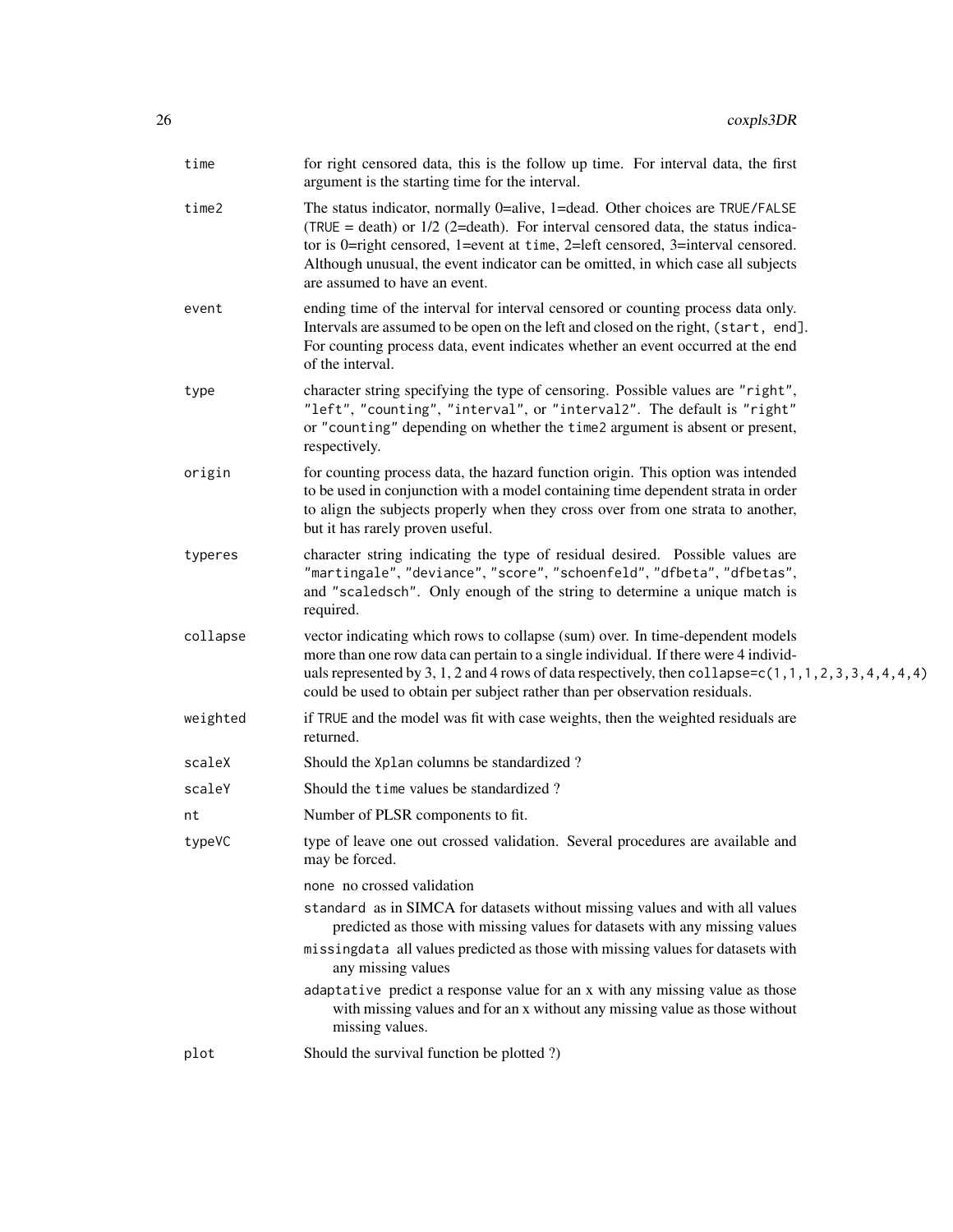## coxpls3DR 27

| allres      | FALSE to return only the Cox model and TRUE for additionnal results. See<br>details. Defaults to FALSE.                                                                                                                                                                                      |
|-------------|----------------------------------------------------------------------------------------------------------------------------------------------------------------------------------------------------------------------------------------------------------------------------------------------|
| dataXplan   | an optional data frame, list or environment (or object coercible by as . data. frame<br>to a data frame) containing the variables in the model. If not found in dataXplan,<br>the variables are taken from environment (Xplan), typically the environment<br>from which coxpls3DR is called. |
| subset      | an optional vector specifying a subset of observations to be used in the fitting<br>process.                                                                                                                                                                                                 |
| weights     | an optional vector of 'prior weights' to be used in the fitting process. Should be<br>NULL or a numeric vector.                                                                                                                                                                              |
| model_frame | If TRUE, the model frame is returned.                                                                                                                                                                                                                                                        |
| sparse      | should the coefficients of non-significant predictors ( <alpha.pvals.expli) be<br="">set to <math>0</math></alpha.pvals.expli)>                                                                                                                                                              |
| sparseStop  | should component extraction stop when no significant predictors ( <alpha.pvals.expli)<br>are found</alpha.pvals.expli)<br>                                                                                                                                                                   |
| $\cdot$     | Arguments to be passed on to survival:: coxph and to plsRglm:: PLS_lm.                                                                                                                                                                                                                       |
|             |                                                                                                                                                                                                                                                                                              |

#### Details

If allres=FALSE returns only the final Cox-model. If allres=TRUE returns a list with the PLS components, the final Cox-model and the PLSR model. allres=TRUE is useful for evluating model prediction accuracy on a test sample.

#### Value

If allres=FALSE :

cox\_pls3DR Final Cox-model. If allres=TRUE :

| tt_pls3DR  | PLSR components. |
|------------|------------------|
| cox_pls3DR | Final Cox-model. |
| pls3DR_mod | The PLSR model.  |

#### Author(s)

Fr?d?ric Bertrand <frederic.bertrand@math.unistra.fr> <http://www-irma.u-strasbg.fr/~fbertran/>

#### References

plsRcox : mod?les de Cox en pr?sence d'un grand nombre de variables explicatives, Fr?d?ric Bertrand, Myriam Maumy-Bertrand, Marie-Pierre Gaub, Nicolas Meyer, Chimiom?trie 2010, Paris, 2010.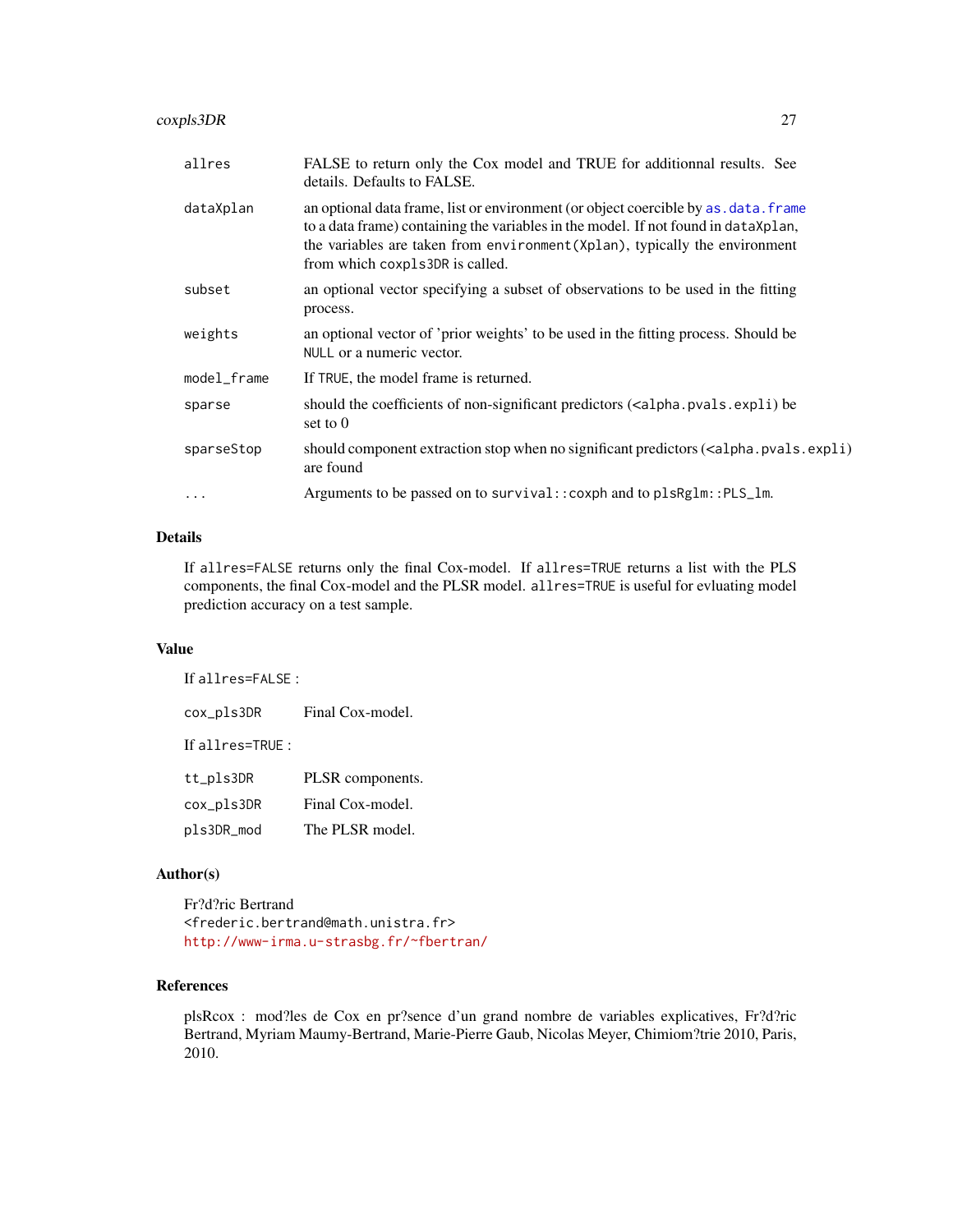#### See Also

[coxph](#page-0-0), [PLS\\_lm](#page-0-0)

#### Examples

data(micro.censure) data(Xmicro.censure\_compl\_imp)

```
X_train_micro <- apply((as.matrix(Xmicro.censure_compl_imp)),FUN="as.numeric",MARGIN=2)[1:80,]
X_train_micro_df <- data.frame(X_train_micro)
Y_train_micro <- micro.censure$survyear[1:80]
C_train_micro <- micro.censure$DC[1:80]
```

```
(cox_pls3DR_fit <- coxpls3DR(X_train_micro,Y_train_micro,C_train_micro,nt=7))
(cox_pls3DR_fit2 <- coxpls3DR(~X_train_micro,Y_train_micro,C_train_micro,nt=7))
(cox_pls3DR_fit3 <- coxpls3DR(~.,Y_train_micro,C_train_micro,nt=7,dataXplan=X_train_micro_df))
(cox_pls3DR_fit4 <- coxpls3DR(~.,Y_train_micro,C_train_micro,nt=7,typeVC="none",
data=X_train_micro_df,sparse=TRUE))
(cox_pls3DR_fit5 <- coxpls3DR(~.,Y_train_micro,C_train_micro,nt=7,typeVC="none",
data=X_train_micro_df,sparse=TRUE,sparseStop=FALSE))
```

```
rm(X_train_micro,Y_train_micro,C_train_micro,cox_pls3DR_fit,cox_pls3DR_fit2,
cox_pls3DR_fit3,cox_pls3DR_fit4,cox_pls3DR_fit5)
```
coxplsDR *Fitting a PLSR model on the (Deviance) Residuals*

#### Description

This function computes the Cox Model based on PLSR components computed model with

- as the response: the Residuals of a Cox-Model fitted with no covariate
- as explanatory variables: Xplan.

It uses the package mixOmics to perform PLSR fit.

#### Usage

```
coxplsDR(Xplan, ...)
## Default S3 method:
coxplsDR(Xplan, time, time2, event, type,
origin, typeres = "deviance", collapse, weighted, scaleX = TRUE,
scaleY = TRUE, ncomp=min(7,ncol(Xplan)), modepls="regression",
plot = FALSE, allres = FALSE, ...)## S3 method for class 'formula'
coxplsDR(Xplan,time,time2,event,type,
origin,typeres="deviance", collapse, weighted, scaleX=TRUE,
scaleY=TRUE, ncomp=min(7,ncol(Xplan)), modepls="regression",
```
<span id="page-27-0"></span>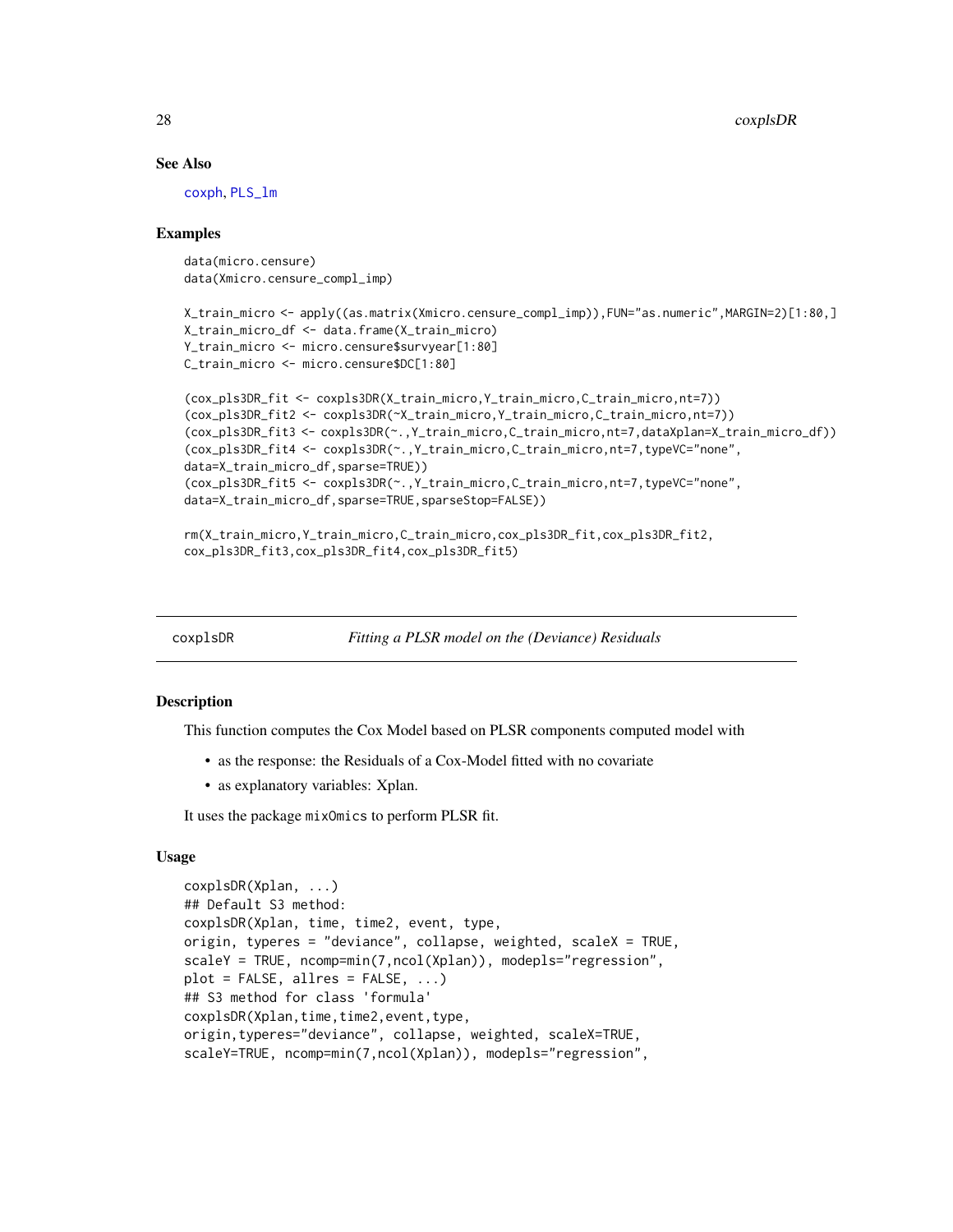# coxplsDR 29

plot=FALSE, allres=FALSE,dataXplan=NULL,subset,weights, model\_frame=FALSE,...)

| Xplan    | a formula or a matrix with the eXplanatory variables (training) dataset                                                                                                                                                                                                                                                                                                   |
|----------|---------------------------------------------------------------------------------------------------------------------------------------------------------------------------------------------------------------------------------------------------------------------------------------------------------------------------------------------------------------------------|
| time     | for right censored data, this is the follow up time. For interval data, the first<br>argument is the starting time for the interval.                                                                                                                                                                                                                                      |
| time2    | The status indicator, normally 0=alive, 1=dead. Other choices are TRUE/FALSE<br>(TRUE = death) or $1/2$ (2=death). For interval censored data, the status indica-<br>tor is 0=right censored, 1=event at time, 2=left censored, 3=interval censored.<br>Although unusual, the event indicator can be omitted, in which case all subjects<br>are assumed to have an event. |
| event    | ending time of the interval for interval censored or counting process data only.<br>Intervals are assumed to be open on the left and closed on the right, (start, end].<br>For counting process data, event indicates whether an event occurred at the end<br>of the interval.                                                                                            |
| type     | character string specifying the type of censoring. Possible values are "right",<br>"left", "counting", "interval", or "interval2". The default is "right"<br>or "counting" depending on whether the time2 argument is absent or present,<br>respectively.                                                                                                                 |
| origin   | for counting process data, the hazard function origin. This option was intended<br>to be used in conjunction with a model containing time dependent strata in order<br>to align the subjects properly when they cross over from one strata to another,<br>but it has rarely proven useful.                                                                                |
| typeres  | character string indicating the type of residual desired. Possible values are<br>"martingale", "deviance", "score", "schoenfeld", "dfbeta", "dfbetas",<br>and "scaledsch". Only enough of the string to determine a unique match is<br>required.                                                                                                                          |
| collapse | vector indicating which rows to collapse (sum) over. In time-dependent models<br>more than one row data can pertain to a single individual. If there were 4 individ-<br>uals represented by 3, 1, 2 and 4 rows of data respectively, then collapse= $c(1, 1, 1, 2, 3, 3, 4, 4, 4, 4)$<br>could be used to obtain per subject rather than per observation residuals.       |
| weighted | if TRUE and the model was fit with case weights, then the weighted residuals are<br>returned.                                                                                                                                                                                                                                                                             |
| scaleX   | Should the Xplan columns be standardized?                                                                                                                                                                                                                                                                                                                                 |
| scaleY   | Should the time values be standardized?                                                                                                                                                                                                                                                                                                                                   |
| ncomp    | The number of components to include in the model. The number of components<br>to fit is specified with the argument ncomp. It this is not supplied, the maximal<br>number of components is used.                                                                                                                                                                          |
| modepls  | character string. What type of algorithm to use, (partially) matching one of<br>"regression", "canonical", "invariant" or "classic". See pls for details                                                                                                                                                                                                                  |
| plot     | Should the survival function be plotted ?)                                                                                                                                                                                                                                                                                                                                |
| allres   | FALSE to return only the Cox model and TRUE for additionnal results. See<br>details. Defaults to FALSE.                                                                                                                                                                                                                                                                   |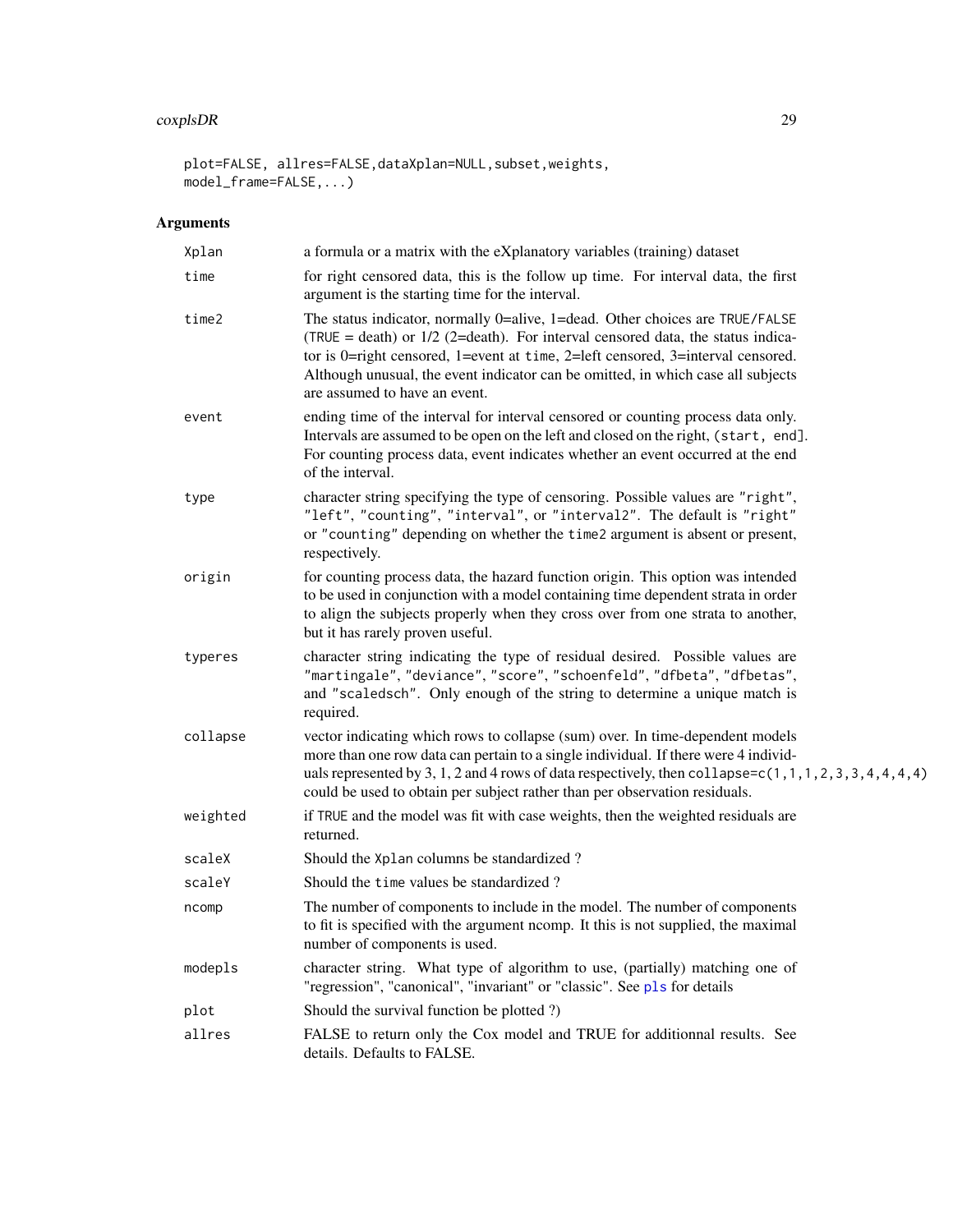| dataXplan   | an optional data frame, list or environment (or object coercible by as . data. frame<br>to a data frame) containing the variables in the model. If not found in data Xplan,<br>the variables are taken from environment (Xplan), typically the environment<br>from which coxplsDR is called. |
|-------------|----------------------------------------------------------------------------------------------------------------------------------------------------------------------------------------------------------------------------------------------------------------------------------------------|
| subset      | an optional vector specifying a subset of observations to be used in the fitting<br>process.                                                                                                                                                                                                 |
| weights     | an optional vector of 'prior weights' to be used in the fitting process. Should be<br>NULL or a numeric vector.                                                                                                                                                                              |
| model_frame | If TRUE, the model frame is returned.                                                                                                                                                                                                                                                        |
| $\ddots$ .  | Arguments to be passed on to survival:: coxph.                                                                                                                                                                                                                                               |

## Details

If allres=FALSE returns only the final Cox-model. If allres=TRUE returns a list with the PLS components, the final Cox-model and the PLSR model. allres=TRUE is useful for evluating model prediction accuracy on a test sample.

#### Value

| If allres= $FALSE:$ |                  |  |
|---------------------|------------------|--|
| cox_plsDR           | Final Cox-model. |  |
| If all $res=TRUF:$  |                  |  |
| tt_plsDR            | PLSR components. |  |
| cox_plsDR           | Final Cox-model. |  |
| plsDR_mod           | The PLSR model.  |  |

## Author(s)

Fr?d?ric Bertrand <frederic.bertrand@math.unistra.fr> <http://www-irma.u-strasbg.fr/~fbertran/>

# References

plsRcox : mod?les de Cox en pr?sence d'un grand nombre de variables explicatives, Fr?d?ric Bertrand, Myriam Maumy-Bertrand, Marie-Pierre Gaub, Nicolas Meyer, Chimiom?trie 2010, Paris, 2010.

# See Also

[coxph](#page-0-0), [plsr](#page-0-0)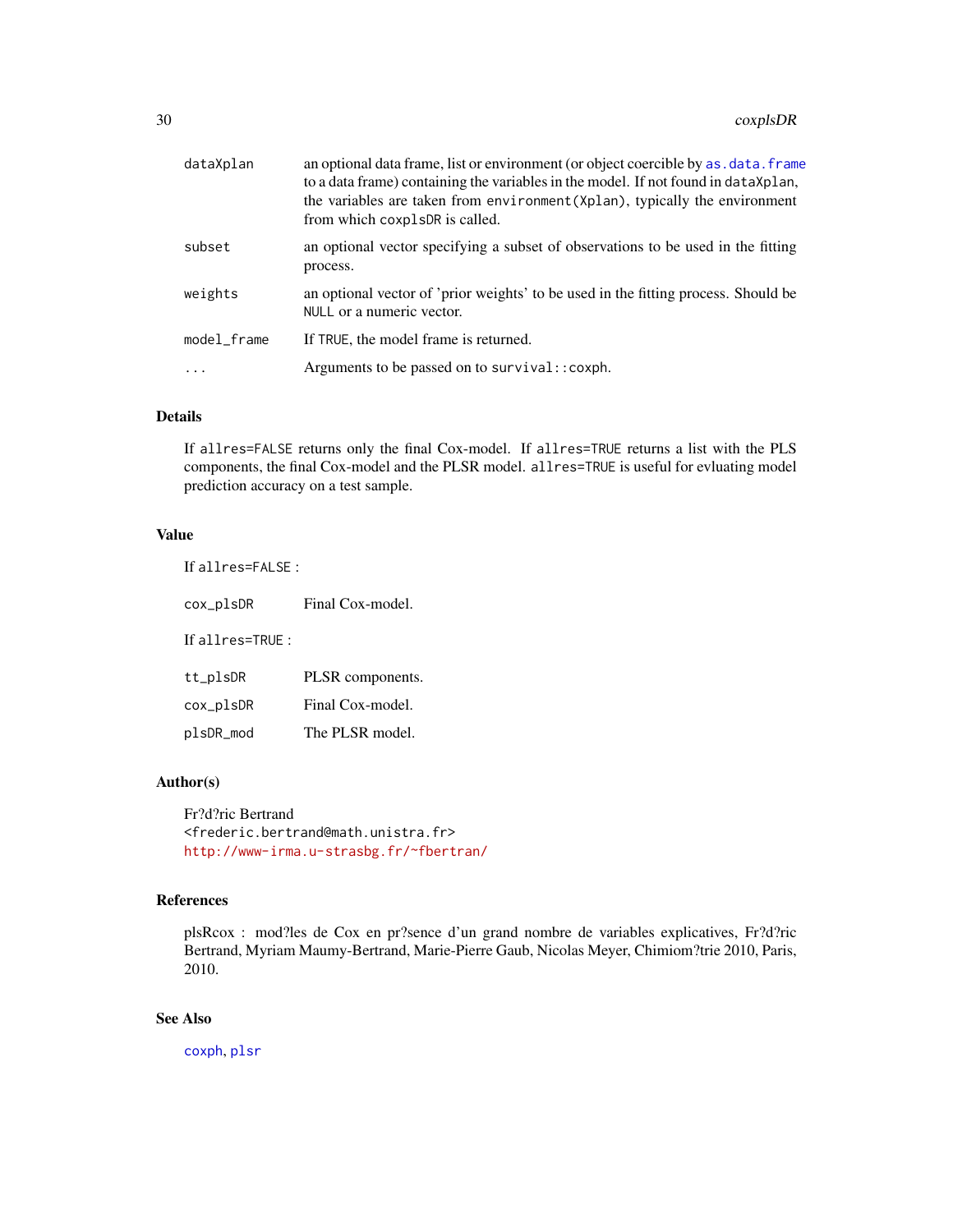#### <span id="page-30-0"></span> $\alpha$ coxsplsDR  $\beta$  31

#### Examples

```
data(micro.censure)
data(Xmicro.censure_compl_imp)
```

```
X_train_micro <- apply((as.matrix(Xmicro.censure_compl_imp)),FUN="as.numeric",MARGIN=2)[1:80,]
X_train_micro_df <- data.frame(X_train_micro)
Y_train_micro <- micro.censure$survyear[1:80]
C_train_micro <- micro.censure$DC[1:80]
```

```
(cox_plsDR_fit=coxplsDR(X_train_micro,Y_train_micro,C_train_micro,ncomp=6))
(cox_plsDR_fit2=coxplsDR(~X_train_micro,Y_train_micro,C_train_micro,ncomp=6))
(cox_plsDR_fit3=coxplsDR(~.,Y_train_micro,C_train_micro,ncomp=6,dataXplan=X_train_micro_df))
```
rm(X\_train\_micro,Y\_train\_micro,C\_train\_micro,cox\_plsDR\_fit,cox\_plsDR\_fit2,cox\_plsDR\_fit3)

coxsplsDR *Fitting a sPLSR model on the (Deviance) Residuals*

#### **Description**

This function computes the Cox Model based on sPLSR components computed model with

- as the response: the Residuals of a Cox-Model fitted with no covariate
- as explanatory variables: Xplan.

It uses the package spls to perform the first step in SPLSR then mixOmics to perform PLSR step fit.

#### Usage

```
coxsplsDR(Xplan, ...)
## Default S3 method:
coxsplsDR(Xplan, time, time2, event, type,
origin, typeres = "deviance", collapse, weighted, scaleX = TRUE,
scaleY = TRUE, ncomp=min(7,ncol(Xplan)), modepls="regression",
plot = FALSE, allres = FALSE, eta, trace=FALSE,...)
## S3 method for class 'formula'
coxsplsDR(Xplan,time,time2,event,type,
origin,typeres="deviance", collapse, weighted, scaleX=TRUE,
scaleY=TRUE, ncomp=min(7,ncol(Xplan)), modepls="regression",
plot=FALSE, allres=FALSE,dataXplan=NULL,subset,weights,
model_frame=FALSE,eta, trace=FALSE,...)
```

| Xplan | a formula or a matrix with the eXplanatory variables (training) dataset           |
|-------|-----------------------------------------------------------------------------------|
| time  | for right censored data, this is the follow up time. For interval data, the first |
|       | argument is the starting time for the interval.                                   |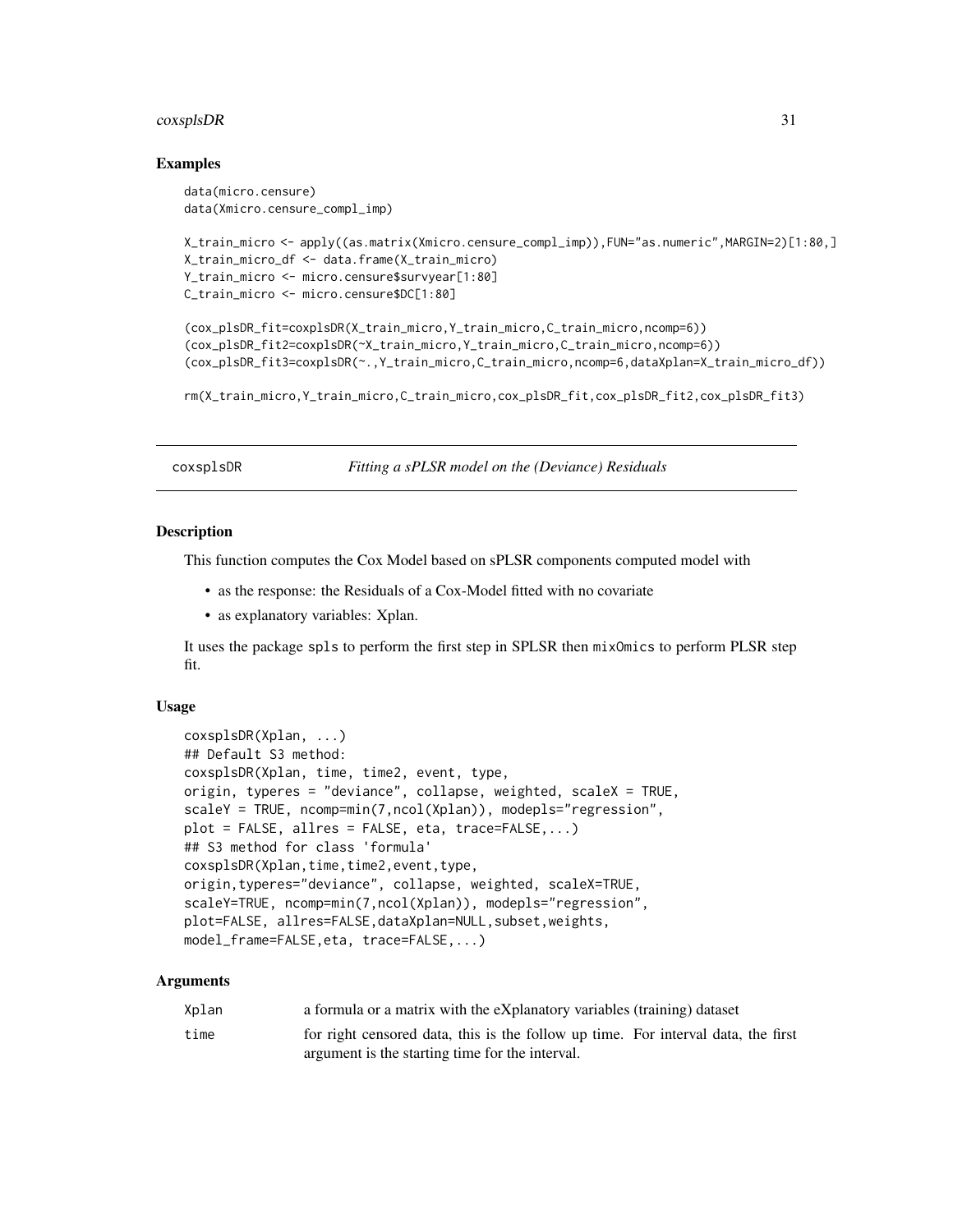| time2     | The status indicator, normally 0=alive, 1=dead. Other choices are TRUE/FALSE<br>(TRUE = death) or $1/2$ (2=death). For interval censored data, the status indica-<br>tor is 0=right censored, 1=event at time, 2=left censored, 3=interval censored.<br>Although unusual, the event indicator can be omitted, in which case all subjects<br>are assumed to have an event. |
|-----------|---------------------------------------------------------------------------------------------------------------------------------------------------------------------------------------------------------------------------------------------------------------------------------------------------------------------------------------------------------------------------|
| event     | ending time of the interval for interval censored or counting process data only.<br>Intervals are assumed to be open on the left and closed on the right, (start, end].<br>For counting process data, event indicates whether an event occurred at the end<br>of the interval.                                                                                            |
| type      | character string specifying the type of censoring. Possible values are "right",<br>"left", "counting", "interval", or "interval2". The default is "right"<br>or "counting" depending on whether the time2 argument is absent or present,<br>respectively.                                                                                                                 |
| origin    | for counting process data, the hazard function origin. This option was intended<br>to be used in conjunction with a model containing time dependent strata in order<br>to align the subjects properly when they cross over from one strata to another,<br>but it has rarely proven useful.                                                                                |
| typeres   | character string indicating the type of residual desired. Possible values are<br>"martingale", "deviance", "score", "schoenfeld", "dfbeta", "dfbetas",<br>and "scaledsch". Only enough of the string to determine a unique match is<br>required.                                                                                                                          |
| collapse  | vector indicating which rows to collapse (sum) over. In time-dependent models<br>more than one row data can pertain to a single individual. If there were 4 individ-<br>uals represented by 3, 1, 2 and 4 rows of data respectively, then collapse= $c(1, 1, 1, 2, 3, 3, 4, 4, 4, 4)$<br>could be used to obtain per subject rather than per observation residuals.       |
| weighted  | if TRUE and the model was fit with case weights, then the weighted residuals are<br>returned.                                                                                                                                                                                                                                                                             |
| scaleX    | Should the Xplan columns be standardized?                                                                                                                                                                                                                                                                                                                                 |
| scaleY    | Should the time values be standardized?                                                                                                                                                                                                                                                                                                                                   |
| ncomp     | The number of components to include in the model. The number of components<br>to fit is specified with the argument ncomp. It this is not supplied, the maximal<br>number of components is used.                                                                                                                                                                          |
| modepls   | character string. What type of algorithm to use, (partially) matching one of<br>"regression", "canonical", "invariant" or "classic". See pls for details                                                                                                                                                                                                                  |
| plot      | Should the survival function be plotted ?)                                                                                                                                                                                                                                                                                                                                |
| allres    | FALSE to return only the Cox model and TRUE for additionnal results. See<br>details. Defaults to FALSE.                                                                                                                                                                                                                                                                   |
| dataXplan | an optional data frame, list or environment (or object coercible by as. data. frame<br>to a data frame) containing the variables in the model. If not found in dataXplan,<br>the variables are taken from environment (Xplan), typically the environment<br>from which coxsplsDR is called.                                                                               |
| subset    | an optional vector specifying a subset of observations to be used in the fitting<br>process.                                                                                                                                                                                                                                                                              |
| weights   | an optional vector of 'prior weights' to be used in the fitting process. Should be<br>NULL or a numeric vector.                                                                                                                                                                                                                                                           |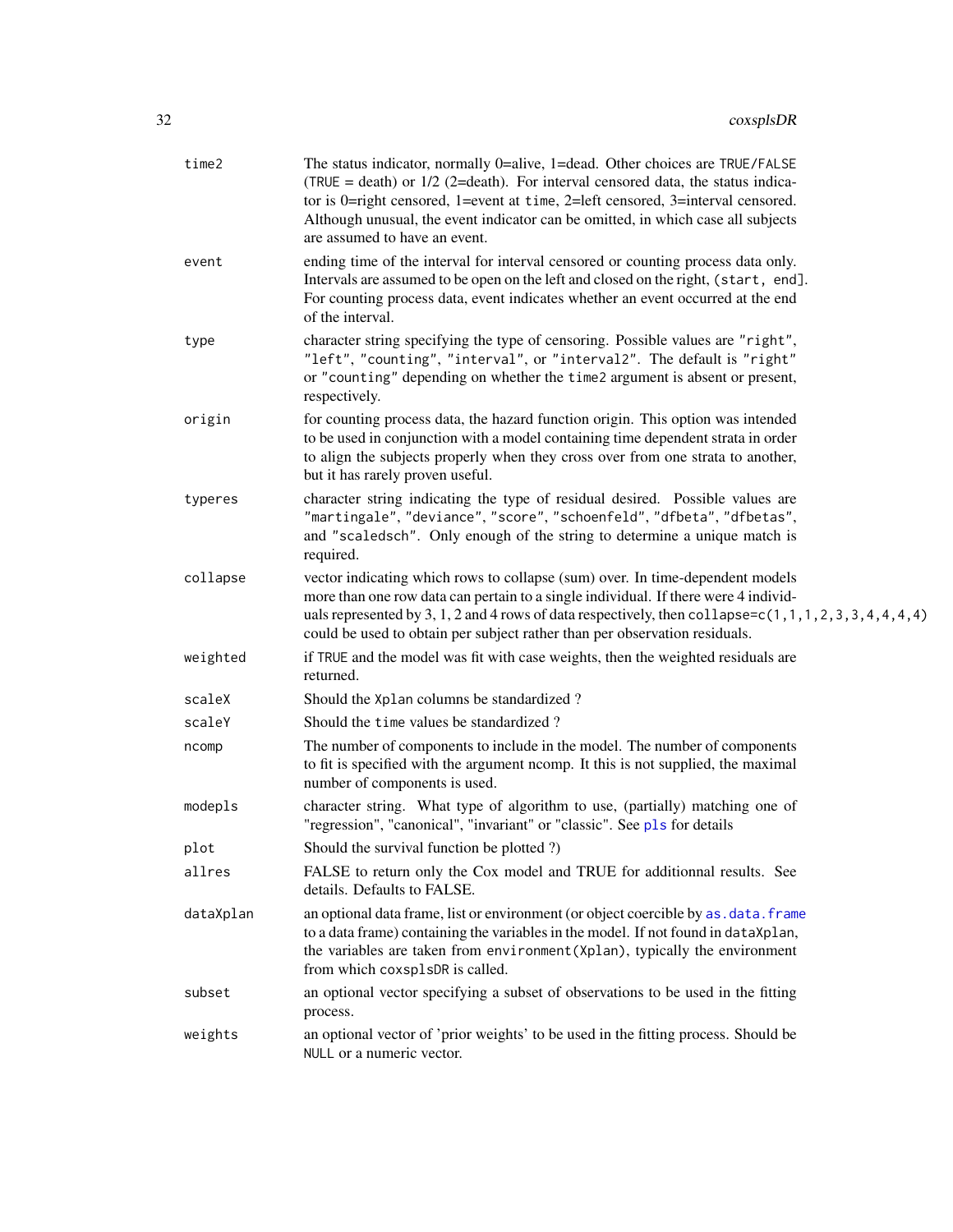## coxsplsDR 33

| model_frame             | If TRUE, the model frame is returned.                  |
|-------------------------|--------------------------------------------------------|
| eta                     | Thresholding parameter, eta should be between 0 and 1. |
| trace                   | Print out the progress of variable selection?          |
| $\cdot$ $\cdot$ $\cdot$ | Arguments to be passed on to survival:: coxph.         |

#### Details

If allres=FALSE returns only the final Cox-model. If allres=TRUE returns a list with the sPLS components, the final Cox-model and the sPLSR model. allres=TRUE is useful for evluating model prediction accuracy on a test sample.

#### Value

If allres=FALSE :

cox\_splsDR Final Cox-model.

If allres=TRUE :

| tt_splsDR  | sPLSR components. |
|------------|-------------------|
| cox_splsDR | Final Cox-model.  |
| splsDR_mod | The sPLSR model.  |

#### Author(s)

Fr?d?ric Bertrand <frederic.bertrand@math.unistra.fr> <http://www-irma.u-strasbg.fr/~fbertran/>

#### References

plsRcox : mod?les de Cox en pr?sence d'un grand nombre de variables explicatives, Fr?d?ric Bertrand, Myriam Maumy-Bertrand, Marie-Pierre Gaub, Nicolas Meyer, Chimiom?trie 2010, Paris, 2010.

## See Also

[coxph](#page-0-0), [plsr](#page-0-0)

## Examples

```
data(micro.censure)
data(Xmicro.censure_compl_imp)
```

```
X_train_micro <- apply((as.matrix(Xmicro.censure_compl_imp)),FUN="as.numeric",MARGIN=2)[1:80,]
X_train_micro_df <- data.frame(X_train_micro)
Y_train_micro <- micro.censure$survyear[1:80]
C_train_micro <- micro.censure$DC[1:80]
```
(cox\_splsDR\_fit=coxsplsDR(X\_train\_micro,Y\_train\_micro,C\_train\_micro,ncomp=6,eta=.5))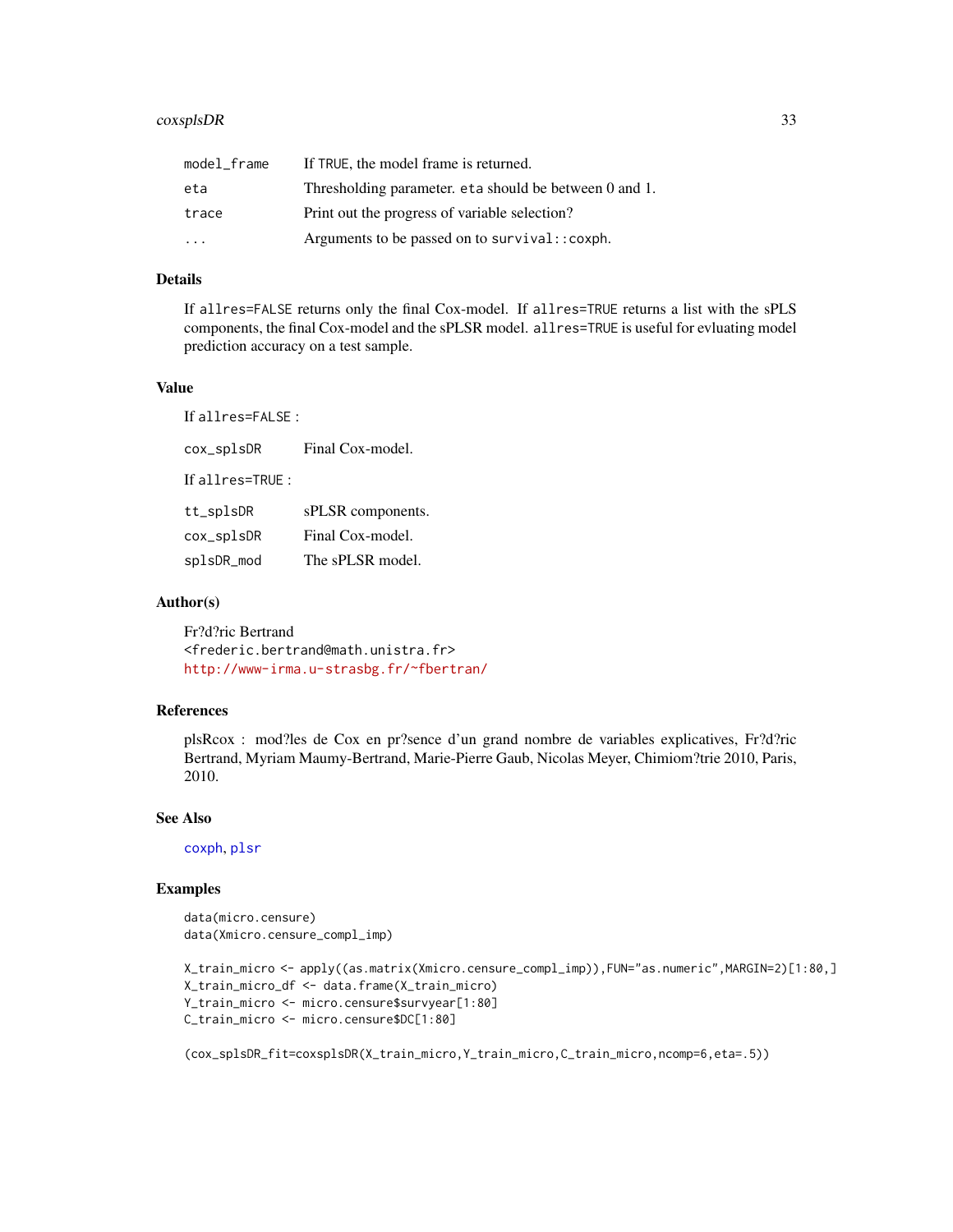```
(cox_splsDR_fit2=coxsplsDR(~X_train_micro,Y_train_micro,C_train_micro,ncomp=6,eta=.5,trace=TRUE))
(cox_splsDR_fit3=coxsplsDR(~.,Y_train_micro,C_train_micro,ncomp=6,
dataXplan=X_train_micro_df,eta=.5))
```
rm(X\_train\_micro,Y\_train\_micro,C\_train\_micro,cox\_splsDR\_fit,cox\_splsDR\_fit2,cox\_splsDR\_fit3)

cv.autoplsRcox *Cross-validating an autoplsRcox-Model*

#### Description

This function cross-validates [plsRcox](#page-77-1) models with automatic number of components selection.

It only computes the recommended iAUCSH criterion. Set allCVcrit=TRUE to retrieve the 13 other ones.

#### Usage

```
cv.autoplsRcox(data, method = c("efron", "breslow"), nfold = 5, nt = 10, plot.it = TRUE,
se = TRUE, givefold, scaleX = TRUE, folddetails=FALSE, allCVcrit=FALSE, details=FALSE,
namedataset="data", save=FALSE, verbose=TRUE,...)
```

| data        | A list of three items:                                                                                                                                                                                                                                                                 |
|-------------|----------------------------------------------------------------------------------------------------------------------------------------------------------------------------------------------------------------------------------------------------------------------------------------|
|             | • x the explanatory variables passed to plsRcox's Xplan argument,                                                                                                                                                                                                                      |
|             | • time passed to plsRcox's time argument,                                                                                                                                                                                                                                              |
|             | · status plsRcox's status argument.                                                                                                                                                                                                                                                    |
| method      | A character string specifying the method for tie handling. If there are no tied<br>death times all the methods are equivalent. The Efron approximation is used as<br>the default here, it is more accurate when dealing with tied death times, and is<br>as efficient computationally. |
| nfold       | The number of folds to use to perform the cross-validation process.                                                                                                                                                                                                                    |
| nt          | The number of components to include in the model. It this is not supplied, 10<br>components are fitted.                                                                                                                                                                                |
| plot.it     | Shall the results be displayed on a plot?                                                                                                                                                                                                                                              |
| se          | Should standard errors be plotted?                                                                                                                                                                                                                                                     |
| givefold    | Explicit list of omited values in each fold can be provided using this argument.                                                                                                                                                                                                       |
| scaleX      | Shall the predictors be standardized?                                                                                                                                                                                                                                                  |
| folddetails | Should values and completion status for each folds be returned?                                                                                                                                                                                                                        |
| allCVcrit   | Should the other 13 CV criteria be evaled and returned?                                                                                                                                                                                                                                |
| details     | Should all results of the functions that perform error computations be returned?                                                                                                                                                                                                       |
| namedataset | Name to use to craft temporary results names                                                                                                                                                                                                                                           |
| save        | Should temporary results be saved?                                                                                                                                                                                                                                                     |
| verbose     | Should some CV details be displayed?                                                                                                                                                                                                                                                   |
| .           | Other arguments to pass to plsRcox.                                                                                                                                                                                                                                                    |

<span id="page-33-0"></span>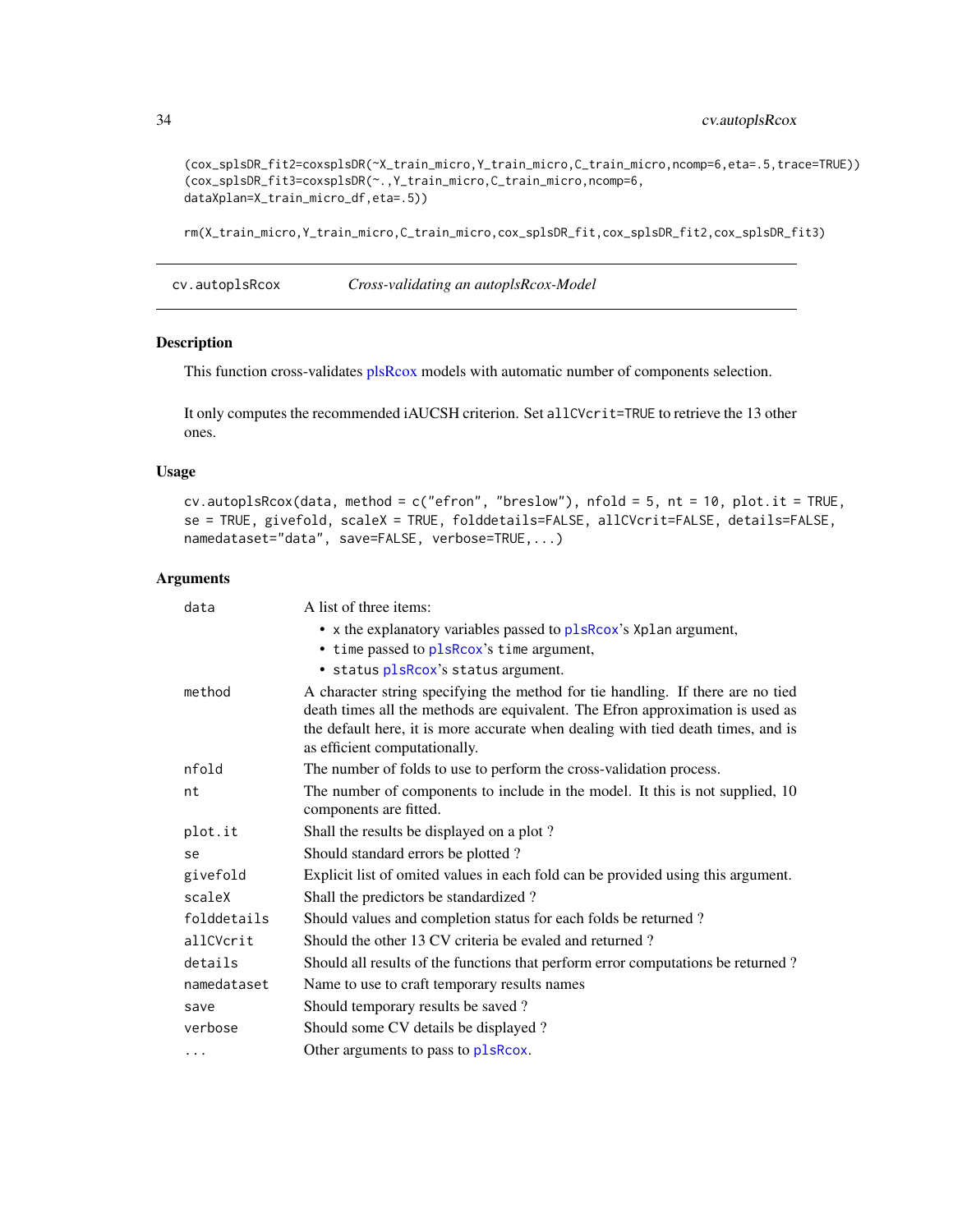## Value

| nt         | The number of components requested                                                                                                                                      |
|------------|-------------------------------------------------------------------------------------------------------------------------------------------------------------------------|
| cv.error1  | Vector with the mean values, across folds, of, per fold unit, Cross-validated log-<br>partial-likelihood for models with 0 to nt components.                            |
| cv.error2  | Vector with the mean values, across folds, of, per fold unit, van Houwelingen<br>Cross-validated log-partial-likelihood for models with 0 to nt components.             |
| cv.error3  | Vector with the mean values, across folds, of iAUC_CD for models with 0 to nt<br>components.                                                                            |
| cv.error4  | Vector with the mean values, across folds, of iAUC_hc for models with 0 to nt<br>components.                                                                            |
| cv.error5  | Vector with the mean values, across folds, of iAUC_sh for models with 0 to nt<br>components.                                                                            |
| cv.error6  | Vector with the mean values, across folds, of iAUC_Uno for models with 0 to nt<br>components.                                                                           |
| cv.error7  | Vector with the mean values, across folds, of iAUC_hz.train for models with 0<br>to nt components.                                                                      |
| cv.error8  | Vector with the mean values, across folds, of iAUC_hz.test for models with 0 to<br>nt components.                                                                       |
| cv.error9  | Vector with the mean values, across folds, of iAUC_survivalROC.train for mod-<br>els with 0 to nt components.                                                           |
| cv.error10 | Vector with the mean values, across folds, of iAUC_survivalROC.test for models<br>with 0 to nt components.                                                              |
| cv.error11 | Vector with the mean values, across folds, of iBrierScore unw for models with<br>0 to nt components.                                                                    |
| cv.error12 | Vector with the mean values, across folds, of iSchmidScore (robust BS) unw for<br>models with 0 to nt components.                                                       |
| cv.error13 | Vector with the mean values, across folds, of iBrierScore w for models with 0 to<br>nt components.                                                                      |
| cv.error14 | Vector with the mean values, across folds, of iSchmidScore (robust BS) w for<br>models with 0 to nt components.                                                         |
| cv.se1     | Vector with the standard error values, across folds, of, per fold unit, Cross-<br>validated log-partial-likelihood for models with 0 to nt components.                  |
| cv.se2     | Vector with the standard error values, across folds, of, per fold unit, van Houwelin-<br>gen Cross-validated log-partial-likelihood for models with 0 to nt components. |
| cv.se3     | Vector with the standard error values, across folds, of iAUC_CD for models with<br>0 to nt components.                                                                  |
| cv.se4     | Vector with the standard error values, across folds, of iAUC_hc for models with<br>0 to nt components.                                                                  |
| cv.se5     | Vector with the standard error values, across folds, of iAUC_sh for models with<br>0 to nt components.                                                                  |
| cv.se6     | Vector with the standard error values, across folds, of iAUC_Uno for models<br>with 0 to nt components.                                                                 |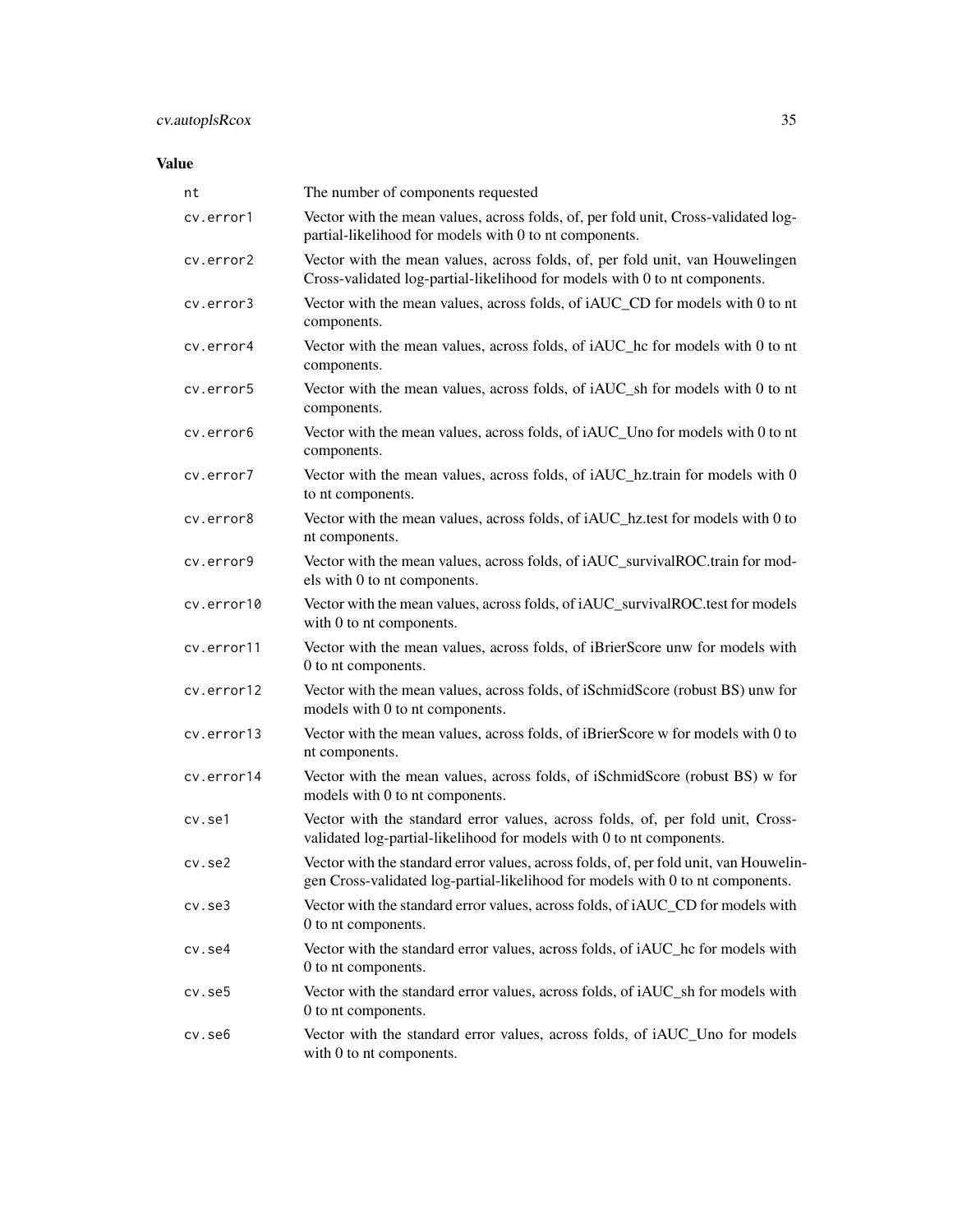| cv.se7       | Vector with the standard error values, across folds, of iAUC_hz.train for models<br>with 0 to nt components.                                                            |
|--------------|-------------------------------------------------------------------------------------------------------------------------------------------------------------------------|
| $cv.$ se $8$ | Vector with the standard error values, across folds, of iAUC_hz.test for models<br>with 0 to nt components.                                                             |
| $cv.$ se $9$ | Vector with the standard error values, across folds, of iAUC_survivalROC.train<br>for models with 0 to nt components.                                                   |
| cv.set10     | Vector with the standard error values, across folds, of iAUC_survivalROC.test<br>for models with 0 to nt components.                                                    |
| cv.se11      | Vector with the standard error values, across folds, of iBrierScore unw for mod-<br>els with 0 to nt components.                                                        |
| cv.set12     | Vector with the standard error values, across folds, of iSchmidScore (robust BS)<br>unw for models with 0 to nt components.                                             |
| cv.set13     | Vector with the standard error values, across folds, of iBrierScore w for models<br>with 0 to nt components.                                                            |
| cv.se14      | Vector with the standard error values, across folds, of iSchmidScore (robust BS)<br>w for models with 0 to nt components.                                               |
| folds        | Explicit list of the values that were omited values in each fold.                                                                                                       |
| lambda.min1  | Vector with the standard error values, across folds, of, per fold unit, Cross-<br>validated log-partial-likelihood for models with 0 to nt components.                  |
| lambda.min2  | Vector with the standard error values, across folds, of, per fold unit, van Houwelin-<br>gen Cross-validated log-partial-likelihood for models with 0 to nt components. |
| lambda.min1  | Optimal Nbr of components, min Cross-validated log-partial-likelihood crite-<br>rion.                                                                                   |
| lambda.se1   | Optimal Nbr of components, min+1se Cross-validated log-partial-likelihood cri-<br>terion.                                                                               |
| lambda.min2  | Optimal Nbr of components, min van Houwelingen Cross-validated log-partial-<br>likelihood.                                                                              |
| lambda.se2   | Optimal Nbr of components, min+1se van Houwelingen Cross-validated log-<br>partial-likelihood.                                                                          |
| lambda.min3  | Optimal Nbr of components, max iAUC_CD criterion.                                                                                                                       |
| lambda.se3   | Optimal Nbr of components, max+1se iAUC_CD criterion.                                                                                                                   |
| lambda.min4  | Optimal Nbr of components, max iAUC_hc criterion.                                                                                                                       |
| lambda.se4   | Optimal Nbr of components, max+1se iAUC_hc criterion.                                                                                                                   |
| lambda.min5  | Optimal Nbr of components, max iAUC_sh criterion.                                                                                                                       |
| lambda.se5   | Optimal Nbr of components, max+1se iAUC_sh criterion.                                                                                                                   |
| lambda.min6  | Optimal Nbr of components, max iAUC_Uno criterion.                                                                                                                      |
| lambda.se6   | Optimal Nbr of components, max+1se iAUC_Uno criterion.                                                                                                                  |
| lambda.min7  | Optimal Nbr of components, max iAUC_hz.train criterion.                                                                                                                 |
| lambda.se7   | Optimal Nbr of components, max+1se iAUC_hz.train criterion.                                                                                                             |
| lambda.min8  | Optimal Nbr of components, max iAUC_hz.test criterion.                                                                                                                  |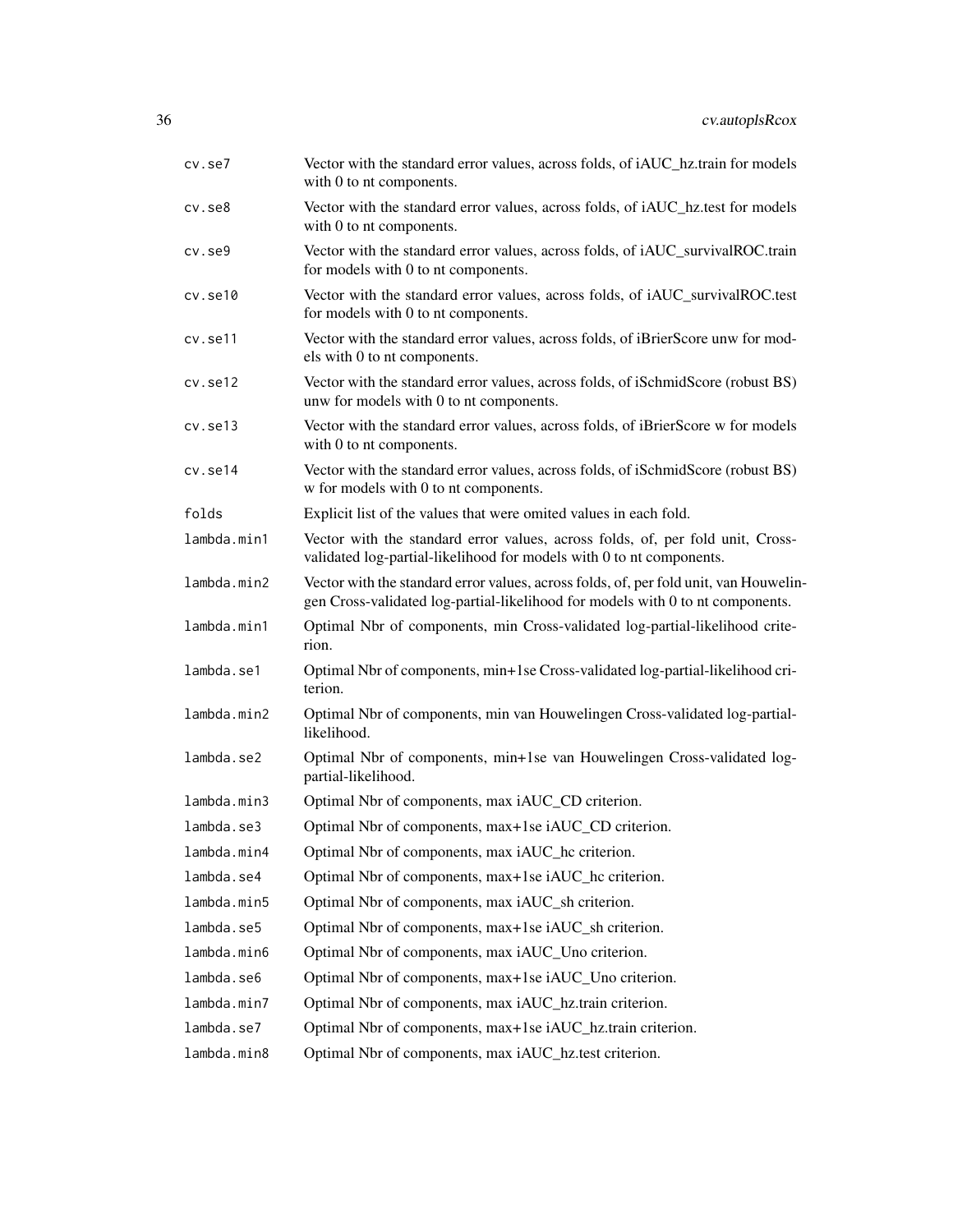| lambda.se8       | Optimal Nbr of components, max+1se iAUC_hz.test criterion.                                                                                                                                |
|------------------|-------------------------------------------------------------------------------------------------------------------------------------------------------------------------------------------|
| lambda.min9      | Optimal Nbr of components, max iAUC_survivalROC.train criterion.                                                                                                                          |
| lambda.se9       | Optimal Nbr of components, max+1se iAUC_survivalROC.train criterion.                                                                                                                      |
| lambda.min10     | Optimal Nbr of components, max iAUC_survivalROC.test criterion.                                                                                                                           |
| lambda.se10      | Optimal Nbr of components, max+1se iAUC_survivalROC.test criterion.                                                                                                                       |
| lambda.min11     | Optimal Nbr of components, min iBrierScore unw criterion.                                                                                                                                 |
| lambda.se11      | Optimal Nbr of components, min+1se iBrierScore unw criterion.                                                                                                                             |
| lambda.min12     | Optimal Nbr of components, min iSchmidScore unw criterion.                                                                                                                                |
| lambda.se12      | Optimal Nbr of components, min+1se iSchmidScore unw criterion.                                                                                                                            |
| lambda.min13     | Optimal Nbr of components, min iBrierScore w criterion.                                                                                                                                   |
| lambda.se13      | Optimal Nbr of components, min+1se iBrierScore w criterion.                                                                                                                               |
| lambda.min14     | Optimal Nbr of components, min iSchmidScore w criterion.                                                                                                                                  |
| lambda.se14      | Optimal Nbr of components, min+1se iSchmidScore w criterion.                                                                                                                              |
| errormat1-14     | If details=TRUE, matrices with the error values for every folds across each of<br>the components and each of the criteria                                                                 |
| completed.cv1-14 |                                                                                                                                                                                           |
|                  | If details=TRUE, matrices with logical values for every folds across each of the<br>components and each of the criteria: TRUE if the computation was completed<br>and FALSE it is failed. |
| All_indics       | All results of the functions that perform error computation, for each fold, each<br>component and error criterion.                                                                        |

Frederic Bertrand <frederic.bertrand@math.unistra.fr> <http://www-irma.u-strasbg.fr/~fbertran/>

## References

Frederic Bertrand, Philippe Bastien, Nicolas Meyer and Myriam Maumy-Bertrand. plsRcox, Cox-Models in a high dimensional setting in R. UseR 2014. Los Angeles. USA.

# See Also

See Also [plsRcox](#page-77-0)

# Examples

```
data(micro.censure)
data(Xmicro.censure_compl_imp)
set.seed(123456)
X_train_micro <- apply((as.matrix(Xmicro.censure_compl_imp)),FUN="as.numeric",MARGIN=2)[1:80,]
X_train_micro_df <- data.frame(X_train_micro)
Y_train_micro <- micro.censure$survyear[1:80]
```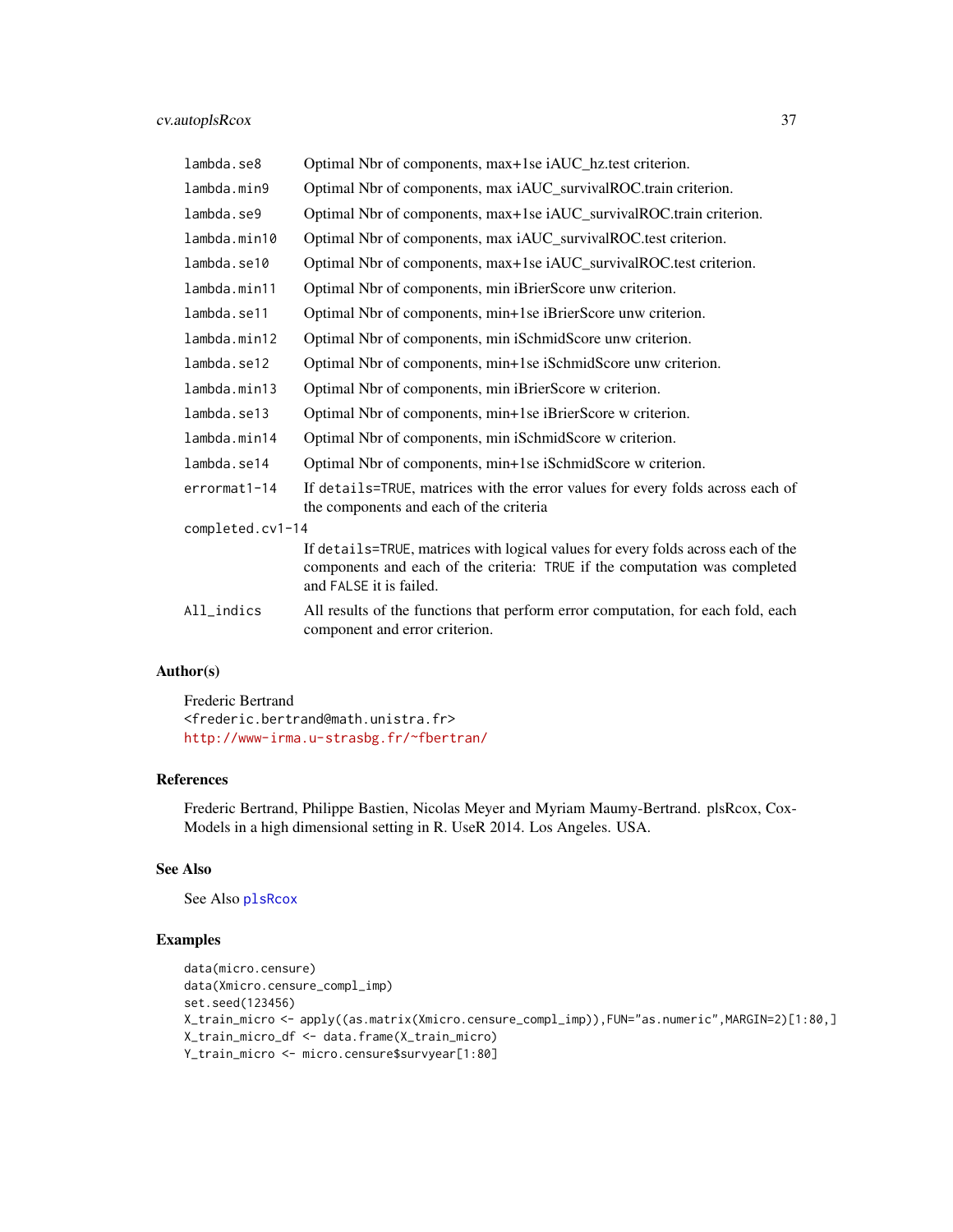```
C_train_micro <- micro.censure$DC[1:80]
#Should be run with a higher value of nt (at least 10)
(cv.autoplsRcox.res=cv.autoplsRcox(list(x=X_train_micro,time=Y_train_micro,
status=C_train_micro),nt=3,verbose=FALSE))
```
cv.coxDKplsDR *Cross-validating a DKplsDR-Model*

# Description

This function cross-validates [coxDKplsDR](#page-5-0) models.

It only computes the recommended iAUCSurvROC criterion. Set allCVcrit=TRUE to retrieve the 13 other ones.

# Usage

```
cv.coxDKplsDR(data, method = c("efron", "breslow"), nfold = 5, nt = 10, plot.it = TRUE,
se = TRUE, givefold, scaleX = TRUE, folddetails=FALSE, allCVcrit=FALSE, details=FALSE,
namedataset="data", save=FALSE, verbose=TRUE,...)
```

| data        | A list of three items:                                                                                                                                                                                                                                                                 |
|-------------|----------------------------------------------------------------------------------------------------------------------------------------------------------------------------------------------------------------------------------------------------------------------------------------|
|             | • x the explanatory variables passed to coxDKp1sDR's Xp1an argument,                                                                                                                                                                                                                   |
|             | • time passed to coxDKplsDR's time argument,                                                                                                                                                                                                                                           |
|             | • status coxDKplsDR's status argument.                                                                                                                                                                                                                                                 |
| method      | A character string specifying the method for tie handling. If there are no tied<br>death times all the methods are equivalent. The Efron approximation is used as<br>the default here, it is more accurate when dealing with tied death times, and is<br>as efficient computationally. |
| nfold       | The number of folds to use to perform the cross-validation process.                                                                                                                                                                                                                    |
| nt          | The number of components to include in the model. It this is not supplied, 10<br>components are fitted.                                                                                                                                                                                |
| plot.it     | Shall the results be displayed on a plot?                                                                                                                                                                                                                                              |
| se          | Should standard errors be plotted?                                                                                                                                                                                                                                                     |
| givefold    | Explicit list of omited values in each fold can be provided using this argument.                                                                                                                                                                                                       |
| scaleX      | Shall the predictors be standardized?                                                                                                                                                                                                                                                  |
| folddetails | Should values and completion status for each folds be returned?                                                                                                                                                                                                                        |
| allCVcrit   | Should the other 13 CV criteria be evaled and returned?                                                                                                                                                                                                                                |
| details     | Should all results of the functions that perform error computations be returned?                                                                                                                                                                                                       |
| namedataset | Name to use to craft temporary results names                                                                                                                                                                                                                                           |
| save        | Should temporary results be saved?                                                                                                                                                                                                                                                     |
| verbose     | Should some CV details be displayed?                                                                                                                                                                                                                                                   |
| .           | Other arguments to pass to coxDKp1sDR.                                                                                                                                                                                                                                                 |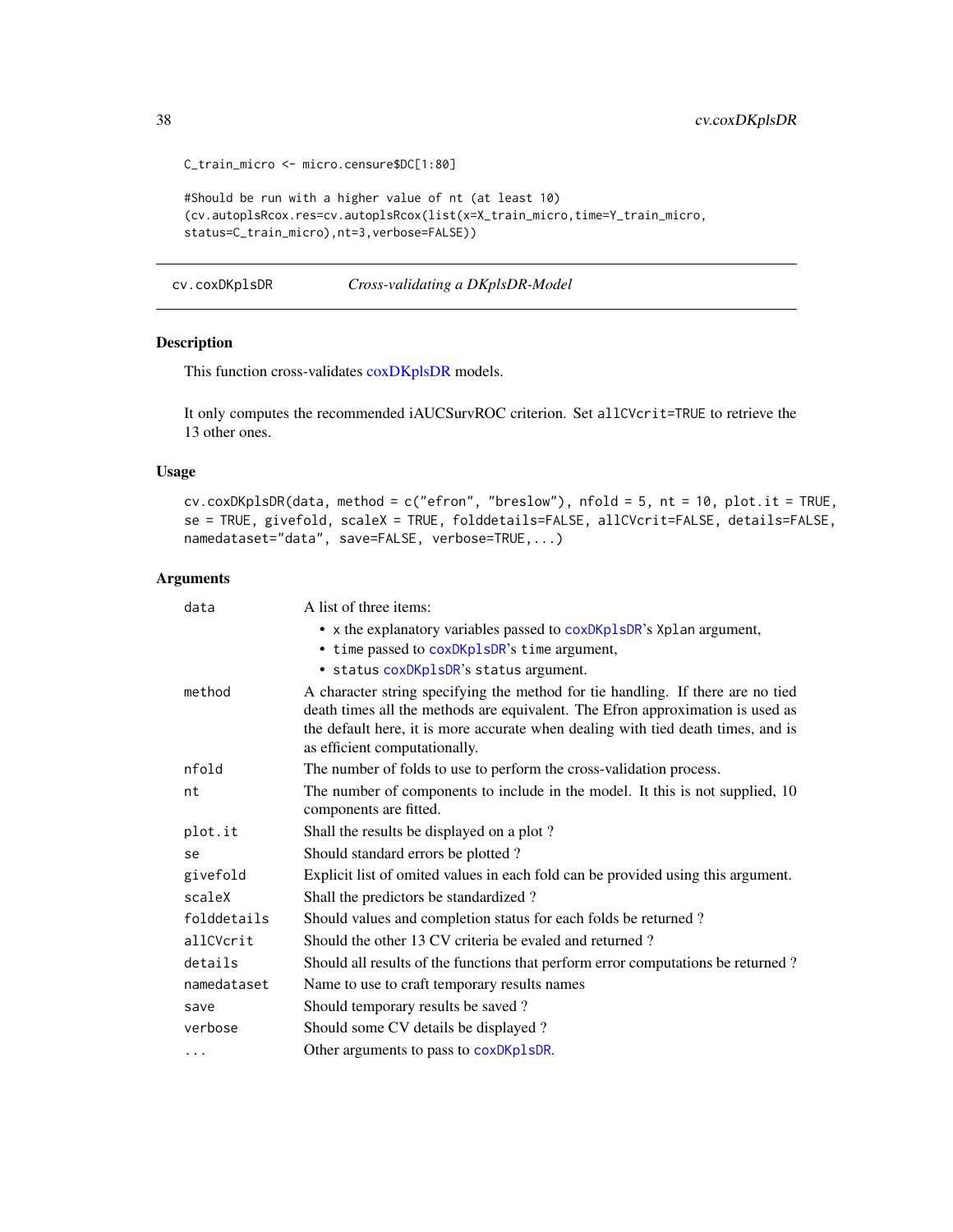| nt         | The number of components requested                                                                                                                                      |
|------------|-------------------------------------------------------------------------------------------------------------------------------------------------------------------------|
| cv.error1  | Vector with the mean values, across folds, of, per fold unit, Cross-validated log-<br>partial-likelihood for models with 0 to nt components.                            |
| cv.error2  | Vector with the mean values, across folds, of, per fold unit, van Houwelingen<br>Cross-validated log-partial-likelihood for models with 0 to nt components.             |
| cv.error3  | Vector with the mean values, across folds, of iAUC_CD for models with 0 to nt<br>components.                                                                            |
| cv.error4  | Vector with the mean values, across folds, of iAUC_hc for models with 0 to nt<br>components.                                                                            |
| cv.error5  | Vector with the mean values, across folds, of iAUC_sh for models with 0 to nt<br>components.                                                                            |
| cv.error6  | Vector with the mean values, across folds, of iAUC_Uno for models with 0 to nt<br>components.                                                                           |
| cv.error7  | Vector with the mean values, across folds, of iAUC_hz.train for models with 0<br>to nt components.                                                                      |
| cv.error8  | Vector with the mean values, across folds, of iAUC_hz.test for models with 0 to<br>nt components.                                                                       |
| cv.error9  | Vector with the mean values, across folds, of iAUC_survivalROC.train for mod-<br>els with 0 to nt components.                                                           |
| cv.error10 | Vector with the mean values, across folds, of iAUC_survivalROC.test for models<br>with 0 to nt components.                                                              |
| cv.error11 | Vector with the mean values, across folds, of iBrierScore unw for models with<br>0 to nt components.                                                                    |
| cv.error12 | Vector with the mean values, across folds, of iSchmidScore (robust BS) unw for<br>models with 0 to nt components.                                                       |
| cv.error13 | Vector with the mean values, across folds, of iBrierScore w for models with 0 to<br>nt components.                                                                      |
| cv.error14 | Vector with the mean values, across folds, of iSchmidScore (robust BS) w for<br>models with 0 to nt components.                                                         |
| cv.se1     | Vector with the standard error values, across folds, of, per fold unit, Cross-<br>validated log-partial-likelihood for models with 0 to nt components.                  |
| cv.se2     | Vector with the standard error values, across folds, of, per fold unit, van Houwelin-<br>gen Cross-validated log-partial-likelihood for models with 0 to nt components. |
| cv.se3     | Vector with the standard error values, across folds, of iAUC_CD for models with<br>0 to nt components.                                                                  |
| cv.se4     | Vector with the standard error values, across folds, of iAUC_hc for models with<br>0 to nt components.                                                                  |
| cv.se5     | Vector with the standard error values, across folds, of iAUC_sh for models with<br>0 to nt components.                                                                  |
| cv.se6     | Vector with the standard error values, across folds, of iAUC_Uno for models<br>with 0 to nt components.                                                                 |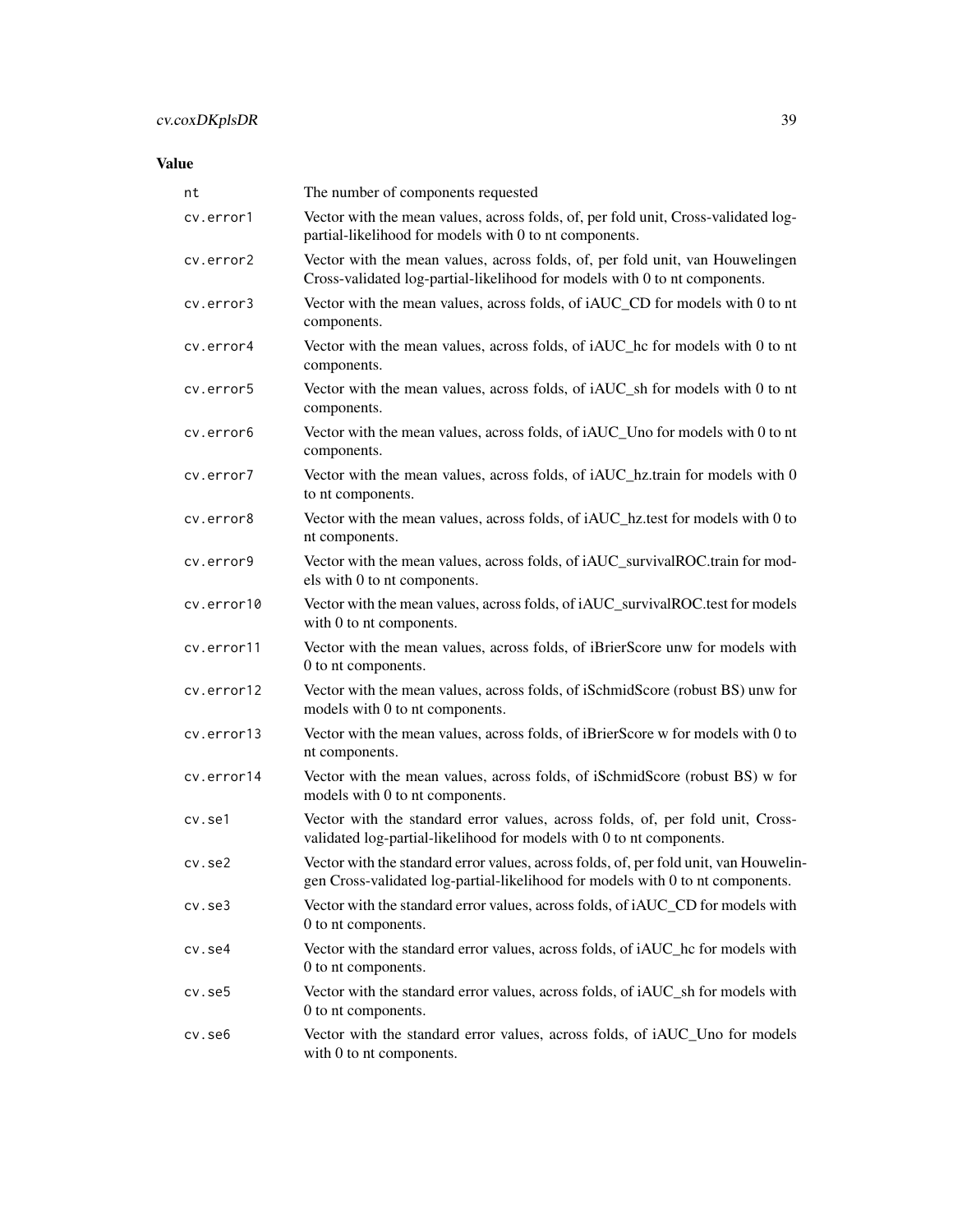| cv.se7       | Vector with the standard error values, across folds, of iAUC_hz.train for models<br>with 0 to nt components.                                                            |
|--------------|-------------------------------------------------------------------------------------------------------------------------------------------------------------------------|
| $cv.$ se $8$ | Vector with the standard error values, across folds, of iAUC_hz.test for models<br>with 0 to nt components.                                                             |
| $cv.$ se $9$ | Vector with the standard error values, across folds, of iAUC_survivalROC.train<br>for models with 0 to nt components.                                                   |
| cv.set10     | Vector with the standard error values, across folds, of iAUC_survivalROC.test<br>for models with 0 to nt components.                                                    |
| cv.se11      | Vector with the standard error values, across folds, of iBrierScore unw for mod-<br>els with 0 to nt components.                                                        |
| cv.set12     | Vector with the standard error values, across folds, of iSchmidScore (robust BS)<br>unw for models with 0 to nt components.                                             |
| cv.set13     | Vector with the standard error values, across folds, of iBrierScore w for models<br>with 0 to nt components.                                                            |
| cv.se14      | Vector with the standard error values, across folds, of iSchmidScore (robust BS)<br>w for models with 0 to nt components.                                               |
| folds        | Explicit list of the values that were omited values in each fold.                                                                                                       |
| lambda.min1  | Vector with the standard error values, across folds, of, per fold unit, Cross-<br>validated log-partial-likelihood for models with 0 to nt components.                  |
| lambda.min2  | Vector with the standard error values, across folds, of, per fold unit, van Houwelin-<br>gen Cross-validated log-partial-likelihood for models with 0 to nt components. |
| lambda.min1  | Optimal Nbr of components, min Cross-validated log-partial-likelihood crite-<br>rion.                                                                                   |
| lambda.se1   | Optimal Nbr of components, min+1se Cross-validated log-partial-likelihood cri-<br>terion.                                                                               |
| lambda.min2  | Optimal Nbr of components, min van Houwelingen Cross-validated log-partial-<br>likelihood.                                                                              |
| lambda.se2   | Optimal Nbr of components, min+1se van Houwelingen Cross-validated log-<br>partial-likelihood.                                                                          |
| lambda.min3  | Optimal Nbr of components, max iAUC_CD criterion.                                                                                                                       |
| lambda.se3   | Optimal Nbr of components, max+1se iAUC_CD criterion.                                                                                                                   |
| lambda.min4  | Optimal Nbr of components, max iAUC_hc criterion.                                                                                                                       |
| lambda.se4   | Optimal Nbr of components, max+1se iAUC_hc criterion.                                                                                                                   |
| lambda.min5  | Optimal Nbr of components, max iAUC_sh criterion.                                                                                                                       |
| lambda.se5   | Optimal Nbr of components, max+1se iAUC_sh criterion.                                                                                                                   |
| lambda.min6  | Optimal Nbr of components, max iAUC_Uno criterion.                                                                                                                      |
| lambda.se6   | Optimal Nbr of components, max+1se iAUC_Uno criterion.                                                                                                                  |
| lambda.min7  | Optimal Nbr of components, max iAUC_hz.train criterion.                                                                                                                 |
| lambda.se7   | Optimal Nbr of components, max+1se iAUC_hz.train criterion.                                                                                                             |
| lambda.min8  | Optimal Nbr of components, max iAUC_hz.test criterion.                                                                                                                  |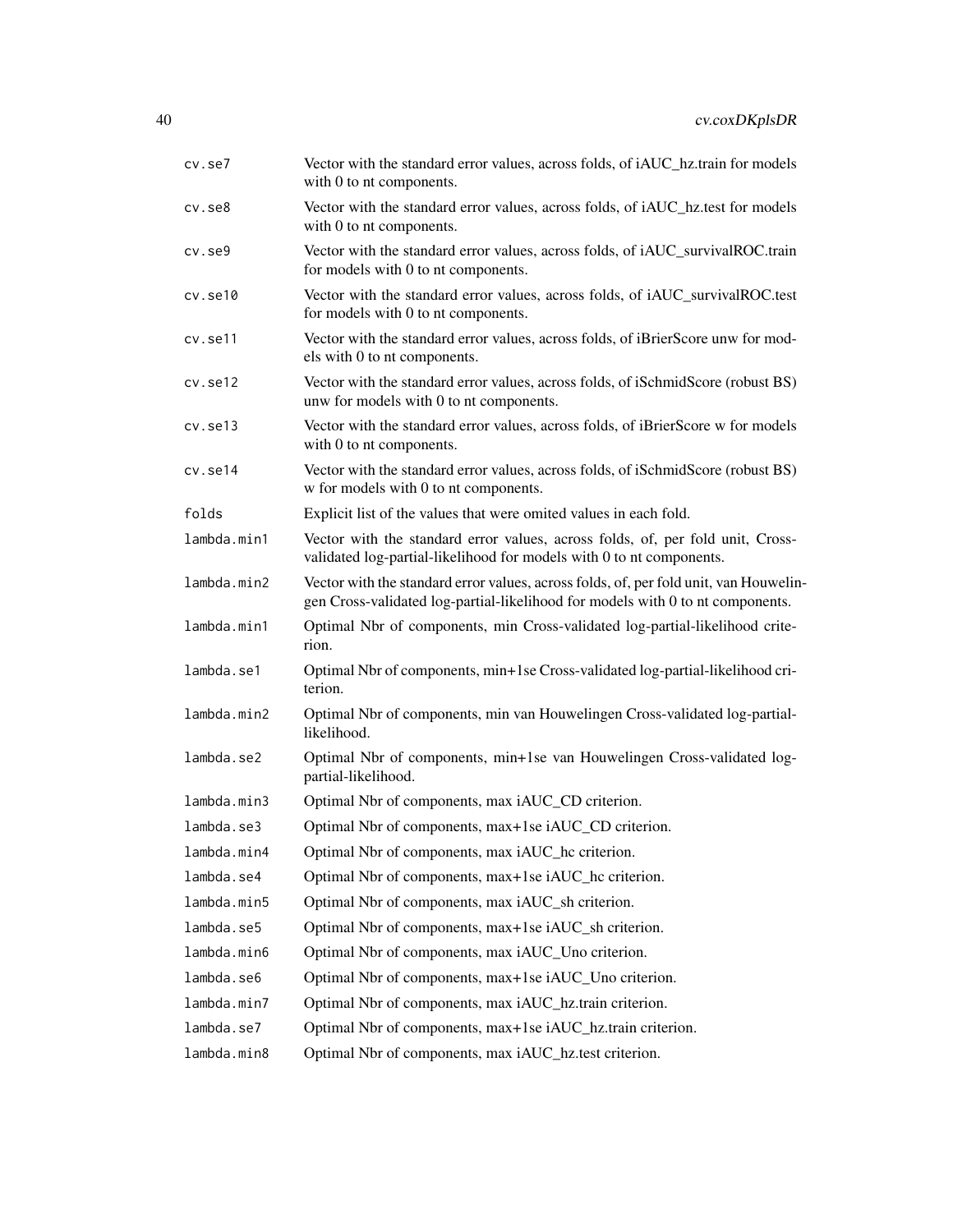| lambda.se8       | Optimal Nbr of components, max+1se iAUC_hz.test criterion.                                                                                                                                |
|------------------|-------------------------------------------------------------------------------------------------------------------------------------------------------------------------------------------|
| lambda.min9      | Optimal Nbr of components, max iAUC_survivalROC.train criterion.                                                                                                                          |
| lambda.se9       | Optimal Nbr of components, max+1se iAUC_survivalROC.train criterion.                                                                                                                      |
| lambda.min10     | Optimal Nbr of components, max iAUC_survivalROC.test criterion.                                                                                                                           |
| lambda.se10      | Optimal Nbr of components, max+1se iAUC_survivalROC.test criterion.                                                                                                                       |
| lambda.min11     | Optimal Nbr of components, min iBrierScore unw criterion.                                                                                                                                 |
| lambda.se11      | Optimal Nbr of components, min+1se iBrierScore unw criterion.                                                                                                                             |
| lambda.min12     | Optimal Nbr of components, min iSchmidScore unw criterion.                                                                                                                                |
| lambda.se12      | Optimal Nbr of components, min+1se iSchmidScore unw criterion.                                                                                                                            |
| lambda.min13     | Optimal Nbr of components, min iBrierScore w criterion.                                                                                                                                   |
| lambda.se13      | Optimal Nbr of components, min+1se iBrierScore w criterion.                                                                                                                               |
| lambda.min14     | Optimal Nbr of components, min iSchmidScore w criterion.                                                                                                                                  |
| lambda.se14      | Optimal Nbr of components, min+1se iSchmidScore w criterion.                                                                                                                              |
| errormat1-14     | If details=TRUE, matrices with the error values for every folds across each of<br>the components and each of the criteria                                                                 |
| completed.cv1-14 |                                                                                                                                                                                           |
|                  | If details=TRUE, matrices with logical values for every folds across each of the<br>components and each of the criteria: TRUE if the computation was completed<br>and FALSE it is failed. |
| All_indics       | All results of the functions that perform error computation, for each fold, each<br>component and error criterion.                                                                        |

Frederic Bertrand <frederic.bertrand@math.unistra.fr> <http://www-irma.u-strasbg.fr/~fbertran/>

## References

Frederic Bertrand, Philippe Bastien, Nicolas Meyer and Myriam Maumy-Bertrand. plsRcox, Cox-Models in a high dimensional setting in R. UseR 2014. Los Angeles. USA.

# See Also

See Also [coxDKplsDR](#page-5-0)

# Examples

```
data(micro.censure)
data(Xmicro.censure_compl_imp)
set.seed(123456)
X_train_micro <- apply((as.matrix(Xmicro.censure_compl_imp)),FUN="as.numeric",MARGIN=2)[1:80,]
X_train_micro_df <- data.frame(X_train_micro)
Y_train_micro <- micro.censure$survyear[1:80]
```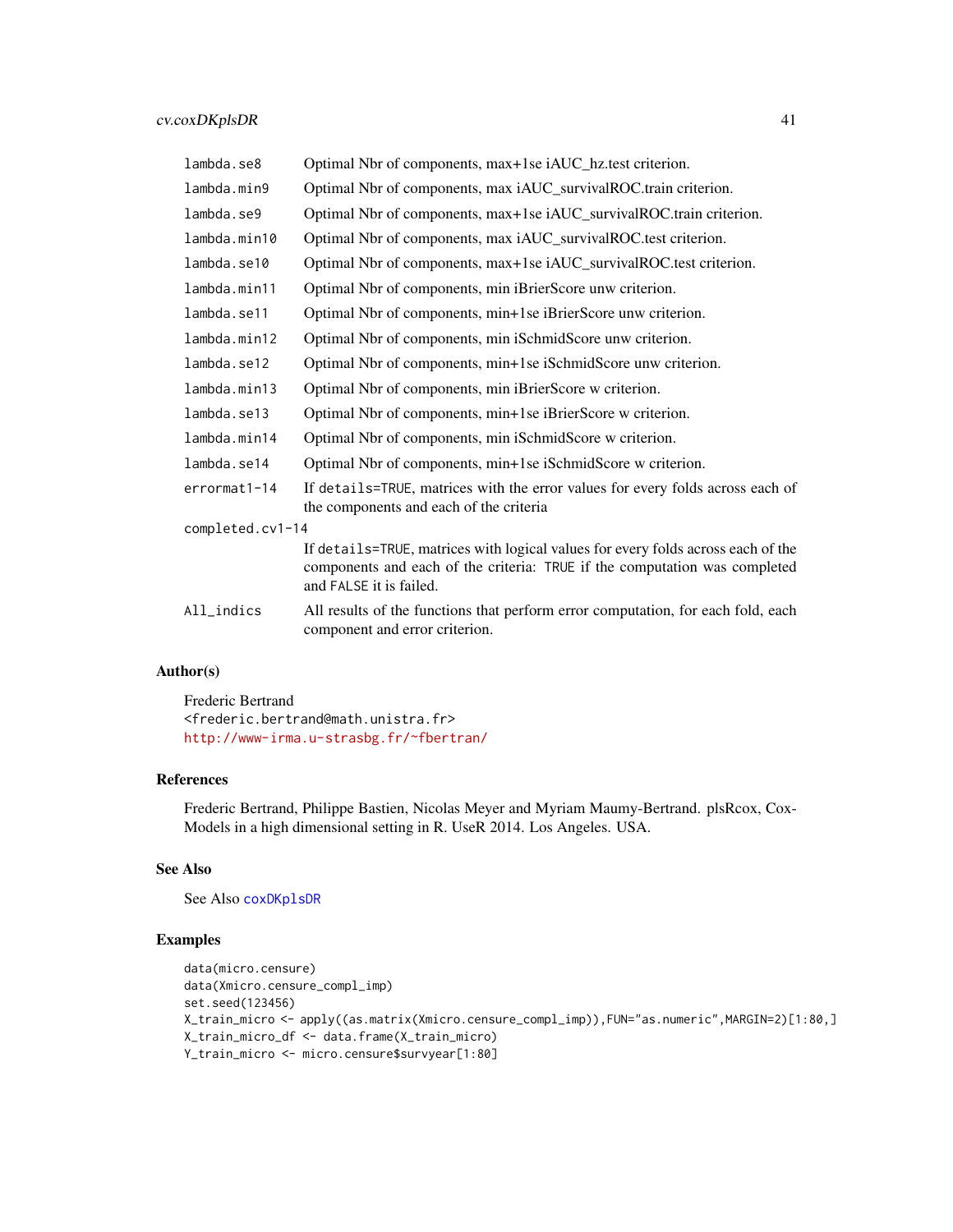42 cv.coxDKsplsDR

```
C_train_micro <- micro.censure$DC[1:80]
#Should be run with a higher value of nt (at least 10)
(cv.coxDKplsDR.res=cv.coxDKplsDR(list(x=X_train_micro,time=Y_train_micro,
status=C_train_micro),nt=3))
```
cv.coxDKsplsDR *Cross-validating a DKsplsDR-Model*

### Description

This function cross-validates [coxDKsplsDR](#page-9-0) models.

It only computes the recommended iAUCSurvROC criterion. Set allCVcrit=TRUE to retrieve the 13 other ones.

# Usage

```
cv.coxDKsplsDR(data, method = c("efron", "breslow"), nfold = 5, nt = 10, eta=.5,
plot.it = TRUE, se = TRUE, givefold, scaleX = TRUE, scaleY = FALSE,
folddetails=FALSE, allCVcrit=FALSE, details=FALSE, namedataset="data",
save=FALSE, verbose=TRUE,...)
```

| data        | A list of three items:                                                                                                                                                                                                                                                                 |
|-------------|----------------------------------------------------------------------------------------------------------------------------------------------------------------------------------------------------------------------------------------------------------------------------------------|
|             | • x the explanatory variables passed to coxDKsplsDR's Xplan argument,                                                                                                                                                                                                                  |
|             | • time passed to coxDKsplsDR's time argument,                                                                                                                                                                                                                                          |
|             | · status coxDKsplsDR's status argument.                                                                                                                                                                                                                                                |
| method      | A character string specifying the method for tie handling. If there are no tied<br>death times all the methods are equivalent. The Efron approximation is used as<br>the default here, it is more accurate when dealing with tied death times, and is<br>as efficient computationally. |
| nfold       | The number of folds to use to perform the cross-validation process.                                                                                                                                                                                                                    |
| nt          | The number of components to include in the model. It this is not supplied, 10<br>components are fitted.                                                                                                                                                                                |
| eta         | Thresholding parameter. et a should be between 0 and 1.                                                                                                                                                                                                                                |
| plot.it     | Shall the results be displayed on a plot?                                                                                                                                                                                                                                              |
| se          | Should standard errors be plotted?                                                                                                                                                                                                                                                     |
| givefold    | Explicit list of omited values in each fold can be provided using this argument.                                                                                                                                                                                                       |
| scaleX      | Shall the predictors be standardized?                                                                                                                                                                                                                                                  |
| scaleY      | Should the time values be standardized?                                                                                                                                                                                                                                                |
| folddetails | Should values and completion status for each folds be returned?                                                                                                                                                                                                                        |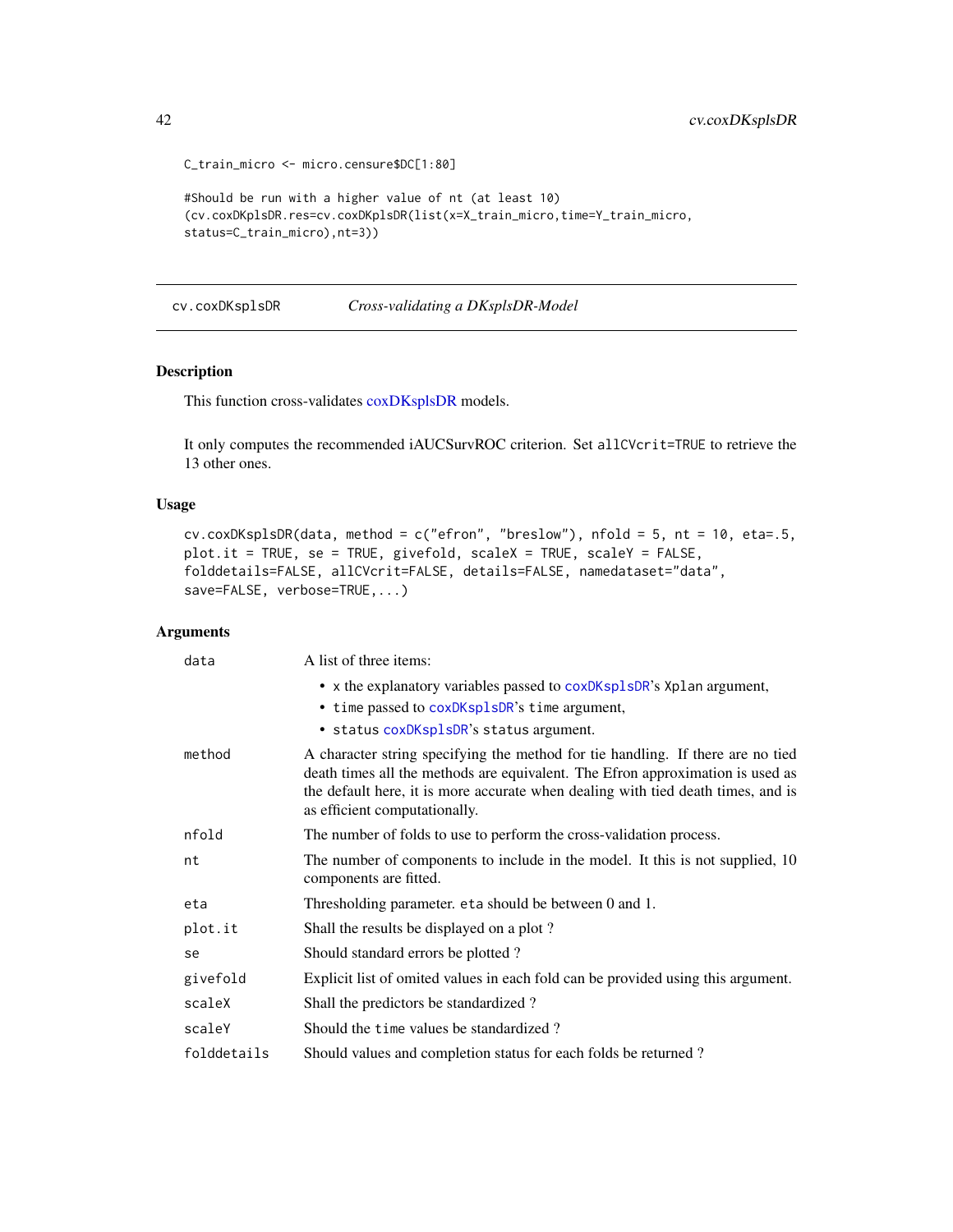# cv.coxDKsplsDR 43

| allCVcrit           | Should the other 13 CV criteria be evaled and returned?                          |
|---------------------|----------------------------------------------------------------------------------|
| details             | Should all results of the functions that perform error computations be returned? |
| namedataset         | Name to use to craft temporary results names                                     |
| save                | Should temporary results be saved?                                               |
| verbose             | Should some CV details be displayed?                                             |
| $\cdot \cdot \cdot$ | Other arguments to pass to coxDKsp1sDR.                                          |

| nt         | The number of components requested                                                                                                                                      |
|------------|-------------------------------------------------------------------------------------------------------------------------------------------------------------------------|
| cv.error1  | Vector with the mean values, across folds, of, per fold unit, Cross-validated log-<br>partial-likelihood for models with 0 to nt components.                            |
| cv.error2  | Vector with the mean values, across folds, of, per fold unit, van Houwelingen<br>Cross-validated log-partial-likelihood for models with 0 to nt components.             |
| cv.error3  | Vector with the mean values, across folds, of iAUC_CD for models with 0 to nt<br>components.                                                                            |
| cv.error4  | Vector with the mean values, across folds, of iAUC_hc for models with 0 to nt<br>components.                                                                            |
| cv.error5  | Vector with the mean values, across folds, of iAUC_sh for models with 0 to nt<br>components.                                                                            |
| cv.error6  | Vector with the mean values, across folds, of iAUC_Uno for models with 0 to nt<br>components.                                                                           |
| cv.error7  | Vector with the mean values, across folds, of iAUC_hz.train for models with 0<br>to nt components.                                                                      |
| cv.error8  | Vector with the mean values, across folds, of iAUC_hz.test for models with 0 to<br>nt components.                                                                       |
| cv.error9  | Vector with the mean values, across folds, of iAUC_survivalROC.train for mod-<br>els with 0 to nt components.                                                           |
| cv.error10 | Vector with the mean values, across folds, of iAUC_survivalROC.test for models<br>with 0 to nt components.                                                              |
| cv.error11 | Vector with the mean values, across folds, of iBrierScore unw for models with<br>0 to nt components.                                                                    |
| cv.error12 | Vector with the mean values, across folds, of iSchmidScore (robust BS) unw for<br>models with 0 to nt components.                                                       |
| cv.error13 | Vector with the mean values, across folds, of iBrierScore w for models with 0 to<br>nt components.                                                                      |
| cv.error14 | Vector with the mean values, across folds, of iSchmidScore (robust BS) w for<br>models with 0 to nt components.                                                         |
| cv.se1     | Vector with the standard error values, across folds, of, per fold unit, Cross-<br>validated log-partial-likelihood for models with 0 to nt components.                  |
| cv.se2     | Vector with the standard error values, across folds, of, per fold unit, van Houwelin-<br>gen Cross-validated log-partial-likelihood for models with 0 to nt components. |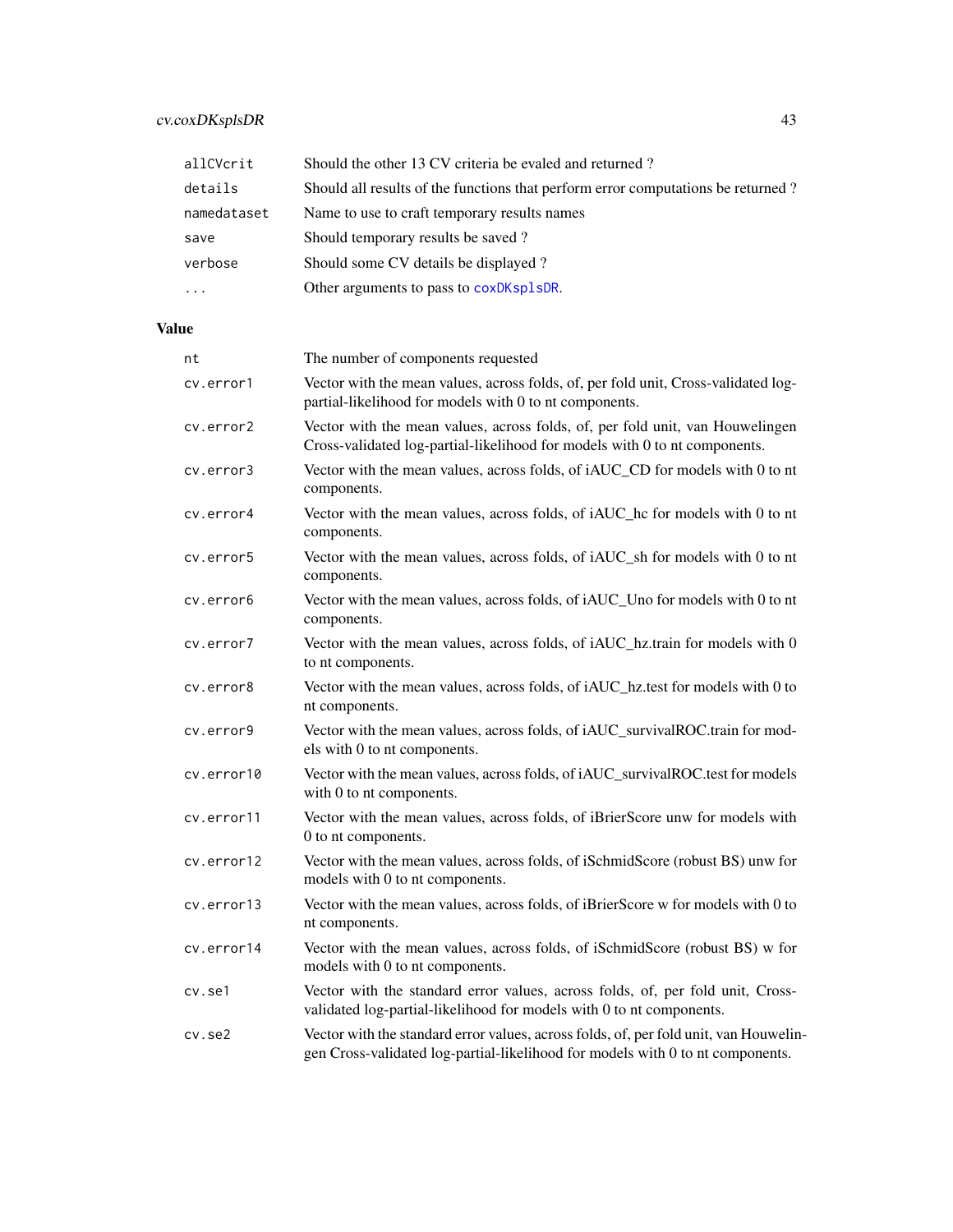| $cv.$ se $3$ | Vector with the standard error values, across folds, of iAUC_CD for models with<br>0 to nt components.                                                                  |
|--------------|-------------------------------------------------------------------------------------------------------------------------------------------------------------------------|
| cv.se4       | Vector with the standard error values, across folds, of iAUC_hc for models with<br>0 to nt components.                                                                  |
| $cv.$ se $5$ | Vector with the standard error values, across folds, of iAUC_sh for models with<br>0 to nt components.                                                                  |
| cv.se6       | Vector with the standard error values, across folds, of iAUC_Uno for models<br>with 0 to nt components.                                                                 |
| $cv.$ se $7$ | Vector with the standard error values, across folds, of iAUC_hz.train for models<br>with 0 to nt components.                                                            |
| $cv.$ se $8$ | Vector with the standard error values, across folds, of iAUC_hz.test for models<br>with 0 to nt components.                                                             |
| $cv.$ se $9$ | Vector with the standard error values, across folds, of iAUC_survivalROC.train<br>for models with 0 to nt components.                                                   |
| cv.set10     | Vector with the standard error values, across folds, of iAUC_survivalROC.test<br>for models with 0 to nt components.                                                    |
| cv.se11      | Vector with the standard error values, across folds, of iBrierScore unw for mod-<br>els with 0 to nt components.                                                        |
| cv.set12     | Vector with the standard error values, across folds, of iSchmidScore (robust BS)<br>unw for models with 0 to nt components.                                             |
| cv.set13     | Vector with the standard error values, across folds, of iBrierScore w for models<br>with 0 to nt components.                                                            |
| cv.se14      | Vector with the standard error values, across folds, of iSchmidScore (robust BS)<br>w for models with 0 to nt components.                                               |
| folds        | Explicit list of the values that were omited values in each fold.                                                                                                       |
| lambda.min1  | Vector with the standard error values, across folds, of, per fold unit, Cross-<br>validated log-partial-likelihood for models with 0 to nt components.                  |
| lambda.min2  | Vector with the standard error values, across folds, of, per fold unit, van Houwelin-<br>gen Cross-validated log-partial-likelihood for models with 0 to nt components. |
| lambda.min1  | Optimal Nbr of components, min Cross-validated log-partial-likelihood crite-<br>rion.                                                                                   |
| lambda.se1   | Optimal Nbr of components, min+1se Cross-validated log-partial-likelihood cri-<br>terion.                                                                               |
| lambda.min2  | Optimal Nbr of components, min van Houwelingen Cross-validated log-partial-<br>likelihood.                                                                              |
| lambda.se2   | Optimal Nbr of components, min+1se van Houwelingen Cross-validated log-<br>partial-likelihood.                                                                          |
| lambda.min3  | Optimal Nbr of components, max iAUC_CD criterion.                                                                                                                       |
| lambda.se3   | Optimal Nbr of components, max+1se iAUC_CD criterion.                                                                                                                   |
| lambda.min4  | Optimal Nbr of components, max iAUC_hc criterion.                                                                                                                       |
| lambda.se4   | Optimal Nbr of components, max+1se iAUC_hc criterion.                                                                                                                   |
|              |                                                                                                                                                                         |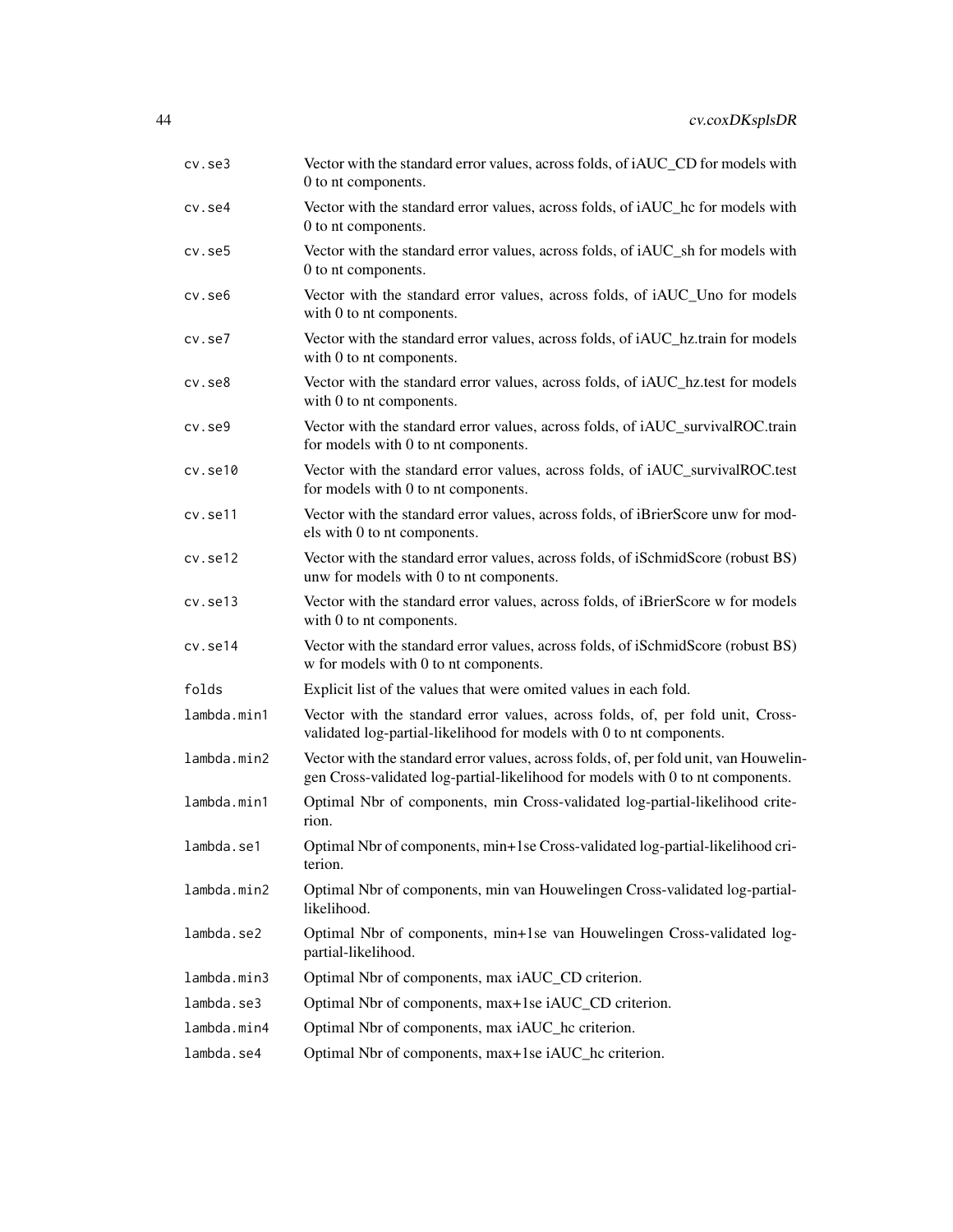| lambda.min5      | Optimal Nbr of components, max iAUC_sh criterion.                                                                                                                                         |
|------------------|-------------------------------------------------------------------------------------------------------------------------------------------------------------------------------------------|
| lambda.se5       | Optimal Nbr of components, max+1se iAUC_sh criterion.                                                                                                                                     |
| lambda.min6      | Optimal Nbr of components, max iAUC_Uno criterion.                                                                                                                                        |
| lambda.se6       | Optimal Nbr of components, max+1se iAUC_Uno criterion.                                                                                                                                    |
| lambda.min7      | Optimal Nbr of components, max iAUC_hz.train criterion.                                                                                                                                   |
| lambda.se7       | Optimal Nbr of components, max+1se iAUC_hz.train criterion.                                                                                                                               |
| lambda.min8      | Optimal Nbr of components, max iAUC_hz.test criterion.                                                                                                                                    |
| lambda.se8       | Optimal Nbr of components, max+1se iAUC_hz.test criterion.                                                                                                                                |
| lambda.min9      | Optimal Nbr of components, max iAUC_survivalROC.train criterion.                                                                                                                          |
| lambda.se9       | Optimal Nbr of components, max+1se iAUC_survivalROC.train criterion.                                                                                                                      |
| lambda.min10     | Optimal Nbr of components, max iAUC_survivalROC.test criterion.                                                                                                                           |
| lambda.se10      | Optimal Nbr of components, max+1se iAUC_survivalROC.test criterion.                                                                                                                       |
| lambda.min11     | Optimal Nbr of components, min iBrierScore unw criterion.                                                                                                                                 |
| lambda.se11      | Optimal Nbr of components, min+1se iBrierScore unw criterion.                                                                                                                             |
| lambda.min12     | Optimal Nbr of components, min iSchmidScore unw criterion.                                                                                                                                |
| lambda.se12      | Optimal Nbr of components, min+1se iSchmidScore unw criterion.                                                                                                                            |
| lambda.min13     | Optimal Nbr of components, min iBrierScore w criterion.                                                                                                                                   |
| lambda.se13      | Optimal Nbr of components, min+1se iBrierScore w criterion.                                                                                                                               |
| lambda.min14     | Optimal Nbr of components, min iSchmidScore w criterion.                                                                                                                                  |
| lambda.se14      | Optimal Nbr of components, min+1se iSchmidScore w criterion.                                                                                                                              |
| errormat1-14     | If details=TRUE, matrices with the error values for every folds across each of<br>the components and each of the criteria                                                                 |
| completed.cv1-14 |                                                                                                                                                                                           |
|                  | If details=TRUE, matrices with logical values for every folds across each of the<br>components and each of the criteria: TRUE if the computation was completed<br>and FALSE it is failed. |
| All_indics       | All results of the functions that perform error computation, for each fold, each<br>component and error criterion.                                                                        |

Frederic Bertrand <frederic.bertrand@math.unistra.fr> <http://www-irma.u-strasbg.fr/~fbertran/>

# References

Frederic Bertrand, Philippe Bastien, Nicolas Meyer and Myriam Maumy-Bertrand. plsRcox, Cox-Models in a high dimensional setting in R. UseR 2014. Los Angeles. USA.

# See Also

See Also [coxDKsplsDR](#page-9-0)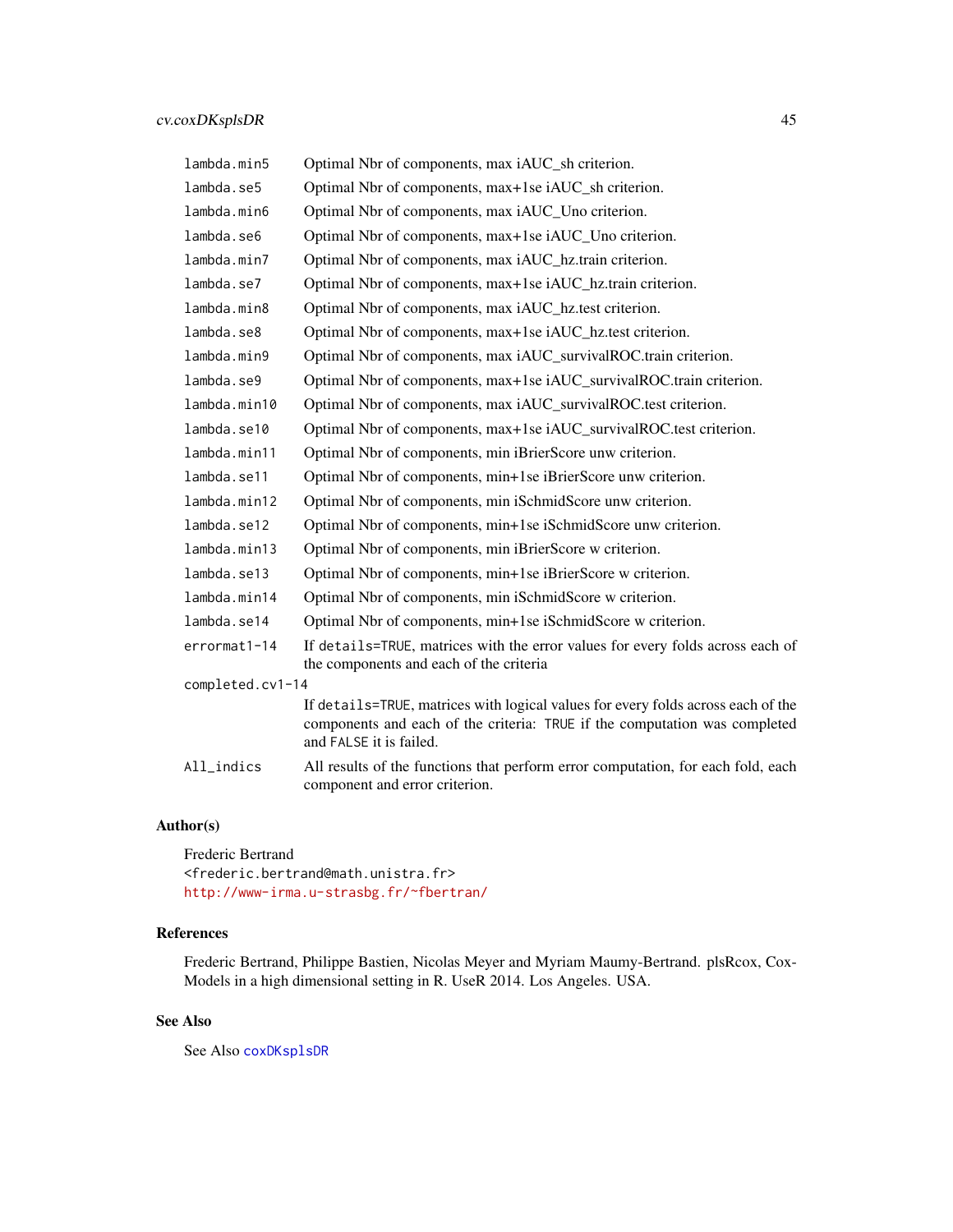### Examples

```
data(micro.censure)
data(Xmicro.censure_compl_imp)
set.seed(123456)
X_train_micro <- apply((as.matrix(Xmicro.censure_compl_imp)),FUN="as.numeric",MARGIN=2)[1:80,]
X_train_micro_df <- data.frame(X_train_micro)
Y_train_micro <- micro.censure$survyear[1:80]
C_train_micro <- micro.censure$DC[1:80]
#Should be run with a higher value of nt (at least 10) and a grid of eta
(cv.coxDKsplsDR.res=cv.coxDKsplsDR(list(x=X_train_micro,time=Y_train_micro,
status=C_train_micro),nt=3,eta=.1))
```
cv.coxpls *Cross-validating a Cox-Model fitted on PLSR components*

# Description

This function cross-validates [coxpls](#page-12-0) models.

It only computes the recommended iAUCSurvROC criterion. Set allCVcrit=TRUE to retrieve the 13 other ones.

#### Usage

```
cv.coxpls(data, method = c("efron", "breslow"), nfold = 5, nt = 10, plot.it = TRUE,
se = TRUE, givefold, scaleX = TRUE, folddetails=FALSE, allCVcrit=FALSE, details=FALSE,
namedataset="data", save=FALSE, verbose=TRUE,...)
```

| data     | A list of three items:                                                                                                                                                                                                                                                                 |
|----------|----------------------------------------------------------------------------------------------------------------------------------------------------------------------------------------------------------------------------------------------------------------------------------------|
|          | • x the explanatory variables passed to coxpls's Xplan argument,                                                                                                                                                                                                                       |
|          | • time passed to coxpls's time argument,                                                                                                                                                                                                                                               |
|          | • status coxpls's status argument.                                                                                                                                                                                                                                                     |
| method   | A character string specifying the method for tie handling. If there are no tied<br>death times all the methods are equivalent. The Efron approximation is used as<br>the default here, it is more accurate when dealing with tied death times, and is<br>as efficient computationally. |
| nfold    | The number of folds to use to perform the cross-validation process.                                                                                                                                                                                                                    |
| nt       | The number of components to include in the model. It this is not supplied, 10<br>components are fitted.                                                                                                                                                                                |
| plot.it  | Shall the results be displayed on a plot?                                                                                                                                                                                                                                              |
| se       | Should standard errors be plotted?                                                                                                                                                                                                                                                     |
| givefold | Explicit list of omited values in each fold can be provided using this argument.                                                                                                                                                                                                       |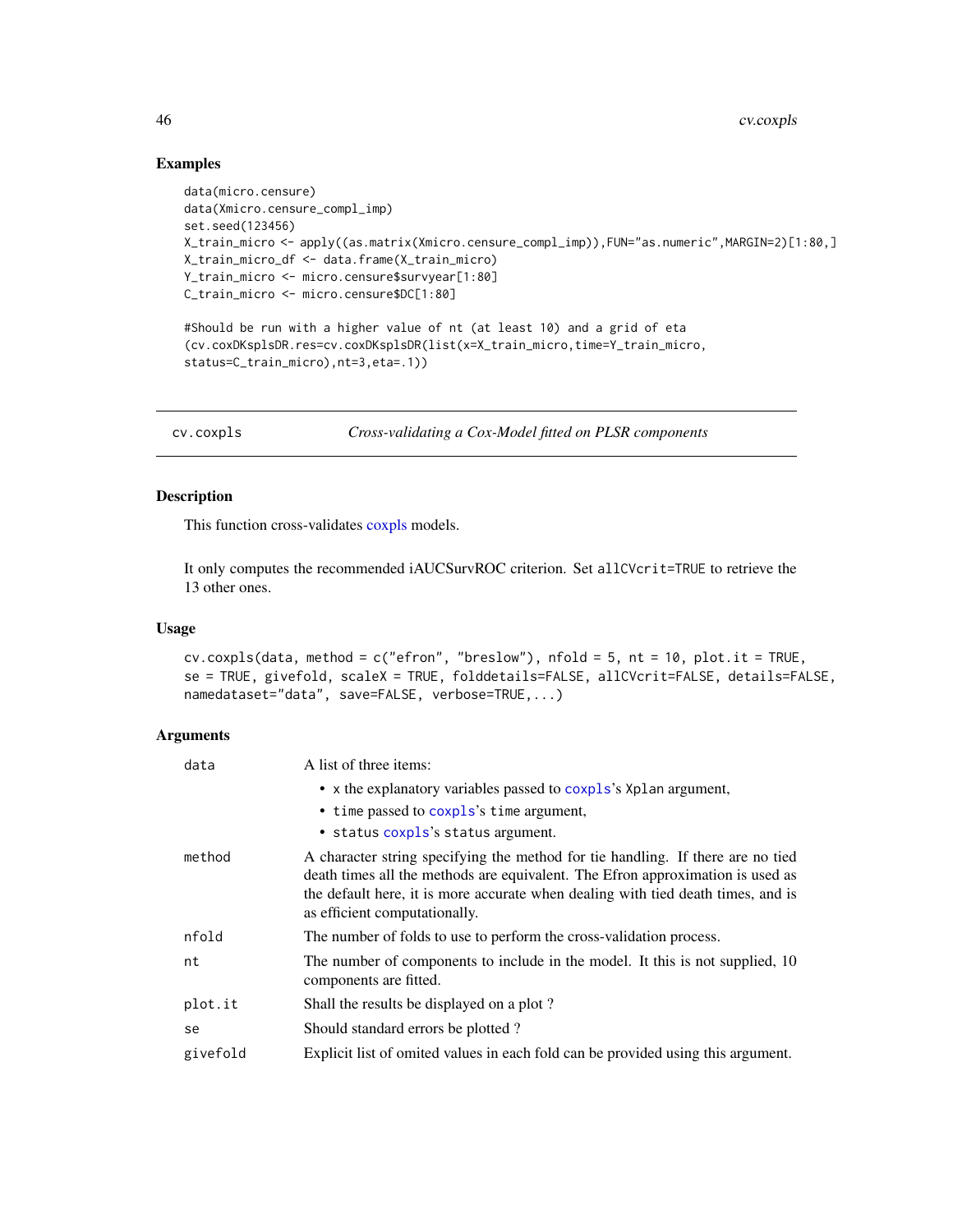#### cv.coxpls 47

| scaleX      | Shall the predictors be standardized?                                            |
|-------------|----------------------------------------------------------------------------------|
| folddetails | Should values and completion status for each folds be returned?                  |
| allCVcrit   | Should the other 13 CV criteria be evaled and returned?                          |
| details     | Should all results of the functions that perform error computations be returned? |
| namedataset | Name to use to craft temporary results names                                     |
| save        | Should temporary results be saved?                                               |
| verbose     | Should some CV details be displayed?                                             |
| $\cdots$    | Other arguments to pass to coxpls.                                               |

| nt         | The number of components requested                                                                                                                          |
|------------|-------------------------------------------------------------------------------------------------------------------------------------------------------------|
| cv.error1  | Vector with the mean values, across folds, of, per fold unit, Cross-validated log-<br>partial-likelihood for models with 0 to nt components.                |
| cv.error2  | Vector with the mean values, across folds, of, per fold unit, van Houwelingen<br>Cross-validated log-partial-likelihood for models with 0 to nt components. |
| cv.error3  | Vector with the mean values, across folds, of iAUC_CD for models with 0 to nt<br>components.                                                                |
| cv.error4  | Vector with the mean values, across folds, of iAUC_hc for models with 0 to nt<br>components.                                                                |
| cv.error5  | Vector with the mean values, across folds, of iAUC_sh for models with 0 to nt<br>components.                                                                |
| cv.error6  | Vector with the mean values, across folds, of iAUC_Uno for models with 0 to nt<br>components.                                                               |
| cv.error7  | Vector with the mean values, across folds, of iAUC_hz.train for models with 0<br>to nt components.                                                          |
| cv.error8  | Vector with the mean values, across folds, of iAUC_hz.test for models with 0 to<br>nt components.                                                           |
| cv.error9  | Vector with the mean values, across folds, of iAUC_survivalROC.train for mod-<br>els with 0 to nt components.                                               |
| cv.error10 | Vector with the mean values, across folds, of iAUC_survivalROC.test for models<br>with 0 to nt components.                                                  |
| cv.error11 | Vector with the mean values, across folds, of iBrierScore unw for models with<br>0 to nt components.                                                        |
| cv.error12 | Vector with the mean values, across folds, of iSchmidScore (robust BS) unw for<br>models with 0 to nt components.                                           |
| cv.error13 | Vector with the mean values, across folds, of iBrierScore w for models with 0 to<br>nt components.                                                          |
| cv.error14 | Vector with the mean values, across folds, of iSchmidScore (robust BS) w for<br>models with 0 to nt components.                                             |
| cv.se1     | Vector with the standard error values, across folds, of, per fold unit, Cross-<br>validated log-partial-likelihood for models with 0 to nt components.      |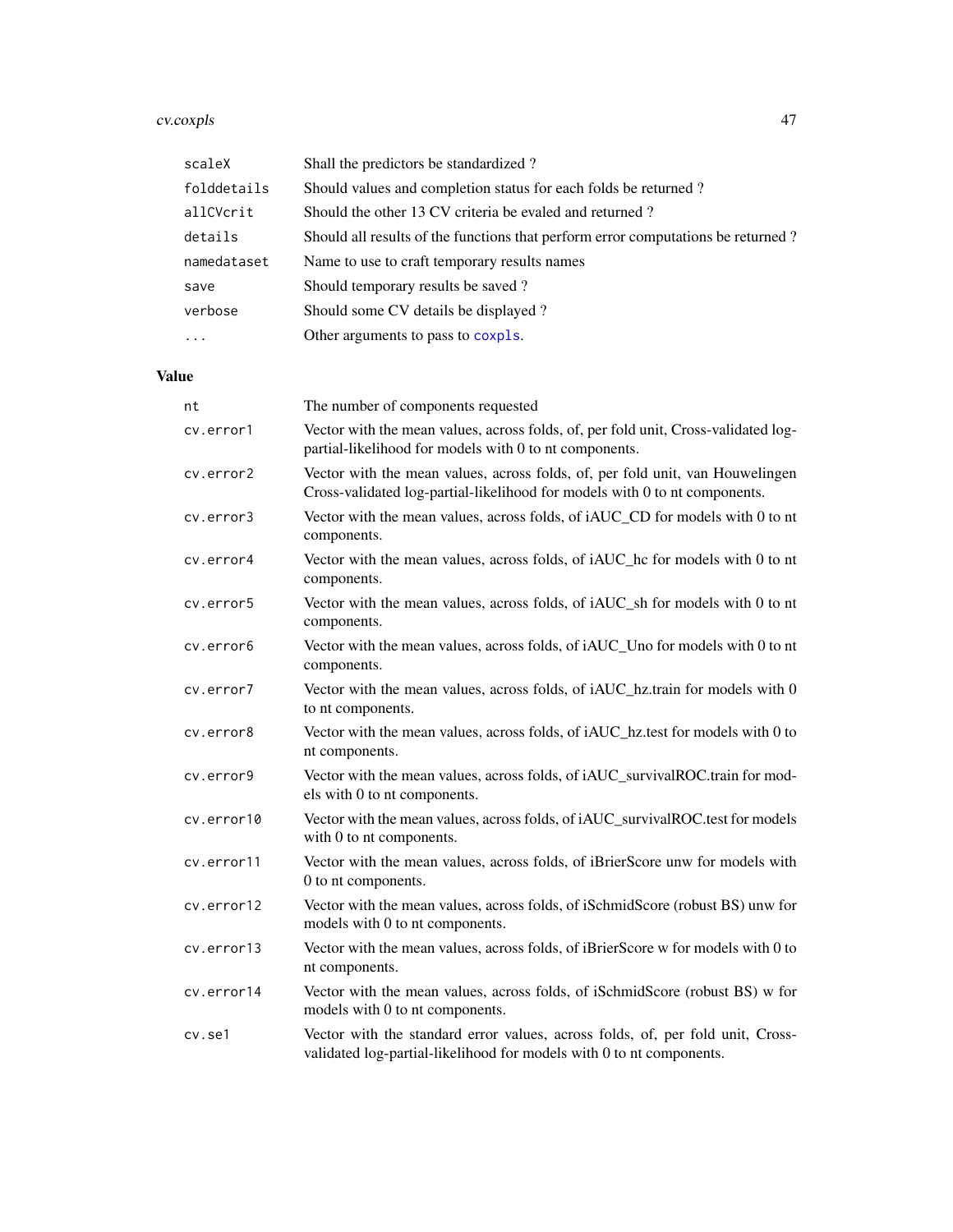| cv.se2       | Vector with the standard error values, across folds, of, per fold unit, van Houwelin-<br>gen Cross-validated log-partial-likelihood for models with 0 to nt components. |
|--------------|-------------------------------------------------------------------------------------------------------------------------------------------------------------------------|
| $cv.$ se $3$ | Vector with the standard error values, across folds, of iAUC_CD for models with<br>0 to nt components.                                                                  |
| cv.se4       | Vector with the standard error values, across folds, of iAUC_hc for models with<br>0 to nt components.                                                                  |
| cv.se5       | Vector with the standard error values, across folds, of iAUC_sh for models with<br>0 to nt components.                                                                  |
| cv.se6       | Vector with the standard error values, across folds, of iAUC_Uno for models<br>with 0 to nt components.                                                                 |
| $cv.$ se $7$ | Vector with the standard error values, across folds, of iAUC_hz.train for models<br>with 0 to nt components.                                                            |
| $cv.$ se $8$ | Vector with the standard error values, across folds, of iAUC_hz.test for models<br>with 0 to nt components.                                                             |
| $cv.$ se $9$ | Vector with the standard error values, across folds, of iAUC_survivalROC.train<br>for models with 0 to nt components.                                                   |
| cv.set10     | Vector with the standard error values, across folds, of iAUC_survivalROC.test<br>for models with 0 to nt components.                                                    |
| cv.set11     | Vector with the standard error values, across folds, of iBrierScore unw for mod-<br>els with 0 to nt components.                                                        |
| cv.set12     | Vector with the standard error values, across folds, of iSchmidScore (robust BS)<br>unw for models with 0 to nt components.                                             |
| cv.se13      | Vector with the standard error values, across folds, of iBrierScore w for models<br>with 0 to nt components.                                                            |
| cv.se14      | Vector with the standard error values, across folds, of iSchmidScore (robust BS)<br>w for models with 0 to nt components.                                               |
| folds        | Explicit list of the values that were omited values in each fold.                                                                                                       |
| lambda.min1  | Vector with the standard error values, across folds, of, per fold unit, Cross-<br>validated log-partial-likelihood for models with 0 to nt components.                  |
| lambda.min2  | Vector with the standard error values, across folds, of, per fold unit, van Houwelin-<br>gen Cross-validated log-partial-likelihood for models with 0 to nt components. |
| lambda.min1  | Optimal Nbr of components, min Cross-validated log-partial-likelihood crite-<br>rion.                                                                                   |
| lambda.se1   | Optimal Nbr of components, min+1se Cross-validated log-partial-likelihood cri-<br>terion.                                                                               |
| lambda.min2  | Optimal Nbr of components, min van Houwelingen Cross-validated log-partial-<br>likelihood.                                                                              |
| lambda.se2   | Optimal Nbr of components, min+1se van Houwelingen Cross-validated log-<br>partial-likelihood.                                                                          |
| lambda.min3  | Optimal Nbr of components, max iAUC_CD criterion.                                                                                                                       |
| lambda.se3   | Optimal Nbr of components, max+1se iAUC_CD criterion.                                                                                                                   |
| lambda.min4  | Optimal Nbr of components, max iAUC_hc criterion.                                                                                                                       |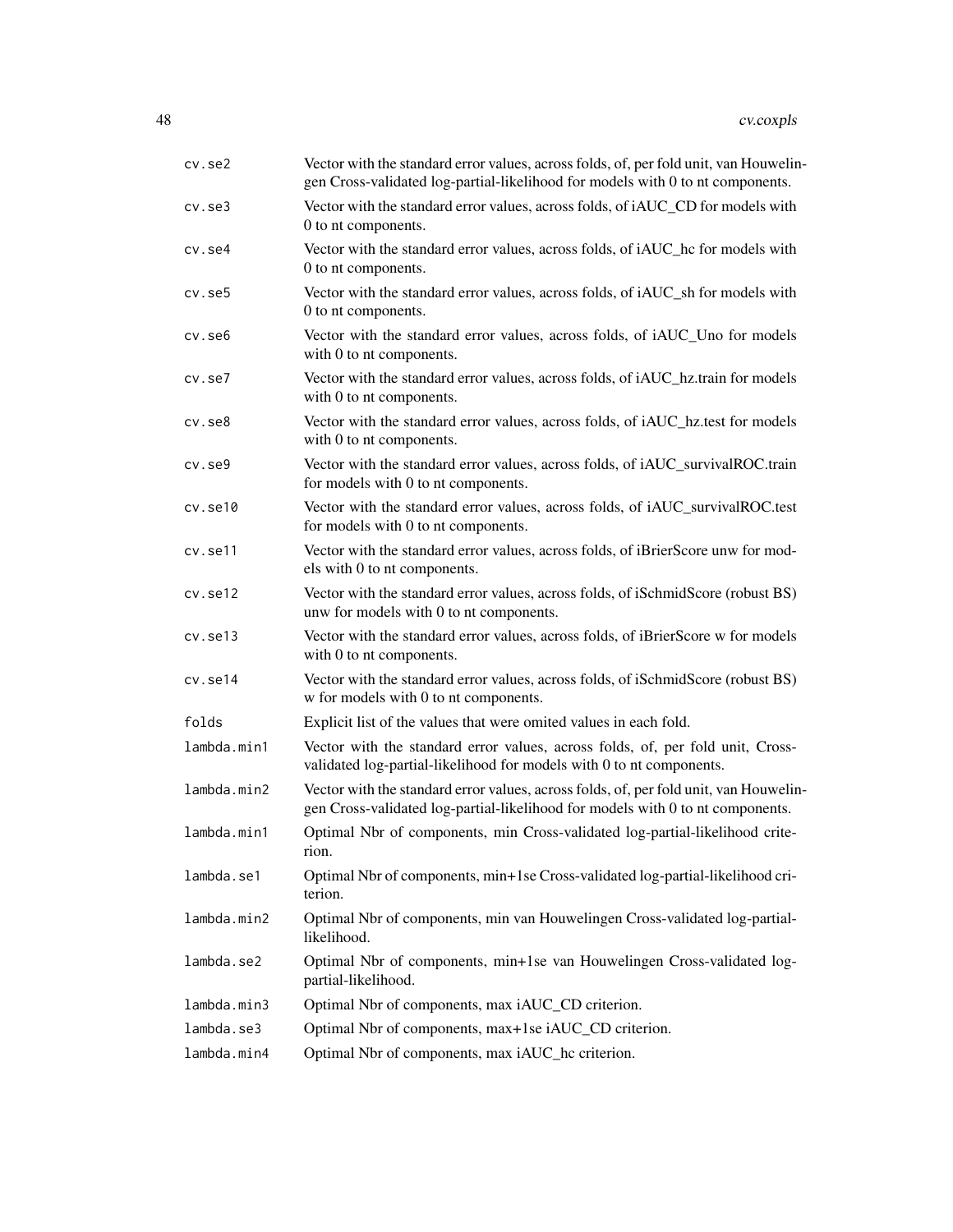#### cv.coxpls 49

| lambda.se4       | Optimal Nbr of components, max+1se iAUC_hc criterion.                                                                                                                                     |
|------------------|-------------------------------------------------------------------------------------------------------------------------------------------------------------------------------------------|
| lambda.min5      | Optimal Nbr of components, max iAUC_sh criterion.                                                                                                                                         |
| lambda.se5       | Optimal Nbr of components, max+1se iAUC_sh criterion.                                                                                                                                     |
| lambda.min6      | Optimal Nbr of components, max iAUC_Uno criterion.                                                                                                                                        |
| lambda.se6       | Optimal Nbr of components, max+1se iAUC_Uno criterion.                                                                                                                                    |
| lambda.min7      | Optimal Nbr of components, max iAUC_hz.train criterion.                                                                                                                                   |
| lambda.se7       | Optimal Nbr of components, max+1se iAUC_hz.train criterion.                                                                                                                               |
| lambda.min8      | Optimal Nbr of components, max iAUC_hz.test criterion.                                                                                                                                    |
| lambda.se8       | Optimal Nbr of components, max+1se iAUC_hz.test criterion.                                                                                                                                |
| lambda.min9      | Optimal Nbr of components, max iAUC_survivalROC.train criterion.                                                                                                                          |
| lambda.se9       | Optimal Nbr of components, max+1se iAUC_survivalROC.train criterion.                                                                                                                      |
| lambda.min10     | Optimal Nbr of components, max iAUC_survivalROC.test criterion.                                                                                                                           |
| lambda.se10      | Optimal Nbr of components, max+1se iAUC_survivalROC.test criterion.                                                                                                                       |
| lambda.min11     | Optimal Nbr of components, min iBrierScore unw criterion.                                                                                                                                 |
| lambda.se11      | Optimal Nbr of components, min+1se iBrierScore unw criterion.                                                                                                                             |
| lambda.min12     | Optimal Nbr of components, min iSchmidScore unw criterion.                                                                                                                                |
| lambda.se12      | Optimal Nbr of components, min+1se iSchmidScore unw criterion.                                                                                                                            |
| lambda.min13     | Optimal Nbr of components, min iBrierScore w criterion.                                                                                                                                   |
| lambda.se13      | Optimal Nbr of components, min+1se iBrierScore w criterion.                                                                                                                               |
| lambda.min14     | Optimal Nbr of components, min iSchmidScore w criterion.                                                                                                                                  |
| lambda.se14      | Optimal Nbr of components, min+1se iSchmidScore w criterion.                                                                                                                              |
| errormat1-14     | If details=TRUE, matrices with the error values for every folds across each of<br>the components and each of the criteria                                                                 |
| completed.cv1-14 |                                                                                                                                                                                           |
|                  | If details=TRUE, matrices with logical values for every folds across each of the<br>components and each of the criteria: TRUE if the computation was completed<br>and FALSE it is failed. |
| All_indics       | All results of the functions that perform error computation, for each fold, each<br>component and error criterion.                                                                        |

# Author(s)

Frederic Bertrand <frederic.bertrand@math.unistra.fr> <http://www-irma.u-strasbg.fr/~fbertran/>

# References

Frederic Bertrand, Philippe Bastien, Nicolas Meyer and Myriam Maumy-Bertrand. plsRcox, Cox-Models in a high dimensional setting in R. UseR 2014. Los Angeles. USA.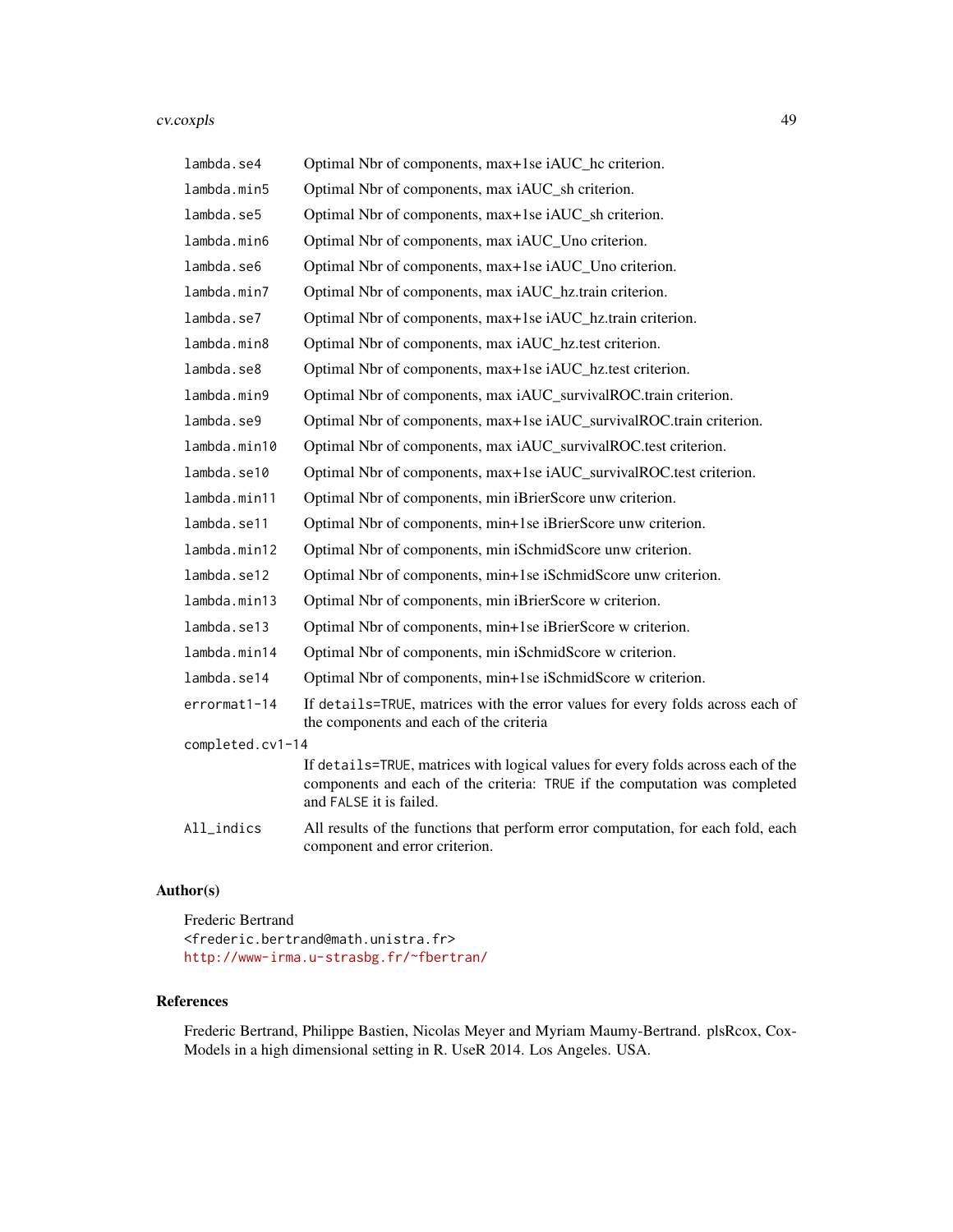# See Also

See Also [coxpls](#page-12-0)

### Examples

```
data(micro.censure)
data(Xmicro.censure_compl_imp)
set.seed(123456)
X_train_micro <- apply((as.matrix(Xmicro.censure_compl_imp)),FUN="as.numeric",MARGIN=2)[1:80,]
X_train_micro_df <- data.frame(X_train_micro)
Y_train_micro <- micro.censure$survyear[1:80]
C_train_micro <- micro.censure$DC[1:80]
```

```
#Should be run with a higher value of nt (at least 10)
(cv.coxpls.res=cv.coxpls(list(x=X_train_micro,time=Y_train_micro,status=C_train_micro),nt=3))
```
cv.coxplsDR *Cross-validating a plsDR-Model*

### Description

This function cross-validates [coxplsDR](#page-27-0) models.

It only computes the recommended iAUCSurvROC criterion. Set allCVcrit=TRUE to retrieve the 13 other ones.

# Usage

```
cv.coxplsDR(data, method = c("efron", "breslow"), nfold = 5, nt = 10, plot.it = TRUE,
se = TRUE, givefold, scaleX = TRUE, folddetails=FALSE, allCVcrit=FALSE, details=FALSE,
namedataset="data", save=FALSE, verbose=TRUE,...)
```

| data   | A list of three items:                                                                                                                                                                                                                                                                 |
|--------|----------------------------------------------------------------------------------------------------------------------------------------------------------------------------------------------------------------------------------------------------------------------------------------|
|        | • x the explanatory variables passed to coxplsDR's Xplan argument,<br>• time passed to coxplsDR's time argument,<br>• status coxplsDR's status argument.                                                                                                                               |
| method | A character string specifying the method for tie handling. If there are no tied<br>death times all the methods are equivalent. The Efron approximation is used as<br>the default here, it is more accurate when dealing with tied death times, and is<br>as efficient computationally. |
| nfold  | The number of folds to use to perform the cross-validation process.                                                                                                                                                                                                                    |
| nt     | The number of components to include in the model. It this is not supplied, 10<br>components are fitted.                                                                                                                                                                                |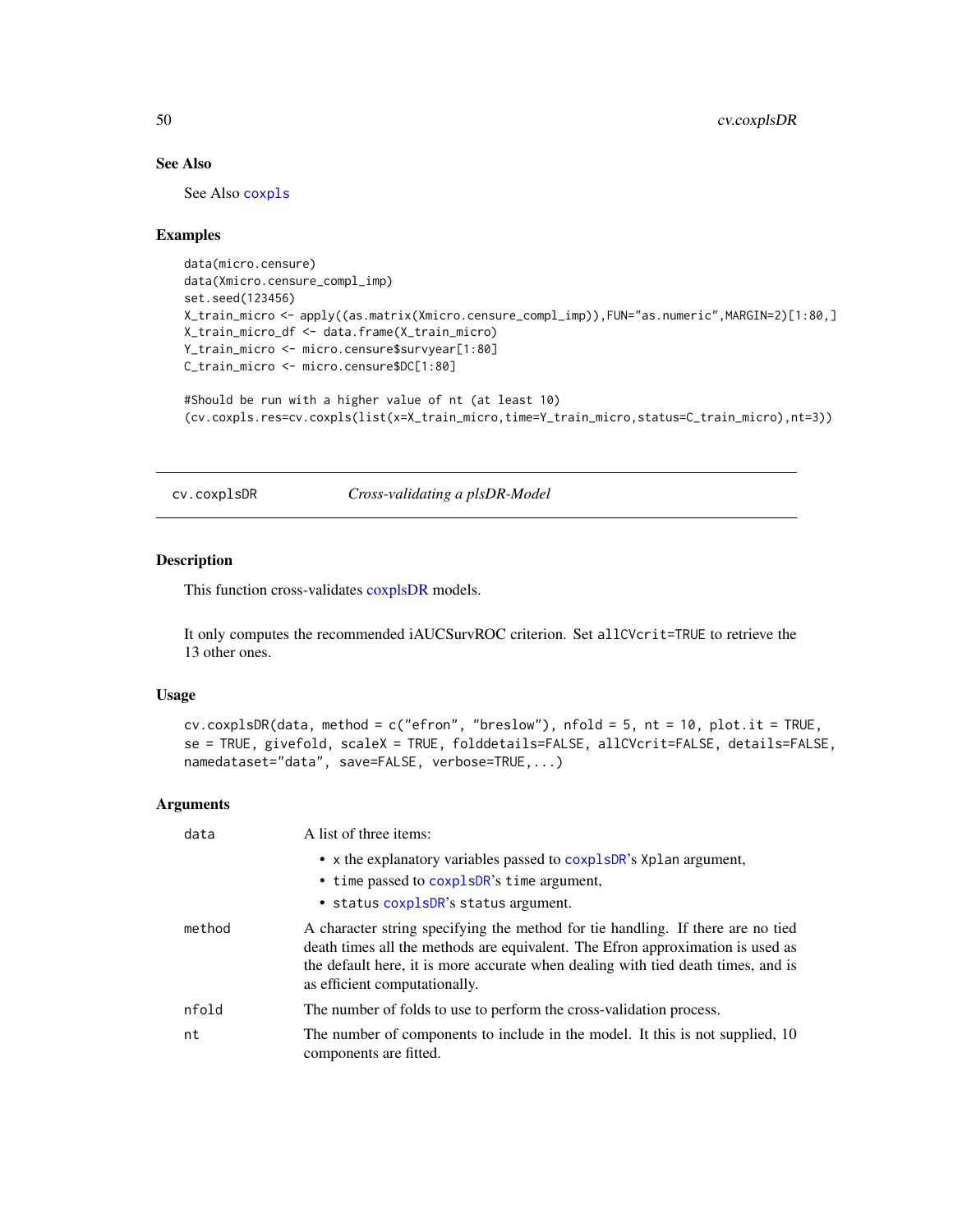# cv.coxplsDR 51

| plot.it     | Shall the results be displayed on a plot?                                        |
|-------------|----------------------------------------------------------------------------------|
| se          | Should standard errors be plotted?                                               |
| givefold    | Explicit list of omited values in each fold can be provided using this argument. |
| scaleX      | Shall the predictors be standardized?                                            |
| folddetails | Should values and completion status for each folds be returned?                  |
| allCVcrit   | Should the other 13 CV criteria be evaled and returned?                          |
| details     | Should all results of the functions that perform error computations be returned? |
| namedataset | Name to use to craft temporary results names                                     |
| save        | Should temporary results be saved?                                               |
| verbose     | Should some CV details be displayed?                                             |
| $\cdots$    | Other arguments to pass to coxplsDR.                                             |

| nt         | The number of components requested                                                                                                                          |
|------------|-------------------------------------------------------------------------------------------------------------------------------------------------------------|
| cv.error1  | Vector with the mean values, across folds, of, per fold unit, Cross-validated log-<br>partial-likelihood for models with 0 to nt components.                |
| cv.error2  | Vector with the mean values, across folds, of, per fold unit, van Houwelingen<br>Cross-validated log-partial-likelihood for models with 0 to nt components. |
| cv.error3  | Vector with the mean values, across folds, of iAUC_CD for models with 0 to nt<br>components.                                                                |
| cv.error4  | Vector with the mean values, across folds, of iAUC_hc for models with 0 to nt<br>components.                                                                |
| cv.error5  | Vector with the mean values, across folds, of iAUC_sh for models with 0 to nt<br>components.                                                                |
| cv.error6  | Vector with the mean values, across folds, of iAUC_Uno for models with 0 to nt<br>components.                                                               |
| cv.error7  | Vector with the mean values, across folds, of iAUC_hz.train for models with 0<br>to nt components.                                                          |
| cv.error8  | Vector with the mean values, across folds, of iAUC_hz.test for models with 0 to<br>nt components.                                                           |
| cv.error9  | Vector with the mean values, across folds, of iAUC_survivalROC.train for mod-<br>els with 0 to nt components.                                               |
| cv.error10 | Vector with the mean values, across folds, of iAUC_survivalROC.test for models<br>with 0 to nt components.                                                  |
| cv.error11 | Vector with the mean values, across folds, of iBrierScore unw for models with<br>0 to nt components.                                                        |
| cv.error12 | Vector with the mean values, across folds, of iSchmidScore (robust BS) unw for<br>models with 0 to nt components.                                           |
| cv.error13 | Vector with the mean values, across folds, of iBrierScore w for models with 0 to<br>nt components.                                                          |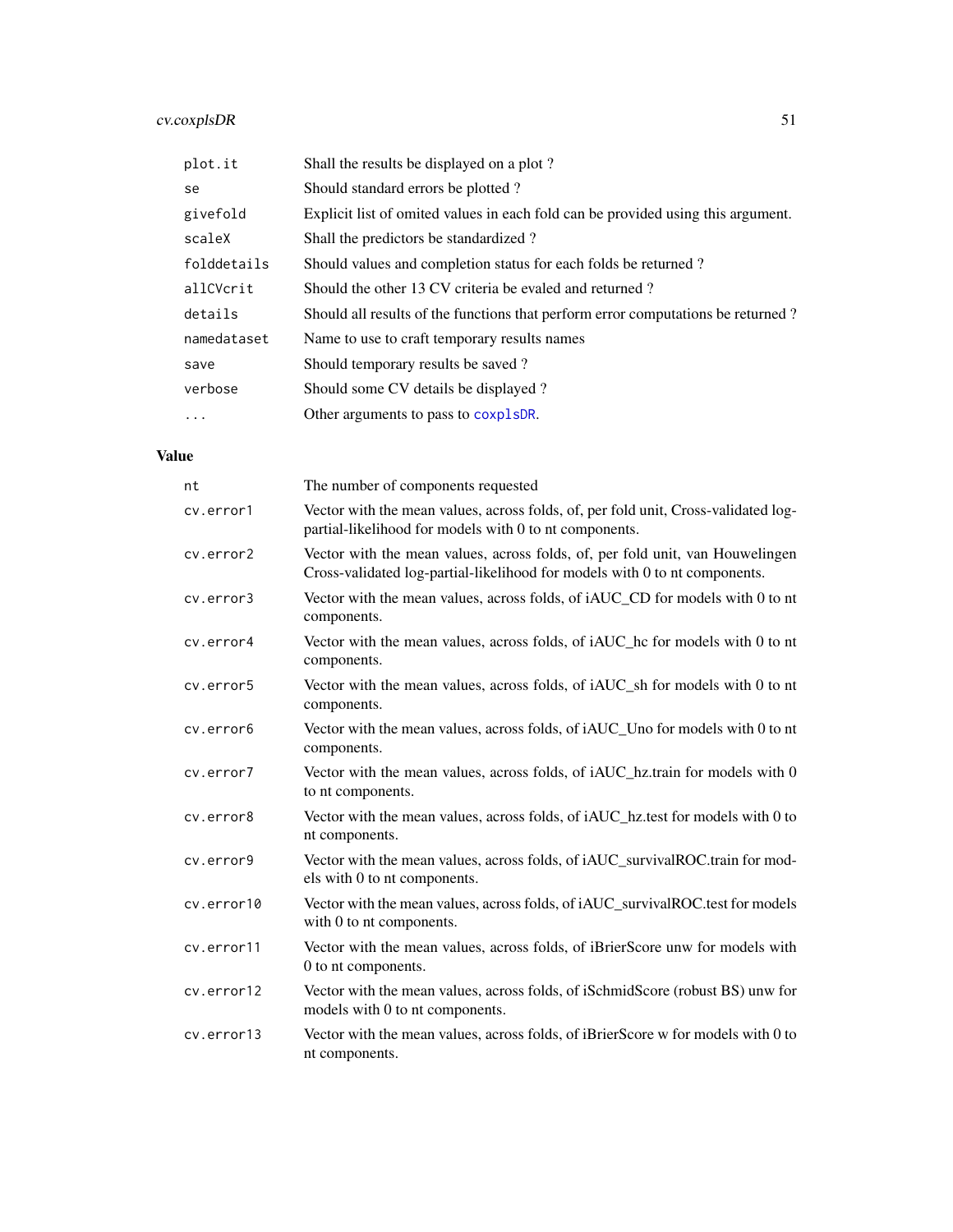| cv.error14   | Vector with the mean values, across folds, of iSchmidScore (robust BS) w for<br>models with 0 to nt components.                                                         |
|--------------|-------------------------------------------------------------------------------------------------------------------------------------------------------------------------|
| cv.se1       | Vector with the standard error values, across folds, of, per fold unit, Cross-<br>validated log-partial-likelihood for models with 0 to nt components.                  |
| $cv.$ se $2$ | Vector with the standard error values, across folds, of, per fold unit, van Houwelin-<br>gen Cross-validated log-partial-likelihood for models with 0 to nt components. |
| $cv.$ se $3$ | Vector with the standard error values, across folds, of iAUC_CD for models with<br>0 to nt components.                                                                  |
| cv.se4       | Vector with the standard error values, across folds, of iAUC_hc for models with<br>0 to nt components.                                                                  |
| cv.se5       | Vector with the standard error values, across folds, of iAUC_sh for models with<br>0 to nt components.                                                                  |
| cv.se6       | Vector with the standard error values, across folds, of iAUC_Uno for models<br>with 0 to nt components.                                                                 |
| cv.se7       | Vector with the standard error values, across folds, of iAUC_hz.train for models<br>with 0 to nt components.                                                            |
| $cv.$ se $8$ | Vector with the standard error values, across folds, of iAUC_hz.test for models<br>with 0 to nt components.                                                             |
| cv.se9       | Vector with the standard error values, across folds, of iAUC_survivalROC.train<br>for models with 0 to nt components.                                                   |
| cv.set10     | Vector with the standard error values, across folds, of iAUC_survivalROC.test<br>for models with 0 to nt components.                                                    |
| cv.se11      | Vector with the standard error values, across folds, of iBrierScore unw for mod-<br>els with 0 to nt components.                                                        |
| cv.se12      | Vector with the standard error values, across folds, of iSchmidScore (robust BS)<br>unw for models with 0 to nt components.                                             |
| cv.set13     | Vector with the standard error values, across folds, of iBrierScore w for models<br>with 0 to nt components.                                                            |
| cv.set14     | Vector with the standard error values, across folds, of iSchmidScore (robust BS)<br>w for models with 0 to nt components.                                               |
| folds        | Explicit list of the values that were omited values in each fold.                                                                                                       |
| lambda.min1  | Vector with the standard error values, across folds, of, per fold unit, Cross-<br>validated log-partial-likelihood for models with 0 to nt components.                  |
| lambda.min2  | Vector with the standard error values, across folds, of, per fold unit, van Houwelin-<br>gen Cross-validated log-partial-likelihood for models with 0 to nt components. |
| lambda.min1  | Optimal Nbr of components, min Cross-validated log-partial-likelihood crite-<br>rion.                                                                                   |
| lambda.se1   | Optimal Nbr of components, min+1se Cross-validated log-partial-likelihood cri-<br>terion.                                                                               |
| lambda.min2  | Optimal Nbr of components, min van Houwelingen Cross-validated log-partial-<br>likelihood.                                                                              |
| lambda.se2   | Optimal Nbr of components, min+1se van Houwelingen Cross-validated log-<br>partial-likelihood.                                                                          |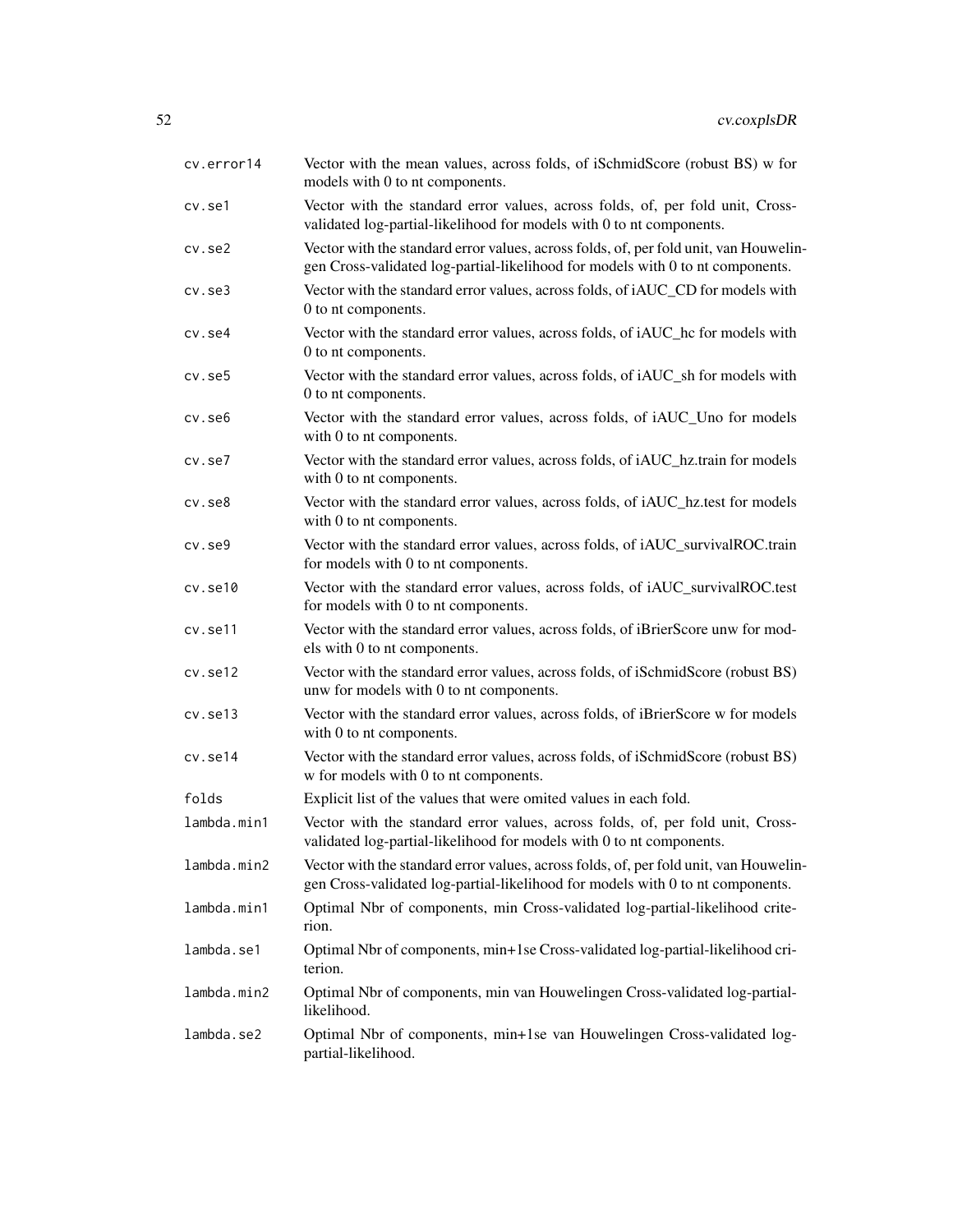# cv.coxplsDR 53

| lambda.min3      | Optimal Nbr of components, max iAUC_CD criterion.                                                                                                                                         |
|------------------|-------------------------------------------------------------------------------------------------------------------------------------------------------------------------------------------|
| lambda.se3       | Optimal Nbr of components, max+1se iAUC_CD criterion.                                                                                                                                     |
| lambda.min4      | Optimal Nbr of components, max iAUC_hc criterion.                                                                                                                                         |
| lambda.se4       | Optimal Nbr of components, max+1se iAUC_hc criterion.                                                                                                                                     |
| lambda.min5      | Optimal Nbr of components, max iAUC_sh criterion.                                                                                                                                         |
| lambda.se5       | Optimal Nbr of components, max+1se iAUC_sh criterion.                                                                                                                                     |
| lambda.min6      | Optimal Nbr of components, max iAUC_Uno criterion.                                                                                                                                        |
| lambda.se6       | Optimal Nbr of components, max+1se iAUC_Uno criterion.                                                                                                                                    |
| lambda.min7      | Optimal Nbr of components, max iAUC_hz.train criterion.                                                                                                                                   |
| lambda.se7       | Optimal Nbr of components, max+1se iAUC_hz.train criterion.                                                                                                                               |
| lambda.min8      | Optimal Nbr of components, max iAUC_hz.test criterion.                                                                                                                                    |
| lambda.se8       | Optimal Nbr of components, max+1se iAUC_hz.test criterion.                                                                                                                                |
| lambda.min9      | Optimal Nbr of components, max iAUC_survivalROC.train criterion.                                                                                                                          |
| lambda.se9       | Optimal Nbr of components, max+1se iAUC_survivalROC.train criterion.                                                                                                                      |
| lambda.min10     | Optimal Nbr of components, max iAUC_survivalROC.test criterion.                                                                                                                           |
| lambda.se10      | Optimal Nbr of components, max+1se iAUC_survivalROC.test criterion.                                                                                                                       |
| lambda.min11     | Optimal Nbr of components, min iBrierScore unw criterion.                                                                                                                                 |
| lambda.se11      | Optimal Nbr of components, min+1se iBrierScore unw criterion.                                                                                                                             |
| lambda.min12     | Optimal Nbr of components, min iSchmidScore unw criterion.                                                                                                                                |
| lambda.se12      | Optimal Nbr of components, min+1se iSchmidScore unw criterion.                                                                                                                            |
| lambda.min13     | Optimal Nbr of components, min iBrierScore w criterion.                                                                                                                                   |
| lambda.se13      | Optimal Nbr of components, min+1se iBrierScore w criterion.                                                                                                                               |
| lambda.min14     | Optimal Nbr of components, min iSchmidScore w criterion.                                                                                                                                  |
| lambda.se14      | Optimal Nbr of components, min+1se iSchmidScore w criterion.                                                                                                                              |
| errormat1-14     | If details=TRUE, matrices with the error values for every folds across each of<br>the components and each of the criteria                                                                 |
| completed.cv1-14 |                                                                                                                                                                                           |
|                  | If details=TRUE, matrices with logical values for every folds across each of the<br>components and each of the criteria: TRUE if the computation was completed<br>and FALSE it is failed. |
| $All_$ indics    | All results of the functions that perform error computation, for each fold, each<br>component and error criterion.                                                                        |

# Author(s)

Frederic Bertrand <frederic.bertrand@math.unistra.fr> <http://www-irma.u-strasbg.fr/~fbertran/>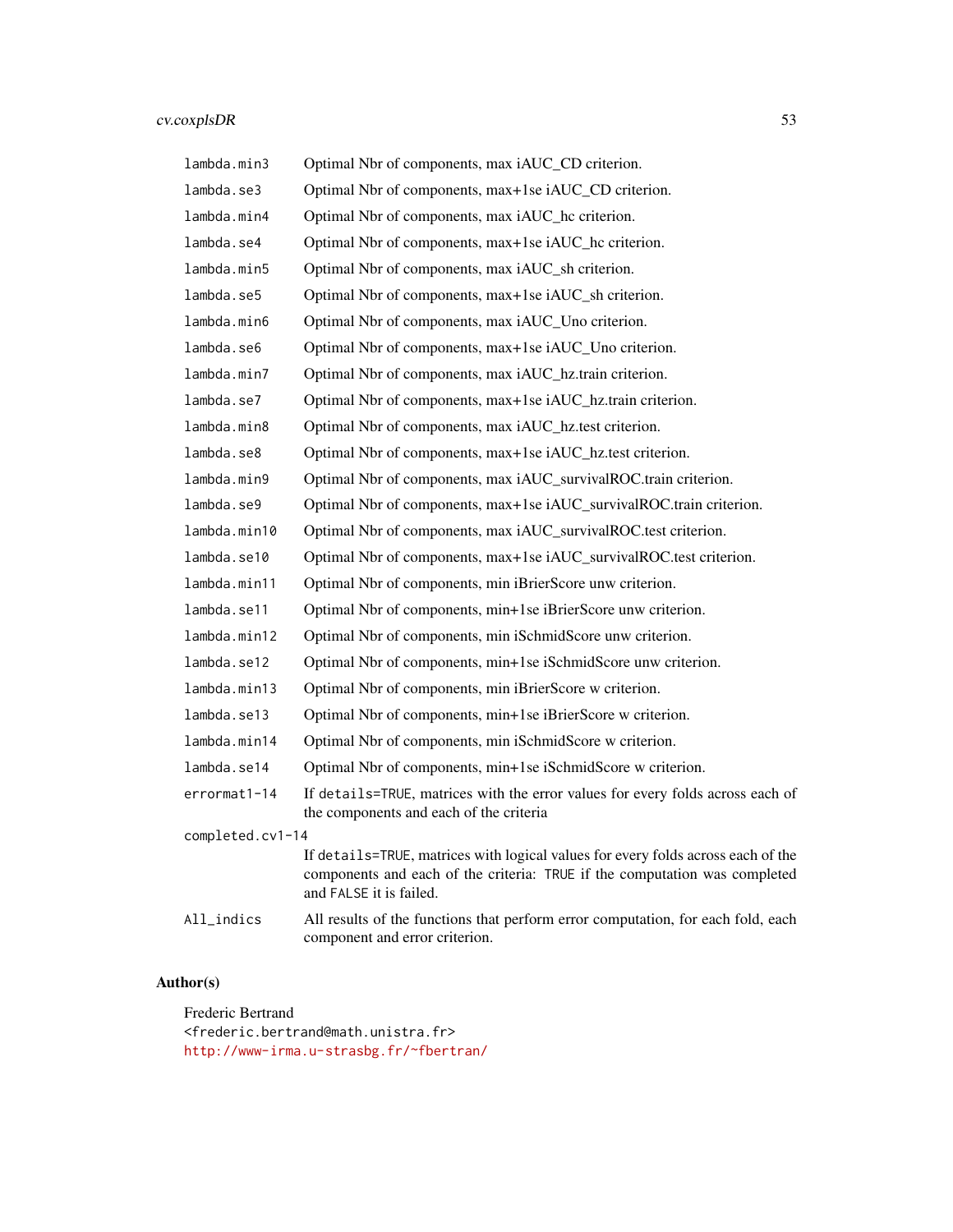### References

Frederic Bertrand, Philippe Bastien, Nicolas Meyer and Myriam Maumy-Bertrand. plsRcox, Cox-Models in a high dimensional setting in R. UseR 2014. Los Angeles. USA.

#### See Also

See Also [coxplsDR](#page-27-0)

### Examples

```
data(micro.censure)
data(Xmicro.censure_compl_imp)
set.seed(123456)
X_train_micro <- apply((as.matrix(Xmicro.censure_compl_imp)),FUN="as.numeric",MARGIN=2)[1:80,]
X_train_micro_df <- data.frame(X_train_micro)
Y_train_micro <- micro.censure$survyear[1:80]
C_train_micro <- micro.censure$DC[1:80]
```

```
#Should be run with a higher value of nt (at least 10)
(cv.coxplsDR.res=cv.coxplsDR(list(x=X_train_micro,time=Y_train_micro,status=C_train_micro),nt=3))
```
cv.coxsplsDR *Cross-validating a splsDR-Model*

#### Description

This function cross-validates [coxsplsDR](#page-30-0) models.

It only computes the recommended iAUCSurvROC criterion. Set allCVcrit=TRUE to retrieve the 13 other ones.

#### Usage

```
cv.coxsplsDR(data, method = c("efron", "breslow"), nfold = 5, nt = 10, eta=.5,
plot.it = TRUE, se = TRUE, givefold, scaleX = TRUE, scaleY = FALSE,
folddetails=FALSE, allCVcrit=FALSE, details=FALSE, namedataset="data",
save=FALSE, verbose=TRUE,...)
```
### Arguments

data A list of three items:

- x the explanatory variables passed to [coxsplsDR](#page-30-0)'s Xplan argument,
- time passed to [coxsplsDR](#page-30-0)'s time argument,
- status [coxsplsDR](#page-30-0)'s status argument.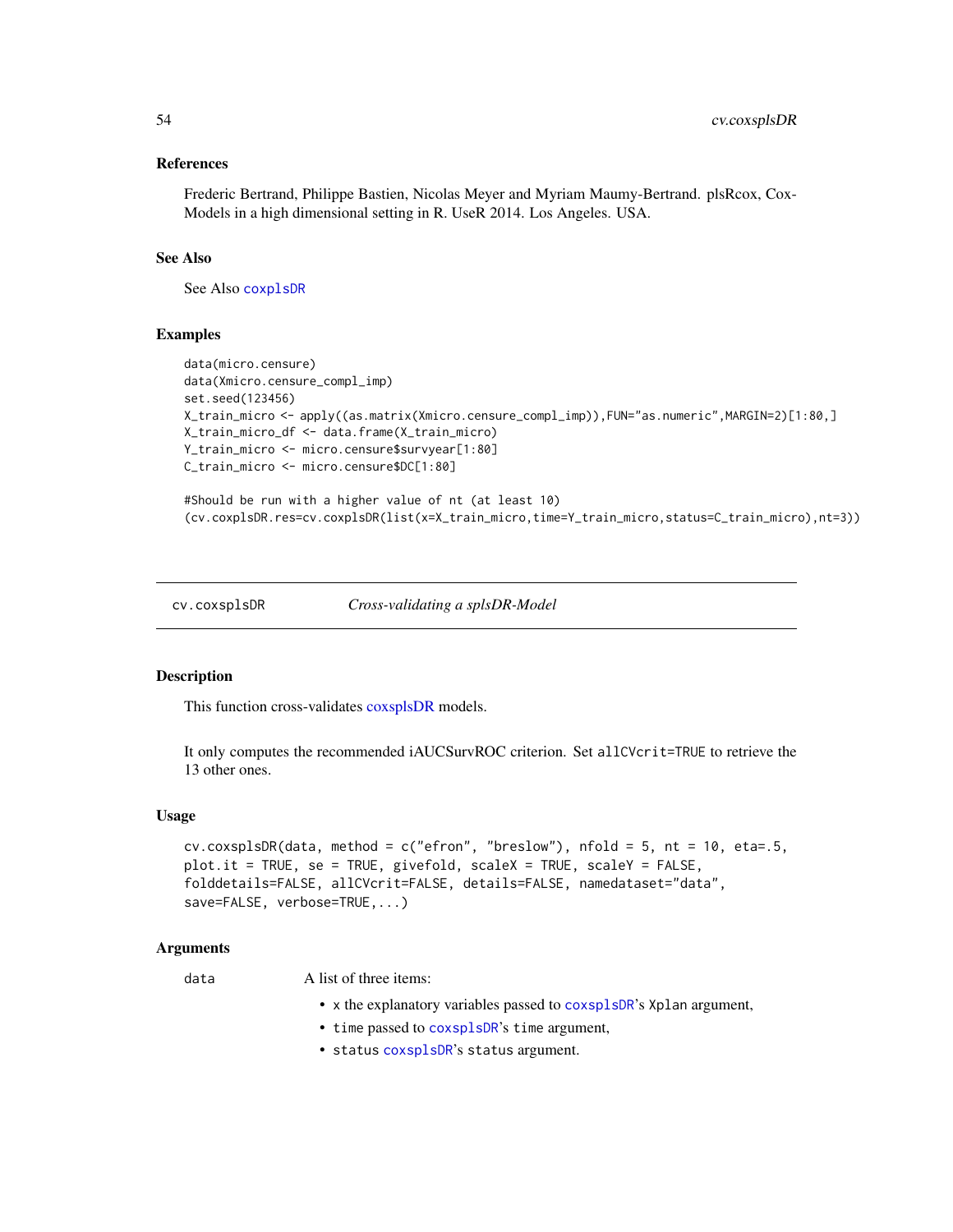| method      | A character string specifying the method for tie handling. If there are no tied<br>death times all the methods are equivalent. The Efron approximation is used as<br>the default here, it is more accurate when dealing with tied death times, and is<br>as efficient computationally. |
|-------------|----------------------------------------------------------------------------------------------------------------------------------------------------------------------------------------------------------------------------------------------------------------------------------------|
| nfold       | The number of folds to use to perform the cross-validation process.                                                                                                                                                                                                                    |
| nt          | The number of components to include in the model. It this is not supplied, 10<br>components are fitted.                                                                                                                                                                                |
| eta         | Thresholding parameter. eta should be between 0 and 1.                                                                                                                                                                                                                                 |
| plot.it     | Shall the results be displayed on a plot?                                                                                                                                                                                                                                              |
| se          | Should standard errors be plotted?                                                                                                                                                                                                                                                     |
| givefold    | Explicit list of omited values in each fold can be provided using this argument.                                                                                                                                                                                                       |
| scaleX      | Shall the predictors be standardized?                                                                                                                                                                                                                                                  |
| scaleY      | Should the time values be standardized?                                                                                                                                                                                                                                                |
| folddetails | Should values and completion status for each folds be returned?                                                                                                                                                                                                                        |
| allCVcrit   | Should the other 13 CV criteria be evaled and returned?                                                                                                                                                                                                                                |
| details     | Should all results of the functions that perform error computations be returned?                                                                                                                                                                                                       |
| namedataset | Name to use to craft temporary results names                                                                                                                                                                                                                                           |
| save        | Should temporary results be saved?                                                                                                                                                                                                                                                     |
| verbose     | Should some CV details be displayed?                                                                                                                                                                                                                                                   |
| .           | Other arguments to pass to coxsplsDR.                                                                                                                                                                                                                                                  |

| nt        | The number of components requested                                                                                                                          |
|-----------|-------------------------------------------------------------------------------------------------------------------------------------------------------------|
| cv.error1 | Vector with the mean values, across folds, of, per fold unit, Cross-validated log-<br>partial-likelihood for models with 0 to nt components.                |
| cv.error2 | Vector with the mean values, across folds, of, per fold unit, van Houwelingen<br>Cross-validated log-partial-likelihood for models with 0 to nt components. |
| cv.error3 | Vector with the mean values, across folds, of iAUC_CD for models with 0 to nt<br>components.                                                                |
| cv.error4 | Vector with the mean values, across folds, of <i>iAUC</i> he for models with 0 to nt<br>components.                                                         |
| cv.error5 | Vector with the mean values, across folds, of iAUC_sh for models with 0 to nt<br>components.                                                                |
| cv.error6 | Vector with the mean values, across folds, of iAUC_Uno for models with 0 to nt<br>components.                                                               |
| cv.error7 | Vector with the mean values, across folds, of iAUC_hz.train for models with 0<br>to nt components.                                                          |
| cv.error8 | Vector with the mean values, across folds, of iAUC_hz.test for models with 0 to<br>nt components.                                                           |
| cy.error9 | Vector with the mean values, across folds, of iAUC_survivalROC.train for mod-<br>els with 0 to nt components.                                               |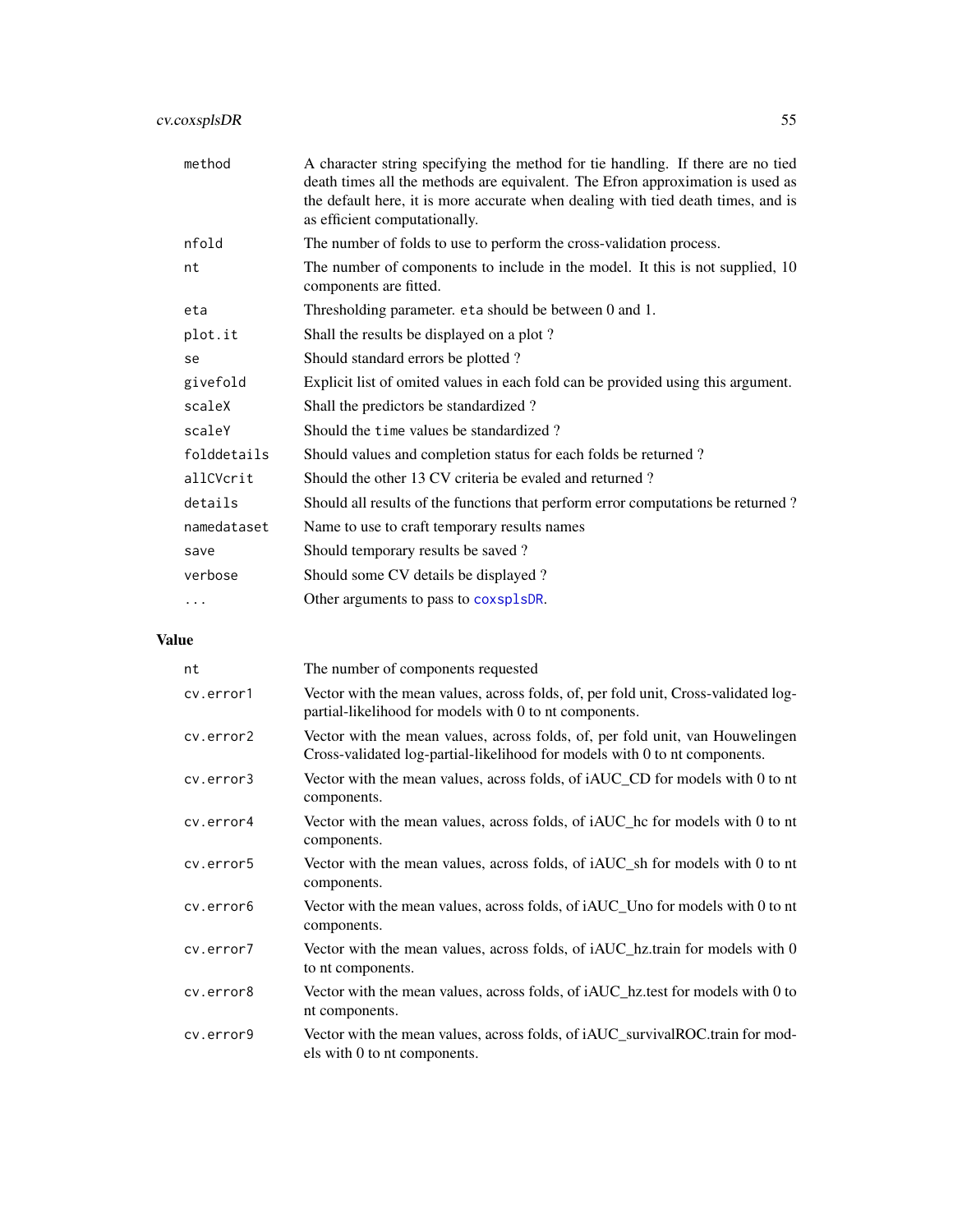| cv.error10   | Vector with the mean values, across folds, of iAUC_survivalROC.test for models<br>with 0 to nt components.                                                              |
|--------------|-------------------------------------------------------------------------------------------------------------------------------------------------------------------------|
| cv.error11   | Vector with the mean values, across folds, of iBrierScore unw for models with<br>0 to nt components.                                                                    |
| cv.error12   | Vector with the mean values, across folds, of iSchmidScore (robust BS) unw for<br>models with 0 to nt components.                                                       |
| cv.error13   | Vector with the mean values, across folds, of iBrierScore w for models with 0 to<br>nt components.                                                                      |
| cv.error14   | Vector with the mean values, across folds, of iSchmidScore (robust BS) w for<br>models with 0 to nt components.                                                         |
| cv.se1       | Vector with the standard error values, across folds, of, per fold unit, Cross-<br>validated log-partial-likelihood for models with 0 to nt components.                  |
| $cv.$ se $2$ | Vector with the standard error values, across folds, of, per fold unit, van Houwelin-<br>gen Cross-validated log-partial-likelihood for models with 0 to nt components. |
| $cv.$ se $3$ | Vector with the standard error values, across folds, of iAUC_CD for models with<br>0 to nt components.                                                                  |
| cv.se4       | Vector with the standard error values, across folds, of iAUC_hc for models with<br>0 to nt components.                                                                  |
| $cv.$ se $5$ | Vector with the standard error values, across folds, of iAUC_sh for models with<br>0 to nt components.                                                                  |
| $cv.$ se $6$ | Vector with the standard error values, across folds, of iAUC_Uno for models<br>with 0 to nt components.                                                                 |
| cv.se7       | Vector with the standard error values, across folds, of iAUC_hz.train for models<br>with 0 to nt components.                                                            |
| $cv.$ se $8$ | Vector with the standard error values, across folds, of iAUC_hz.test for models<br>with 0 to nt components.                                                             |
| cv.se9       | Vector with the standard error values, across folds, of iAUC_survivalROC.train<br>for models with 0 to nt components.                                                   |
| cv.set10     | Vector with the standard error values, across folds, of iAUC_survivalROC.test<br>for models with 0 to nt components.                                                    |
| cv.se11      | Vector with the standard error values, across folds, of iBrierScore unw for mod-<br>els with 0 to nt components.                                                        |
| cv.set12     | Vector with the standard error values, across folds, of iSchmidScore (robust BS)<br>unw for models with 0 to nt components.                                             |
| cv.set13     | Vector with the standard error values, across folds, of iBrierScore w for models<br>with 0 to nt components.                                                            |
| cv.se14      | Vector with the standard error values, across folds, of iSchmidScore (robust BS)<br>w for models with 0 to nt components.                                               |
| folds        | Explicit list of the values that were omited values in each fold.                                                                                                       |
| lambda.min1  | Vector with the standard error values, across folds, of, per fold unit, Cross-<br>validated log-partial-likelihood for models with 0 to nt components.                  |
| lambda.min2  | Vector with the standard error values, across folds, of, per fold unit, van Houwelin-<br>gen Cross-validated log-partial-likelihood for models with 0 to nt components. |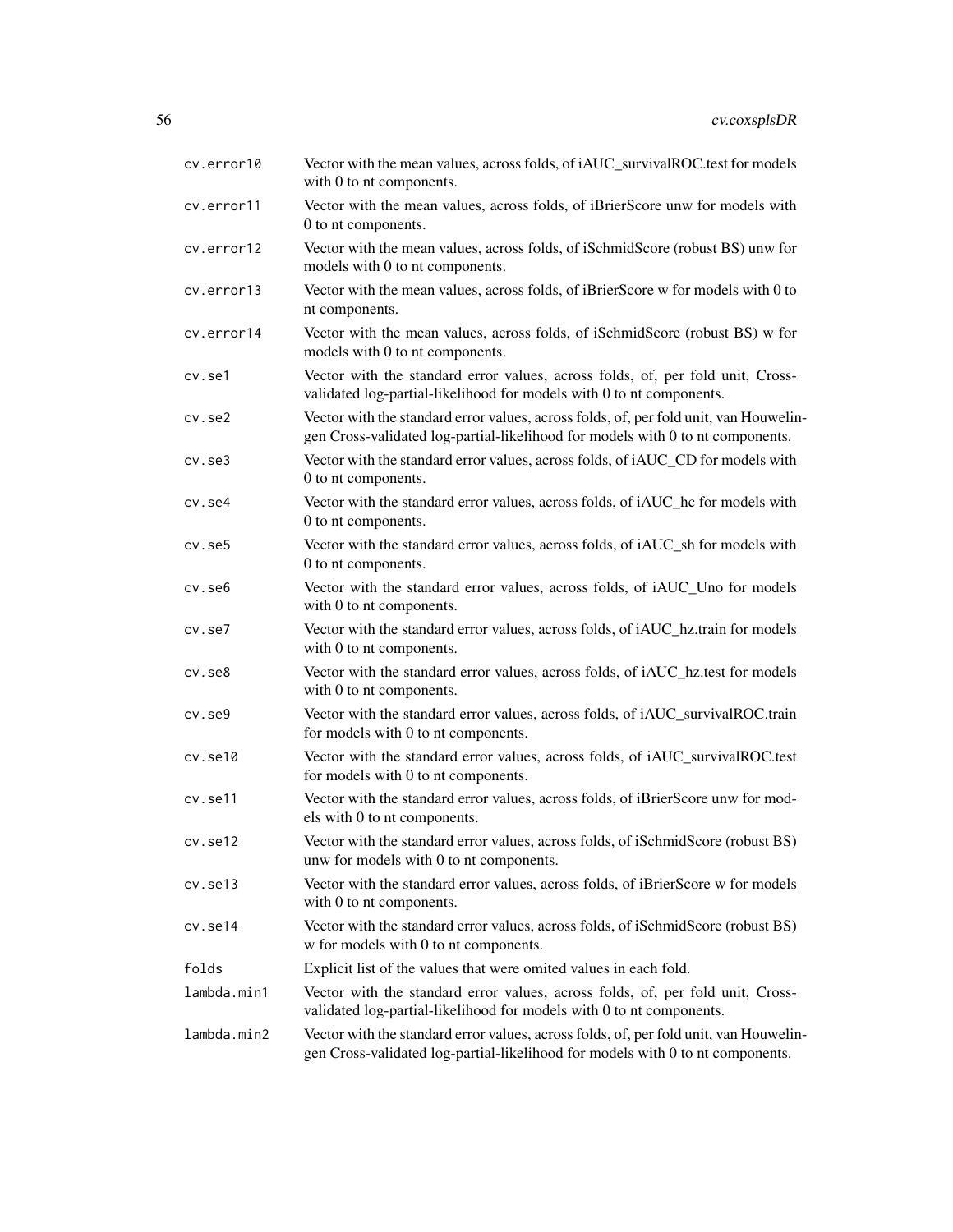| lambda.min1      | Optimal Nbr of components, min Cross-validated log-partial-likelihood crite-<br>rion.                                                                                                     |
|------------------|-------------------------------------------------------------------------------------------------------------------------------------------------------------------------------------------|
| lambda.se1       | Optimal Nbr of components, min+1se Cross-validated log-partial-likelihood cri-<br>terion.                                                                                                 |
| lambda.min2      | Optimal Nbr of components, min van Houwelingen Cross-validated log-partial-<br>likelihood.                                                                                                |
| lambda.se2       | Optimal Nbr of components, min+1se van Houwelingen Cross-validated log-<br>partial-likelihood.                                                                                            |
| lambda.min3      | Optimal Nbr of components, max iAUC_CD criterion.                                                                                                                                         |
| lambda.se3       | Optimal Nbr of components, max+1se iAUC_CD criterion.                                                                                                                                     |
| lambda.min4      | Optimal Nbr of components, max iAUC_hc criterion.                                                                                                                                         |
| lambda.se4       | Optimal Nbr of components, max+1se iAUC_hc criterion.                                                                                                                                     |
| lambda.min5      | Optimal Nbr of components, max iAUC_sh criterion.                                                                                                                                         |
| lambda.se5       | Optimal Nbr of components, max+1se iAUC_sh criterion.                                                                                                                                     |
| lambda.min6      | Optimal Nbr of components, max iAUC_Uno criterion.                                                                                                                                        |
| lambda.se6       | Optimal Nbr of components, max+1se iAUC_Uno criterion.                                                                                                                                    |
| lambda.min7      | Optimal Nbr of components, max iAUC_hz.train criterion.                                                                                                                                   |
| lambda.se7       | Optimal Nbr of components, max+1se iAUC_hz.train criterion.                                                                                                                               |
| lambda.min8      | Optimal Nbr of components, max iAUC_hz.test criterion.                                                                                                                                    |
| lambda.se8       | Optimal Nbr of components, max+1se iAUC_hz.test criterion.                                                                                                                                |
| lambda.min9      | Optimal Nbr of components, max iAUC_survivalROC.train criterion.                                                                                                                          |
| lambda.se9       | Optimal Nbr of components, max+1se iAUC_survivalROC.train criterion.                                                                                                                      |
| lambda.min10     | Optimal Nbr of components, max iAUC_survivalROC.test criterion.                                                                                                                           |
| lambda.se10      | Optimal Nbr of components, max+1se iAUC_survivalROC.test criterion.                                                                                                                       |
| lambda.min11     | Optimal Nbr of components, min iBrierScore unw criterion.                                                                                                                                 |
| lambda.se11      | Optimal Nbr of components, min+1se iBrierScore unw criterion.                                                                                                                             |
| lambda.min12     | Optimal Nbr of components, min iSchmidScore unw criterion.                                                                                                                                |
| lambda.se12      | Optimal Nbr of components, min+1se iSchmidScore unw criterion.                                                                                                                            |
| lambda.min13     | Optimal Nbr of components, min iBrierScore w criterion.                                                                                                                                   |
| lambda.se13      | Optimal Nbr of components, min+1se iBrierScore w criterion.                                                                                                                               |
| lambda.min14     | Optimal Nbr of components, min iSchmidScore w criterion.                                                                                                                                  |
| lambda.se14      | Optimal Nbr of components, min+1se iSchmidScore w criterion.                                                                                                                              |
| errormat1-14     | If details=TRUE, matrices with the error values for every folds across each of<br>the components and each of the criteria                                                                 |
| completed.cv1-14 |                                                                                                                                                                                           |
|                  | If details=TRUE, matrices with logical values for every folds across each of the<br>components and each of the criteria: TRUE if the computation was completed<br>and FALSE it is failed. |
| All_indics       | All results of the functions that perform error computation, for each fold, each<br>component and error criterion.                                                                        |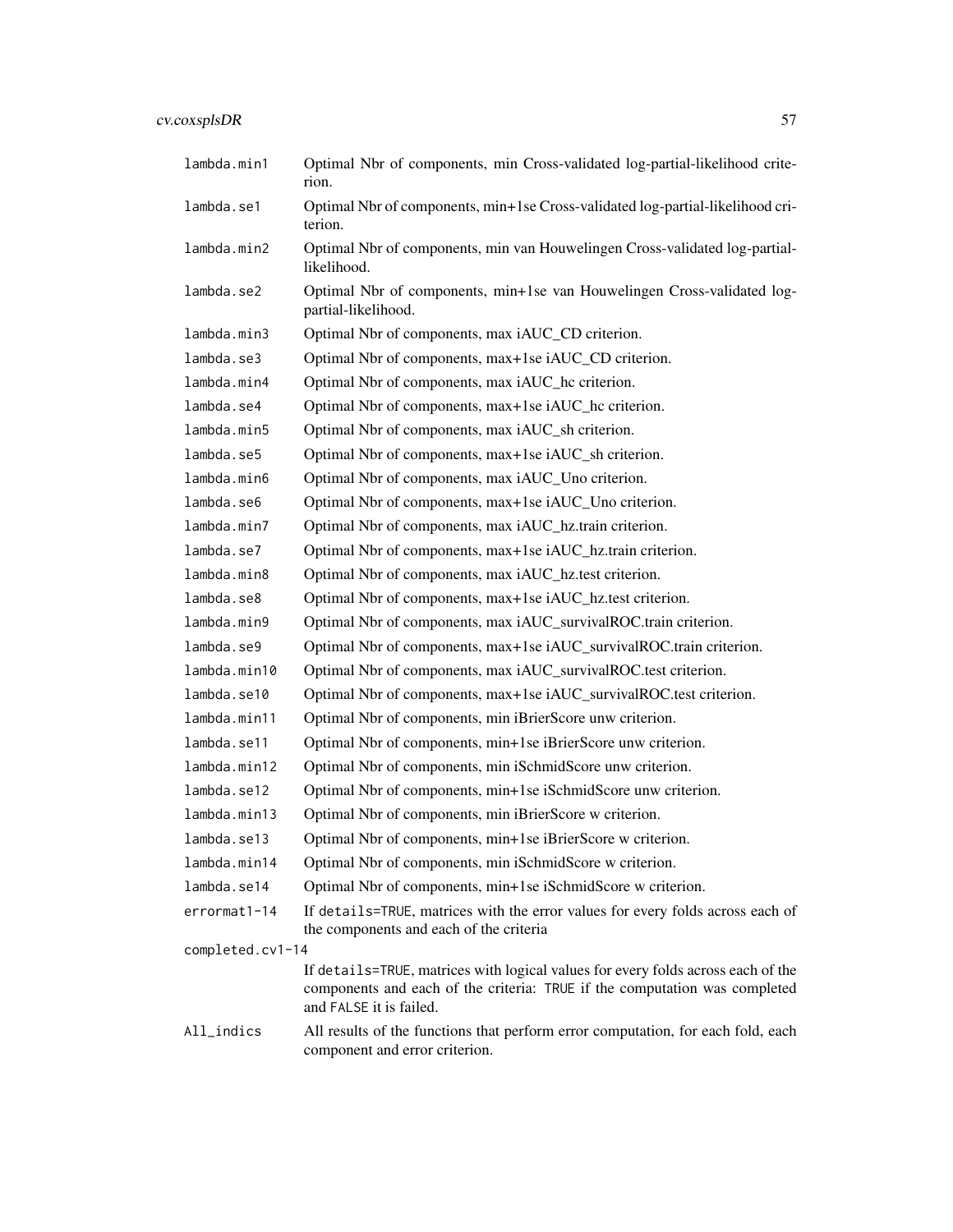```
Frederic Bertrand
<frederic.bertrand@math.unistra.fr>
http://www-irma.u-strasbg.fr/~fbertran/
```
### References

Frederic Bertrand, Philippe Bastien, Nicolas Meyer and Myriam Maumy-Bertrand. plsRcox, Cox-Models in a high dimensional setting in R. UseR 2014. Los Angeles. USA.

# See Also

See Also [coxsplsDR](#page-30-0)

### Examples

```
data(micro.censure)
data(Xmicro.censure_compl_imp)
set.seed(123456)
X_train_micro <- apply((as.matrix(Xmicro.censure_compl_imp)),FUN="as.numeric",MARGIN=2)[1:80,]
X_train_micro_df <- data.frame(X_train_micro)
Y_train_micro <- micro.censure$survyear[1:80]
C_train_micro <- micro.censure$DC[1:80]
```

```
#Should be run with a higher value of nt (at least 10) and a grid of eta
(cv.coxplsDR.res=cv.coxsplsDR(list(x=X_train_micro,time=Y_train_micro,
status=C_train_micro),nt=3,eta=.1))
```
cv.larsDR *Cross-validating a larsDR-Model*

#### Description

This function cross-validates [larsDR\\_coxph](#page-71-0) models.

It only computes the recommended van Houwelingen CV partial likelihood criterion criterion. Set allCVcrit=TRUE to retrieve the 13 other ones.

### Usage

```
cv.larsDR(data, method = c("efron", "breakow"), nfold = 5,fraction = seq(0, 1, length = 100), plot.it = TRUE, se = TRUE,
givefold, scaleX=TRUE, scaleY=FALSE, folddetails=FALSE, allCVcrit=FALSE,
details=FALSE,namedataset="data", save=FALSE, verbose=TRUE,...)
```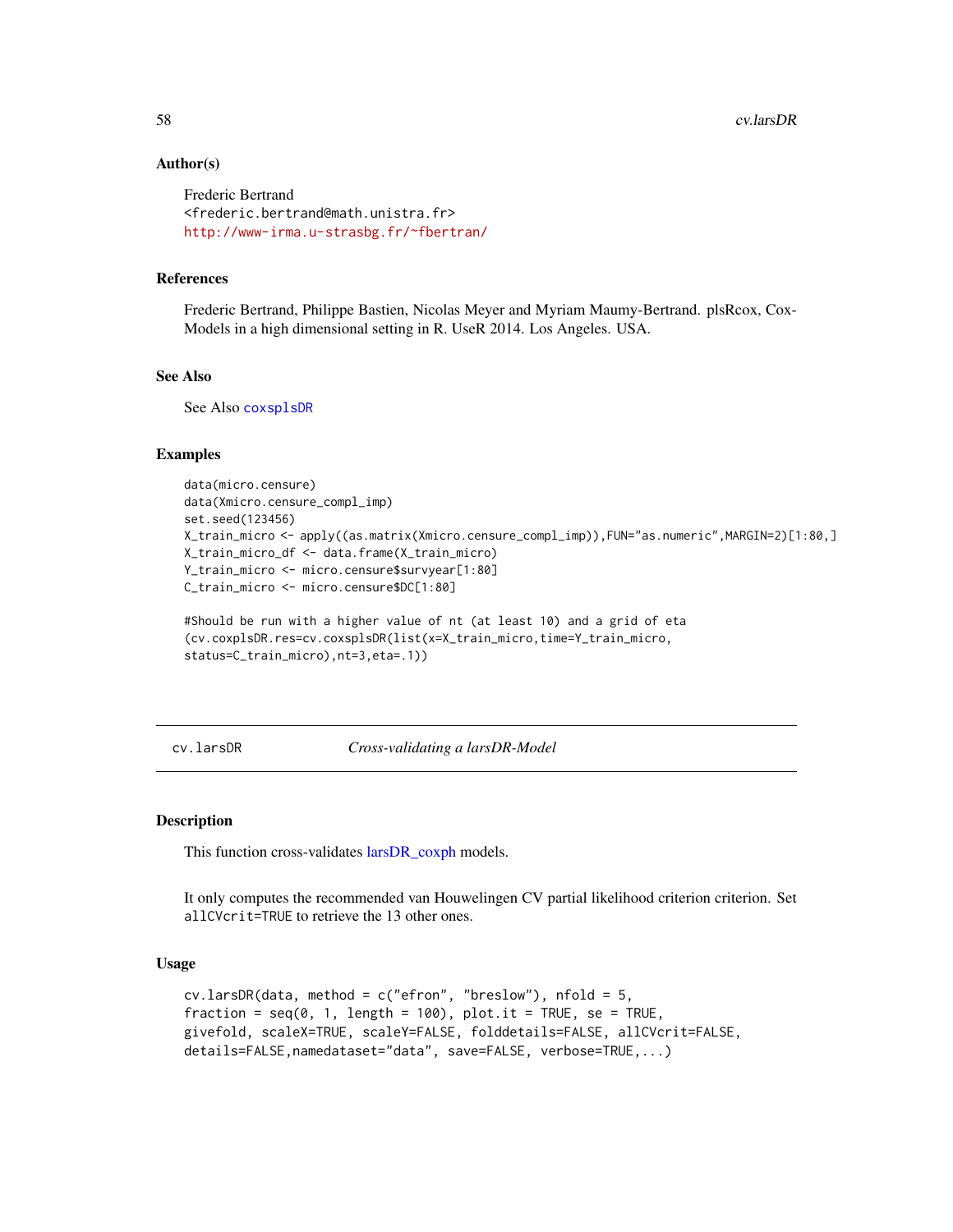#### cv.larsDR 59

# Arguments

| data        | A list of three items:                                                                                                                                                                                                                                                                 |
|-------------|----------------------------------------------------------------------------------------------------------------------------------------------------------------------------------------------------------------------------------------------------------------------------------------|
|             | • x the explanatory variables passed to larsDR_coxph's Xplan argument,                                                                                                                                                                                                                 |
|             | • time passed to larsDR_coxph's time argument,                                                                                                                                                                                                                                         |
|             | · status larsDR_coxph's status argument.                                                                                                                                                                                                                                               |
| method      | A character string specifying the method for tie handling. If there are no tied<br>death times all the methods are equivalent. The Efron approximation is used as<br>the default here, it is more accurate when dealing with tied death times, and is<br>as efficient computationally. |
| nfold       | The number of folds to use to perform the cross-validation process.                                                                                                                                                                                                                    |
| fraction    | L1 norm fraction.                                                                                                                                                                                                                                                                      |
| plot.it     | Shall the results be displayed on a plot?                                                                                                                                                                                                                                              |
| se          | Should standard errors be plotted?                                                                                                                                                                                                                                                     |
| givefold    | Explicit list of omited values in each fold can be provided using this argument.                                                                                                                                                                                                       |
| scaleX      | Shall the predictors be standardized?                                                                                                                                                                                                                                                  |
| scaleY      | Should the time values be standardized?                                                                                                                                                                                                                                                |
| folddetails | Should values and completion status for each folds be returned?                                                                                                                                                                                                                        |
| allCVcrit   | Should the other 13 CV criteria be evaled and returned?                                                                                                                                                                                                                                |
| details     | Should all results of the functions that perform error computations be returned?                                                                                                                                                                                                       |
| namedataset | Name to use to craft temporary results names                                                                                                                                                                                                                                           |
| save        | Should temporary results be saved?                                                                                                                                                                                                                                                     |
| verbose     | Should some CV details be displayed?                                                                                                                                                                                                                                                   |
|             | Other arguments to pass to larsDR_coxph.                                                                                                                                                                                                                                               |
|             |                                                                                                                                                                                                                                                                                        |

| nt        | The number of components requested                                                                                                                          |
|-----------|-------------------------------------------------------------------------------------------------------------------------------------------------------------|
| cv.error1 | Vector with the mean values, across folds, of, per fold unit, Cross-validated log-<br>partial-likelihood for models with 0 to nt components.                |
| cv.error2 | Vector with the mean values, across folds, of, per fold unit, van Houwelingen<br>Cross-validated log-partial-likelihood for models with 0 to nt components. |
| cv.error3 | Vector with the mean values, across folds, of iAUC_CD for models with 0 to nt<br>components.                                                                |
| cv.error4 | Vector with the mean values, across folds, of iAUC_hc for models with 0 to nt<br>components.                                                                |
| cv.error5 | Vector with the mean values, across folds, of iAUC_sh for models with 0 to nt<br>components.                                                                |
| cy.error6 | Vector with the mean values, across folds, of iAUC_Uno for models with 0 to nt<br>components.                                                               |
| cv.error7 | Vector with the mean values, across folds, of iAUC_hz.train for models with 0<br>to nt components.                                                          |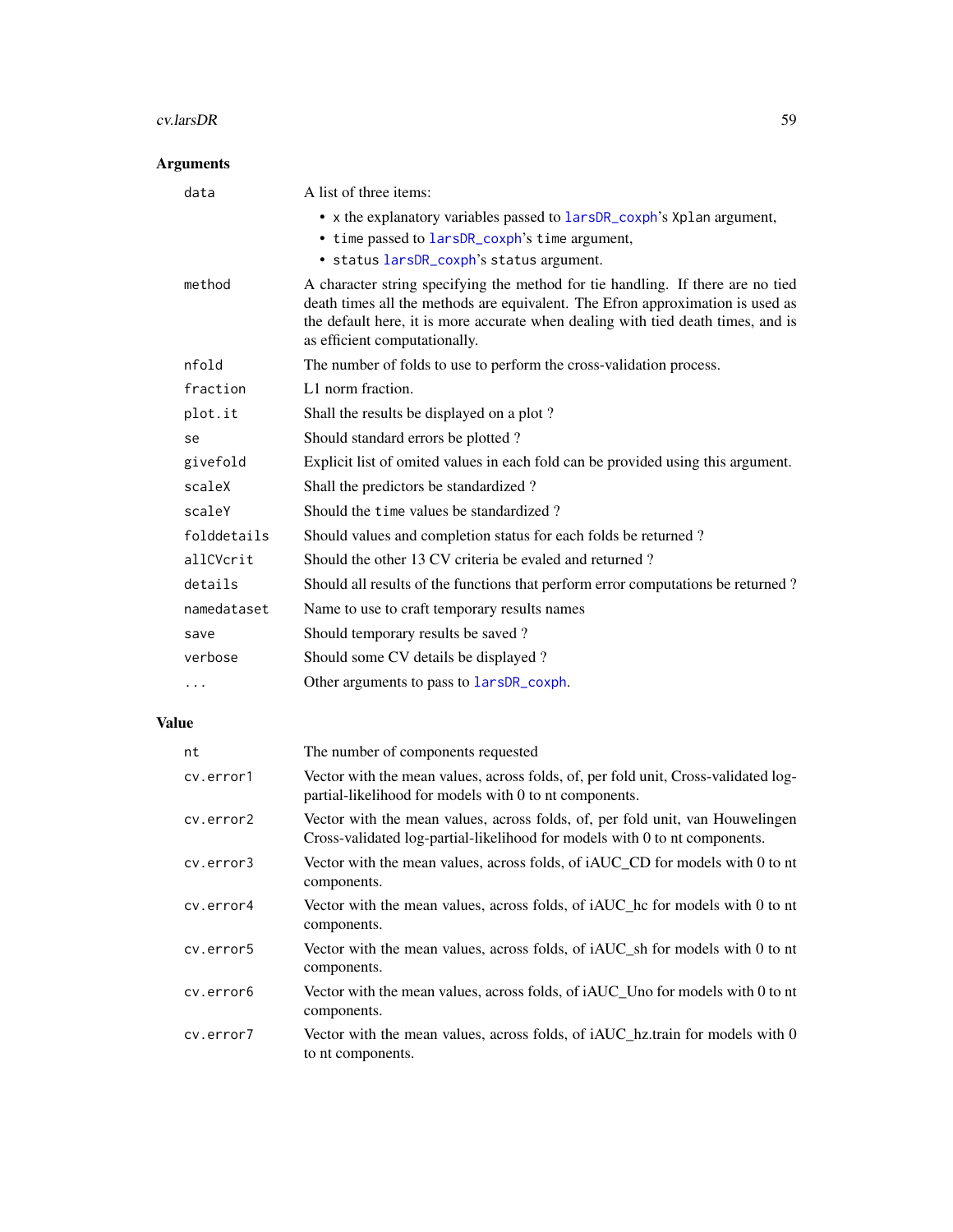| cv.error8    | Vector with the mean values, across folds, of iAUC_hz.test for models with 0 to<br>nt components.                                                                       |
|--------------|-------------------------------------------------------------------------------------------------------------------------------------------------------------------------|
| cv.error9    | Vector with the mean values, across folds, of iAUC_survivalROC.train for mod-<br>els with 0 to nt components.                                                           |
| cv.error10   | Vector with the mean values, across folds, of iAUC_survivalROC.test for models<br>with 0 to nt components.                                                              |
| cv.error11   | Vector with the mean values, across folds, of iBrierScore unw for models with<br>0 to nt components.                                                                    |
| cv.error12   | Vector with the mean values, across folds, of iSchmidScore (robust BS) unw for<br>models with 0 to nt components.                                                       |
| cv.error13   | Vector with the mean values, across folds, of iBrierScore w for models with 0 to<br>nt components.                                                                      |
| cv.error14   | Vector with the mean values, across folds, of iSchmidScore (robust BS) w for<br>models with 0 to nt components.                                                         |
| cv.se1       | Vector with the standard error values, across folds, of, per fold unit, Cross-<br>validated log-partial-likelihood for models with 0 to nt components.                  |
| $cv.$ se $2$ | Vector with the standard error values, across folds, of, per fold unit, van Houwelin-<br>gen Cross-validated log-partial-likelihood for models with 0 to nt components. |
| $cv.$ se $3$ | Vector with the standard error values, across folds, of iAUC_CD for models with<br>0 to nt components.                                                                  |
| cv.se4       | Vector with the standard error values, across folds, of iAUC_hc for models with<br>0 to nt components.                                                                  |
| cv.se5       | Vector with the standard error values, across folds, of iAUC_sh for models with<br>0 to nt components.                                                                  |
| cv.se6       | Vector with the standard error values, across folds, of iAUC_Uno for models<br>with 0 to nt components.                                                                 |
| cv.se7       | Vector with the standard error values, across folds, of iAUC_hz.train for models<br>with 0 to nt components.                                                            |
| $cv.$ se $8$ | Vector with the standard error values, across folds, of iAUC_hz.test for models<br>with 0 to nt components.                                                             |
| $cv.$ se $9$ | Vector with the standard error values, across folds, of iAUC_survivalROC.train<br>for models with 0 to nt components.                                                   |
| cv.se10      | Vector with the standard error values, across folds, of iAUC_survivalROC.test<br>for models with 0 to nt components.                                                    |
| cv.se11      | Vector with the standard error values, across folds, of iBrierScore unw for mod-<br>els with 0 to nt components.                                                        |
| cv.set12     | Vector with the standard error values, across folds, of iSchmidScore (robust BS)<br>unw for models with 0 to nt components.                                             |
| cv.se13      | Vector with the standard error values, across folds, of iBrierScore w for models<br>with 0 to nt components.                                                            |
| cv.se14      | Vector with the standard error values, across folds, of iSchmidScore (robust BS)<br>w for models with 0 to nt components.                                               |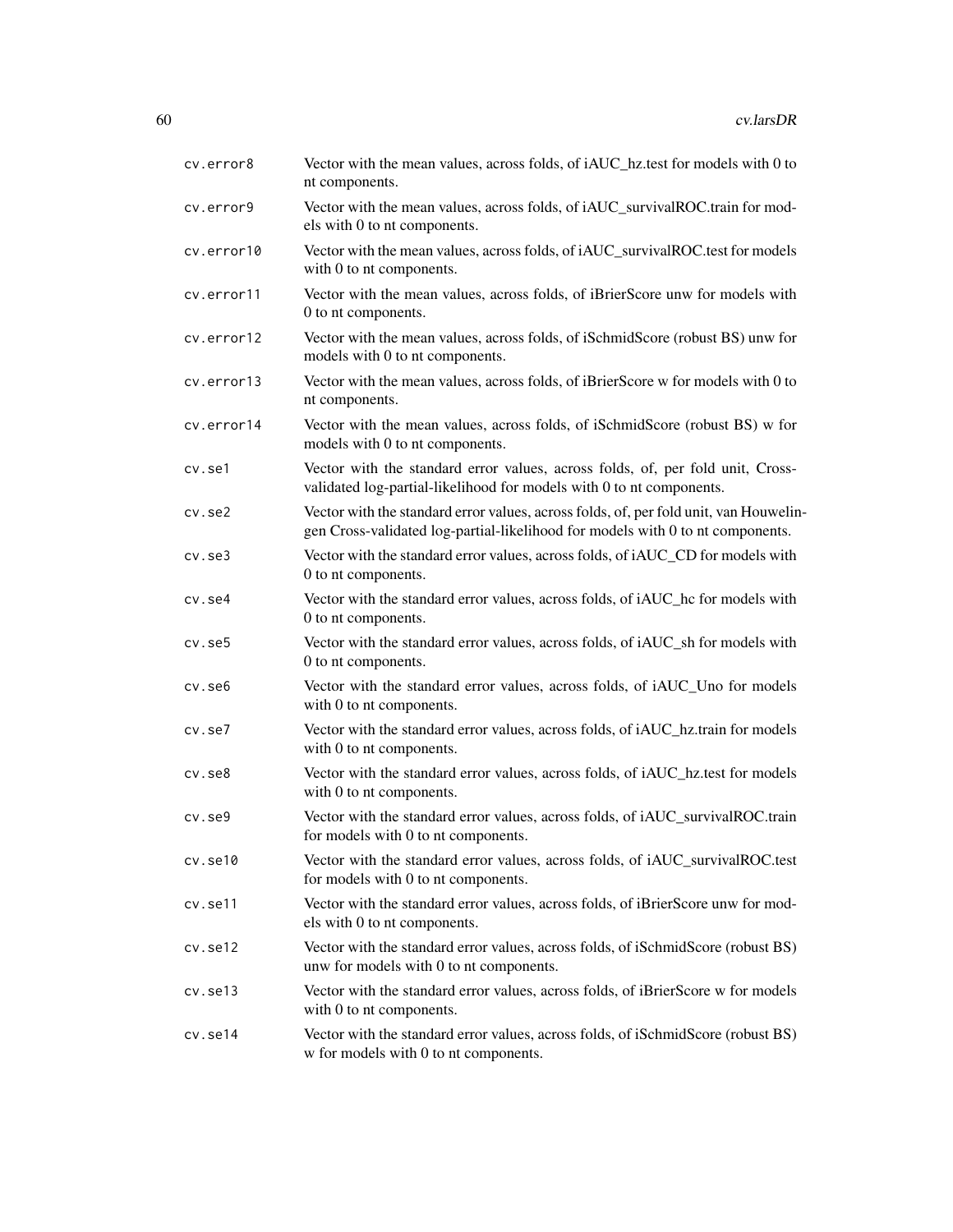| folds        | Explicit list of the values that were omited values in each fold.                                                                                                       |
|--------------|-------------------------------------------------------------------------------------------------------------------------------------------------------------------------|
| lambda.min1  | Vector with the standard error values, across folds, of, per fold unit, Cross-<br>validated log-partial-likelihood for models with 0 to nt components.                  |
| lambda.min2  | Vector with the standard error values, across folds, of, per fold unit, van Houwelin-<br>gen Cross-validated log-partial-likelihood for models with 0 to nt components. |
| lambda.min1  | Optimal Nbr of components, min Cross-validated log-partial-likelihood crite-<br>rion.                                                                                   |
| lambda.se1   | Optimal Nbr of components, min+1se Cross-validated log-partial-likelihood cri-<br>terion.                                                                               |
| lambda.min2  | Optimal Nbr of components, min van Houwelingen Cross-validated log-partial-<br>likelihood.                                                                              |
| lambda.se2   | Optimal Nbr of components, min+1se van Houwelingen Cross-validated log-<br>partial-likelihood.                                                                          |
| lambda.min3  | Optimal Nbr of components, max iAUC_CD criterion.                                                                                                                       |
| lambda.se3   | Optimal Nbr of components, max+1se iAUC_CD criterion.                                                                                                                   |
| lambda.min4  | Optimal Nbr of components, max iAUC_hc criterion.                                                                                                                       |
| lambda.se4   | Optimal Nbr of components, max+1se iAUC_hc criterion.                                                                                                                   |
| lambda.min5  | Optimal Nbr of components, max iAUC_sh criterion.                                                                                                                       |
| lambda.se5   | Optimal Nbr of components, max+1se iAUC_sh criterion.                                                                                                                   |
| lambda.min6  | Optimal Nbr of components, max iAUC_Uno criterion.                                                                                                                      |
| lambda.se6   | Optimal Nbr of components, max+1se iAUC_Uno criterion.                                                                                                                  |
| lambda.min7  | Optimal Nbr of components, max iAUC_hz.train criterion.                                                                                                                 |
| lambda.se7   | Optimal Nbr of components, max+1se iAUC_hz.train criterion.                                                                                                             |
| lambda.min8  | Optimal Nbr of components, max iAUC_hz.test criterion.                                                                                                                  |
| lambda.se8   | Optimal Nbr of components, max+1se iAUC_hz.test criterion.                                                                                                              |
| lambda.min9  | Optimal Nbr of components, max iAUC_survivalROC.train criterion.                                                                                                        |
| lambda.se9   | Optimal Nbr of components, max+1se iAUC_survivalROC.train criterion.                                                                                                    |
| lambda.min10 | Optimal Nbr of components, max iAUC_survivalROC.test criterion.                                                                                                         |
| lambda.se10  | Optimal Nbr of components, max+1se iAUC_survivalROC.test criterion.                                                                                                     |
| lambda.min11 | Optimal Nbr of components, min iBrierScore unw criterion.                                                                                                               |
| lambda.se11  | Optimal Nbr of components, min+1se iBrierScore unw criterion.                                                                                                           |
| lambda.min12 | Optimal Nbr of components, min iSchmidScore unw criterion.                                                                                                              |
| lambda.se12  | Optimal Nbr of components, min+1se iSchmidScore unw criterion.                                                                                                          |
| lambda.min13 | Optimal Nbr of components, min iBrierScore w criterion.                                                                                                                 |
| lambda.se13  | Optimal Nbr of components, min+1se iBrierScore w criterion.                                                                                                             |
| lambda.min14 | Optimal Nbr of components, min iSchmidScore w criterion.                                                                                                                |
| lambda.se14  | Optimal Nbr of components, min+1se iSchmidScore w criterion.                                                                                                            |
| errormat1-14 | If details=TRUE, matrices with the error values for every folds across each of<br>the components and each of the criteria                                               |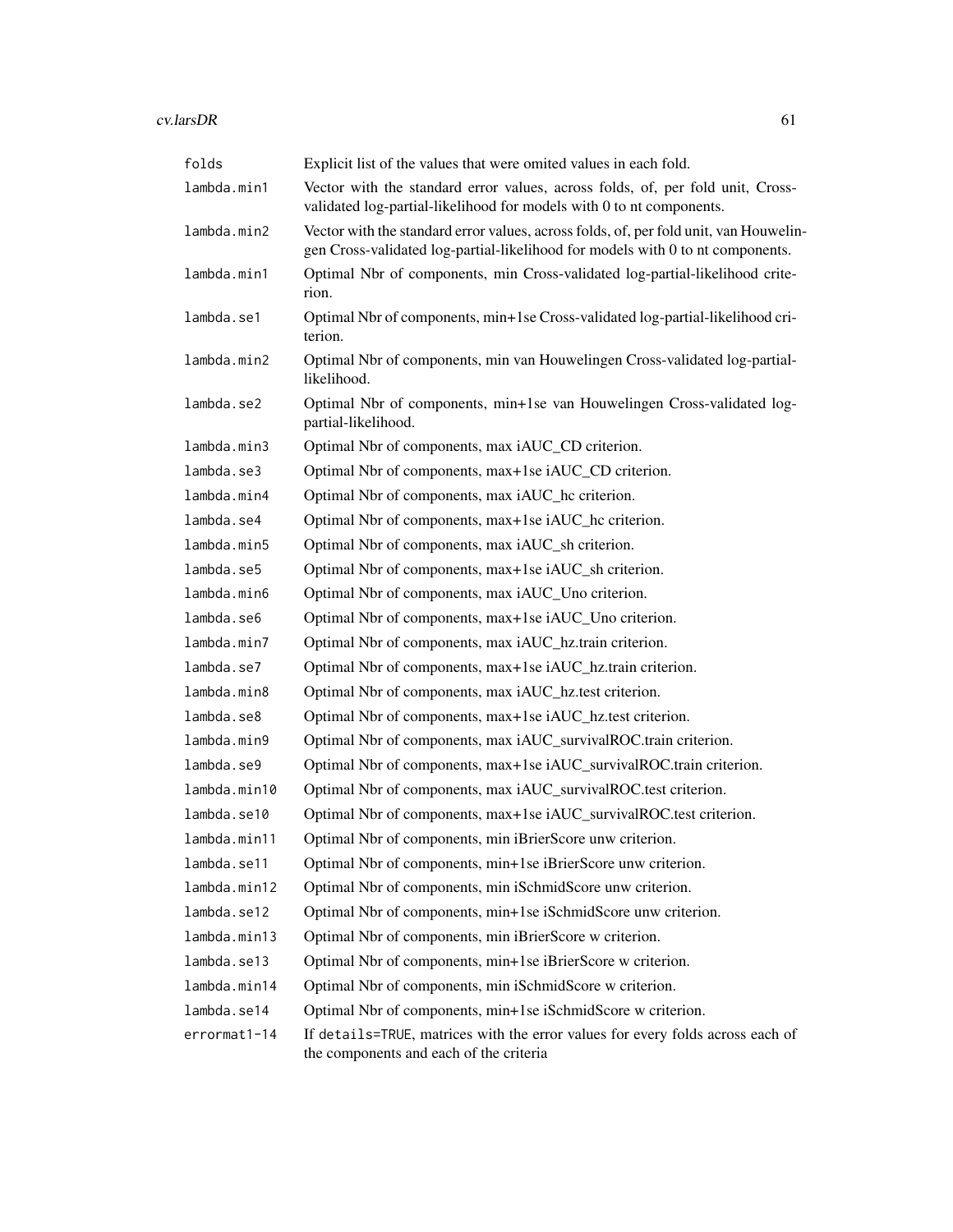| completed.cv1-14 |                                                                                                                                                                                           |
|------------------|-------------------------------------------------------------------------------------------------------------------------------------------------------------------------------------------|
|                  | If details=TRUE, matrices with logical values for every folds across each of the<br>components and each of the criteria: TRUE if the computation was completed<br>and FALSE it is failed. |
| larsmodfull      | Lars model fitted on the residuals.                                                                                                                                                       |
| All_indics       | All results of the functions that perform error computation, for each fold, each<br>component and error criterion.                                                                        |

Frederic Bertrand <frederic.bertrand@math.unistra.fr> <http://www-irma.u-strasbg.fr/~fbertran/>

# References

Frederic Bertrand, Philippe Bastien, Nicolas Meyer and Myriam Maumy-Bertrand. larsDR, Cox-Models in a high dimensional setting in R. UseR 2014. Los Angeles. USA.

# See Also

See Also [larsDR\\_coxph](#page-71-0)

### Examples

```
data(micro.censure)
data(Xmicro.censure_compl_imp)
set.seed(123456)
X_train_micro <- apply((as.matrix(Xmicro.censure_compl_imp)),FUN="as.numeric",MARGIN=2)[1:80,]
X_train_micro_df <- data.frame(X_train_micro)
Y_train_micro <- micro.censure$survyear[1:80]
C_train_micro <- micro.censure$DC[1:80]
```
#Should be run with the default: fraction = seq(0, 1, length = 100) (cv.larsDR.res=cv.larsDR(list(x=X\_train\_micro,time=Y\_train\_micro, status=C\_train\_micro),se=TRUE,fraction=seq(0, 1, length = 4)))

cv.plsRcox *Cross-validating a plsRcox-Model*

### Description

This function cross-validates [plsRcox](#page-77-0) models.

It only computes the recommended iAUCSH criterion. Set allCVcrit=TRUE to retrieve the 13 other ones.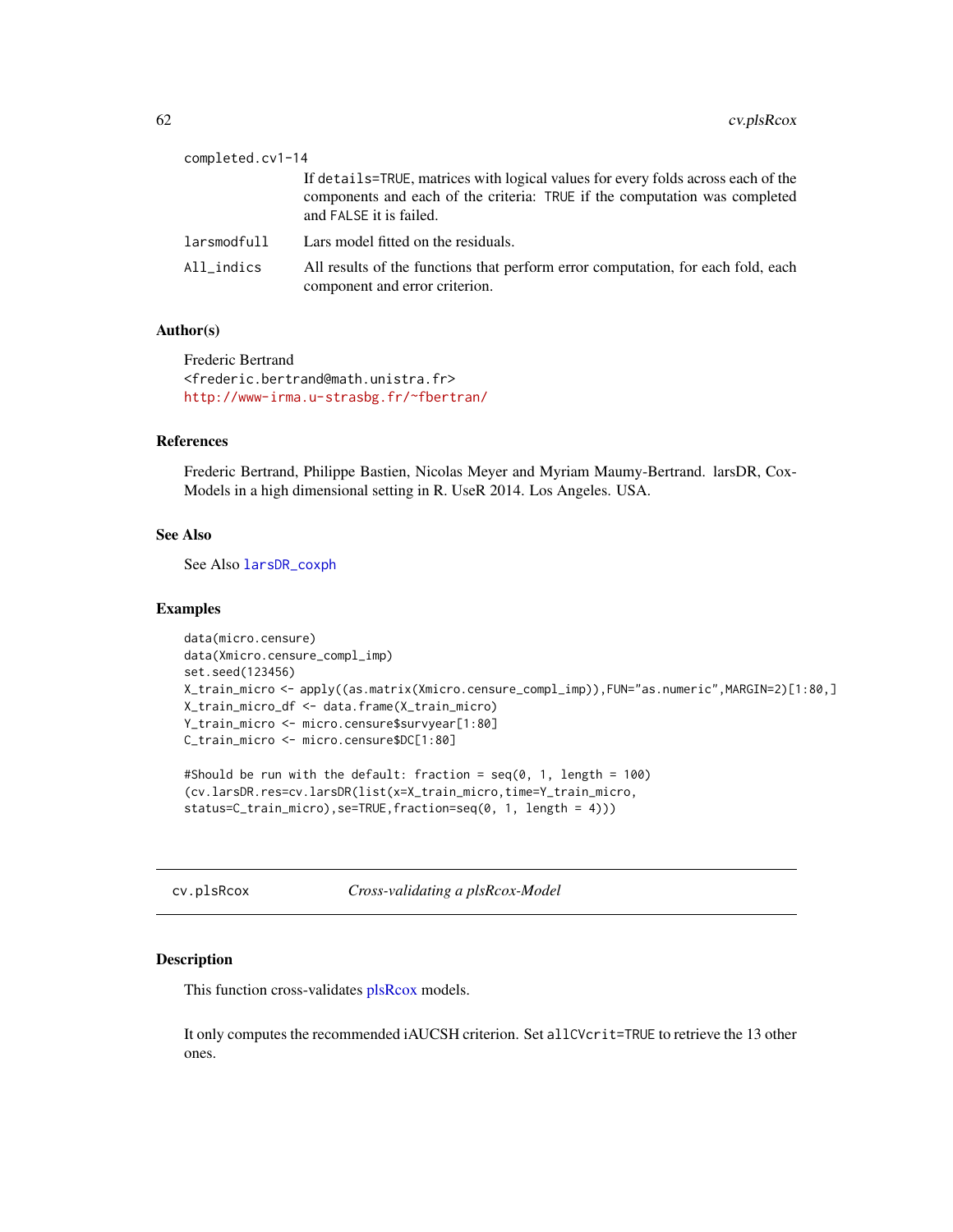# cv.plsRcox 63

# Usage

```
cv.plsRcox(data, method = c("efron", "breslow"), nfold = 5, nt = 10, plot.it = TRUE,
se = TRUE, givefold, scaleX = TRUE, folddetails=FALSE, allCVcrit=FALSE, details=FALSE,
namedataset="data", save=FALSE, verbose=TRUE,...)
```
# Arguments

| data        | A list of three items:                                                                                                                                                                                                                                                                 |
|-------------|----------------------------------------------------------------------------------------------------------------------------------------------------------------------------------------------------------------------------------------------------------------------------------------|
|             | • x the explanatory variables passed to plsRcox's Xplan argument,                                                                                                                                                                                                                      |
|             | • time passed to plsRcox's time argument,                                                                                                                                                                                                                                              |
|             | · status plsRcox's status argument.                                                                                                                                                                                                                                                    |
| method      | A character string specifying the method for tie handling. If there are no tied<br>death times all the methods are equivalent. The Efron approximation is used as<br>the default here, it is more accurate when dealing with tied death times, and is<br>as efficient computationally. |
| nfold       | The number of folds to use to perform the cross-validation process.                                                                                                                                                                                                                    |
| nt          | The number of components to include in the model. It this is not supplied, 10<br>components are fitted.                                                                                                                                                                                |
| plot.it     | Shall the results be displayed on a plot?                                                                                                                                                                                                                                              |
| se          | Should standard errors be plotted?                                                                                                                                                                                                                                                     |
| givefold    | Explicit list of omited values in each fold can be provided using this argument.                                                                                                                                                                                                       |
| scaleX      | Shall the predictors be standardized?                                                                                                                                                                                                                                                  |
| folddetails | Should values and completion status for each folds be returned?                                                                                                                                                                                                                        |
| allCVcrit   | Should the other 13 CV criteria be evaled and returned?                                                                                                                                                                                                                                |
| details     | Should all results of the functions that perform error computations be returned?                                                                                                                                                                                                       |
| namedataset | Name to use to craft temporary results names                                                                                                                                                                                                                                           |
| save        | Should temporary results be saved?                                                                                                                                                                                                                                                     |
| verbose     | Should some CV details be displayed?                                                                                                                                                                                                                                                   |
| $\cdots$    | Other arguments to pass to plsRcox.                                                                                                                                                                                                                                                    |

| nt        | The number of components requested                                                                                                                          |
|-----------|-------------------------------------------------------------------------------------------------------------------------------------------------------------|
| cv.error1 | Vector with the mean values, across folds, of, per fold unit, Cross-validated log-<br>partial-likelihood for models with 0 to nt components.                |
| cv.error2 | Vector with the mean values, across folds, of, per fold unit, van Houwelingen<br>Cross-validated log-partial-likelihood for models with 0 to nt components. |
| cv.error3 | Vector with the mean values, across folds, of iAUC CD for models with 0 to nt<br>components.                                                                |
| cv.error4 | Vector with the mean values, across folds, of <i>iAUC</i> he for models with 0 to nt<br>components.                                                         |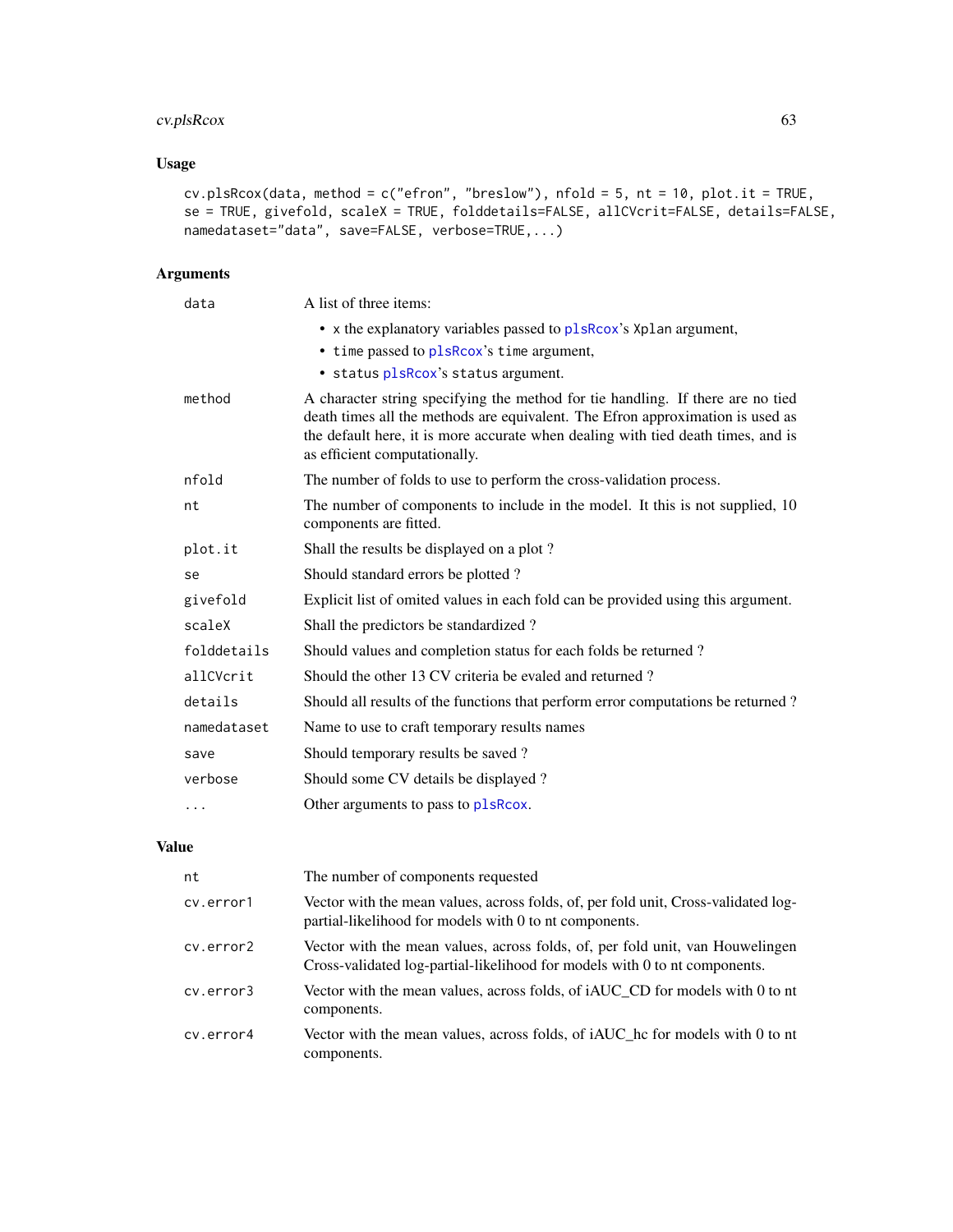| cv.error5    | Vector with the mean values, across folds, of iAUC_sh for models with 0 to nt<br>components.                                                                            |
|--------------|-------------------------------------------------------------------------------------------------------------------------------------------------------------------------|
| cv.error6    | Vector with the mean values, across folds, of iAUC_Uno for models with 0 to nt<br>components.                                                                           |
| cv.error7    | Vector with the mean values, across folds, of iAUC_hz.train for models with 0<br>to nt components.                                                                      |
| cv.error8    | Vector with the mean values, across folds, of iAUC_hz.test for models with 0 to<br>nt components.                                                                       |
| cv.error9    | Vector with the mean values, across folds, of iAUC_survivalROC.train for mod-<br>els with 0 to nt components.                                                           |
| cv.error10   | Vector with the mean values, across folds, of iAUC_survivalROC.test for models<br>with 0 to nt components.                                                              |
| cv.error11   | Vector with the mean values, across folds, of iBrierScore unw for models with<br>0 to nt components.                                                                    |
| cv.error12   | Vector with the mean values, across folds, of iSchmidScore (robust BS) unw for<br>models with 0 to nt components.                                                       |
| cv.error13   | Vector with the mean values, across folds, of iBrierScore w for models with 0 to<br>nt components.                                                                      |
| cv.error14   | Vector with the mean values, across folds, of iSchmidScore (robust BS) w for<br>models with 0 to nt components.                                                         |
| cv.se1       | Vector with the standard error values, across folds, of, per fold unit, Cross-<br>validated log-partial-likelihood for models with 0 to nt components.                  |
| $cv.$ se $2$ | Vector with the standard error values, across folds, of, per fold unit, van Houwelin-<br>gen Cross-validated log-partial-likelihood for models with 0 to nt components. |
| $cv.$ se $3$ | Vector with the standard error values, across folds, of iAUC_CD for models with<br>0 to nt components.                                                                  |
| cv.se4       | Vector with the standard error values, across folds, of iAUC_hc for models with<br>0 to nt components.                                                                  |
| cv.se5       | Vector with the standard error values, across folds, of iAUC_sh for models with<br>0 to nt components.                                                                  |
| cv.se6       | Vector with the standard error values, across folds, of iAUC_Uno for models<br>with 0 to nt components.                                                                 |
| cv.se7       | Vector with the standard error values, across folds, of iAUC_hz.train for models<br>with 0 to nt components.                                                            |
| $cv.$ se $8$ | Vector with the standard error values, across folds, of iAUC_hz.test for models<br>with 0 to nt components.                                                             |
| $cv.$ se $9$ | Vector with the standard error values, across folds, of iAUC_survivalROC.train<br>for models with 0 to nt components.                                                   |
| cv.se10      | Vector with the standard error values, across folds, of iAUC_survivalROC.test<br>for models with 0 to nt components.                                                    |
| cv.se11      | Vector with the standard error values, across folds, of iBrierScore unw for mod-<br>els with 0 to nt components.                                                        |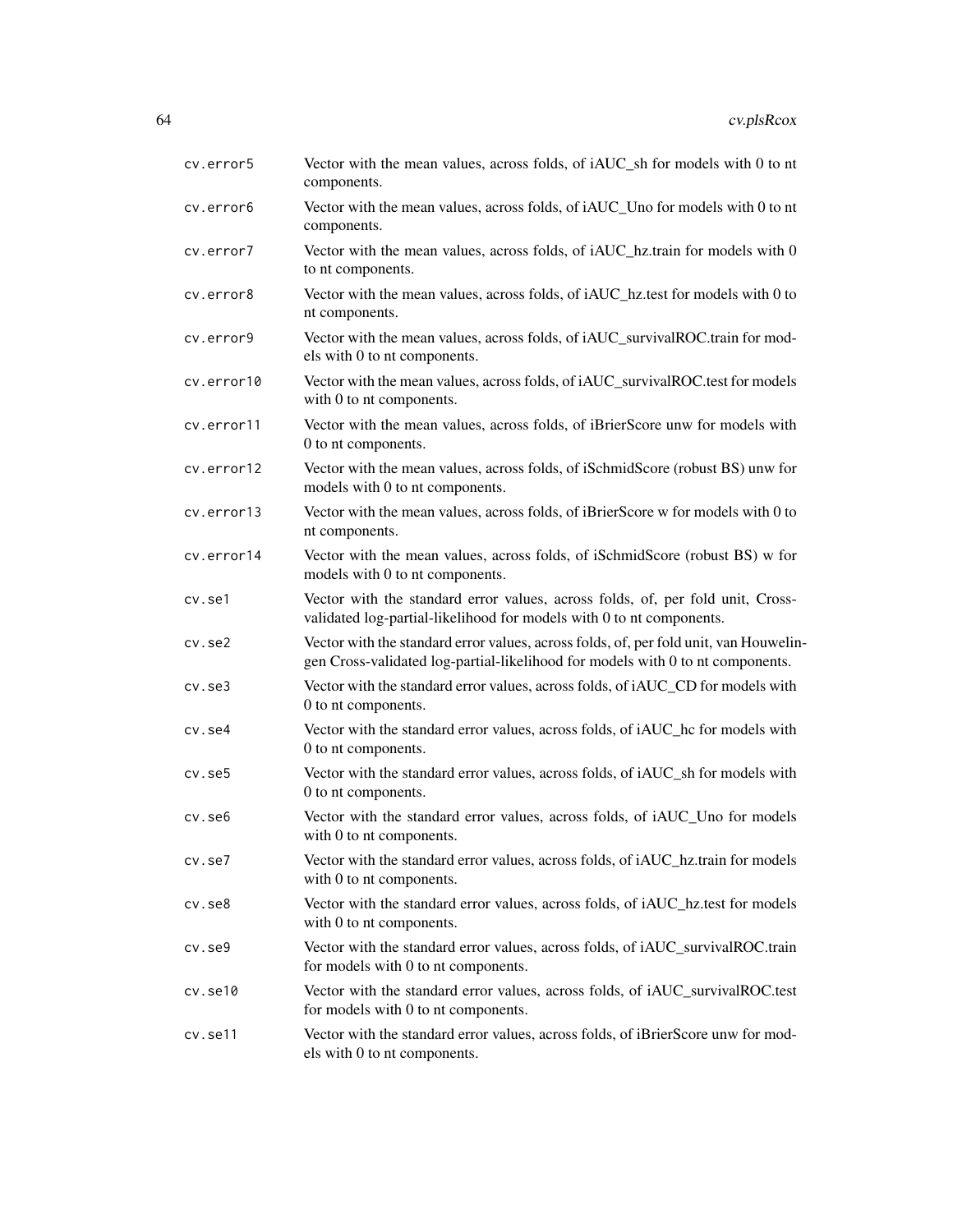# cv.plsRcox 65

| cv.set12     | Vector with the standard error values, across folds, of iSchmidScore (robust BS)<br>unw for models with 0 to nt components.                                             |
|--------------|-------------------------------------------------------------------------------------------------------------------------------------------------------------------------|
| cv.set13     | Vector with the standard error values, across folds, of iBrierScore w for models<br>with 0 to nt components.                                                            |
| cv.se14      | Vector with the standard error values, across folds, of iSchmidScore (robust BS)<br>w for models with 0 to nt components.                                               |
| folds        | Explicit list of the values that were omited values in each fold.                                                                                                       |
| lambda.min1  | Vector with the standard error values, across folds, of, per fold unit, Cross-<br>validated log-partial-likelihood for models with 0 to nt components.                  |
| lambda.min2  | Vector with the standard error values, across folds, of, per fold unit, van Houwelin-<br>gen Cross-validated log-partial-likelihood for models with 0 to nt components. |
| lambda.min1  | Optimal Nbr of components, min Cross-validated log-partial-likelihood crite-<br>rion.                                                                                   |
| lambda.se1   | Optimal Nbr of components, min+1se Cross-validated log-partial-likelihood cri-<br>terion.                                                                               |
| lambda.min2  | Optimal Nbr of components, min van Houwelingen Cross-validated log-partial-<br>likelihood.                                                                              |
| lambda.se2   | Optimal Nbr of components, min+1se van Houwelingen Cross-validated log-<br>partial-likelihood.                                                                          |
| lambda.min3  | Optimal Nbr of components, max iAUC_CD criterion.                                                                                                                       |
| lambda.se3   | Optimal Nbr of components, max+1se iAUC_CD criterion.                                                                                                                   |
| lambda.min4  | Optimal Nbr of components, max iAUC_hc criterion.                                                                                                                       |
| lambda.se4   | Optimal Nbr of components, max+1se iAUC_hc criterion.                                                                                                                   |
| lambda.min5  | Optimal Nbr of components, max iAUC_sh criterion.                                                                                                                       |
| lambda.se5   | Optimal Nbr of components, max+1se iAUC_sh criterion.                                                                                                                   |
| lambda.min6  | Optimal Nbr of components, max iAUC_Uno criterion.                                                                                                                      |
| lambda.se6   | Optimal Nbr of components, max+1se iAUC_Uno criterion.                                                                                                                  |
| lambda.min7  | Optimal Nbr of components, max iAUC_hz.train criterion.                                                                                                                 |
| lambda.se7   | Optimal Nbr of components, max+1se iAUC_hz.train criterion.                                                                                                             |
| lambda.min8  | Optimal Nbr of components, max iAUC_hz.test criterion.                                                                                                                  |
| lambda.se8   | Optimal Nbr of components, max+1se iAUC_hz.test criterion.                                                                                                              |
| lambda.min9  | Optimal Nbr of components, max iAUC_survivalROC.train criterion.                                                                                                        |
| lambda.se9   | Optimal Nbr of components, max+1se iAUC_survivalROC.train criterion.                                                                                                    |
| lambda.min10 | Optimal Nbr of components, max iAUC_survivalROC.test criterion.                                                                                                         |
| lambda.se10  | Optimal Nbr of components, max+1se iAUC_survivalROC.test criterion.                                                                                                     |
| lambda.min11 | Optimal Nbr of components, min iBrierScore unw criterion.                                                                                                               |
| lambda.se11  | Optimal Nbr of components, min+1se iBrierScore unw criterion.                                                                                                           |
| lambda.min12 | Optimal Nbr of components, min iSchmidScore unw criterion.                                                                                                              |
| lambda.se12  | Optimal Nbr of components, min+1se iSchmidScore unw criterion.                                                                                                          |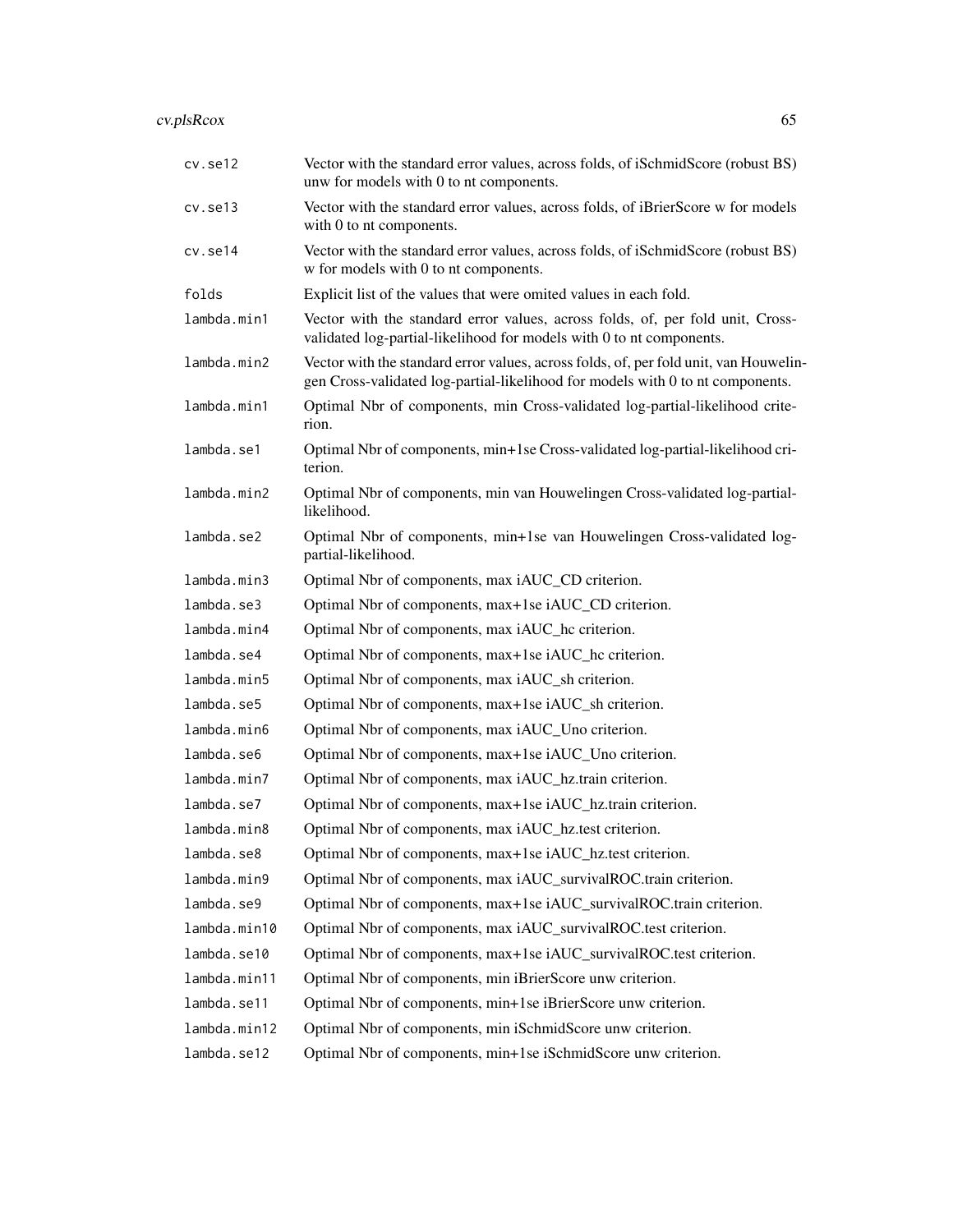| lambda.min13     | Optimal Nbr of components, min iBrierScore w criterion.                                                                                                                                   |
|------------------|-------------------------------------------------------------------------------------------------------------------------------------------------------------------------------------------|
| lambda.se13      | Optimal Nbr of components, min+1se iBrierScore w criterion.                                                                                                                               |
| lambda.min14     | Optimal Nbr of components, min iSchmidScore w criterion.                                                                                                                                  |
| lambda.se14      | Optimal Nbr of components, min+1se iSchmidScore w criterion.                                                                                                                              |
| errormat1-14     | If details=TRUE, matrices with the error values for every folds across each of<br>the components and each of the criteria                                                                 |
| completed.cv1-14 |                                                                                                                                                                                           |
|                  | If details=TRUE, matrices with logical values for every folds across each of the<br>components and each of the criteria: TRUE if the computation was completed<br>and FALSE it is failed. |
| All_indics       | All results of the functions that perform error computation, for each fold, each<br>component and error criterion.                                                                        |

Frederic Bertrand <frederic.bertrand@math.unistra.fr> <http://www-irma.u-strasbg.fr/~fbertran/>

# References

Frederic Bertrand, Philippe Bastien, Nicolas Meyer and Myriam Maumy-Bertrand. plsRcox, Cox-Models in a high dimensional setting in R. UseR 2014. Los Angeles. USA.

### See Also

See Also [plsRcox](#page-77-0)

#### Examples

```
data(micro.censure)
data(Xmicro.censure_compl_imp)
set.seed(123456)
X_train_micro <- apply((as.matrix(Xmicro.censure_compl_imp)),FUN="as.numeric",MARGIN=2)[1:80,]
X_train_micro_df <- data.frame(X_train_micro)
Y_train_micro <- micro.censure$survyear[1:80]
C_train_micro <- micro.censure$DC[1:80]
```
#Should be run with a higher value of nt (at least 10) (cv.plsRcox.res=cv.plsRcox(list(x=X\_train\_micro,time=Y\_train\_micro,status=C\_train\_micro),nt=3))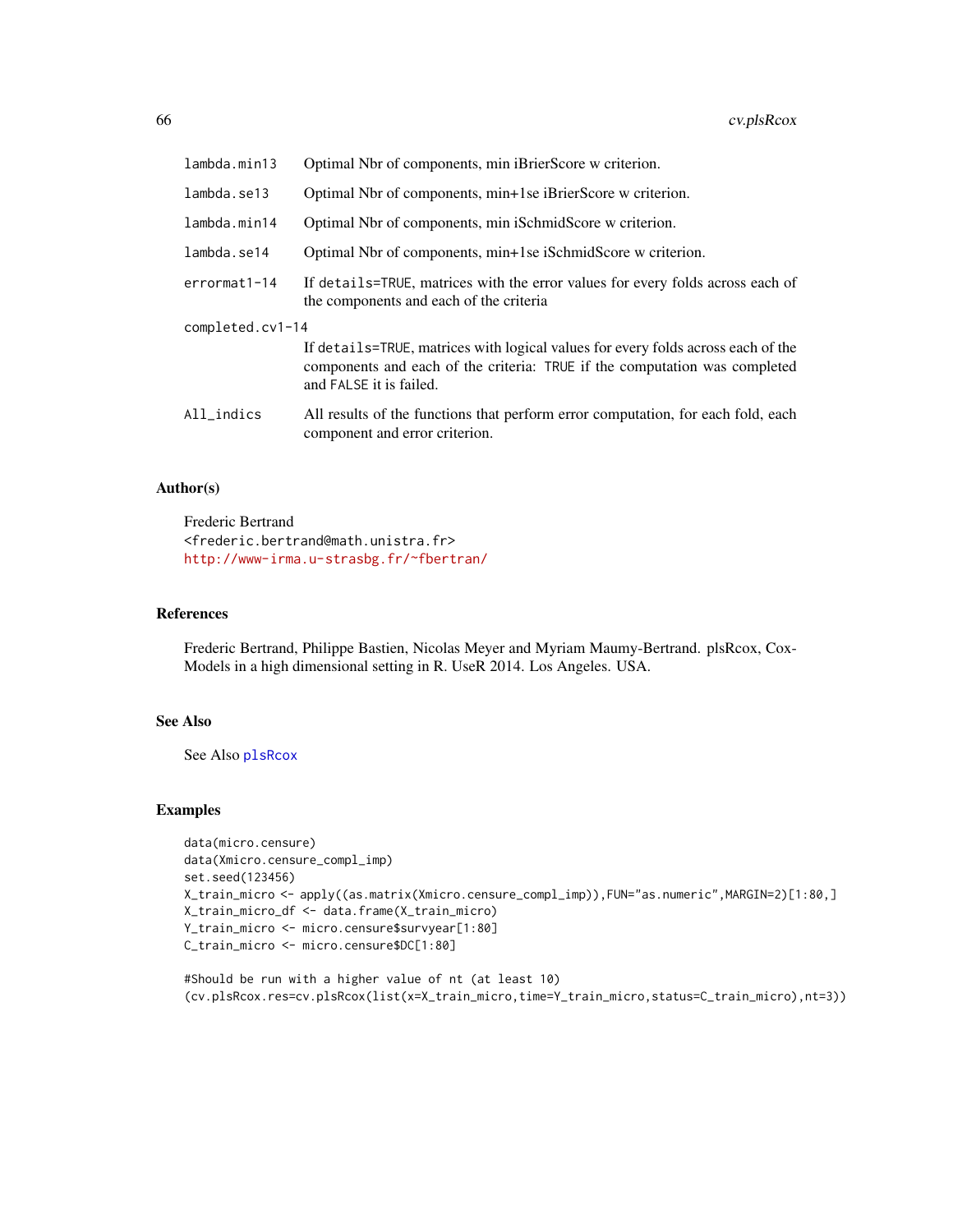### Description

This function implements an extension of Partial least squares Regression to Cox Models.

## Usage

```
DKplsRcox(Xplan, ...)
## Default S3 method:
DKplsRcoxmodel(Xplan,time,time2,event,type,
origin,typeres="deviance", collapse, weighted, scaleX=TRUE,
scaleY=TRUE, nt=min(2,ncol(Xplan)),limQ2set=.0975,
dataPredictY=Xplan, pvals.expli=FALSE,alpha.pvals.expli=.05,
tol_Xi=10^(-12),weights,control, sparse=FALSE,
sparseStop=TRUE,plot=FALSE,allres=FALSE, kernel = "rbfdot",
hyperkernel, verbose=TRUE,...)
## S3 method for class 'formula'
DKplsRcoxmodel(Xplan,time,time2,event,type,
origin,typeres="deviance", collapse, weighted,scaleX=TRUE,
scaleY=NULL,dataXplan=NULL, nt=min(2,ncol(Xplan)),
limQ2set=.0975, dataPredictY=Xplan, pvals.expli=FALSE,
model_frame=FALSE, alpha.pvals.expli=.05,tol_Xi=10^(-12),
weights,subset,control,sparse=FALSE,sparseStop=TRUE,
plot=FALSE,allres=FALSE, kernel = "rbfdot", hyperkernel,
verbose=TRUE,...)
```

| Xplan | a formula or a matrix with the eXplanatory variables (training) dataset                                                                                                                                                                                                                                                                                                   |
|-------|---------------------------------------------------------------------------------------------------------------------------------------------------------------------------------------------------------------------------------------------------------------------------------------------------------------------------------------------------------------------------|
| time  | for right censored data, this is the follow up time. For interval data, the first<br>argument is the starting time for the interval.                                                                                                                                                                                                                                      |
| time2 | The status indicator, normally 0=alive, 1=dead. Other choices are TRUE/FALSE<br>(TRUE = death) or $1/2$ (2=death). For interval censored data, the status indica-<br>tor is 0=right censored, 1=event at time, 2=left censored, 3=interval censored.<br>Although unusual, the event indicator can be omitted, in which case all subjects<br>are assumed to have an event. |
| event | ending time of the interval for interval censored or counting process data only.<br>Intervals are assumed to be open on the left and closed on the right, (start, end].<br>For counting process data, event indicates whether an event occurred at the end<br>of the interval.                                                                                            |
| type  | character string specifying the type of censoring. Possible values are "right",<br>"left", "counting", "interval", or "interval2". The default is "right"<br>or "counting" depending on whether the time 2 argument is absent or present,<br>respectively.                                                                                                                |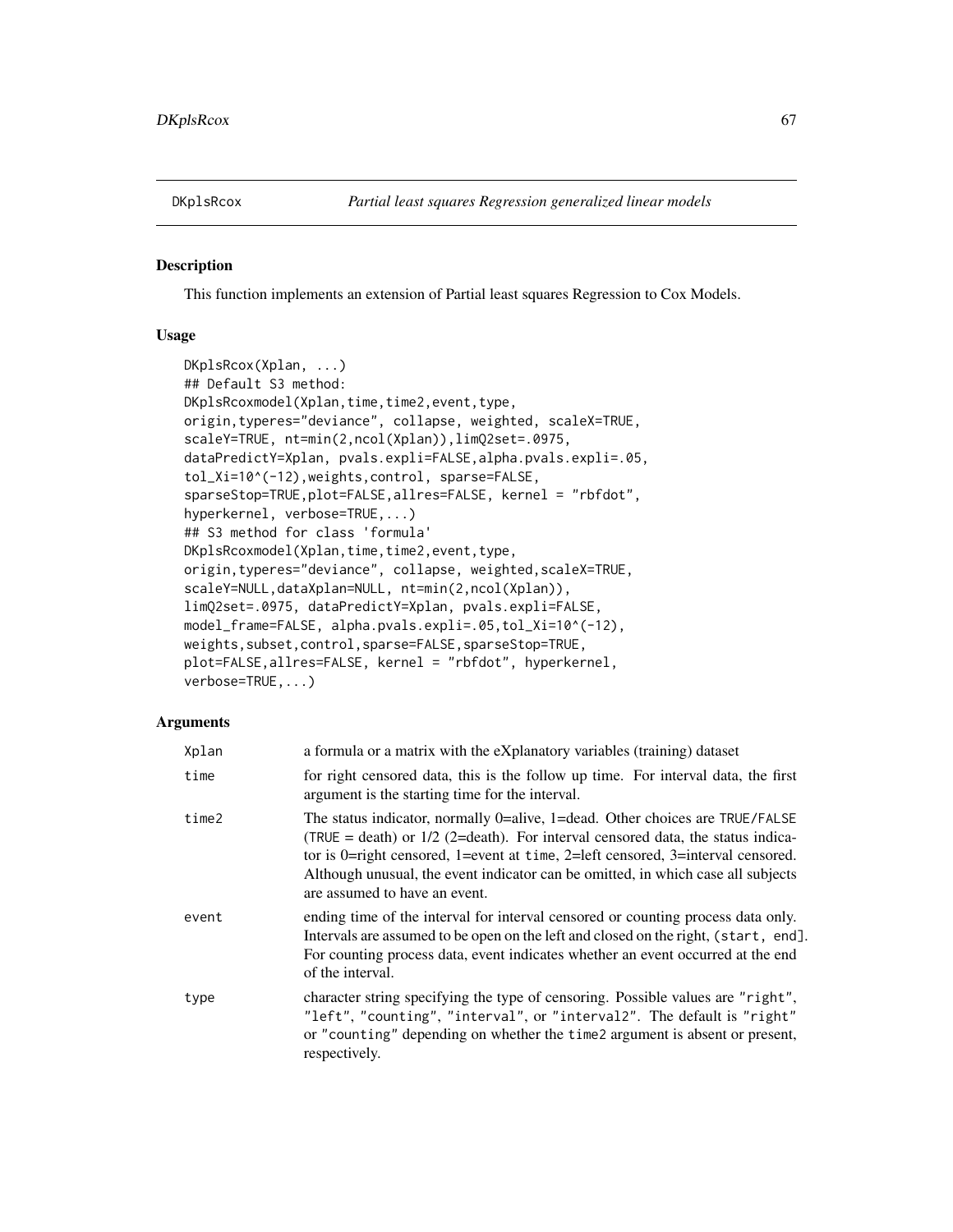| origin            | for counting process data, the hazard function origin. This option was intended<br>to be used in conjunction with a model containing time dependent strata in order<br>to align the subjects properly when they cross over from one strata to another,<br>but it has rarely proven useful.                                                                          |
|-------------------|---------------------------------------------------------------------------------------------------------------------------------------------------------------------------------------------------------------------------------------------------------------------------------------------------------------------------------------------------------------------|
| typeres           | character string indicating the type of residual desired. Possible values are<br>"martingale", "deviance", "score", "schoenfeld", "dfbeta", "dfbetas",<br>and "scaledsch". Only enough of the string to determine a unique match is<br>required.                                                                                                                    |
| collapse          | vector indicating which rows to collapse (sum) over. In time-dependent models<br>more than one row data can pertain to a single individual. If there were 4 individ-<br>uals represented by 3, 1, 2 and 4 rows of data respectively, then collapse= $c(1, 1, 1, 2, 3, 3, 4, 4, 4, 4)$<br>could be used to obtain per subject rather than per observation residuals. |
| weighted          | if TRUE and the model was fit with case weights, then the weighted residuals are<br>returned.                                                                                                                                                                                                                                                                       |
| scaleX            | Should the Xplan columns be standardized?                                                                                                                                                                                                                                                                                                                           |
| scaleY            | Should the time values be standardized?                                                                                                                                                                                                                                                                                                                             |
| nt                | number of components to be extracted                                                                                                                                                                                                                                                                                                                                |
| limQ2set          | limit value for the Q2                                                                                                                                                                                                                                                                                                                                              |
| dataPredictY      | predictor(s) (testing) dataset                                                                                                                                                                                                                                                                                                                                      |
| pvals.expli       | should individual p-values be reported to tune model selection?                                                                                                                                                                                                                                                                                                     |
| alpha.pvals.expli |                                                                                                                                                                                                                                                                                                                                                                     |
|                   | level of significance for predictors when pvals.expli=TRUE                                                                                                                                                                                                                                                                                                          |
| tol_Xi            | minimal value for Norm2(Xi) and $\det(pp' \times pp)$ if there is any missing value in<br>the dataX. It defaults to $10^{-12}$                                                                                                                                                                                                                                      |
| weights           | an optional vector of 'prior weights' to be used in the fitting process. Should be<br>NULL or a numeric vector.                                                                                                                                                                                                                                                     |
| subset            | an optional vector specifying a subset of observations to be used in the fitting<br>process.                                                                                                                                                                                                                                                                        |
| plot              | Should the survival function be plotted ?)                                                                                                                                                                                                                                                                                                                          |
| allres            | FALSE to return only the Cox model and TRUE for additionnal results. See<br>details. Defaults to FALSE.                                                                                                                                                                                                                                                             |
| dataXplan         | an optional data frame, list or environment (or object coercible by as . data. frame<br>to a data frame) containing the variables in the model. If not found in dataXplan,<br>the variables are taken from environment (Xplan), typically the environment<br>from which coxDKp1sDR is called.                                                                       |
| model_frame       | If TRUE, the model frame is returned.                                                                                                                                                                                                                                                                                                                               |
| method            | the method to be used in fitting the model. The default method "glm.fit" uses<br>iteratively reweighted least squares (IWLS). User-supplied fitting functions can<br>be supplied either as a function or a character string naming a function, with a<br>function which takes the same arguments as glm. fit.                                                       |
| control           | a list of parameters for controlling the fitting process. For glm. fit this is passed<br>to glm.control.                                                                                                                                                                                                                                                            |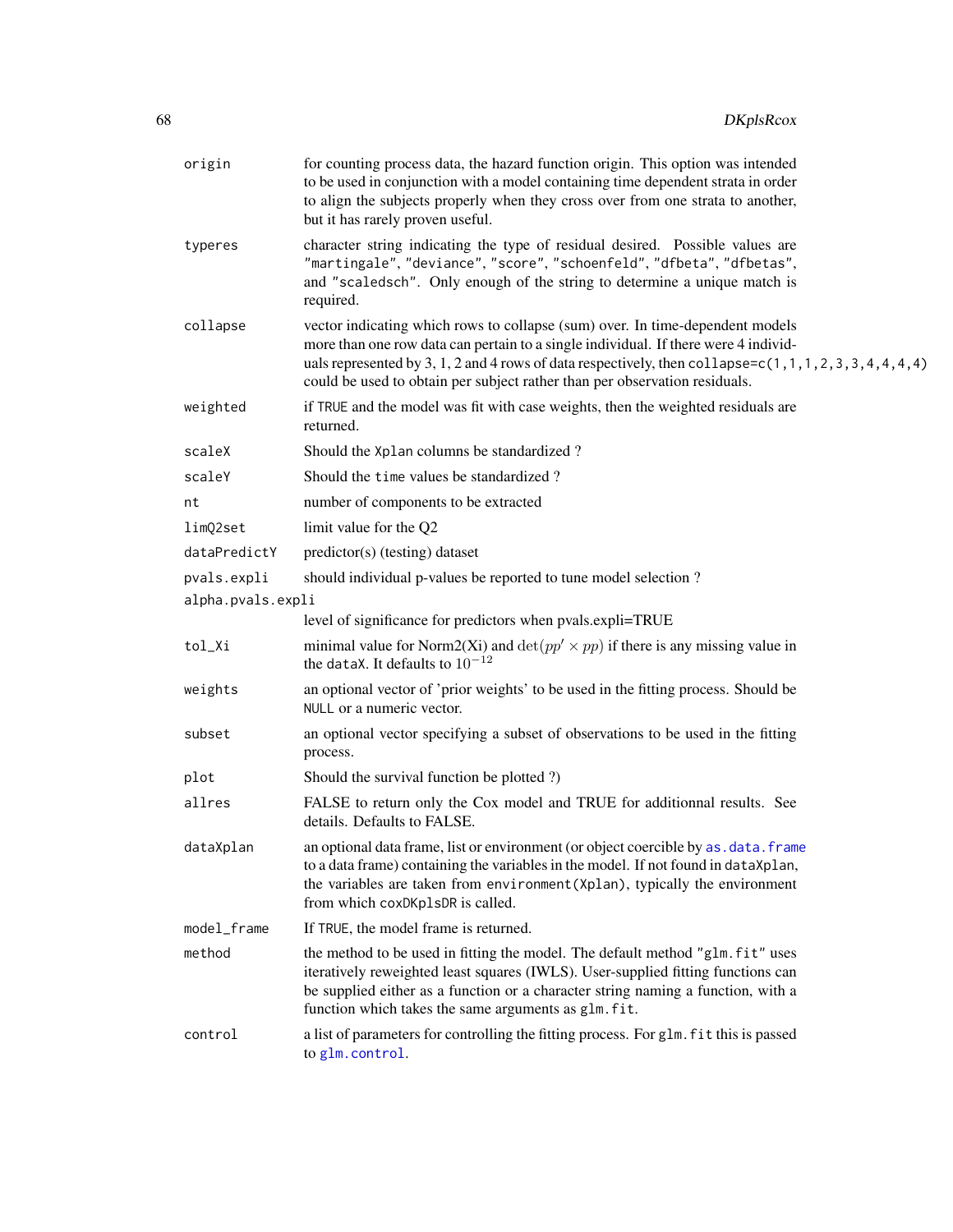| sparse      | should the coefficients of non-significant predictors ( <alpha.pvals.expli) be<br="">set to <math>0</math></alpha.pvals.expli)>                                                                                                                                                                                                                                       |
|-------------|-----------------------------------------------------------------------------------------------------------------------------------------------------------------------------------------------------------------------------------------------------------------------------------------------------------------------------------------------------------------------|
| sparseStop  | should component extraction stop when no significant predictors ( <alpha.pvals.expli)<br>are found</alpha.pvals.expli)<br>                                                                                                                                                                                                                                            |
| kernel      | the kernel function used in training and predicting. This parameter can be set to<br>any function, of class kernel, which computes the inner product in feature space<br>between two vector arguments (see kernels). The kernlab package provides the<br>most popular kernel functions which can be used by setting the kernel parameter<br>to the following strings: |
|             | rbfdot Radial Basis kernel "Gaussian"                                                                                                                                                                                                                                                                                                                                 |
|             | polydot Polynomial kernel                                                                                                                                                                                                                                                                                                                                             |
|             | vanilladot Linear kernel                                                                                                                                                                                                                                                                                                                                              |
|             | tanhdot Hyperbolic tangent kernel                                                                                                                                                                                                                                                                                                                                     |
|             | laplacedot Laplacian kernel                                                                                                                                                                                                                                                                                                                                           |
|             | besseldot Bessel kernel                                                                                                                                                                                                                                                                                                                                               |
|             | anovadot ANOVA RBF kernel                                                                                                                                                                                                                                                                                                                                             |
|             | splinedot Spline kernel                                                                                                                                                                                                                                                                                                                                               |
| hyperkernel | the list of hyper-parameters (kernel parameters). This is a list which contains the<br>parameters to be used with the kernel function. For valid parameters for existing<br>kernels are:                                                                                                                                                                              |
|             | • sigma, inverse kernel width for the Radial Basis kernel function "rbfdot"<br>and the Laplacian kernel "laplacedot".                                                                                                                                                                                                                                                 |
|             | • degree, scale, offset for the Polynomial kernel "polydot".                                                                                                                                                                                                                                                                                                          |
|             | • scale, offset for the Hyperbolic tangent kernel function "tanhdot".                                                                                                                                                                                                                                                                                                 |
|             | · sigma, order, degree for the Bessel kernel "besseldot".                                                                                                                                                                                                                                                                                                             |
|             | · sigma, degree for the ANOVA kernel "anovadot".                                                                                                                                                                                                                                                                                                                      |
|             | In the case of a Radial Basis kernel function (Gaussian) or Laplacian kernel,<br>if hyperkernel is missing, the heuristics in sigest are used to calculate a good<br>sigma value from the data.                                                                                                                                                                       |
| verbose     | Should some details be displayed?                                                                                                                                                                                                                                                                                                                                     |

... arguments to pass to plsRmodel.default or to plsRmodel.formula

# Details

A typical predictor has the form response  $\sim$  terms where response is the (numeric) response vector and terms is a series of terms which specifies a linear predictor for response. A terms specification of the form first + second indicates all the terms in first together with all the terms in second with any duplicates removed.

A specification of the form first:second indicates the the set of terms obtained by taking the interactions of all terms in first with all terms in second. The specification first\*second indicates the cross of first and second. This is the same as first + second + first:second.

The terms in the formula will be re-ordered so that main effects come first, followed by the interactions, all second-order, all third-order and so on: to avoid this pass a terms object as the formula.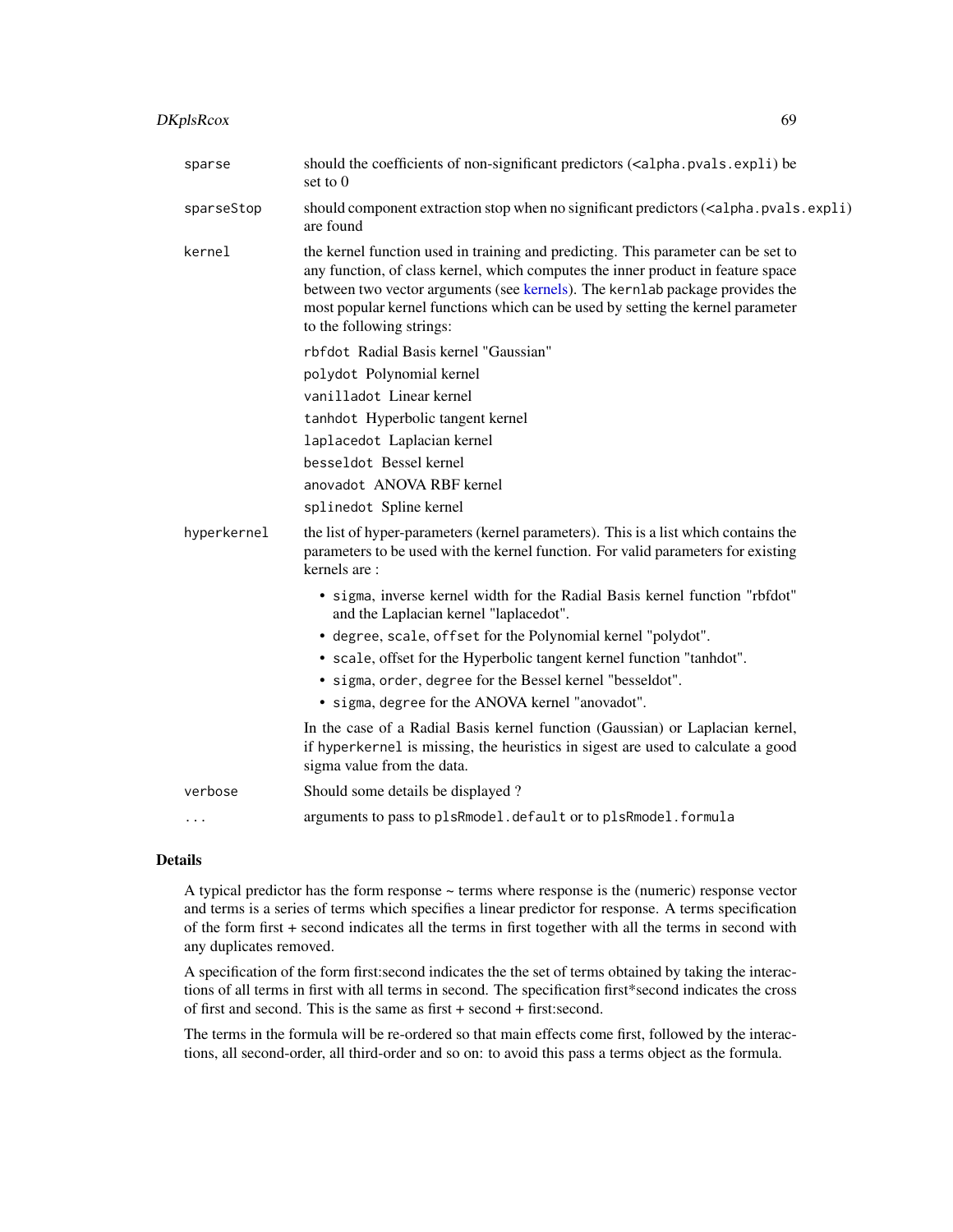Non-NULL weights can be used to indicate that different observations have different dispersions (with the values in weights being inversely proportional to the dispersions); or equivalently, when the elements of weights are positive integers  $w_i$ , that each response  $y_i$  is the mean of  $w_i$  unitweight observations.

### Value

Depends on the model that was used to fit the model.

## Author(s)

Frederic Bertrand <frederic.bertrand@math.unistra.fr> <http://www-irma.u-strasbg.fr/~fbertran/>

# References

Frederic Bertrand, Myriam Maumy-Bertrand et Nicolas Meyer (2011). R?gression B?ta PLS. *Preprint*.

# See Also

[plsR](#page-0-0) and [plsRglm](#page-0-0)

# Examples

data(micro.censure) data(Xmicro.censure\_compl\_imp)

```
X_train_micro <- apply((as.matrix(Xmicro.censure_compl_imp)),FUN="as.numeric",MARGIN=2)[1:80,]
X_train_micro_df <- data.frame(X_train_micro)
Y_train_micro <- micro.censure$survyear[1:80]
C_train_micro <- micro.censure$DC[1:80]
```

```
DKplsRcox(X_train_micro,time=Y_train_micro,event=C_train_micro,nt=5)
DKplsRcox(~X_train_micro,time=Y_train_micro,event=C_train_micro,nt=5)
```

```
DKplsRcox(Xplan=X_train_micro,time=Y_train_micro,event=C_train_micro,nt=5,sparse=TRUE,
alpha.pvals.expli=.15)
DKplsRcox(Xplan=~X_train_micro,time=Y_train_micro,event=C_train_micro,nt=5,sparse=TRUE,
alpha.pvals.expli=.15)
```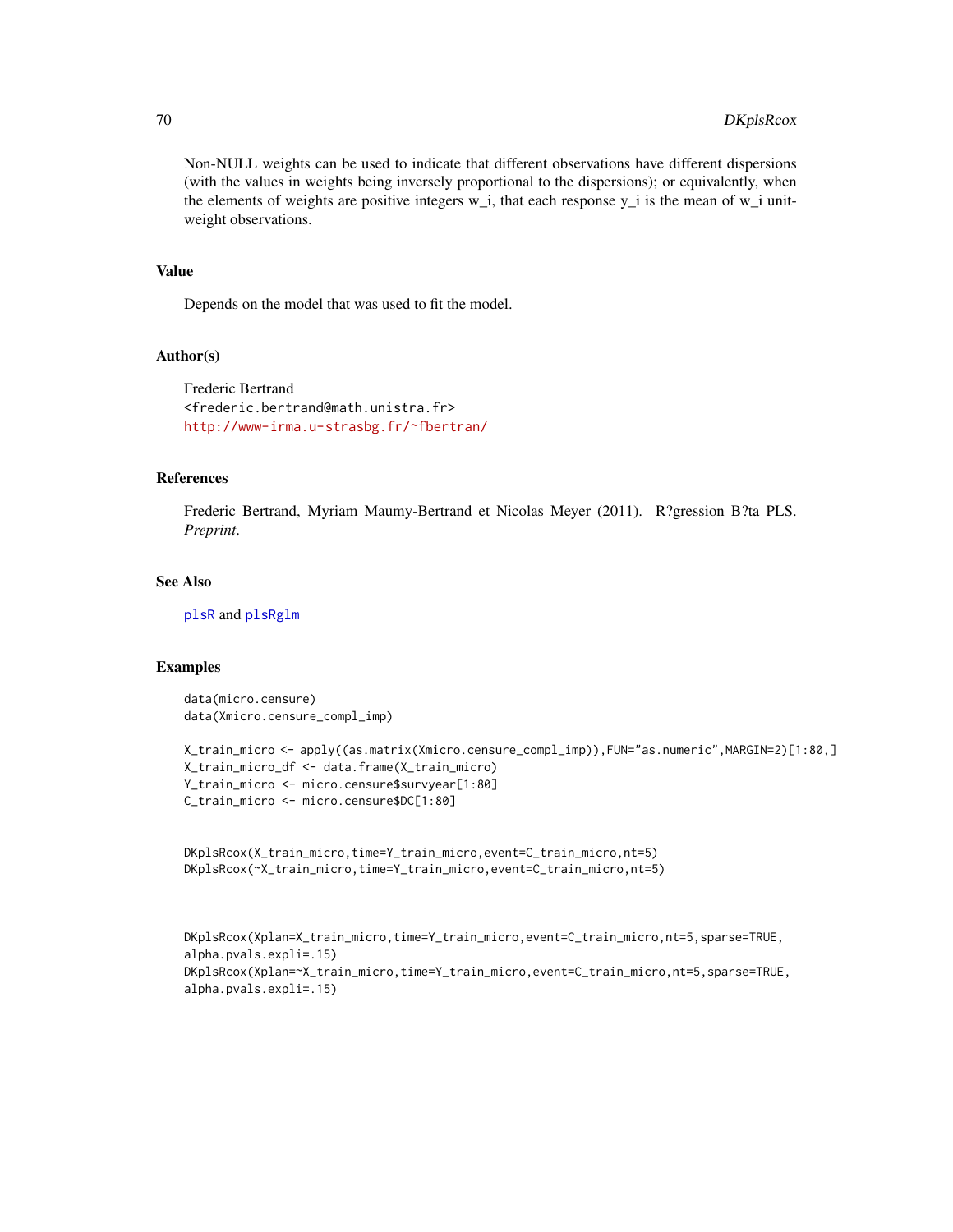# Description

This function computes the Residuals for a Cox-Model fitted with an intercept as the only explanatory variable. Default behaviour gives the Deviance residuals.

# Usage

```
DR_coxph(time, time2, event, type, origin, typeres = "deviance",
collapse, weighted, scaleY = TRUE, plot = FALSE, ...)
```

| time     | for right censored data, this is the follow up time. For interval data, the first<br>argument is the starting time for the interval.                                                                                                                                                                                                                                      |
|----------|---------------------------------------------------------------------------------------------------------------------------------------------------------------------------------------------------------------------------------------------------------------------------------------------------------------------------------------------------------------------------|
| time2    | The status indicator, normally 0=alive, 1=dead. Other choices are TRUE/FALSE<br>(TRUE = death) or $1/2$ (2=death). For interval censored data, the status indica-<br>tor is 0=right censored, 1=event at time, 2=left censored, 3=interval censored.<br>Although unusual, the event indicator can be omitted, in which case all subjects<br>are assumed to have an event. |
| event    | ending time of the interval for interval censored or counting process data only.<br>Intervals are assumed to be open on the left and closed on the right, (start, end].<br>For counting process data, event indicates whether an event occurred at the end<br>of the interval.                                                                                            |
| type     | character string specifying the type of censoring. Possible values are "right",<br>"left", "counting", "interval", or "interval2". The default is "right"<br>or "counting" depending on whether the time2 argument is absent or present,<br>respectively.                                                                                                                 |
| origin   | for counting process data, the hazard function origin. This option was intended<br>to be used in conjunction with a model containing time dependent strata in order<br>to align the subjects properly when they cross over from one strata to another,<br>but it has rarely proven useful.                                                                                |
| typeres  | character string indicating the type of residual desired. Possible values are<br>"martingale", "deviance", "score", "schoenfeld", "dfbeta", "dfbetas",<br>and "scaledsch". Only enough of the string to determine a unique match is<br>required.                                                                                                                          |
| collapse | vector indicating which rows to collapse (sum) over. In time-dependent models<br>more than one row data can pertain to a single individual. If there were 4 individ-<br>uals represented by 3, 1, 2 and 4 rows of data respectively, then collapse= $c(1, 1, 1, 2, 3, 3, 4, 4, 4, 4)$<br>could be used to obtain per subject rather than per observation residuals.       |
| weighted | if TRUE and the model was fit with case weights, then the weighted residuals are<br>returned.                                                                                                                                                                                                                                                                             |
| scaleY   | Should the time values be standardized?                                                                                                                                                                                                                                                                                                                                   |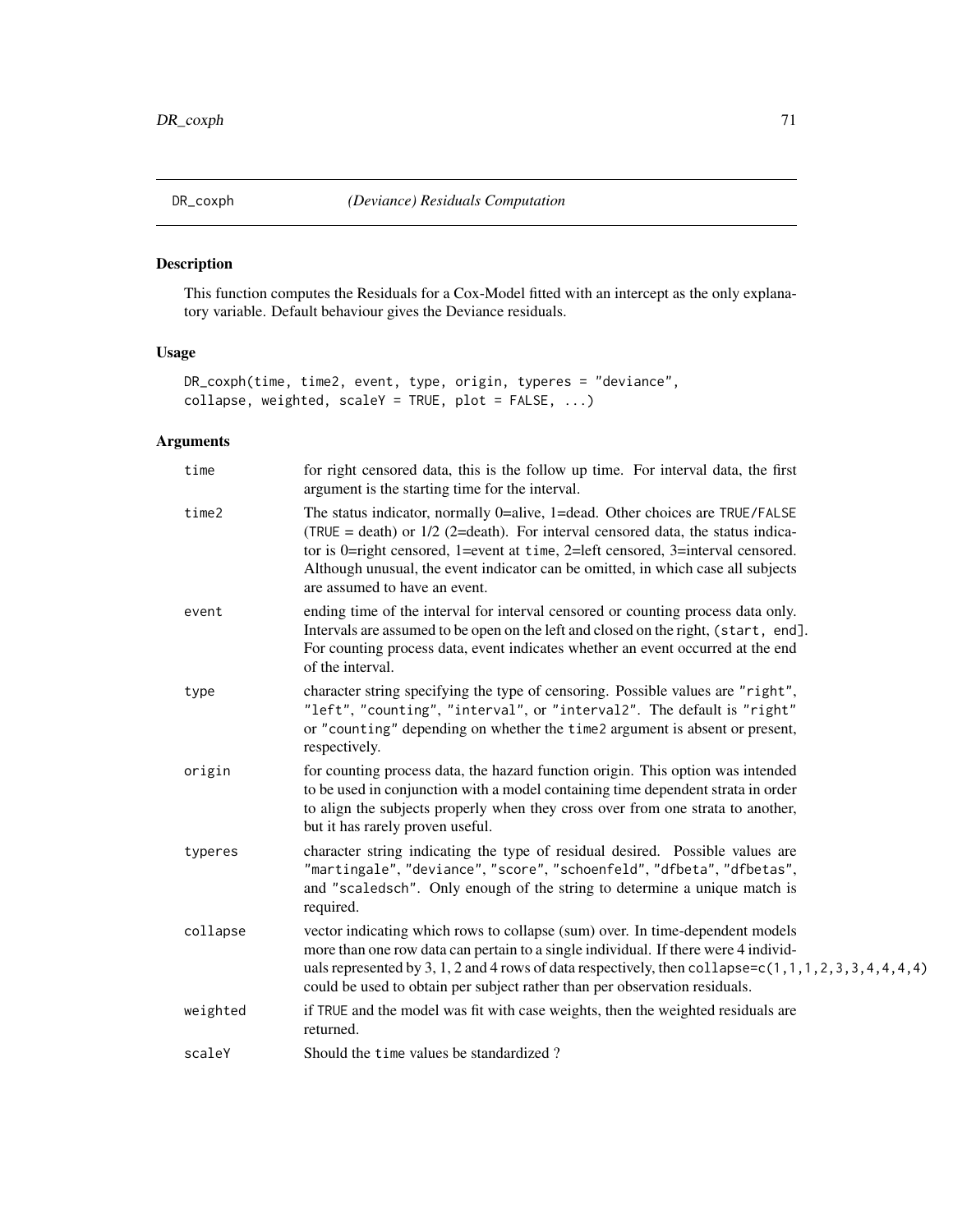72 larsDR\_coxph

| plot     | Should the survival function be plotted ?)     |
|----------|------------------------------------------------|
| $\cdots$ | Arguments to be passed on to survival:: coxph. |

# Value

Named num Vector of the residual values.

## Author(s)

Fr?d?ric Bertrand <frederic.bertrand@math.unistra.fr> <http://www-irma.u-strasbg.fr/~fbertran/>

### References

plsRcox : mod?les de Cox en pr?sence d'un grand nombre de variables explicatives, Fr?d?ric Bertrand, Myriam Maumy-Bertrand, Marie-Pierre Gaub, Nicolas Meyer, Chimiom?trie 2010, Paris, 2010.

### See Also

[coxph](#page-0-0)

### Examples

```
data(micro.censure)
Y_train_micro <- micro.censure$survyear[1:80]
C_train_micro <- micro.censure$DC[1:80]
```

```
DR_coxph(Y_train_micro,C_train_micro,plot=TRUE)
DR_coxph(Y_train_micro,C_train_micro,scaleY=FALSE,plot=TRUE)
DR_coxph(Y_train_micro,C_train_micro,scaleY=TRUE,plot=TRUE)
```
rm(Y\_train\_micro,C\_train\_micro)

<span id="page-71-0"></span>larsDR\_coxph *Fitting a LASSO/LARS model on the (Deviance) Residuals*

# Description

This function computes the Cox Model based on lars variables computed model with

- as the response: the Residuals of a Cox-Model fitted with no covariate
- as explanatory variables: Xplan.

It uses the package lars to perform PLSR fit.

This function computes the LASSO/LARS model with the Residuals of a Cox-Model fitted with an intercept as the only explanatory variable as the response and Xplan as explanatory variables. Default behaviour uses the Deviance residuals.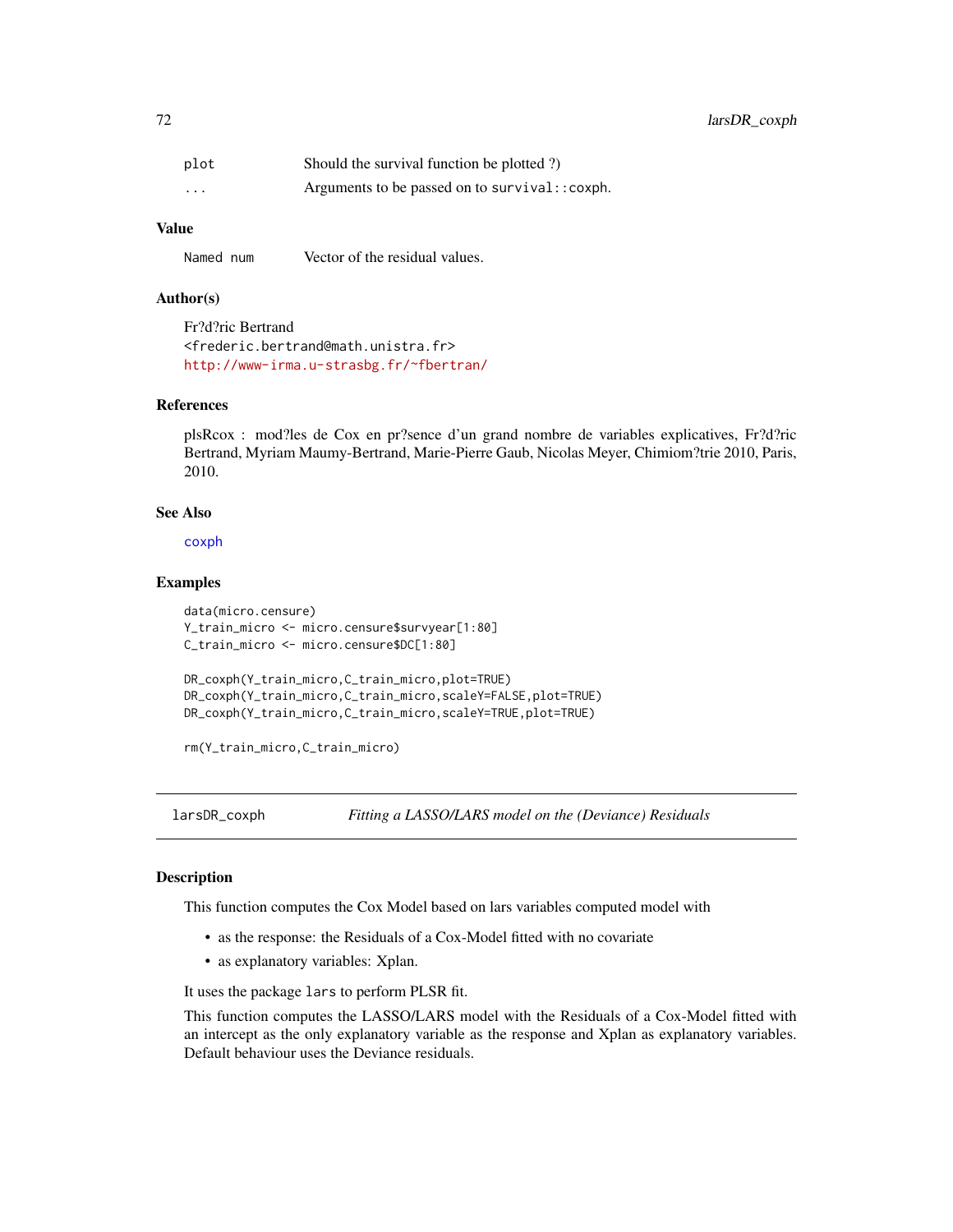# larsDR\_coxph 73

# Usage

```
larsDR_coxph(Xplan, ...)
## Default S3 method:
larsDR_coxph(Xplan, time, time2, event, type,
origin, typeres = "deviance", collapse, weighted, scaleX = FALSE,
scaleY = TRUE, plot = FALSE, typelars="lasso", normalize=TRUE, max.steps,
use.Gram=TRUE, allres = FALSE, verbose=TRUE,...)
## S3 method for class 'formula'
larsDR_coxph(Xplan, time, time2, event, type,
origin, typeres = "deviance", collapse, weighted, scaleX = FALSE,
scaleY = TRUE, plot = FALSE, typelars="lasso", normalize=TRUE, max.steps,
use.Gram=TRUE, allres = FALSE, dataXplan = NULL, subset, weights,
model_frame=FALSE,model_matrix=FALSE, verbose=TRUE,...)
```

| Xplan    | a formula or a matrix with the eXplanatory variables (training) dataset                                                                                                                                                                                                                                                                                                   |  |
|----------|---------------------------------------------------------------------------------------------------------------------------------------------------------------------------------------------------------------------------------------------------------------------------------------------------------------------------------------------------------------------------|--|
| time     | for right censored data, this is the follow up time. For interval data, the first<br>argument is the starting time for the interval.                                                                                                                                                                                                                                      |  |
| time2    | The status indicator, normally 0=alive, 1=dead. Other choices are TRUE/FALSE<br>(TRUE = death) or $1/2$ (2=death). For interval censored data, the status indica-<br>tor is 0=right censored, 1=event at time, 2=left censored, 3=interval censored.<br>Although unusual, the event indicator can be omitted, in which case all subjects<br>are assumed to have an event. |  |
| event    | ending time of the interval for interval censored or counting process data only.<br>Intervals are assumed to be open on the left and closed on the right, (start, end].<br>For counting process data, event indicates whether an event occurred at the end<br>of the interval.                                                                                            |  |
| type     | character string specifying the type of censoring. Possible values are "right",<br>"left", "counting", "interval", or "interval2". The default is "right"<br>or "counting" depending on whether the time2 argument is absent or present,<br>respectively.                                                                                                                 |  |
| origin   | for counting process data, the hazard function origin. This option was intended<br>to be used in conjunction with a model containing time dependent strata in order<br>to align the subjects properly when they cross over from one strata to another,<br>but it has rarely proven useful.                                                                                |  |
| typeres  | character string indicating the type of residual desired. Possible values are<br>"martingale", "deviance", "score", "schoenfeld", "dfbeta", "dfbetas",<br>and "scaledsch". Only enough of the string to determine a unique match is<br>required.                                                                                                                          |  |
| collapse | vector indicating which rows to collapse (sum) over. In time-dependent models<br>more than one row data can pertain to a single individual. If there were 4 individ-<br>uals represented by 3, 1, 2 and 4 rows of data respectively, then collapse= $c(1, 1, 1, 2, 3, 3, 4, 4, 4, 4)$<br>could be used to obtain per subject rather than per observation residuals.       |  |
| weighted | if TRUE and the model was fit with case weights, then the weighted residuals are<br>returned.                                                                                                                                                                                                                                                                             |  |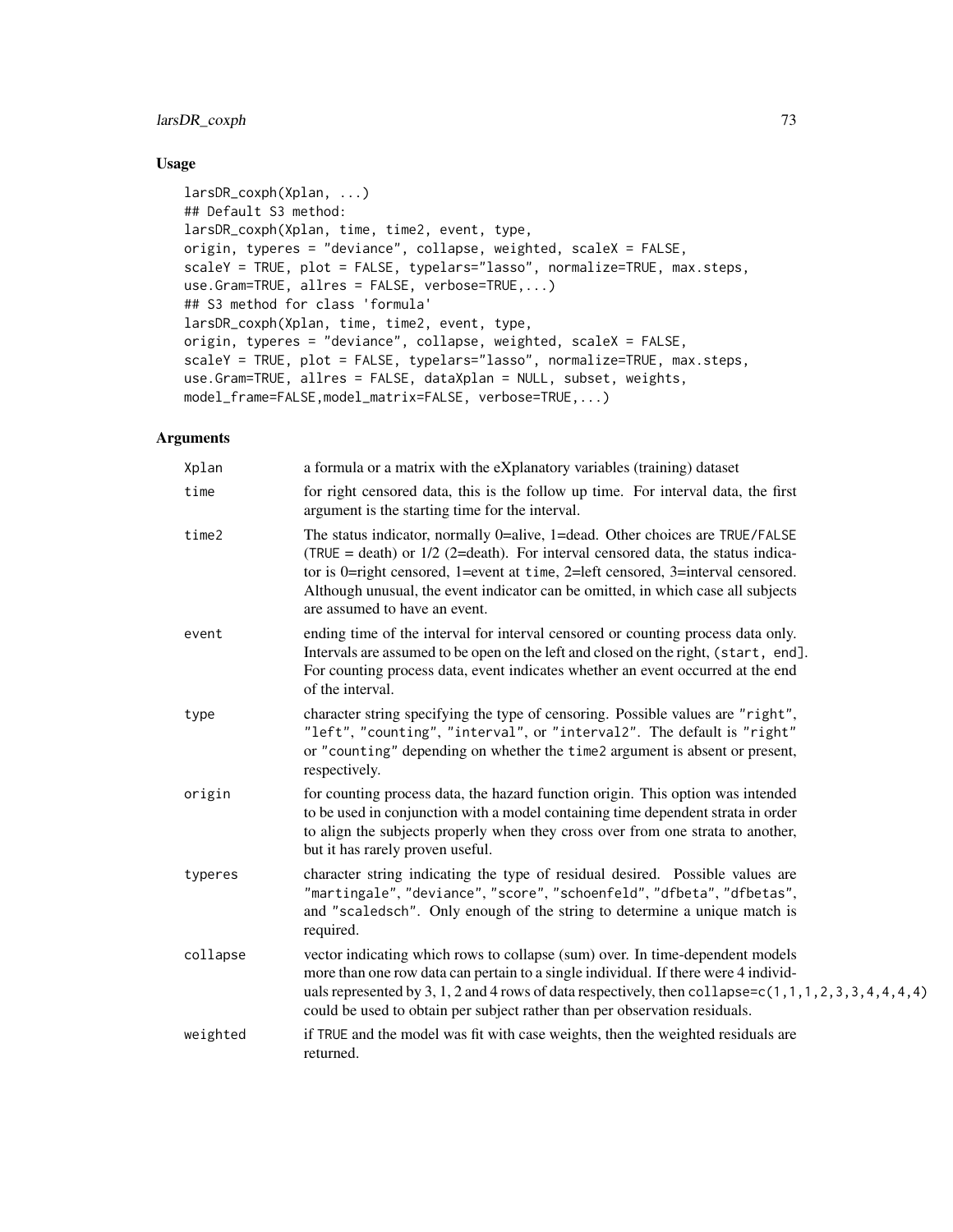<span id="page-73-0"></span>

| scaleX       | Should the Xplan columns be standardized?                                                                                                                                                                                                                                                                                                                                                                                                                                                                                                                                                                                        |
|--------------|----------------------------------------------------------------------------------------------------------------------------------------------------------------------------------------------------------------------------------------------------------------------------------------------------------------------------------------------------------------------------------------------------------------------------------------------------------------------------------------------------------------------------------------------------------------------------------------------------------------------------------|
| scaleY       | Should the time values be standardized?                                                                                                                                                                                                                                                                                                                                                                                                                                                                                                                                                                                          |
| plot         | Should the survival function be plotted ?)                                                                                                                                                                                                                                                                                                                                                                                                                                                                                                                                                                                       |
| typelars     | One of "lasso", "lar", "forward.stagewise" or "stepwise". The names<br>can be abbreviated to any unique substring. Default is "lasso".                                                                                                                                                                                                                                                                                                                                                                                                                                                                                           |
| normalize    | If TRUE, each variable is standardized to have unit L2 norm, otherwise it is left<br>alone. Default is TRUE.                                                                                                                                                                                                                                                                                                                                                                                                                                                                                                                     |
| max.steps    | Limit the number of steps taken; the default is $8 * min(m, n-intercept)$ ,<br>with m the number of variables, and n the number of samples. For type="lar"<br>or type="stepwise", the maximum number of steps is min(m, n-intercept).<br>For type="lasso" and especially type="forward.stagewise", there can be<br>many more terms, because although no more than min(m,n-intercept) variables<br>can be active during any step, variables are frequently droppped and added as the<br>algorithm proceeds. Although the default usually guarantees that the algorithm<br>has proceeded to the saturated fit, users should check. |
| use.Gram     | When the number m of variables is very large, i.e. larger than N, then you may<br>not want LARS to precompute the Gram matrix. Default is use. Gram=TRUE                                                                                                                                                                                                                                                                                                                                                                                                                                                                         |
| allres       | FALSE to return only the Cox model and TRUE for additionnal results. See<br>details. Defaults to FALSE.                                                                                                                                                                                                                                                                                                                                                                                                                                                                                                                          |
| dataXplan    | an optional data frame, list or environment (or object coercible by as . data. frame<br>to a data frame) containing the variables in the model. If not found in dataXplan,<br>the variables are taken from environment (Xplan), typically the environment<br>from which plscox is called.                                                                                                                                                                                                                                                                                                                                        |
| subset       | an optional vector specifying a subset of observations to be used in the fitting<br>process.                                                                                                                                                                                                                                                                                                                                                                                                                                                                                                                                     |
| weights      | an optional vector of 'prior weights' to be used in the fitting process. Should be<br>NULL or a numeric vector.                                                                                                                                                                                                                                                                                                                                                                                                                                                                                                                  |
| model_frame  | If TRUE, the model frame is returned.                                                                                                                                                                                                                                                                                                                                                                                                                                                                                                                                                                                            |
| model_matrix | If TRUE, the "unweighted" model matrix is returned.                                                                                                                                                                                                                                                                                                                                                                                                                                                                                                                                                                              |
| verbose      | Should some details be displayed?                                                                                                                                                                                                                                                                                                                                                                                                                                                                                                                                                                                                |
| $\cdots$     | Arguments to be passed on to survival:: coxph or to lars:: lars.                                                                                                                                                                                                                                                                                                                                                                                                                                                                                                                                                                 |

# Details

If allres=FALSE returns only the final Cox-model. If allres=TRUE returns a list with the (Deviance) Residuals, the LASSO/LARS model fitted to the (Deviance) Residuals, the eXplanatory variables and the final Cox-model. allres=TRUE is useful for evluating model prediction accuracy on a test sample.

## Value

If allres=FALSE :

cox\_larsDR Final Cox-model.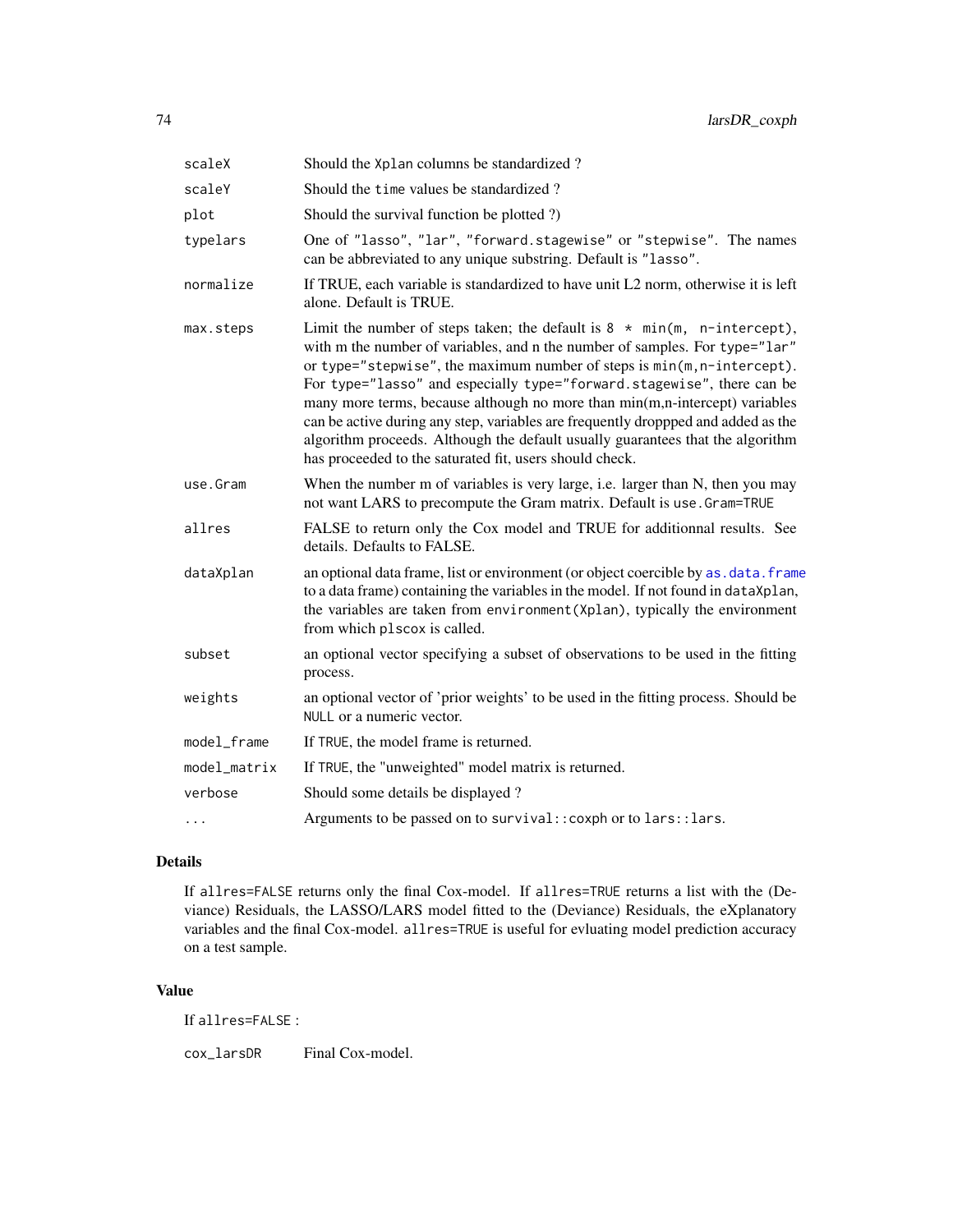# <span id="page-74-0"></span>larsDR\_coxph 75

If allres=TRUE :

| DR_coxph   | The (Deviance) Residuals.                                |
|------------|----------------------------------------------------------|
| larsDR     | The LASSO/LARS model fitted to the (Deviance) Residuals. |
| X larsDR   | The eXplanatory variables.                               |
| cox_larsDR | Final Cox-model.                                         |

#### Author(s)

Frederic Bertrand <frederic.bertrand@math.unistra.fr> <http://www-irma.u-strasbg.fr/~fbertran/>

# References

plsRcox : modeles de Cox en pr?sence d'un grand nombre de variables explicatives, Frederic Bertrand, Myriam Maumy-Bertrand, Marie-Pierre Gaub, Nicolas Meyer, Chimiometrie 2010, Paris, 2010.

#### See Also

[coxph](#page-0-0), [lars](#page-0-0)

# Examples

```
data(micro.censure)
data(Xmicro.censure_compl_imp)
```

```
X_train_micro <- apply((as.matrix(Xmicro.censure_compl_imp)),FUN="as.numeric",MARGIN=2)[1:80,]
X_train_micro_df <- data.frame(X_train_micro)
Y_train_micro <- micro.censure$survyear[1:80]
C_train_micro <- micro.censure$DC[1:80]
```

```
(cox_larsDR_fit <- larsDR_coxph(X_train_micro,Y_train_micro,C_train_micro,max.steps=6,
use.Gram=FALSE,scaleX=TRUE))
(cox_larsDR_fit <- larsDR_coxph(~X_train_micro,Y_train_micro,C_train_micro,max.steps=6,
use.Gram=FALSE,scaleX=TRUE))
(cox_larsDR_fit <- larsDR_coxph(~.,Y_train_micro,C_train_micro,max.steps=6,
use.Gram=FALSE, scaleX=TRUE, dataXplan=X_train_micro_df))
```

```
larsDR_coxph(~X_train_micro,Y_train_micro,C_train_micro,max.steps=6,use.Gram=FALSE)
larsDR_coxph(~X_train_micro,Y_train_micro,C_train_micro,max.steps=6,use.Gram=FALSE,scaleX=FALSE)
larsDR_coxph(~X_train_micro,Y_train_micro,C_train_micro,max.steps=6,use.Gram=FALSE,
scaleX=TRUE,allres=TRUE)
```

```
rm(X_train_micro,Y_train_micro,C_train_micro,cox_larsDR_fit)
```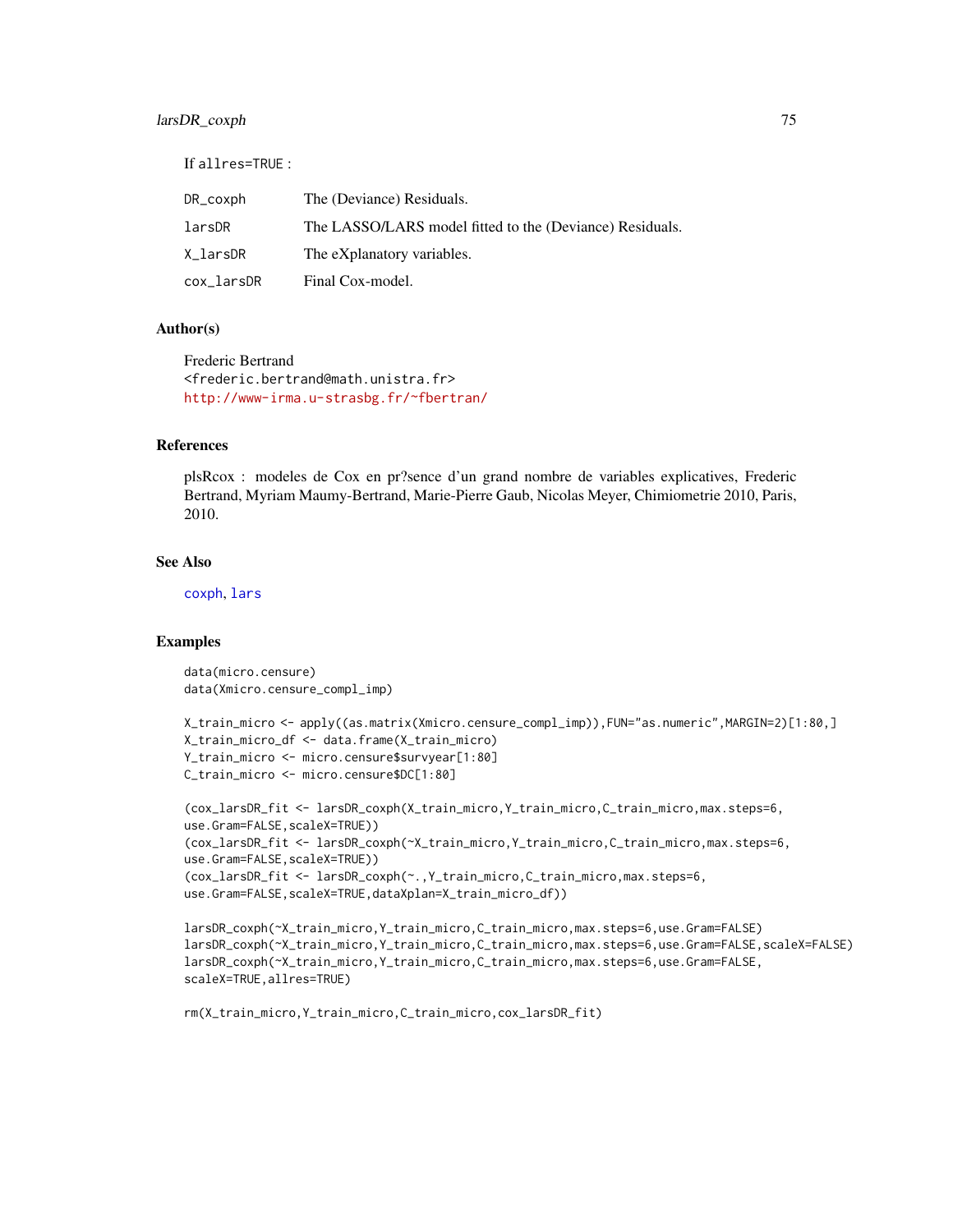<span id="page-75-0"></span>

#### Description

This dataset provides Microsat specifications and survival times.

#### Usage

data(micro.censure)

#### Format

A data frame with 117 observations on the following 43 variables.

numpat a factor with levels B1006 B1017 B1028 B1031 B1046 B1059 B1068 B1071 B1102 B1115 B1124 B1139 B1157 B1161 B1164 B1188 B1190 B1192 B1203 B1211 B1221 B1225 B1226 B1227 B1237 B1251 B1258 B1266 B1271 B1282 B1284 B1285 B1286 B1287 B1290 B1292 B1298 B1302 B1304 B1310 B1319 B1327 B1353 B1357 B1363 B1368 B1372 B1373 B1379 B1388 B1392 B1397 B1403 B1418 B1421t1 B1421t2 B1448 B1451 B1455 B1460 B1462 B1466 B1469 B1493 B1500 B1502 B1519 B1523 B1529 B1530 B1544 B1548 B500 B532 B550 B558 B563 B582 B605 B609 B634 B652 B667 B679 B701 B722 B728 B731 B736 B739 B744 B766 B771 B777 B788 B800 B836 B838 B841 B848 B871 B873 B883 B889 B912 B924 B925 B927 B938 B952 B954 B955 B968 B972 B976 B982 B984

D18S61 a numeric vector

D17S794 a numeric vector

D13S173 a numeric vector

D20S107 a numeric vector

TP53 a numeric vector

D9S171 a numeric vector

D8S264 a numeric vector

D5S346 a numeric vector

D22S928 a numeric vector

D18S53 a numeric vector

D1S225 a numeric vector

D3S1282 a numeric vector

D15S127 a numeric vector

D1S305 a numeric vector

D1S207 a numeric vector

D2S138 a numeric vector

D16S422 a numeric vector

D9S179 a numeric vector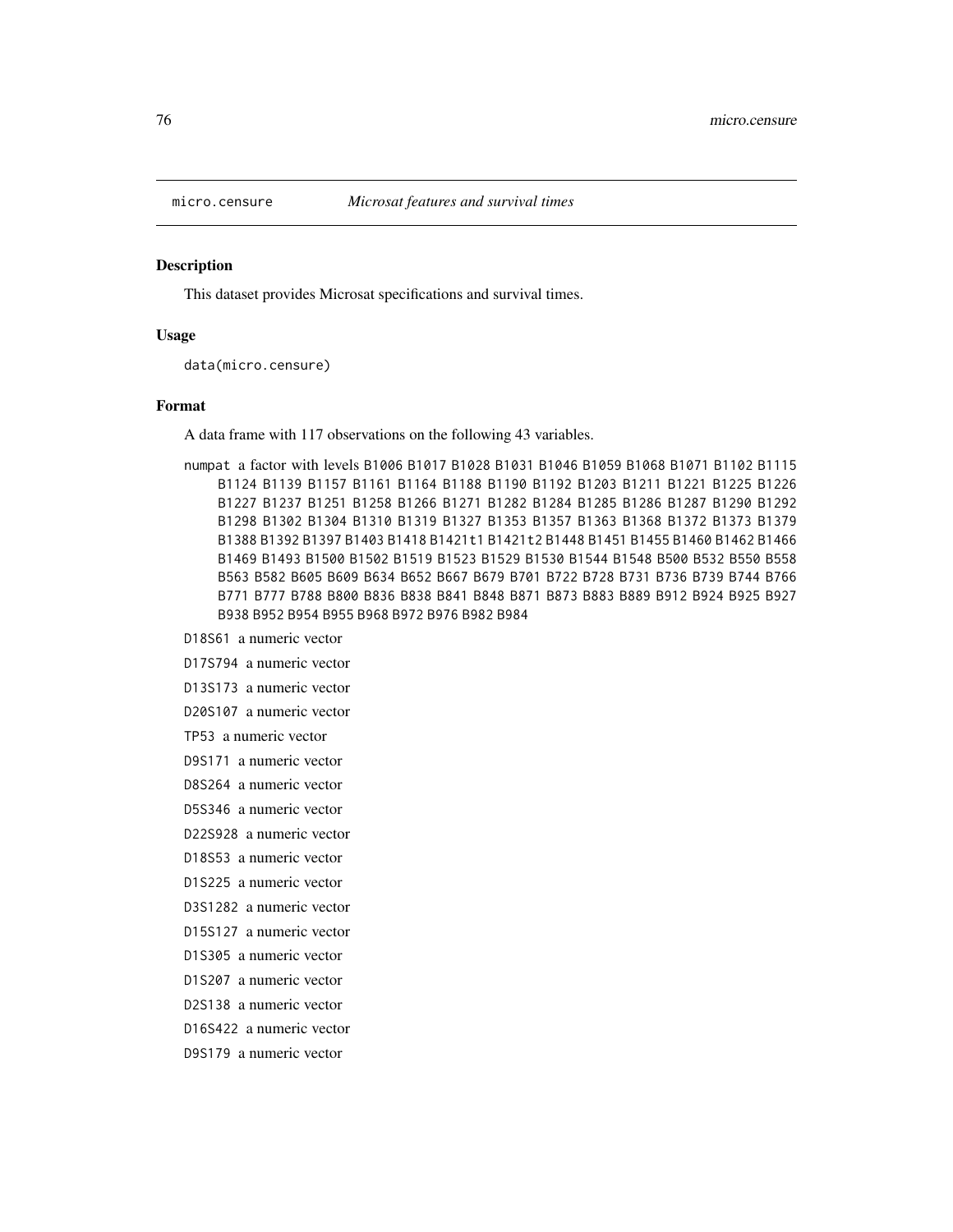#### micro.censure 77

D10S191 a numeric vector

D4S394 a numeric vector

D1S197 a numeric vector

D6S264 a numeric vector

D14S65 a numeric vector

D17S790 a numeric vector

D5S430 a numeric vector

D3S1283 a numeric vector

D4S414 a numeric vector

D8S283 a numeric vector

D11S916 a numeric vector

D2S159 a numeric vector

D16S408 a numeric vector

D6S275 a numeric vector

D10S192 a numeric vector

sexe a numeric vector

Agediag a numeric vector

Siege a numeric vector

T a numeric vector

N a numeric vector

M a numeric vector

STADE a factor with levels 0 1 2 3 4

survyear a numeric vector

DC a numeric vector

## Source

Allelotyping identification of genomic alterations in rectal chromosomally unstable tumors without preoperative treatment, Benoît Romain, Agnès Neuville, Nicolas Meyer, Cécile Brigand, Serge Rohr, Anne Schneider, Marie-Pierre Gaub and Dominique Guenot, *BMC Cancer 2010*, 10:561, doi:10.1186/1471-2407-10-561.

## References

plsRcox : modèles de Cox en présence d'un grand nombre de variables explicatives, Frédéric Bertrand, Myriam Maumy-Bertrand, Marie-Pierre Gaub, Nicolas Meyer, Chimiométrie 2010, Paris, 2010.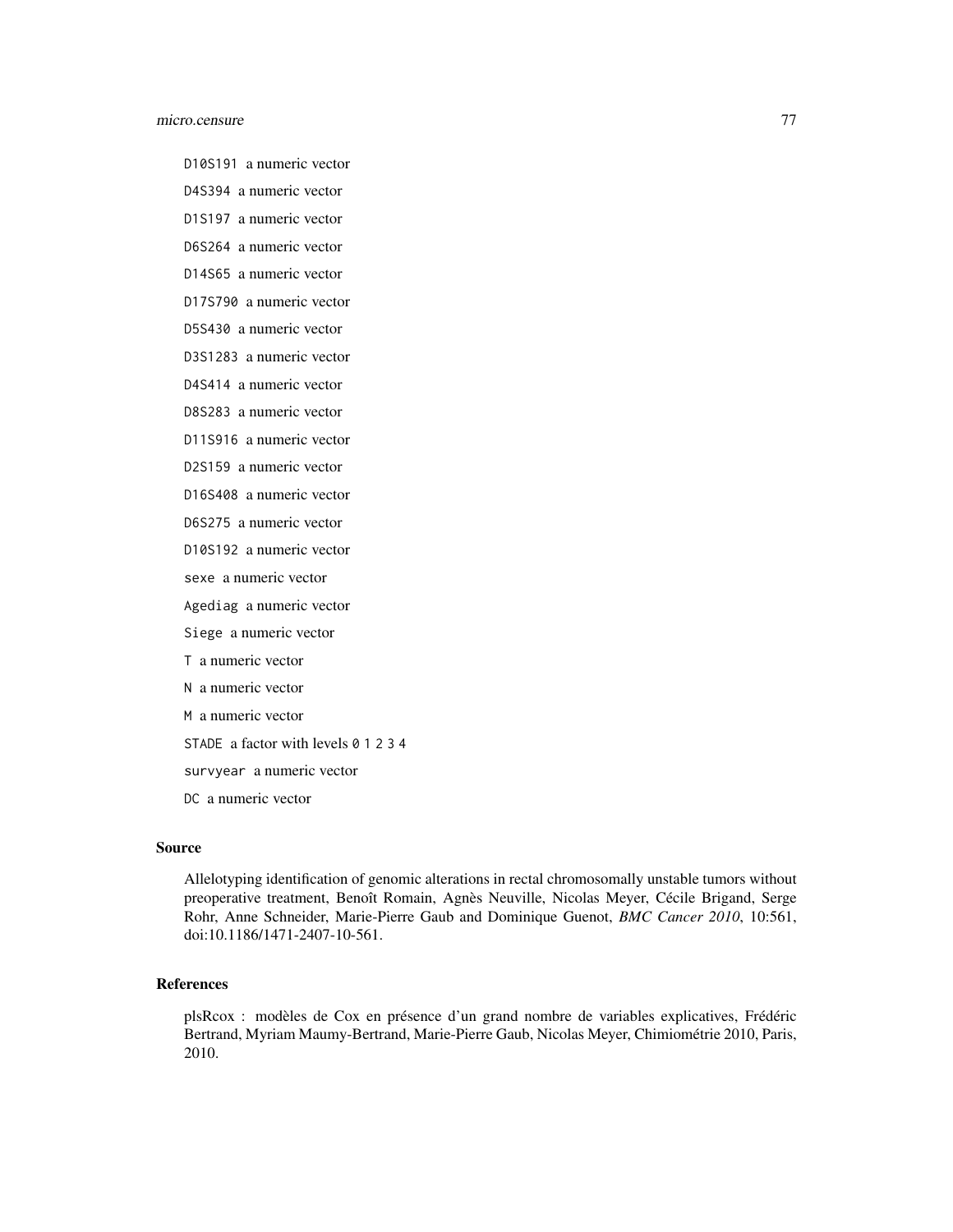## Examples

```
data(micro.censure)
Y_train_micro <- micro.censure$survyear[1:80]
C_train_micro <- micro.censure$DC[1:80]
Y_test_micro <- micro.censure$survyear[81:117]
C_test_micro <- micro.censure$DC[81:117]
rm(Y_train_micro,C_train_micro,Y_test_micro,C_test_micro)
```
plsRcox *Partial least squares Regression generalized linear models*

#### **Description**

This function implements an extension of Partial least squares Regression to Cox Models.

#### Usage

```
plsRcox(Xplan, ...)
## Default S3 method:
plsRcoxmodel(Xplan,time,time2,event,type,
origin,typeres="deviance", collapse, weighted, scaleX=TRUE,
scaleY=TRUE, nt=min(2,ncol(Xplan)),limQ2set=.0975,
dataPredictY=Xplan, pvals.expli=FALSE,alpha.pvals.expli=.05,
tol_Xi=10^(-12),weights,control, sparse=FALSE,
sparseStop=TRUE,allres=TRUE, verbose=TRUE,...)
## S3 method for class 'formula'
plsRcoxmodel(Xplan,time,time2,event,type,
origin,typeres="deviance", collapse, weighted,scaleX=TRUE,
scaleY=NULL,dataXplan=NULL, nt=min(2,ncol(Xplan)),
limQ2set=.0975, dataPredictY=Xplan, pvals.expli=FALSE,
model_frame=FALSE, alpha.pvals.expli=.05,tol_Xi=10^(-12),
weights,subset,control,sparse=FALSE,sparseStop=TRUE,
allres=TRUE, verbose=TRUE,...)
```

| Xplan | a formula or a matrix with the eXplanatory variables (training) dataset                                                                                                                                                                                                                                                                                                     |
|-------|-----------------------------------------------------------------------------------------------------------------------------------------------------------------------------------------------------------------------------------------------------------------------------------------------------------------------------------------------------------------------------|
| time  | for right censored data, this is the follow up time. For interval data, the first<br>argument is the starting time for the interval.                                                                                                                                                                                                                                        |
| time2 | The status indicator, normally 0=alive, 1=dead. Other choices are TRUE/FALSE<br>$(TRUE = death)$ or $1/2$ (2=death). For interval censored data, the status indica-<br>tor is 0=right censored, 1=event at time, 2=left censored, 3=interval censored.<br>Although unusual, the event indicator can be omitted, in which case all subjects<br>are assumed to have an event. |

<span id="page-77-0"></span>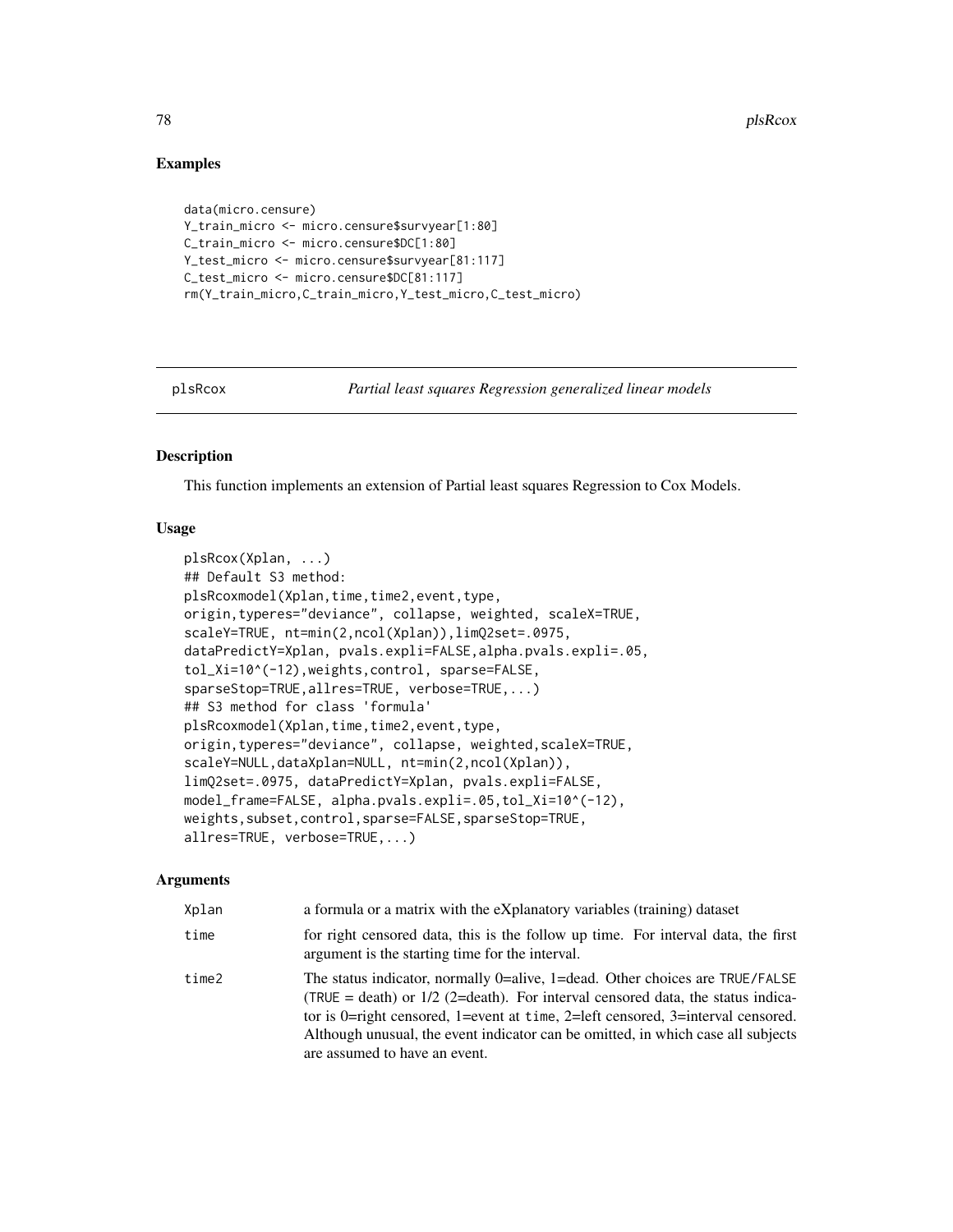#### <span id="page-78-0"></span>plsRcox 29 and 200 and 200 and 200 and 200 and 200 and 200 and 200 and 200 and 200 and 200 and 200 and 200 and

| event             | ending time of the interval for interval censored or counting process data only.<br>Intervals are assumed to be open on the left and closed on the right, (start, end].<br>For counting process data, event indicates whether an event occurred at the end<br>of the interval.                                                                                   |
|-------------------|------------------------------------------------------------------------------------------------------------------------------------------------------------------------------------------------------------------------------------------------------------------------------------------------------------------------------------------------------------------|
| type              | character string specifying the type of censoring. Possible values are "right",<br>"left", "counting", "interval", or "interval2". The default is "right"<br>or "counting" depending on whether the time2 argument is absent or present,<br>respectively.                                                                                                        |
| origin            | for counting process data, the hazard function origin. This option was intended<br>to be used in conjunction with a model containing time dependent strata in order<br>to align the subjects properly when they cross over from one strata to another,<br>but it has rarely proven useful.                                                                       |
| typeres           | character string indicating the type of residual desired. Possible values are<br>"martingale", "deviance", "score", "schoenfeld", "dfbeta", "dfbetas",<br>and "scaledsch". Only enough of the string to determine a unique match is<br>required.                                                                                                                 |
| collapse          | vector indicating which rows to collapse (sum) over. In time-dependent models<br>more than one row data can pertain to a single individual. If there were 4 individ-<br>uals represented by 3, 1, 2 and 4 rows of data respectively, then collapse=c(1, 1, 1, 2, 3, 3, 4, 4, 4, 4)<br>could be used to obtain per subject rather than per observation residuals. |
| weighted          | if TRUE and the model was fit with case weights, then the weighted residuals are<br>returned.                                                                                                                                                                                                                                                                    |
| scaleX            | Should the Xplan columns be standardized?                                                                                                                                                                                                                                                                                                                        |
| scaleY            | Should the time values be standardized?                                                                                                                                                                                                                                                                                                                          |
| nt                | number of components to be extracted                                                                                                                                                                                                                                                                                                                             |
| limQ2set          | limit value for the Q2                                                                                                                                                                                                                                                                                                                                           |
| dataPredictY      | predictor(s) (testing) dataset                                                                                                                                                                                                                                                                                                                                   |
| pvals.expli       | should individual p-values be reported to tune model selection?                                                                                                                                                                                                                                                                                                  |
| alpha.pvals.expli | level of significance for predictors when pvals.expli=TRUE                                                                                                                                                                                                                                                                                                       |
| tol_Xi            | minimal value for Norm2(Xi) and $\det(pp' \times pp)$ if there is any missing value in<br>the dataX. It defaults to $10^{-12}$                                                                                                                                                                                                                                   |
| weights           | an optional vector of 'prior weights' to be used in the fitting process. Should be<br>NULL or a numeric vector.                                                                                                                                                                                                                                                  |
| subset            | an optional vector specifying a subset of observations to be used in the fitting<br>process.                                                                                                                                                                                                                                                                     |
| allres            | FALSE to return only the Cox model and TRUE for additionnal results. See<br>details. Defaults to FALSE.                                                                                                                                                                                                                                                          |
| dataXplan         | an optional data frame, list or environment (or object coercible by as . data. frame<br>to a data frame) containing the variables in the model. If not found in dataXplan,<br>the variables are taken from environment (Xplan), typically the environment<br>from which coxDKplsDR is called.                                                                    |
| model_frame       | If TRUE, the model frame is returned.                                                                                                                                                                                                                                                                                                                            |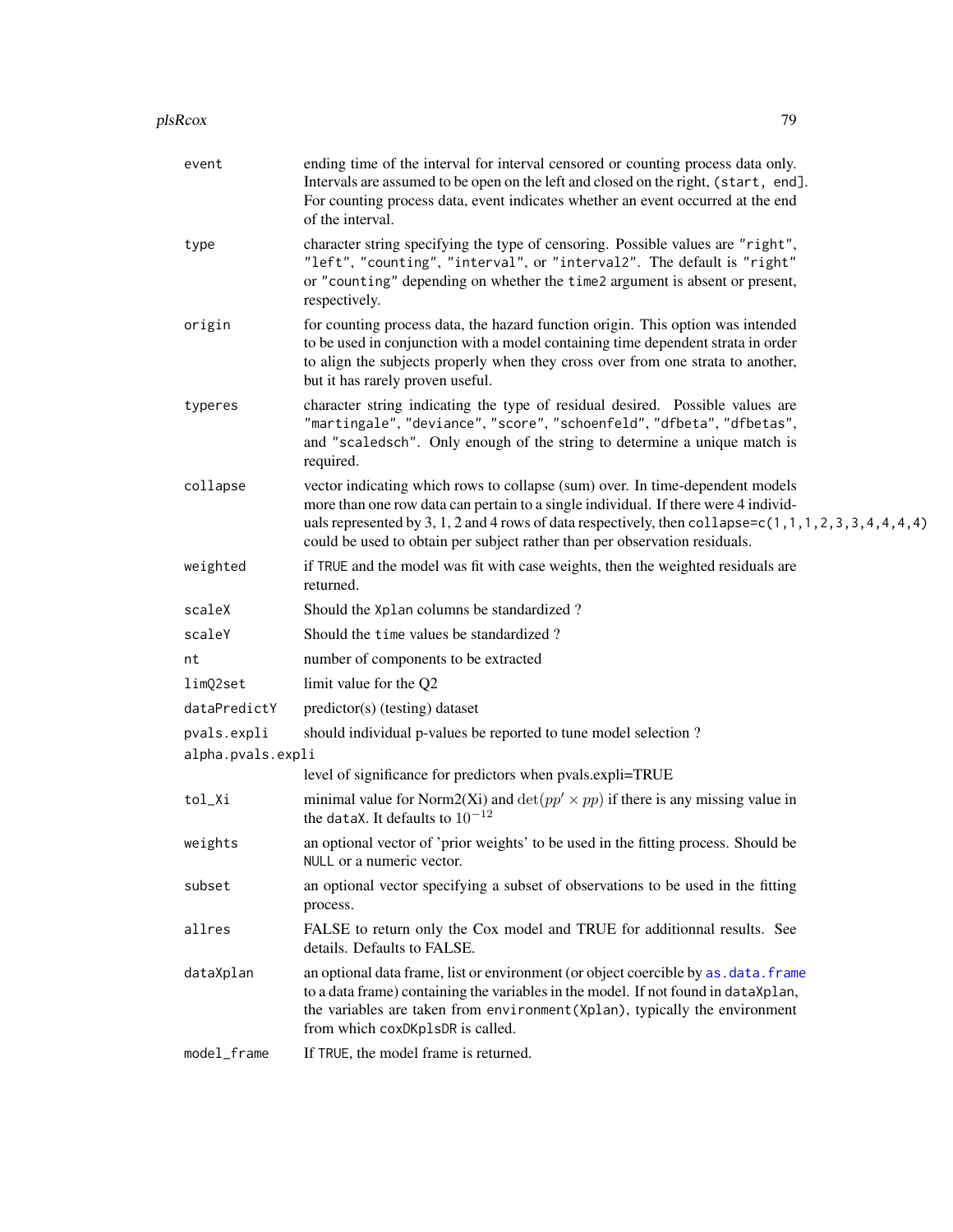<span id="page-79-0"></span>

| method     | the method to be used in fitting the model. The default method "glm. fit" uses<br>iteratively reweighted least squares (IWLS). User-supplied fitting functions can<br>be supplied either as a function or a character string naming a function, with a<br>function which takes the same arguments as glm. fit. |
|------------|----------------------------------------------------------------------------------------------------------------------------------------------------------------------------------------------------------------------------------------------------------------------------------------------------------------|
| control    | a list of parameters for controlling the fitting process. For glm. fit this is passed<br>to glm.control.                                                                                                                                                                                                       |
| sparse     | should the coefficients of non-significant predictors ( <alpha.pvals.expli) be<br="">set to <math>0</math></alpha.pvals.expli)>                                                                                                                                                                                |
| sparseStop | should component extraction stop when no significant predictors ( <alpha.pvals.expli)<br>are found</alpha.pvals.expli)<br>                                                                                                                                                                                     |
| verbose    | Should some details be displayed?                                                                                                                                                                                                                                                                              |
| $\ddotsc$  | arguments to pass to plsRmodel.default or to plsRmodel.formula                                                                                                                                                                                                                                                 |
|            |                                                                                                                                                                                                                                                                                                                |

## **Details**

A typical predictor has the form response  $\sim$  terms where response is the (numeric) response vector and terms is a series of terms which specifies a linear predictor for response. A terms specification of the form first + second indicates all the terms in first together with all the terms in second with any duplicates removed.

A specification of the form first:second indicates the the set of terms obtained by taking the interactions of all terms in first with all terms in second. The specification first\*second indicates the cross of first and second. This is the same as first + second + first:second.

The terms in the formula will be re-ordered so that main effects come first, followed by the interactions, all second-order, all third-order and so on: to avoid this pass a terms object as the formula.

Non-NULL weights can be used to indicate that different observations have different dispersions (with the values in weights being inversely proportional to the dispersions); or equivalently, when the elements of weights are positive integers  $w_i$ , that each response  $y_i$  is the mean of  $w_i$  unitweight observations.

## Value

Depends on the model that was used to fit the model.

#### Author(s)

Fr?d?ric Bertrand <frederic.bertrand@math.unistra.fr> <http://www-irma.u-strasbg.fr/~fbertran/>

## References

Fr?d?ric Bertrand, Myriam Maumy-Bertrand et Nicolas Meyer (2011). R?gression B?ta PLS. *Preprint*.

## See Also

[plsR](#page-0-0) and [plsRglm](#page-0-0)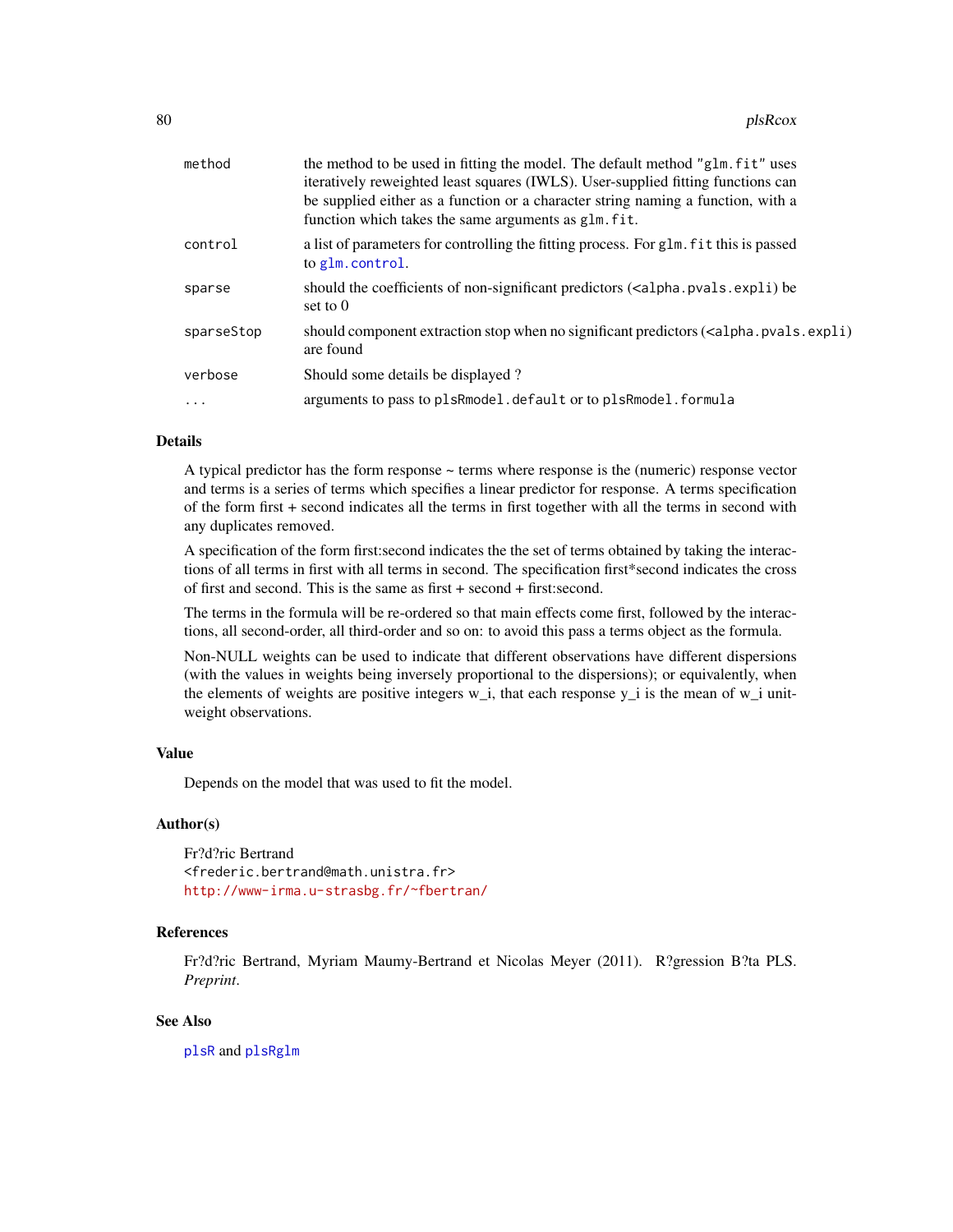# <span id="page-80-0"></span>predict.plsRcoxmodel 81

#### Examples

```
data(micro.censure)
data(Xmicro.censure_compl_imp)
X_train_micro <- apply((as.matrix(Xmicro.censure_compl_imp)),FUN="as.numeric",MARGIN=2)[1:80,]
X_train_micro_df <- data.frame(X_train_micro)
Y_train_micro <- micro.censure$survyear[1:80]
C_train_micro <- micro.censure$DC[1:80]
plsRcox(X_train_micro,time=Y_train_micro,event=C_train_micro,nt=5)
plsRcox(~X_train_micro,time=Y_train_micro,event=C_train_micro,nt=5)
plsRcox(Xplan=X_train_micro,time=Y_train_micro,event=C_train_micro,nt=5,sparse=TRUE,
alpha.pvals.expli=.15)
plsRcox(Xplan=~X_train_micro,time=Y_train_micro,event=C_train_micro,nt=5,sparse=TRUE,
alpha.pvals.expli=.15)
```
predict.plsRcoxmodel *Print method for plsRcox models*

## Description

This function provides a predict method for the class "plsRcoxmodel"

# Usage

```
## S3 method for class 'plsRcoxmodel'
predict(object,newdata,comps=object$computed_nt,
type=c("lp", "risk", "expected", "terms", "scores"),se.fit=FALSE,
weights,methodNA="adaptative", verbose=TRUE,...)
```

| object  | An object of the class "plsRcoxmodel".                                                                                                                                                                                         |
|---------|--------------------------------------------------------------------------------------------------------------------------------------------------------------------------------------------------------------------------------|
| newdata | An optional data frame in which to look for variables with which to predict. If<br>omitted, the fitted values are used.                                                                                                        |
| comps   | A value with a single value of component to use for prediction.                                                                                                                                                                |
| type    | Type of predicted value. Choices are the linear predictor $("lp")$ , the risk score<br>up time ("expected"), the terms of the linear predictor ("terms") or the scores<br>("scores").                                          |
| se.fit  | If TRUE, pointwise standard errors are produced for the predictions using the<br>Cox model.                                                                                                                                    |
| weights | Vector of case weights. If weights is a vector of integers, then the estimated<br>coefficients are equivalent to estimating the model from data with the individual<br>cases replicated as many times as indicated by weights. |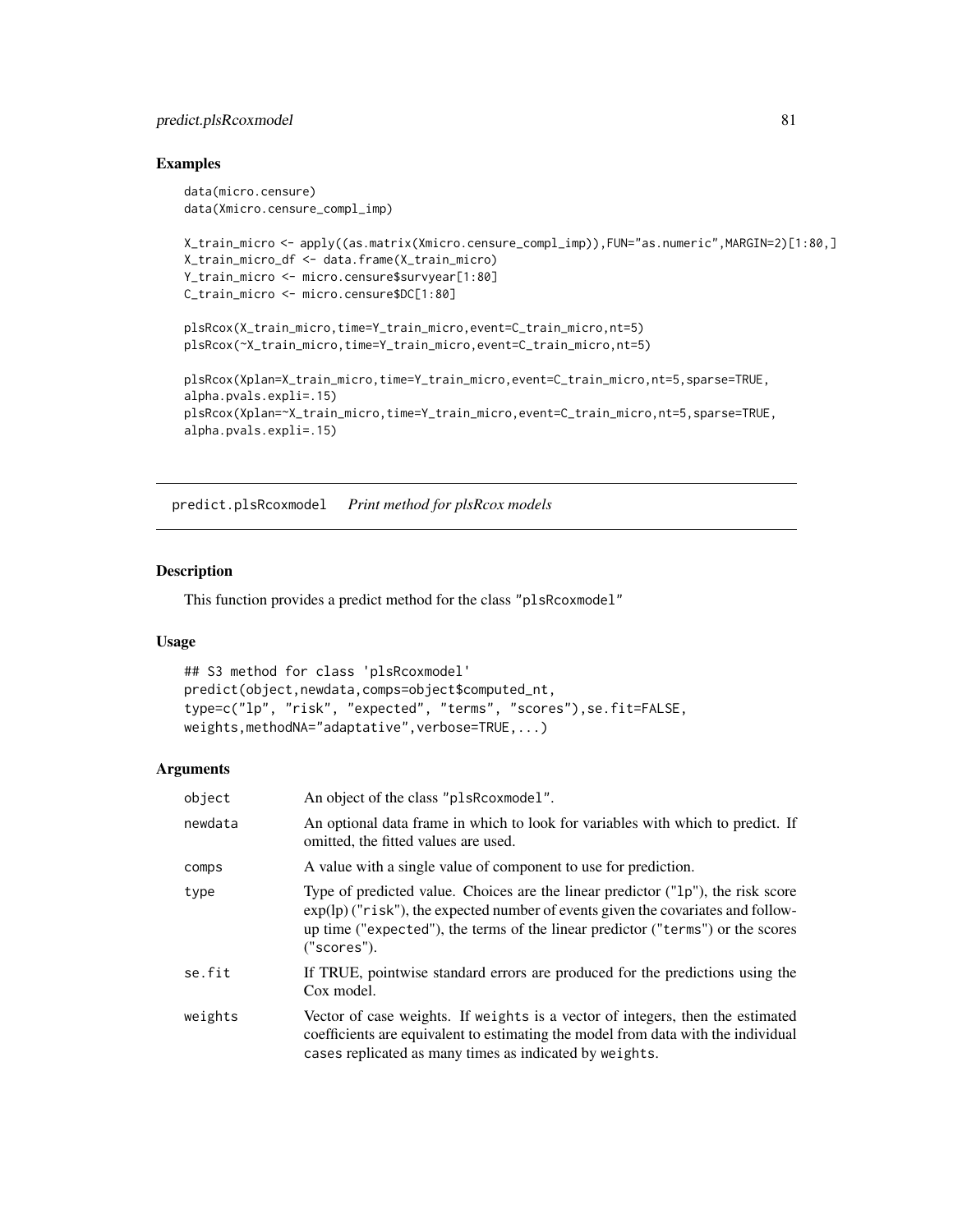<span id="page-81-0"></span>

| methodNA | Selects the way of predicting the response or the scores of the new data. For   |
|----------|---------------------------------------------------------------------------------|
|          | complete rows, without any missing value, there are two different ways of com-  |
|          | puting the prediction. As a consequence, for mixed datasets, with complete and  |
|          | incomplete rows, there are two ways of computing prediction : either predicts   |
|          | any row as if there were missing values in it (missingdata) or selects the pre- |
|          | diction method accordingly to the completeness of the row (adaptative).         |
| verbose  | Should some details be displayed?                                               |
| $\ddots$ | Arguments to be passed on to survival:: coxph and to plsRglm:: PLS_lm.          |
|          |                                                                                 |

When type is "response", a matrix of predicted response values is returned. When type is "scores", a score matrix is returned.

## Author(s)

Fr?d?ric Bertrand <frederic.bertrand@math.unistra.fr> <http://www-irma.u-strasbg.fr/~fbertran/>

# References

Fr?d?ric Bertrand, Myriam Maumy-Bertrand et Nicolas Meyer (2011). R?gression B?ta PLS. *Preprint*.

#### See Also

[predict.coxph](#page-0-0)

# Examples

```
data(micro.censure)
data(Xmicro.censure_compl_imp)
```

```
X_train_micro <- apply((as.matrix(Xmicro.censure_compl_imp)),FUN="as.numeric",MARGIN=2)[1:80,]
Y_train_micro <- micro.censure$survyear[1:80]
C_train_micro <- micro.censure$DC[1:80]
```
modpls <- plsRcox(X\_train\_micro,time=Y\_train\_micro,event=C\_train\_micro,nt=3)

```
predict(modpls)
#Identical to predict(modpls,type="lp")
```

```
predict(modpls,type="risk")
predict(modpls,type="expected")
predict(modpls,type="terms")
predict(modpls,type="scores")
```

```
predict(modpls,se.fit=TRUE)
#Identical to predict(modpls,type="lp")
predict(modpls,type="risk",se.fit=TRUE)
```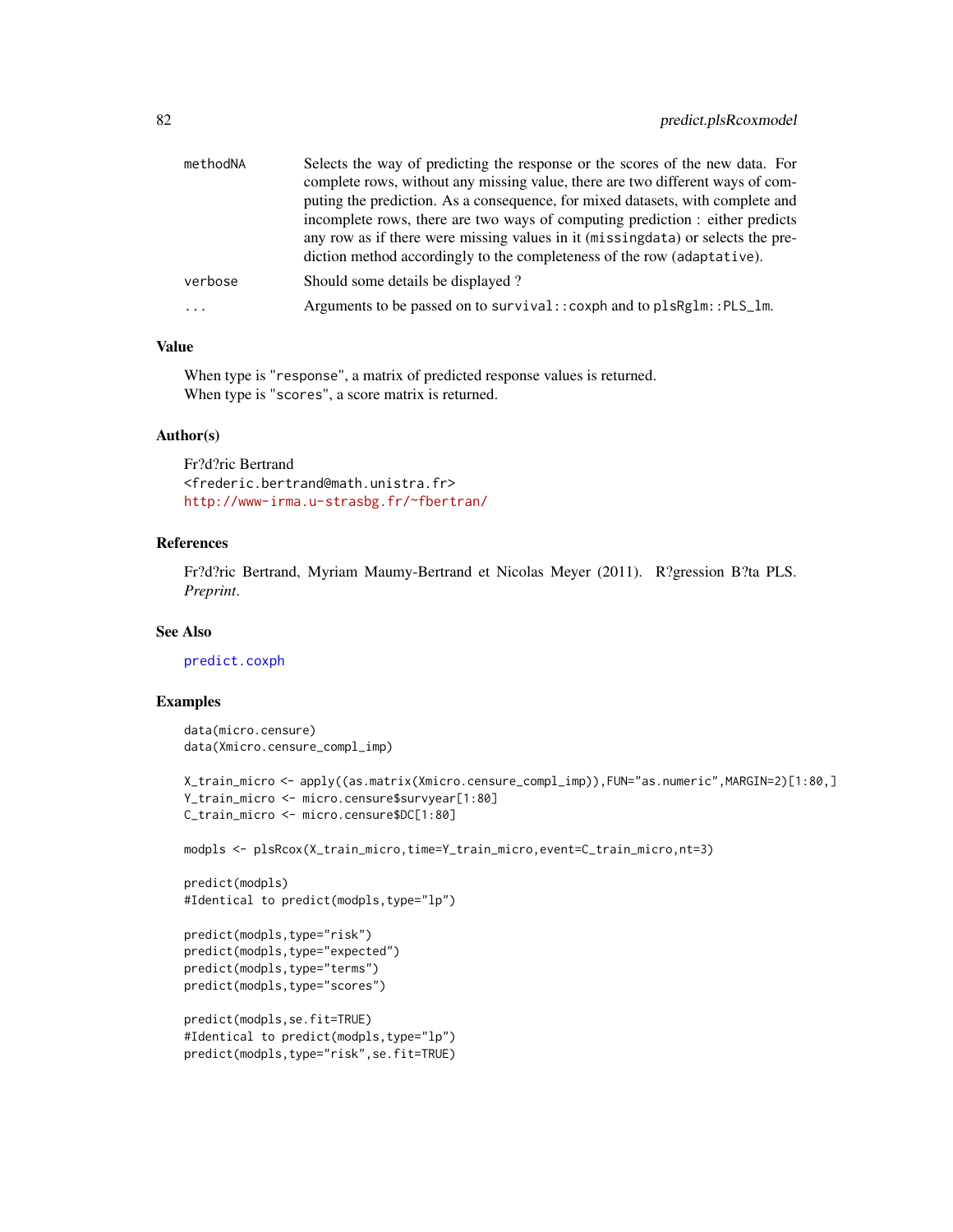## <span id="page-82-0"></span>print.plsRcoxmodel 83

```
predict(modpls,type="expected",se.fit=TRUE)
predict(modpls,type="terms",se.fit=TRUE)
predict(modpls,type="scores",se.fit=TRUE)
#Identical to predict(modpls,type="lp")
predict(modpls,newdata=X_train_micro[1:5,],type="risk")
#predict(modpls,newdata=X_train_micro[1:5,],type="expected")
predict(modpls,newdata=X_train_micro[1:5,],type="terms")
predict(modpls,newdata=X_train_micro[1:5,],type="scores")
#Identical to predict(modpls,type="lp")
predict(modpls,newdata=X_train_micro[1:5,],type="risk",se.fit=TRUE)
#predict(modpls,newdata=X_train_micro[1:5,],type="expected",se.fit=TRUE)
predict(modpls,newdata=X_train_micro[1:5,],type="terms",se.fit=TRUE)
predict(modpls,newdata=X_train_micro[1:5,],type="scores")
predict(modpls,newdata=X_train_micro[1:5,],type="risk",comps=1)
predict(modpls,newdata=X_train_micro[1:5,],type="risk",comps=2)
predict(modpls,newdata=X_train_micro[1:5,],type="risk",comps=3)
try(predict(modpls,newdata=X_train_micro[1:5,],type="risk",comps=4))
predict(modpls,newdata=X_train_micro[1:5,],type="terms",comps=1)
predict(modpls,newdata=X_train_micro[1:5,],type="terms",comps=2)
predict(modpls,newdata=X_train_micro[1:5,],type="terms",comps=3)
try(predict(modpls,newdata=X_train_micro[1:5,],type="terms",comps=4))
predict(modpls,newdata=X_train_micro[1:5,],type="scores",comps=1)
predict(modpls,newdata=X_train_micro[1:5,],type="scores",comps=2)
predict(modpls,newdata=X_train_micro[1:5,],type="scores",comps=3)
try(predict(modpls,newdata=X_train_micro[1:5,],type="scores",comps=4))
```
print.plsRcoxmodel *Print method for plsRcox models*

# Description

This function provides a print method for the class "plsRcoxmodel"

## Usage

```
## S3 method for class 'plsRcoxmodel'
print(x, \ldots)
```

| x                       | an object of the class "plsRcoxmodel" |
|-------------------------|---------------------------------------|
| $\cdot$ $\cdot$ $\cdot$ | not used                              |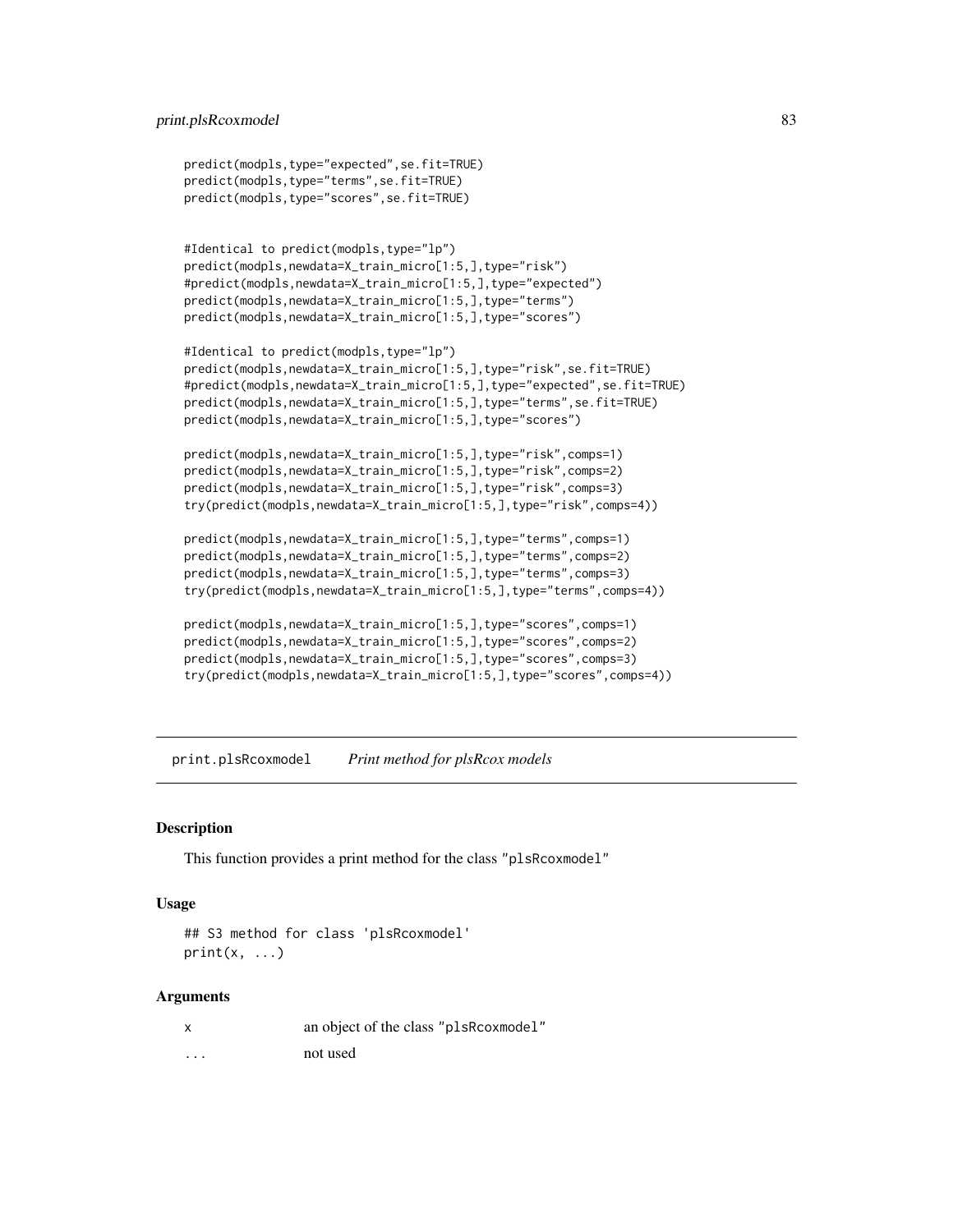NULL

# Author(s)

Fr?d?ric Bertrand <frederic.bertrand@math.unistra.fr> <http://www-irma.u-strasbg.fr/~fbertran/>

# References

Fr?d?ric Bertrand, Myriam Maumy-Bertrand et Nicolas Meyer (2011). R?gression B?ta PLS. *Preprint*.

## See Also

[print](#page-0-0)

# Examples

```
data(micro.censure)
data(Xmicro.censure_compl_imp)
```

```
X_train_micro <- apply((as.matrix(Xmicro.censure_compl_imp)),FUN="as.numeric",MARGIN=2)[1:80,]
Y_train_micro <- micro.censure$survyear[1:80]
C_train_micro <- micro.censure$DC[1:80]
```

```
modpls <- plsRcox(X_train_micro,time=Y_train_micro,event=C_train_micro,nt=3)
print(modpls)
```
print.summary.plsRcoxmodel *Print method for summaries of plsRcox models*

#### Description

This function provides a print method for the class "summary.plsRcoxmodel"

#### Usage

```
## S3 method for class 'summary.plsRcoxmodel'
print(x, \ldots)
```

|   | an object of the class "summary.plsRcoxmodel" |
|---|-----------------------------------------------|
| . | not used                                      |

<span id="page-83-0"></span>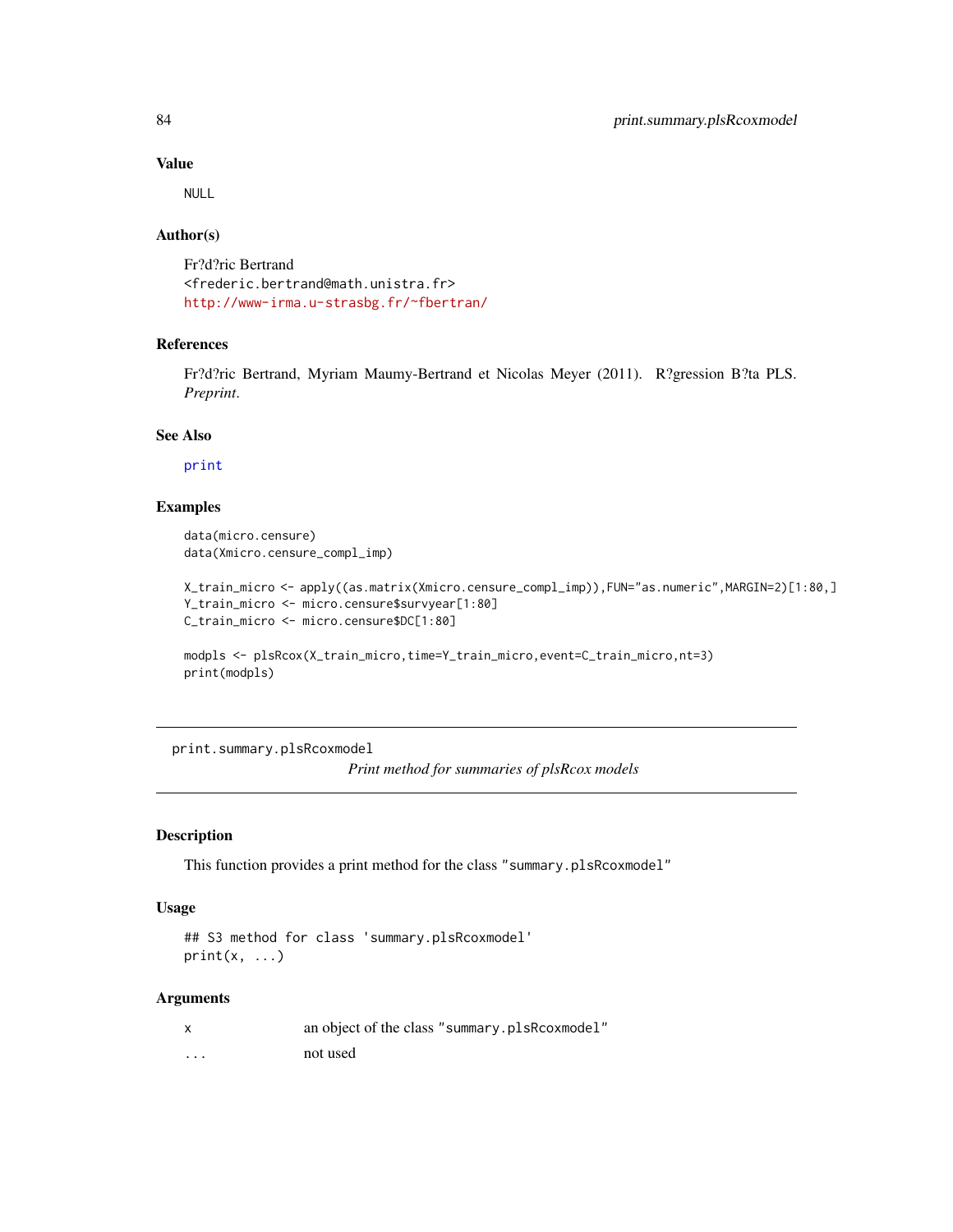<span id="page-84-0"></span>language call of the model

## Author(s)

Fr?d?ric Bertrand <frederic.bertrand@math.unistra.fr> <http://www-irma.u-strasbg.fr/~fbertran/>

## References

Fr?d?ric Bertrand, Myriam Maumy-Bertrand et Nicolas Meyer (2011). R?gression B?ta PLS. *Preprint*.

## See Also

[print](#page-0-0) and [summary](#page-0-0)

## Examples

```
data(micro.censure)
data(Xmicro.censure_compl_imp)
```

```
X_train_micro <- apply((as.matrix(Xmicro.censure_compl_imp)),FUN="as.numeric",MARGIN=2)[1:80,]
Y_train_micro <- micro.censure$survyear[1:80]
C_train_micro <- micro.censure$DC[1:80]
```

```
modpls <- plsRcox(X_train_micro,time=Y_train_micro,event=C_train_micro,nt=3)
print(summary(modpls))
```
summary.plsRcoxmodel *Summary method for plsRcox models*

#### Description

This function provides a summary method for the class "plsRcoxmodel"

## Usage

```
## S3 method for class 'plsRcoxmodel'
summary(object, ...)
```

| object   | an object of the class "plsRcoxmodel"              |
|----------|----------------------------------------------------|
| $\cdots$ | further arguments to be passed to or from methods. |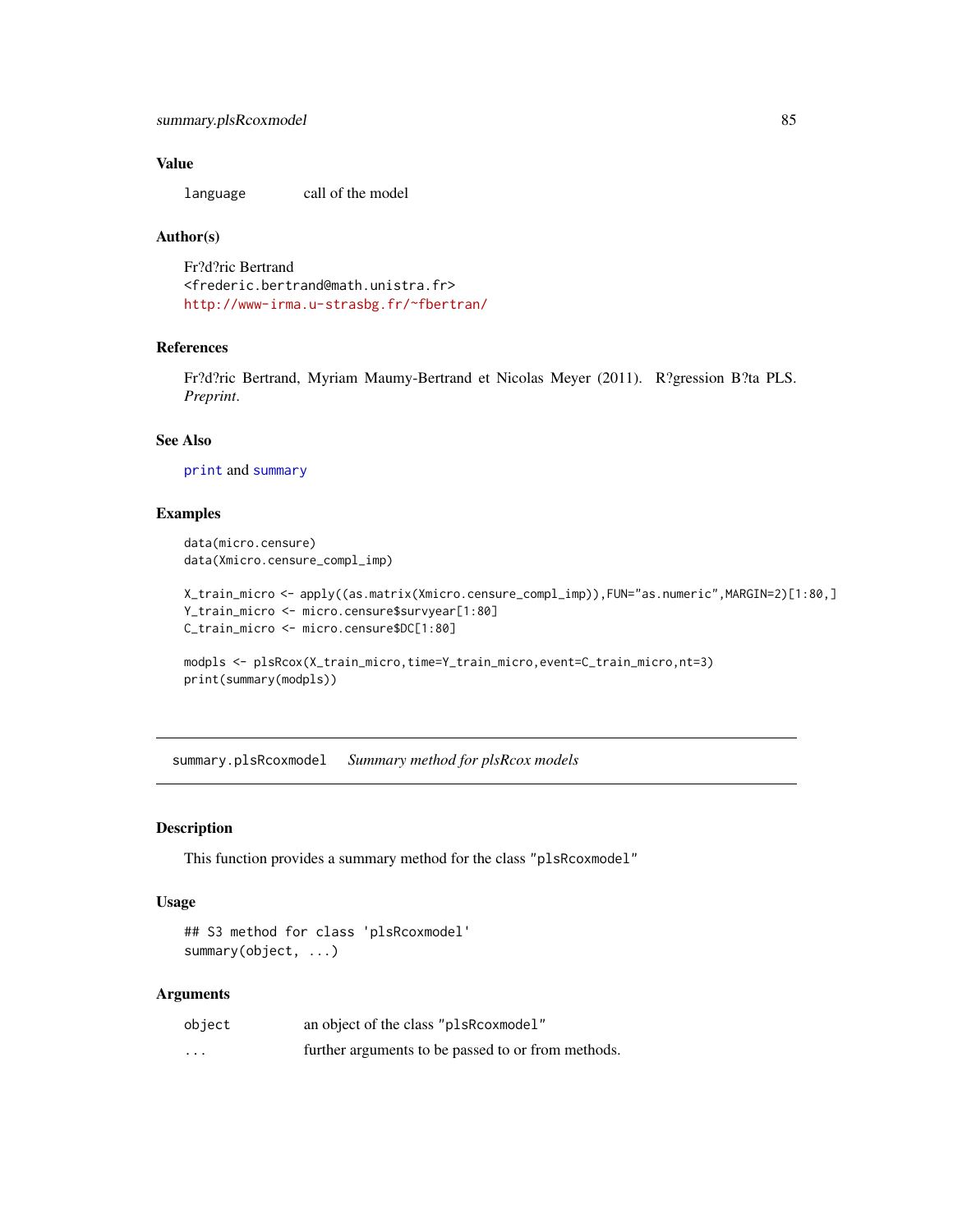<span id="page-85-0"></span>call function call of plsR beta models

#### Author(s)

Fr?d?ric Bertrand <frederic.bertrand@math.unistra.fr> <http://www-irma.u-strasbg.fr/~fbertran/>

# References

Fr?d?ric Bertrand, Myriam Maumy-Bertrand et Nicolas Meyer (2011). R?gression B?ta PLS. *Preprint*.

#### See Also

[summary](#page-0-0)

#### Examples

data(micro.censure) data(Xmicro.censure\_compl\_imp)

```
X_train_micro <- apply((as.matrix(Xmicro.censure_compl_imp)),FUN="as.numeric",MARGIN=2)[1:80,]
Y_train_micro <- micro.censure$survyear[1:80]
C_train_micro <- micro.censure$DC[1:80]
```

```
modpls <- plsRcox(X_train_micro,time=Y_train_micro,event=C_train_micro,nt=3)
summary(modpls)
```
Xmicro.censure\_compl\_imp

*Imputed Microsat features*

#### Description

This dataset provides imputed microsat specifications. Imputations were computed using Multivariate Imputation by Chained Equations (MICE) using predictive mean matching for the numeric columns, logistic regression imputation for the binary data or the factors with 2 levels and polytomous regression imputation for categorical data i.e. factors with three or more levels.

#### Format

A data frame with 117 observations on the following 40 variables.

D18S61 a numeric vector

D17S794 a numeric vector

D13S173 a numeric vector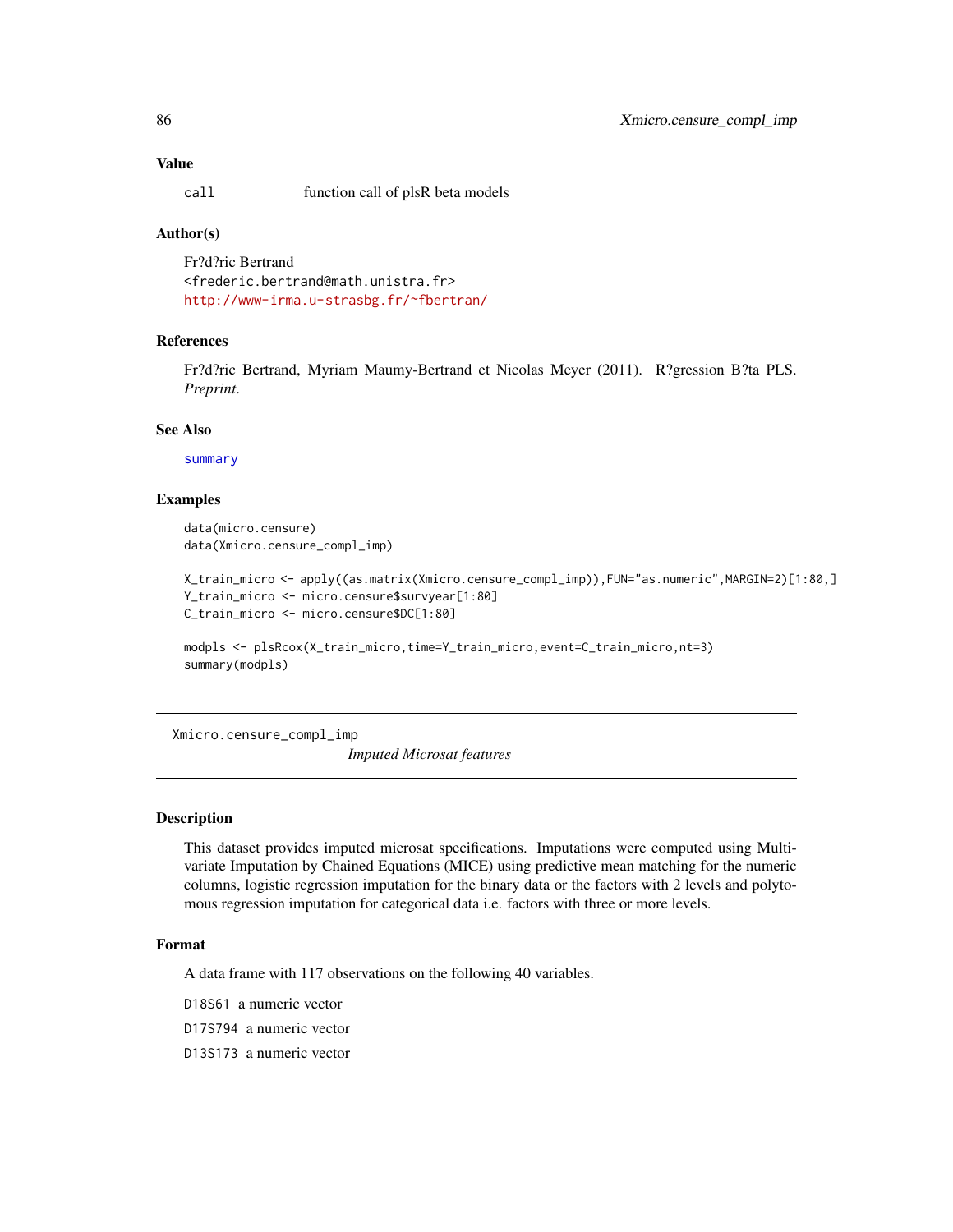D20S107 a numeric vector TP53 a numeric vector D9S171 a numeric vector D8S264 a numeric vector D5S346 a numeric vector D22S928 a numeric vector D18S53 a numeric vector D1S225 a numeric vector D3S1282 a numeric vector D15S127 a numeric vector D1S305 a numeric vector D1S207 a numeric vector D2S138 a numeric vector D16S422 a numeric vector D9S179 a numeric vector D10S191 a numeric vector D4S394 a numeric vector D1S197 a numeric vector D6S264 a numeric vector D14S65 a numeric vector D17S790 a numeric vector D5S430 a numeric vector D3S1283 a numeric vector D4S414 a numeric vector D8S283 a numeric vector D11S916 a numeric vector D2S159 a numeric vector D16S408 a numeric vector D6S275 a numeric vector D10S192 a numeric vector sexe a numeric vector Agediag a numeric vector Siege a numeric vector T a numeric vector N a numeric vector M a numeric vector STADE a factor with levels 0 1 2 3 4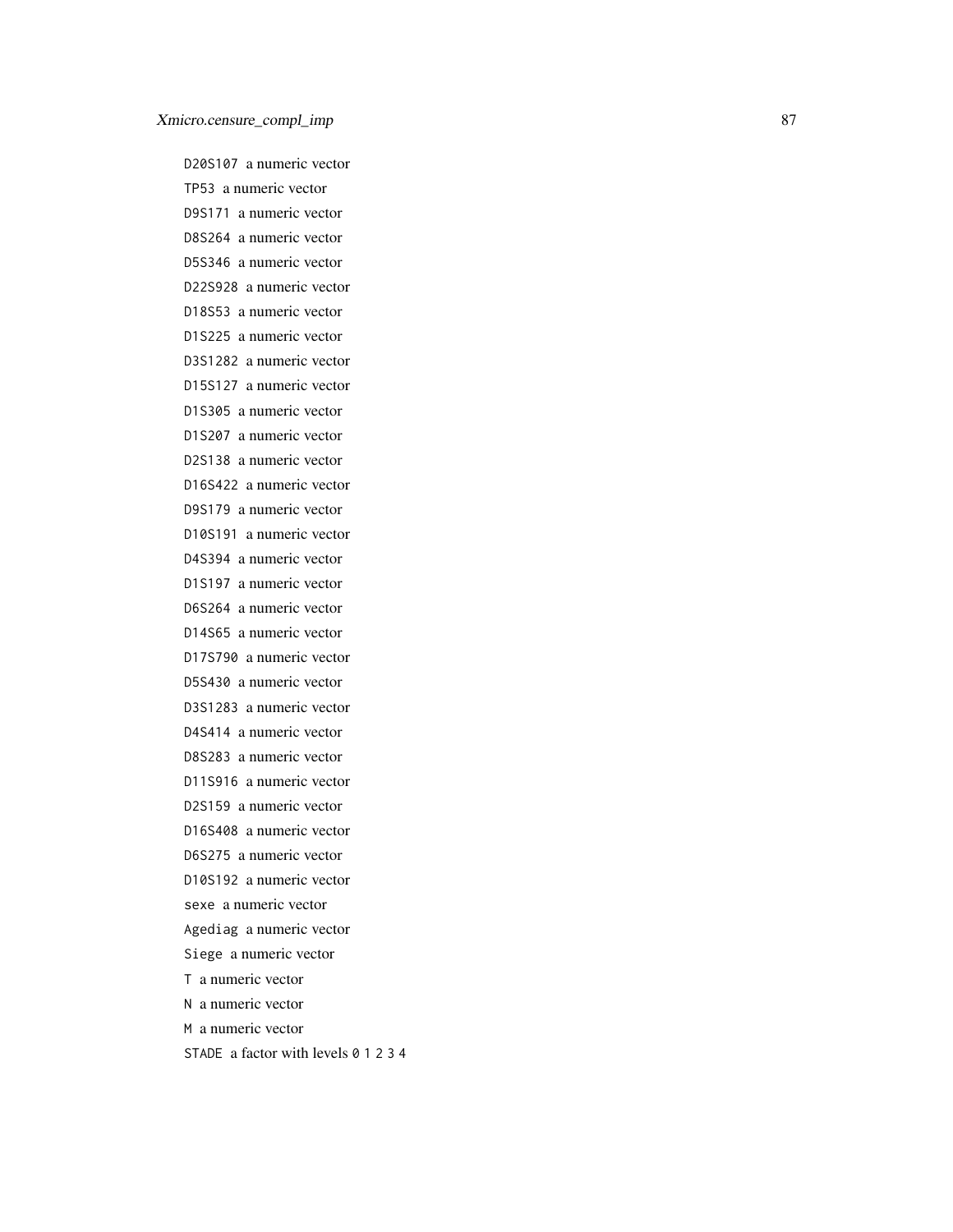# Source

Allelotyping identification of genomic alterations in rectal chromosomally unstable tumors without preoperative treatment, Benoît Romain, Agnès Neuville, Nicolas Meyer, Cécile Brigand, Serge Rohr, Anne Schneider, Marie-Pierre Gaub and Dominique Guenot, *BMC Cancer 2010*, 10:561, doi:10.1186/1471-2407-10-561.

# References

plsRcox : modèles de Cox en présence d'un grand nombre de variables explicatives, Frédéric Bertrand, Myriam Maumy-Bertrand, Marie-Pierre Gaub, Nicolas Meyer, Chimiométrie 2010, Paris, 2010.

#### Examples

```
data(Xmicro.censure_compl_imp)
X_train_micro <- Xmicro.censure_compl_imp[1:80,]
X_test_micro <- Xmicro.censure_compl_imp[81:117,]
rm(X_train_micro,X_test_micro)
```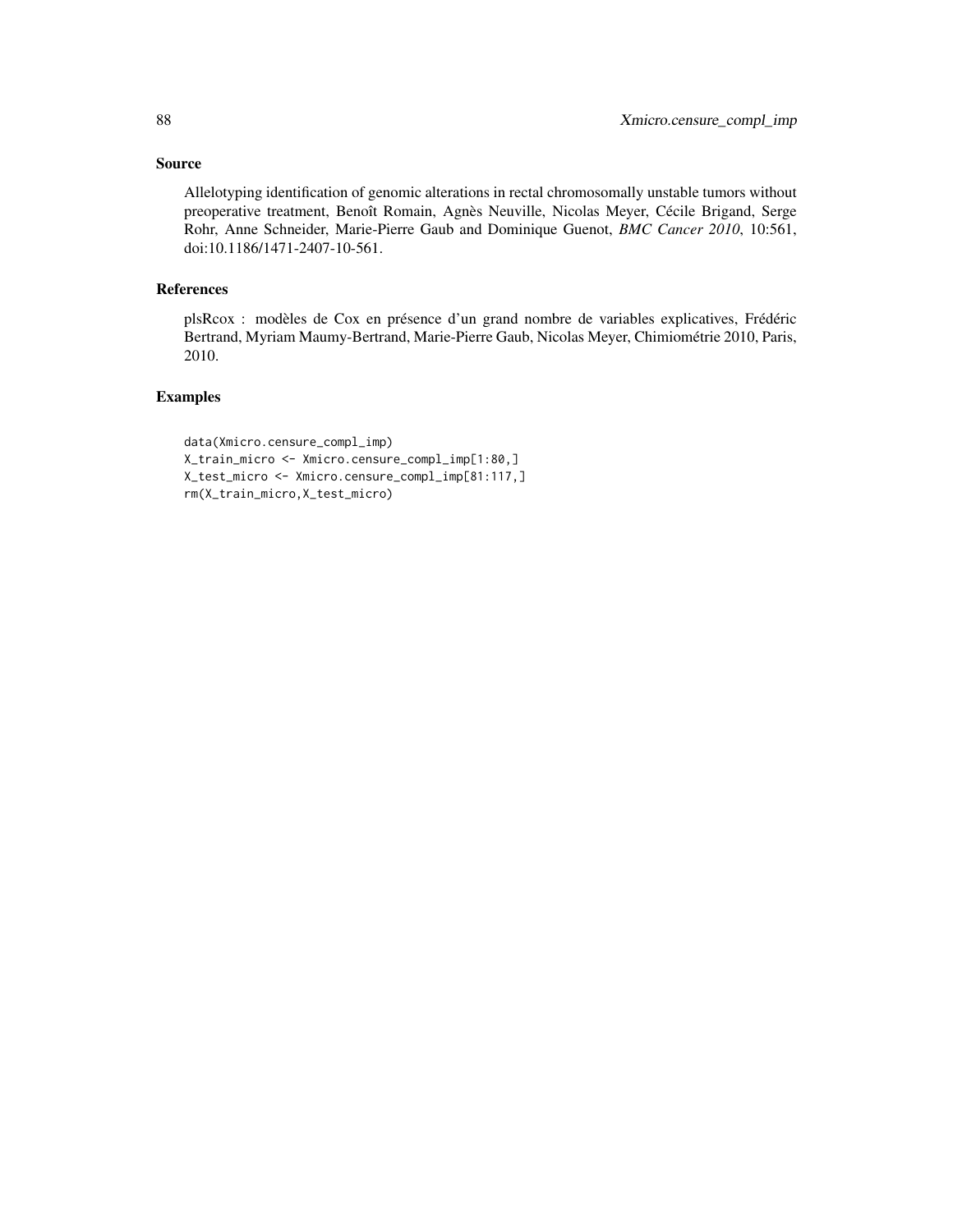# Index

∗Topic datasets micro.censure, [76](#page-75-0) Xmicro.censure\_compl\_imp, [86](#page-85-0) ∗Topic methods predict.plsRcoxmodel, [81](#page-80-0) print.plsRcoxmodel, [83](#page-82-0) print.summary.plsRcoxmodel, [84](#page-83-0) summary.plsRcoxmodel, [85](#page-84-0) ∗Topic models coxDKpls2DR, [2](#page-1-0) coxDKplsDR, [6](#page-5-0) coxDKsplsDR, [10](#page-9-0) coxpls, [13](#page-12-0) coxpls2, [16](#page-15-0) coxpls2DR, [19](#page-18-0) coxpls3, [22](#page-21-0) coxpls3DR, [25](#page-24-0) coxplsDR, [28](#page-27-0) coxsplsDR, [31](#page-30-0) cv.autoplsRcox, [34](#page-33-0) cv.coxDKplsDR, [38](#page-37-0) cv.coxDKsplsDR, [42](#page-41-0) cv.coxpls, [46](#page-45-0) cv.coxplsDR, [50](#page-49-0) cv.coxsplsDR, [54](#page-53-0) cv.larsDR, [58](#page-57-0) cv.plsRcox, [62](#page-61-0) DKplsRcox, [67](#page-66-0) DR\_coxph, [71](#page-70-0) larsDR\_coxph, [72](#page-71-0) plsRcox, [78](#page-77-0) ∗Topic predict predict.plsRcoxmodel, [81](#page-80-0) ∗Topic print print.plsRcoxmodel, [83](#page-82-0) print.summary.plsRcoxmodel, [84](#page-83-0) summary.plsRcoxmodel, [85](#page-84-0) ∗Topic regression coxDKpls2DR, [2](#page-1-0)

coxDKplsDR, [6](#page-5-0) coxDKsplsDR, [10](#page-9-0) coxpls, [13](#page-12-0) coxpls2, [16](#page-15-0) coxpls2DR, [19](#page-18-0) coxpls3, [22](#page-21-0) coxpls3DR, [25](#page-24-0) coxplsDR, [28](#page-27-0) coxsplsDR, [31](#page-30-0) cv.autoplsRcox, [34](#page-33-0) cv.coxDKplsDR, [38](#page-37-0) cv.coxDKsplsDR, [42](#page-41-0) cv.coxpls, [46](#page-45-0) cv.coxplsDR, [50](#page-49-0) cv.coxsplsDR, [54](#page-53-0) cv.larsDR, [58](#page-57-0) cv.plsRcox, [62](#page-61-0) DKplsRcox, [67](#page-66-0) DR\_coxph, [71](#page-70-0) larsDR\_coxph, [72](#page-71-0) plsRcox, [78](#page-77-0) as.data.frame, *[4](#page-3-0)*, *[7](#page-6-0)*, *[11](#page-10-0)*, *[15](#page-14-0)*, *[18](#page-17-0)*, *[21](#page-20-0)*, *[23](#page-22-0)*, *[27](#page-26-0)*, *[30](#page-29-0)*, *[32](#page-31-0)*, *[68](#page-67-0)*, *[74](#page-73-0)*, *[79](#page-78-0)* coxDKpls2DR, [2](#page-1-0) coxDKplsDR, [6,](#page-5-0) *[38](#page-37-0)*, *[41](#page-40-0)* coxDKsplsDR, [10,](#page-9-0) *[42,](#page-41-0) [43](#page-42-0)*, *[45](#page-44-0)* coxph, *[5](#page-4-0)*, *[9](#page-8-0)*, *[13](#page-12-0)*, *[16](#page-15-0)*, *[19](#page-18-0)*, *[21](#page-20-0)*, *[24](#page-23-0)*, *[28](#page-27-0)*, *[30](#page-29-0)*, *[33](#page-32-0)*, *[72](#page-71-0)*, *[75](#page-74-0)* coxpls, [13,](#page-12-0) *[46,](#page-45-0) [47](#page-46-0)*, *[50](#page-49-0)* coxpls2, [16](#page-15-0) coxpls2DR, [19](#page-18-0) coxpls3, [22](#page-21-0) coxpls3DR, [25](#page-24-0) coxplsDR, [28,](#page-27-0) *[50,](#page-49-0) [51](#page-50-0)*, *[54](#page-53-0)* coxsplsDR, [31,](#page-30-0) *[54,](#page-53-0) [55](#page-54-0)*, *[58](#page-57-0)* cv.autoplsRcox, [34](#page-33-0) cv.coxDKplsDR, [38](#page-37-0) cv.coxDKsplsDR, [42](#page-41-0)